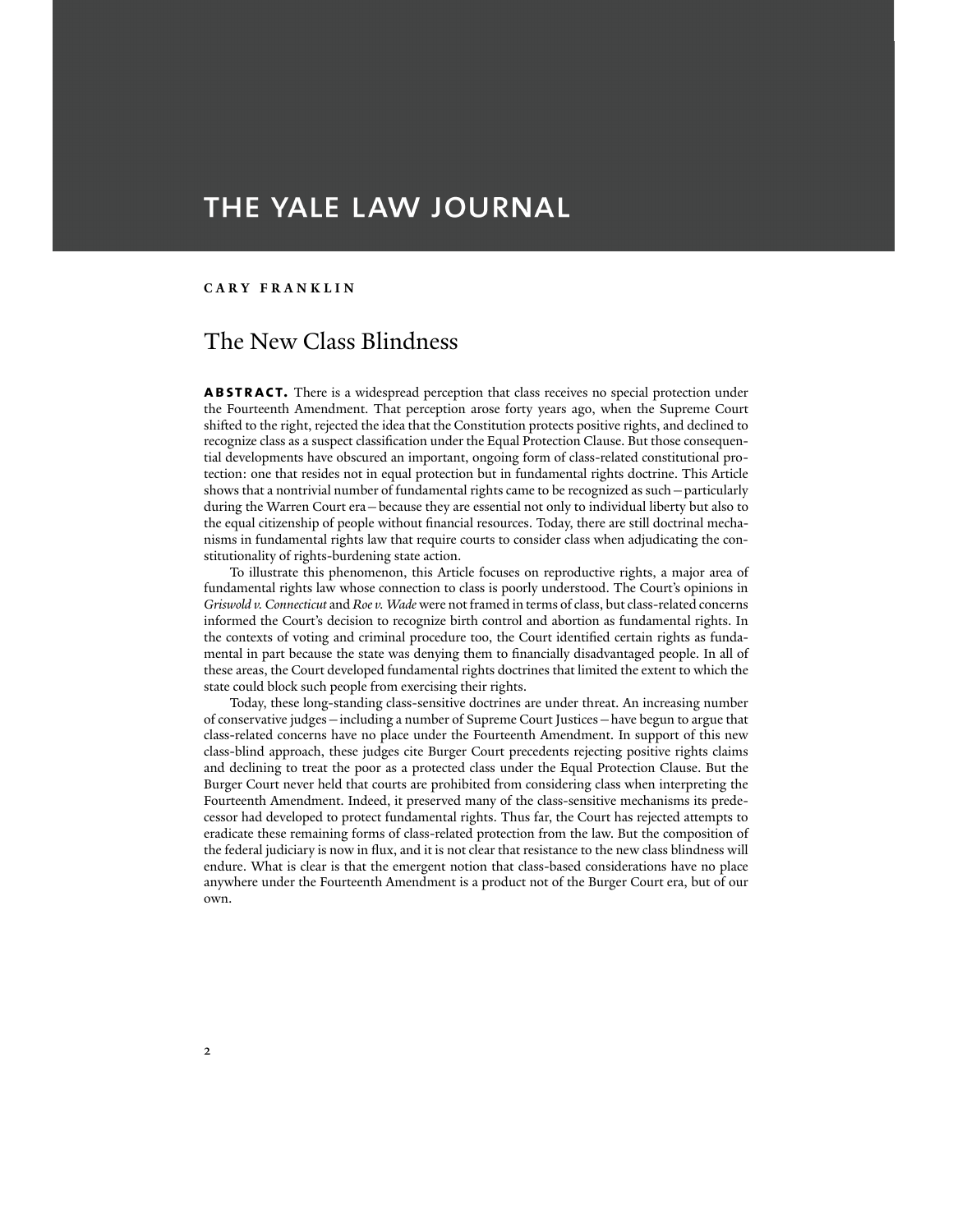

**author.** W.H. Francis, Jr. Professor of Law, University of Texas School of Law. For cogent and insightful comments, I am grateful to Bruce Ackerman, Kate Andrias, Joey Fishkin, Willy Forbath, Daryl Levinson, Trevor Morrison, Bill Novak, Robert Post, David Pozen, Judith Resnik, Larry Sager, and Reva Siegel. Many thanks as well to the participants in the Legal Theory Workshop at Columbia Law School, the Legal History Workshop at the University of Michigan Law School, the Colloquium on Constitutional Theory at NYU School of Law, the Equality Roundtable at Cardozo Law School, and the Faculty Workshops at the George Washington School of Law, the University of Texas School of Law, Vanderbilt Law School, and Yale Law School. For outstanding research assistance, thanks are due to Kevin Trahan, Kelsey Chapple, and Anne Swift.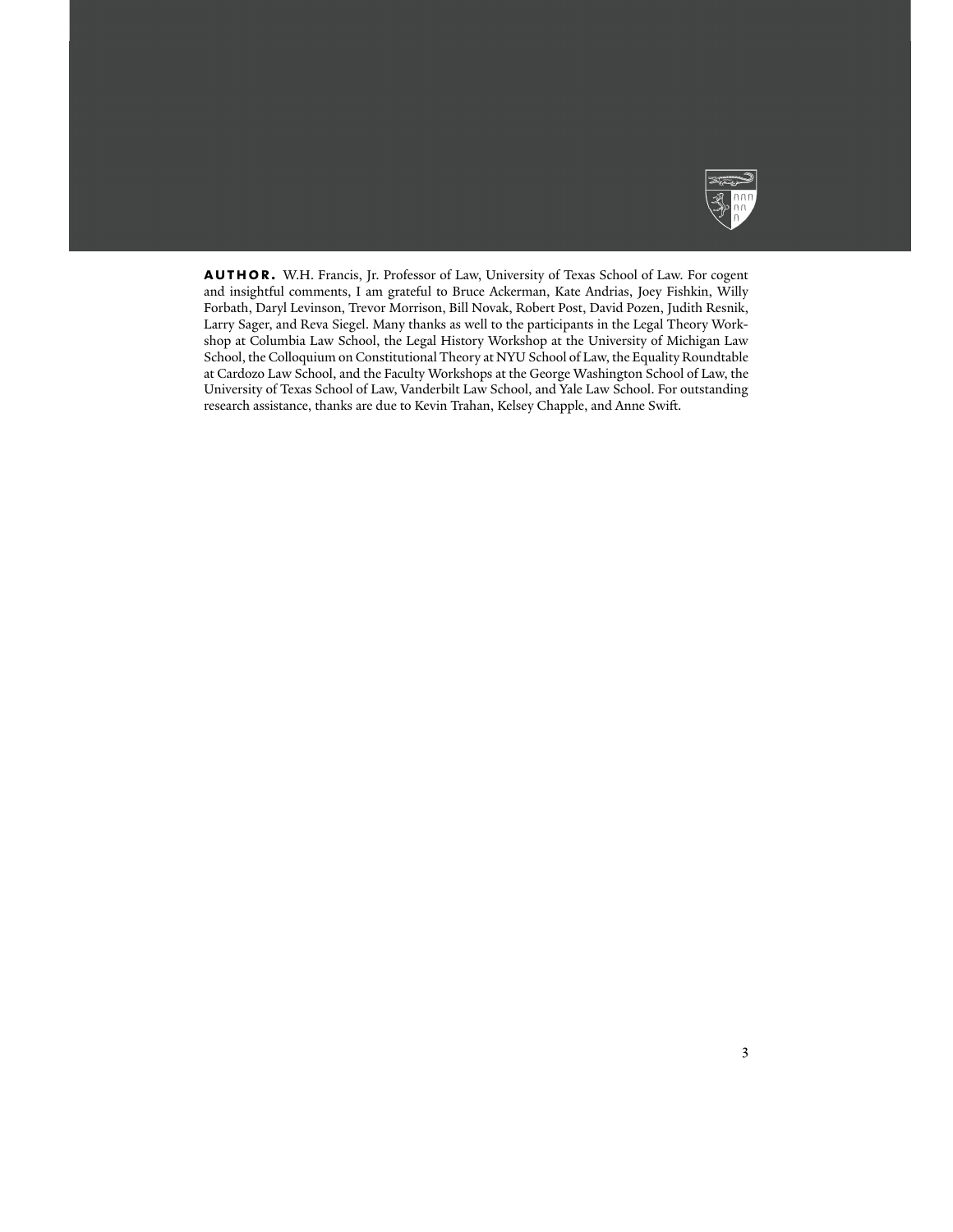

## **article contents**

| <b>INTRODUCTION</b>                                                   | 5  |
|-----------------------------------------------------------------------|----|
| THE CLASS-BASED FOUNDATIONS OF MODERN FUNDAMENTAL RIGHTS<br>L.        |    |
| LAW                                                                   | 17 |
| A. Class and the Fundamental Right to Use Birth Control               | 19 |
| B. What Privacy Hides                                                 | 35 |
| C. Equality Under the Rubric of Fundamental Rights                    | 40 |
| <b>II. THE INCORPORATION AND PRESERVATION OF CLASS-BASED CONCERNS</b> |    |
| <b>IN ABORTION LAW</b>                                                | 47 |
| A. Class and the Fundamental Right to Abortion                        | 48 |
| B. The Survival of Class-Based Concerns in Abortion Doctrine          | 63 |
| <b>III. THE EMERGENCE OF THE NEW CLASS BLINDNESS</b>                  | 70 |
| A. Efforts Toward a New Class Blindness in Abortion Law               | 73 |
| B. The New Class Blindness Across Fourteenth Amendment Law            | 82 |
| 1. Class Blindness in Voting                                          | 83 |
| 2. Class Blindness in Criminal Procedure                              | 91 |
| CONCLUSION                                                            | 94 |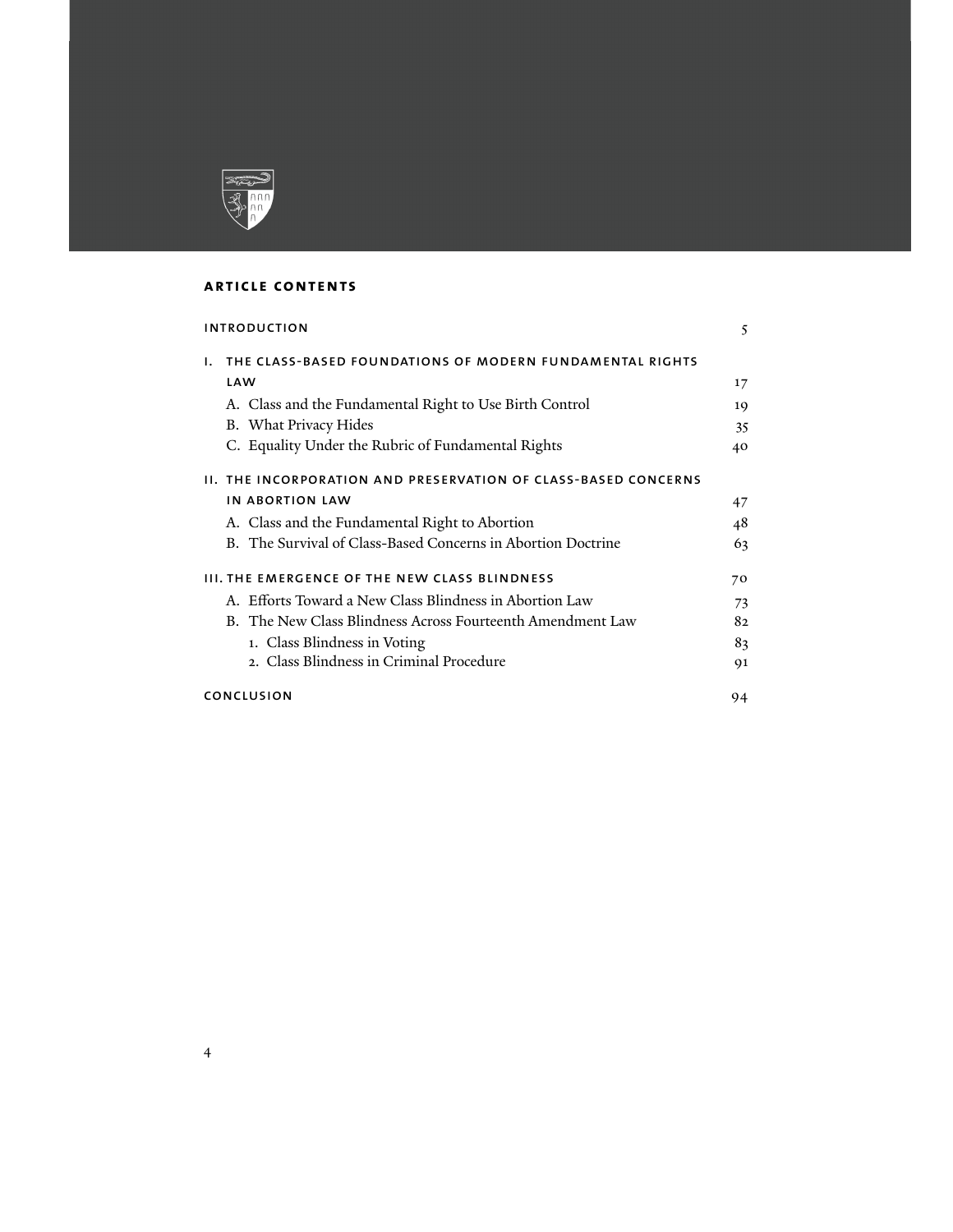#### **introduction**

In the 1960s, class was a major focus of constitutional concern. It was the era of *Gideon v. Wainwright*<sup>1</sup> and *Harper v. Virginia Board of Elections*, 2 an era in which the Court often spoke about the necessity of "[p]roviding equal justice for poor and rich," and sometimes held that universally applicable fees "invidious[ly] discriminat[ed]" against people who could not afford to pay.<sup>3</sup> There was disagreement at the time about how to interpret these holdings. Some scholars viewed them as part of an "egalitarian revolution"4 —evidence that the poor were on their way to becoming a protected class for equal protection purposes. Others argued that these holdings vindicated a constitutional right to minimum welfare.5 On that view, the Warren Court was not demanding *equal* treatment of rich and poor, but rather "charting some islands of haven from economic disaster in the ocean of . . . free enterprise."6 Either way, it seemed clear by the end of the 1960s that economic disadvantage had assumed a constitutional dimension that the Court had embarked on the development of a Fourteenth Amendment jurisprudence of class.

That jurisprudence never materialized. In the 1970s, the New Right rose to political power, a new form of economic libertarianism (sometimes called neoliberalism) became dominant, and Supreme Court decision-making turned in a

- **2**. 383 U.S. 663 (1966) (holding that poll taxes violate the equal protection rights of those too poor to pay).
- **3**. Griffin v. Illinois, 351 U.S. 12, 16-17 (1956).
- **4**. Philip B. Kurland, *The Supreme Court, 1963 Term—Foreword: "Equal in Origin and Equal in Title to the Legislative and Executive Branches of the Government*,*"* 78 HARV. L. REV. 143, 144-45 (1964); *see also* Archibald Cox, *The Supreme Court, 1965 Term—Foreword: Constitutional Adjudication and the Promotion of Human Rights*, 80 HARV. L. REV. 91, 91 (1966) ("For a decade and a half the Supreme Court has been broadening and deepening the constitutional significance of our national commitment to Equality.").
- **5**. Frank I. Michelman, *The Supreme Court, 1968 Term—Foreword: On Protecting the Poor Through the Fourteenth Amendment*, 83 HARV. L. REV. 7, 9 (1969); *see also* Albert M. Bendich, *Privacy, Poverty, and the Constitution*, 54 CALIF. L. REV. 407, 408 (1966) (drawing on recent decisions to argue in favor of "requiring, as matters of constitutional entitlement, provision of the minimal necessaries of membership, not merely existence, in our society" (internal quotation marks omitted)); Arthur Selwyn Miller, *Toward a Concept of Constitutional Duty*, 1968 SUP. CT. REV. 199, 200 (arguing that "a judicial concept of constitutional duty, of obligation to take action, is being evolved out of a series" of recent decisions involving, among other things, race relations and criminal law).
- **6**. Michelman, *supra* note 5, at 33.

**<sup>1</sup>**. 372 U.S. 335 (1963) (holding that indigent defendants have a constitutional right to the assistance of state-provided legal counsel in a criminal trial).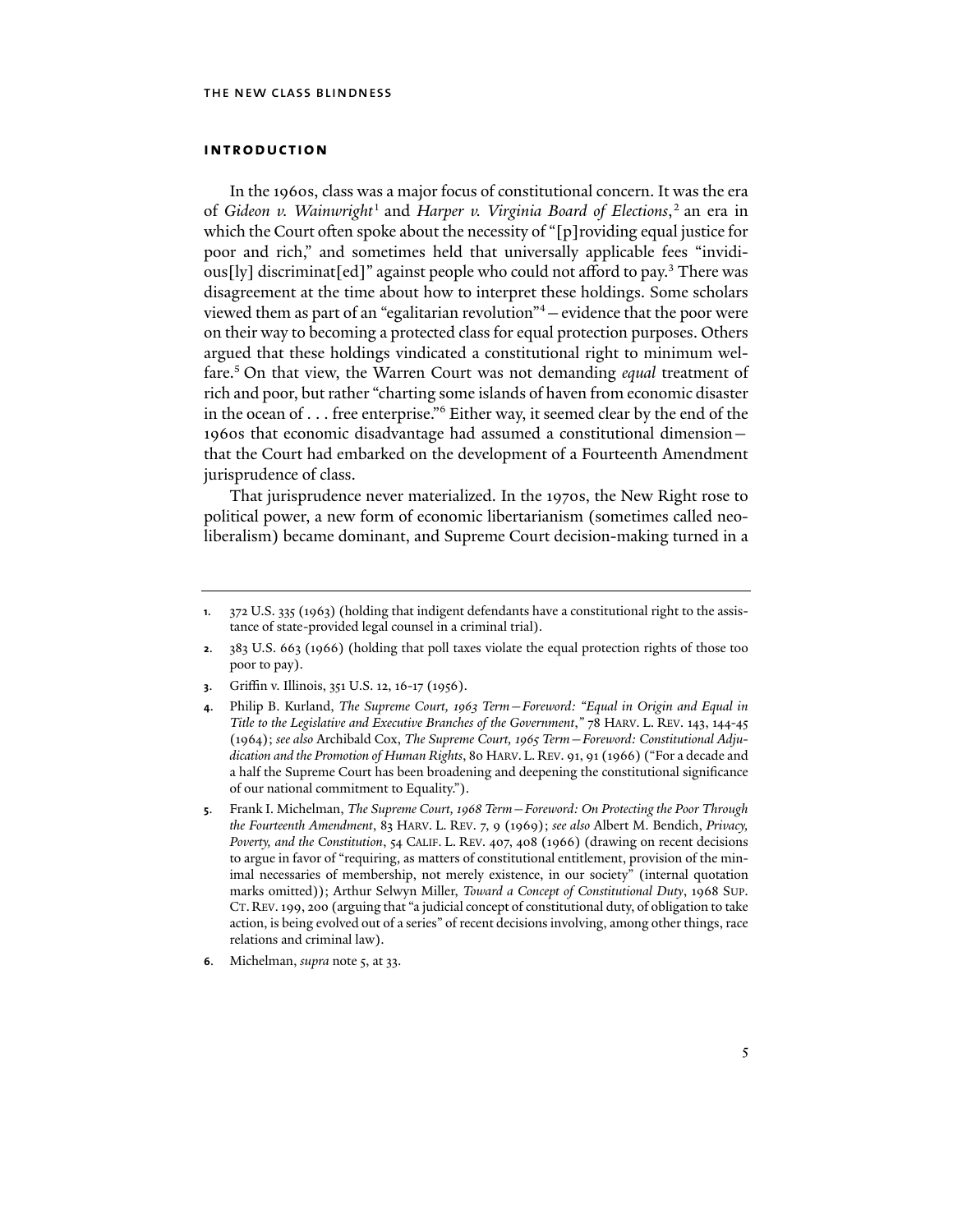decidedly more conservative direction. <sup>7</sup> Those developments had significant ramifications for the interpretation of the Fourteenth Amendment. The Burger Court declined to recognize class-based discrimination as suspect under the Equal Protection Clause,<sup>8</sup> and it rejected the idea that the Constitution guarantees affirmative rights.<sup>9</sup> Those jurisprudential moves generated a widespread perception—beginning in the late 1970s and persisting to this day—that class merits no special consideration under the Fourteenth Amendment. As a result, the amount of space in constitutional law casebooks devoted to class-related questions has shrunk.10 Class is now taught in constitutional law courses, if at

**<sup>7</sup>**. For more on this rightward shift in law and politics, see JEFFERSON COWIE, STAYIN' ALIVE: THE 1970S AND THE LAST DAYS OF THE WORKING CLASS (2012); MICHAEL J. GRAETZ & LINDA GREENHOUSE, THE BURGER COURT AND THE RISE OF THE JUDICIAL RIGHT (2016); LAURA KAL-MAN, RIGHT STAR RISING: A NEW POLITICS,1974-1980 (2010); and BRUCE J. SCHULMAN, THE SEVENTIES: THE GREAT SHIFT IN AMERICAN CULTURE, SOCIETY, AND POLITICS (2001).

**<sup>8</sup>**. GRAETZ & GREENHOUSE, *supra* note 7, at 90-94 (discussing *San Antonio Independent School District v. Rodriguez*, 411 U.S. 1 (1973), in which the Burger Court declined to extend heightened scrutiny to class-based discrimination).

**<sup>9</sup>**. Helen Hershkoff, *Positive Rights and State Constitutions: The Limits of Federal Rationality Review*, 112 HARV. L. REV. 1131, 1132-35 (1999) (discussing the Burger Court's rejection of Fourteenth Amendment claims to welfare, housing, public education, and medical services on the ground that "the government does not owe its citizens any affirmative duty of care"); *see also, e.g.*, DeShaney v. Winnebago Cty. Dep't of Soc. Servs., 489 U.S. 189, 195-96 (1989) ("The [Due Process] Clause is phrased as a limitation on the State's power to act, not as a guarantee of certain minimal levels of safety and security. . . . [It] was intended to prevent government 'from abusing [its] power, or employing it as an instrument of oppression' . . . . The Framers were content to leave the extent of governmental obligation . . . to the democratic political processes." (citations omitted) (quoting Davidson v. Cannon, 474 U.S. 344, 348 (1986))).

**<sup>10</sup>**. *See, e.g.*, Stephen Loffredo, *Poverty, Inequality, and Class in the Structural Constitutional Law Course*, 34 FORDHAM URB. L.J. 1239, 1242 (2007) ("Not long ago, poverty law issues held a vibrant, if not central, place in many constitutional law classes, and even elite law journals routinely featured articles examining the constitutional dimensions of wealth, poverty, and class. Yet for all appearances these issues have faded from the constitutional law curriculum . . . . It seems that each year the major constitutional law casebooks devote fewer pages and less attention to the constitutional status of poverty and economic inequality."). This situation stands in sharp contrast to the period before the Burger Court narrowed class-related constitutional protections. For instance, in the early 1970s, poverty law was a burgeoning field of study, and there were entire law school courses and textbooks devoted to the subject. *See, e.g*., ARTHUR L. BERNEY ET AL., LEGAL PROBLEMS OF THE POOR: CASES AND MATERIALS (1975); GEORGE COOPER ET AL., CASES AND MATERIALS ON LAW AND POVERTY (2d ed. 1973); ARTHUR B. LAFRANCE ET AL., LAW OF THE POOR (1973); *see also* LAFRANCE, *supra*, at xvii (observing that poverty-related concerns have begun to infuse the law school curriculum and that "[e]ven basic subjects, such as property and constitutional law, have begun to reflect developments concerning the law of the poor").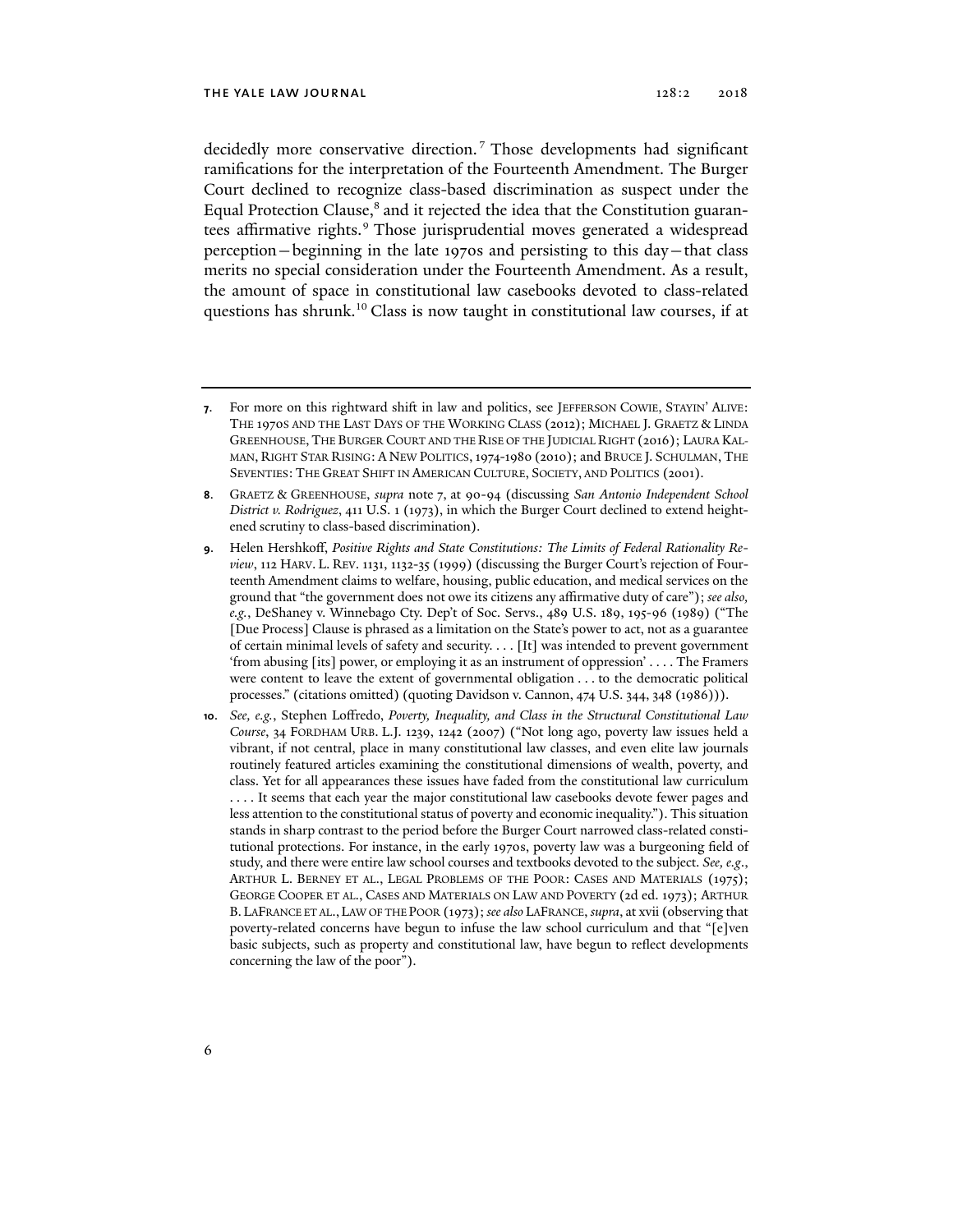all, from a historical perspective: it is a dead-end street, a road not taken.<sup>11</sup> If one were to tell the story of class over the past half century in the context of the Fourteenth Amendment, the narrative arc would look like a bell curve: the rise and fall of class as a matter of constitutional concern.

This Article differs from most of what has been written about class in constitutional law over the past few decades. It focuses not on the class-related doctrine the Court curtailed and rejected in the 1970s, but rather on the class-related doctrine that survived that retrenchment. Despite the very significant doctrinal changes that occurred in the Burger Court era, concerns about class did not simply vanish from Fourteenth Amendment law. There remain strains of Fourteenth Amendment law in which class still matters. Long-standing doctrine still constrains state action that infringes the rights of the financially disadvantaged.

Recently, however, these remaining domains of class-related concern have come under threat from a new form of judicial class blindness considerably more extreme than any doctrine wrought by the Burger Court. The Court in the 1970s made it more difficult in all sorts of ways to challenge the constitutionality of laws that disproportionately burden people without financial resources. But the Court in those years never held—never even suggested—that judges are flatly prohibited from taking class into account when interpreting the Fourteenth Amendment. Yet that is precisely what some litigants and judges have recently begun to contend in a range of legal contexts: that courts are bound by 1970s precedent to ignore class entirely when adjudicating Fourteenth Amendment claims. Thus far, these concerted and transcontextual efforts categorically to exclude class from the realm of constitutional concern have fallen below the radar of legal scholarship. This Article seeks to remedy this oversight and to make clear what is at stake in these new and emerging constitutional battles over class.

In almost all cases today, people without financial resources receive no special protection under the Equal Protection Clause: discrimination on the basis of class is subject only to rational basis review.12 Outside of a very few contexts—

**<sup>11</sup>***. See* Loffredo, *supra* note 10, at 1242 (postulating that "most law students hear virtually nothing in their basic constitutional law classes about [poverty law]; or about poor people, burgeoning economic inequality, plummeting mobility, the persistence of hunger and homelessness in the United States, class-based distribution of privilege and power, the political and social marginalization of people living in poverty, state responsibility regarding any of these phenomena, or the constitutional significance of a legal and political system that perpetuates this order of things").

**<sup>12</sup>***. See, e.g.*, Maher v. Roe, 432 U.S. 464, 471 (1977) (stating that the Court "has never held that financial need alone identifies a suspect class for purposes of equal protection analysis"); Ortwein v. Schwab, 410 U.S. 656, 660 (1973) ("Appellants urge that the filing fee violates the Equal Protection Clause by unconstitutionally discriminating against the poor.  $\dots$  [T]his litigation . . . 'is in the area of economics and social welfare.' No suspect classification, such as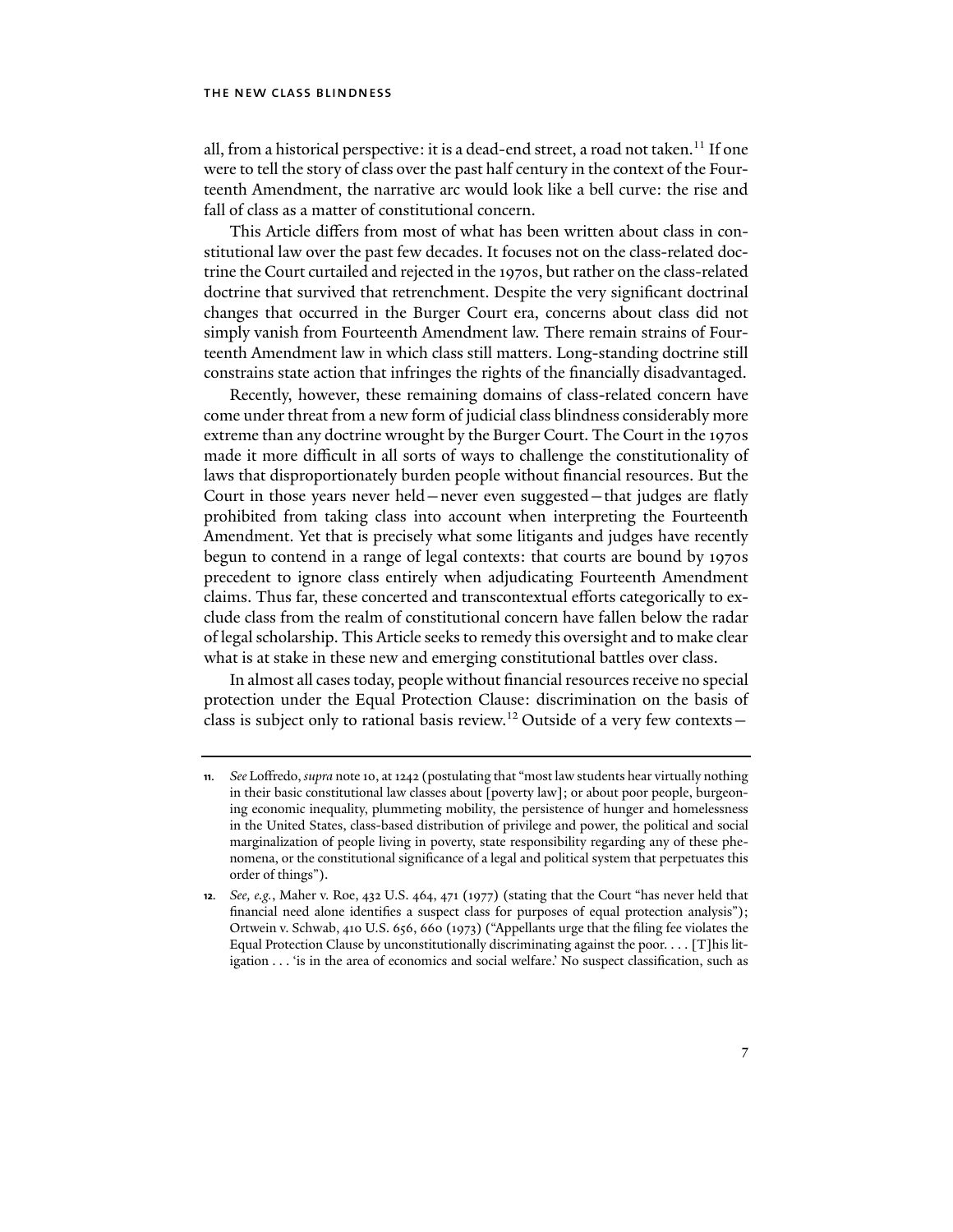most notably in the area of criminal justice $13$  - class-based arguments grounded solely in equal protection are exceedingly unlikely to prevail. But the Court's decision, nearly half a century ago, not to accord heightened scrutiny to class-based state action under the Equal Protection Clause did not mean that it simply abandoned the project of protecting people without financial resources under the Fourteenth Amendment. Rather, it decided to do (almost all of) that work under the Due Process Clause. Under substantive due process, the Court accords special constitutional protection not to particular groups, but to certain fundamental rights. When the state regulates in ways that infringe those rights, the Court generally applies heightened scrutiny; it bars the state from too severely restricting those rights without a compelling reason for doing so.<sup>14</sup>

This doctrine has long functioned as an important source of protection for the financially disadvantaged. Substantive due process protections are, for the most part, negative rights protections; the Court does not require the state to fund the exercise of fundamental rights.<sup>15</sup> Fundamental rights jurisprudence of-

**15**. Of course, legal scholars have long questioned the distinction between positive and negative rights. Stephen Holmes and Cass Sunstein have argued that we ought to think of rights even so-called "negative" rights—as "taxpayer-funded and government-managed social services" because they "presuppose taxpayer funding of effective supervisory machinery for monitoring and enforcement." STEPHEN HOLMES & CASS R. SUNSTEIN, THE COST OF RIGHTS:

race, nationality, or alienage, is present. The applicable standard is that of rational justification." (citations omitted) (quoting United States v. Kras, 409 U.S. 434, 446 (1973))).

**<sup>13</sup>**. For a notable, but limited, exception to the rule that discrimination on the basis of financial disadvantage triggers only rational basis review under equal protection, see, for example, *ODonnell v. Harris County*, 892 F.3d 147, 161 (5th Cir. 2018), which held that although indigents do not ordinarily "constitute a suspect class . . . heightened scrutiny is required when criminal laws detain poor defendants *because of* their indigence" (internal quotation marks omitted). *See also, e.g.*, Tate v. Short, 401 U.S. 395, 397-99 (1971) (invalidating a facially neutral statute that authorized imprisonment for failure to pay fines because it violated the equal protection rights of indigents); Williams v. Illinois, 399 U.S. 235, 241-42 (1970) (invalidating a facially neutral statute that required convicted defendants to remain in jail beyond the maximum sentence if they could not pay fines and court costs associated with their sentences because it violated the equal protection rights of indigents). Reviewing these precedents and others in *San Antonio v. Rodriguez*, 411 U.S. at 20, the Court observed that the indigents "who constituted the class discriminated against in our prior cases shared two distinguishing characteristics: because of their impecunity they were completely unable to pay for some desired benefit, and as a consequence, they sustained an absolute deprivation of a meaningful opportunity to enjoy that benefit."

**<sup>14</sup>**. *See, e.g.*, Regents of the Univ. of Cal. v. Bakke, 438 U.S. 265, 357 (1978) (Brennan, White, Marshall & Blackmun, II., concurring in the judgment in part and dissenting in part) ("[A] government practice or statute which restricts 'fundamental rights' . . . is to be subjected to 'strict scrutiny' and can be justified only if it furthers a compelling government purpose and, even then, only if no less restrictive alternative is available.").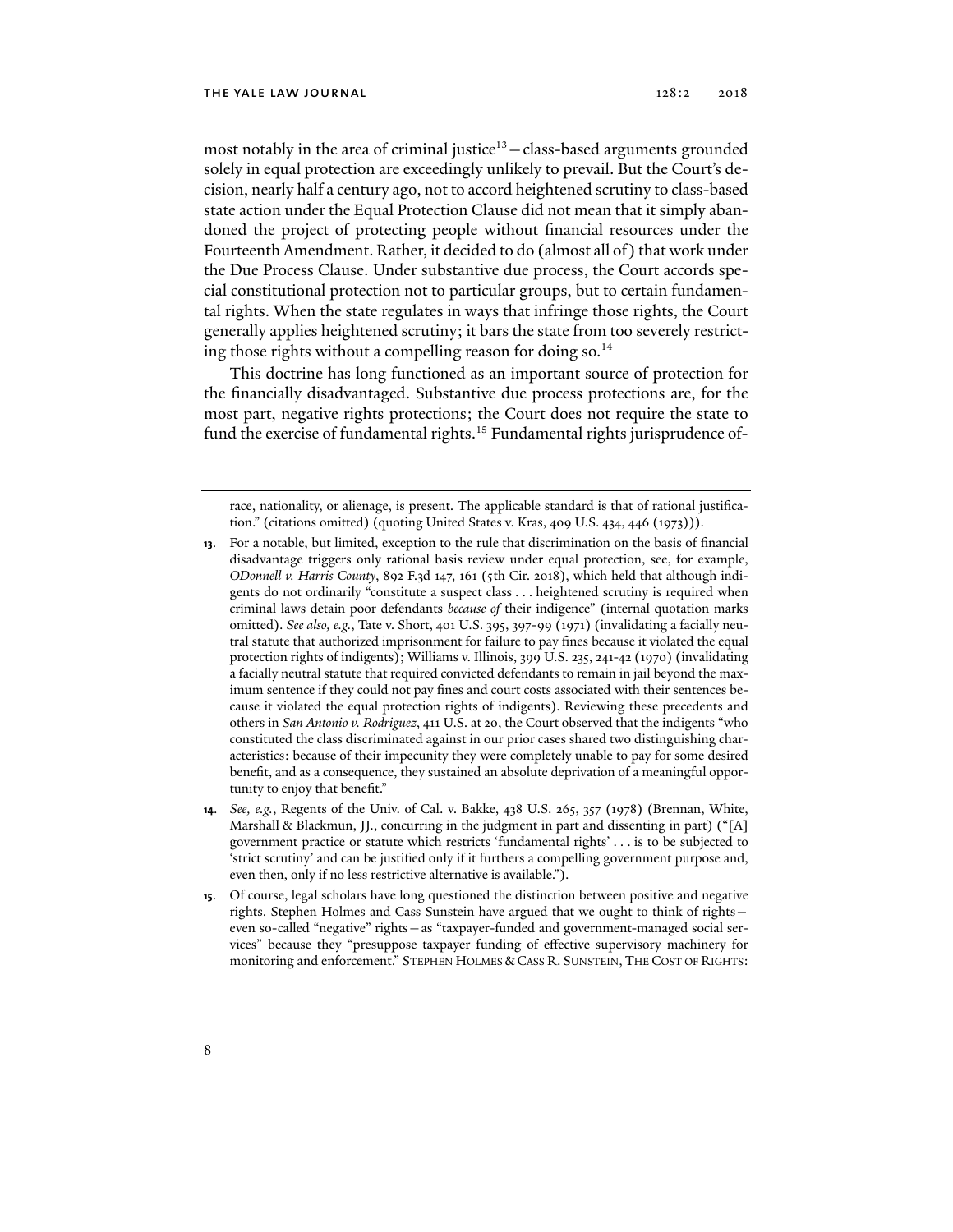ten works nonetheless to safeguard the rights of people without financial resources. In fact, a nontrivial number of the rights labeled fundamental in our constitutional tradition came to be recognized and protected as such because the state was denying them to financially disadvantaged people. In other words, in a substantial number of cases, concerns about the equal citizenship of the financially disadvantaged helped to shape what rights the Court recognized as fundamental in the first place.

This Article examines the genealogy and development of class-based protections that operate through substantive due process. Not all fundamental rights protected under the Fourteenth Amendment work to safeguard the equality interests of people without financial resources. But a wider range of such rights than we generally recognize do function this way, especially those that emerged in the Warren Court era. Even when the Court did not explicitly address class, its landmark fundamental rights decisions often reflected widespread concern about the inability of the financially disadvantaged to vindicate their constitutional interests.<sup>16</sup>

**16**. This Article focuses on the role of class in the development of fundamental rights doctrine, but that is not the only constitutional domain in which class-related considerations have shaped the law in profound and lasting ways. This Article touches briefly on the "right to travel" cases of the early 1970s, in which the Court held that states could not deprive newly resident poor people of the welfare and nonemergency medical benefits they provided to longer-term indigent residents because doing so violated the constitutional right to travel. *See infra* text accompanying notes 166-167. But there was a much greater revolution in those years where freedom of movement was concerned, and it had to do with the Court's invalidation of vagrancy laws, which had been used for centuries to police the visibly poor and underemployed. In its landmark 1972 decision striking down a Florida vagrancy law, the Court relied on void-for-vagueness doctrine to find the law unconstitutional. *See* Papachristou v. City of Jacksonville, 405 U.S. 156 (1972). But there was no question that concerns about the rights of people without financial resources helped to drive the Court's decision. *See, e.g.*, *id.* at 170 ("Those generally implicated by the imprecise terms of the ordinance—poor people, nonconformists, dissenters, idlers—may be required to comport themselves according to the lifestyle deemed appropriate by the Jacksonville police . . . . Where, as here, there are no standards governing the exercise of . . . discretion . . . , the scheme . . . . furnishes a convenient tool for harsh and discriminatory enforcement by local prosecuting officials, against particular groups deemed to merit their displeasure. It results in a regime in which the poor and the unpopular are permitted to stand on a public sidewalk . . . only at the whim of any police officer." (internal quotation marks and citation omitted)). The dismantling of vagrancy laws profoundly transformed policing and criminal procedure in this country and thus is another example of the

WHY LIBERTY DEPENDS ON TAXES 44, 48 (1999). Holmes and Sunstein observe that when one tallies up what the state spends on the judicial system, law enforcement, and the vast network of government-funded agencies necessary to the enforcement of rights, the total annual cost of rights to American taxpayers runs into the billions. *See id.* at 233-36. This observation provides a theoretical foundation for arguing that interpreting the Fourteenth Amendment to guarantee affirmative welfare rights is perfectly consistent with our legal tradition. But the Court has been resistant to this proposition for decades.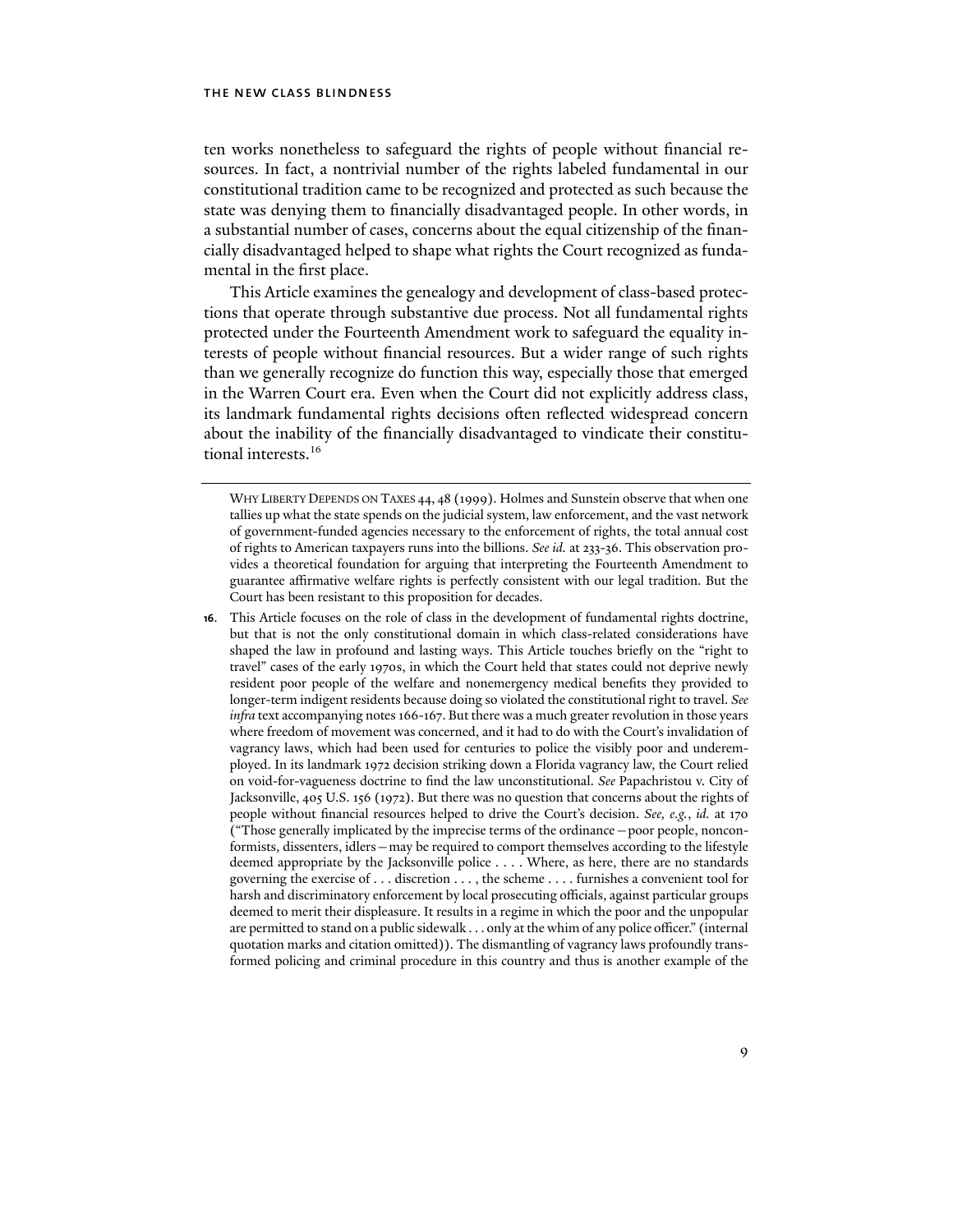To illustrate this phenomenon, this Article focuses on one major area of fundamental rights jurisprudence whose connection to class is poorly understood: reproductive rights, particularly birth control and abortion. In 1965, the Court recognized the fundamental right of married people to use birth control in *Griswold v. Connecticut*. 17 In 1973, in *Roe v. Wade*, the Court recognized abortion as a fundamental right*.* 18 Neither of these decisions discussed class-based inequality in the way that, for example, the Court's contemporaneous equal protection decision in *Harper*, invalidating a state poll tax, did.19 Indeed, *Griswold* and *Roe* barely touched on the issue. But this was the era of the War on Poverty and the Poor People's Campaign.<sup>20</sup> Class-related concerns played a major role in constitutional contestation over birth control and abortion, both inside and outside the Court. Reproductive rights advocates in these years routinely argued that laws restricting access to birth control and abortion discriminated against the poor.21 Such laws did not necessarily prevent rich women from safely accessing these services, but they did often block the access of less privileged women. Over time, the increasing dominance of other (frequently overlapping) frames<sup>22</sup> has obscured the extent to which class-based concerns motivated the campaign for

- **18**. 410 U.S. 113 (1973).
- **19***. See* Harper v. Va. Bd. of Elections, 383 U.S. 663, 668 (1966) ("Wealth, like race, creed, or color, is not germane to one's ability to participate intelligently in the electoral process. Lines drawn on the basis of wealth or property, like those of race, are traditionally disfavored." (citation omitted)).
- **20**. For more on the War on Poverty, see THE WAR ON POVERTY: A NEW GRASSROOTS HISTORY, 1964-1980 (Annelise Orleck & Lisa Gayle Hazirjian eds., 2011). For more on the Poor People's Campaign, see SYLVIE LAURENT, KING AND THE OTHER AMERICA: THE POOR PEOPLE'S CAM-PAIGN AND THE QUEST FOR ECONOMIC EQUALITY (forthcoming Jan. 2019).
- **21***. See infra* Sections I.A, II.A.
- **22***. See generally* LINDA GREENHOUSE & REVA SIEGEL, BEFORE *ROE V. WADE*: VOICES THAT SHAPED THE ABORTION DEBATE BEFORE THE SUPREME COURT'S RULING 167-77 (2d ed. 2012), https://documents.law.yale.edu/sites/default/files/beforeroe2nded\_1.pdf [https://perma.cc /Z5NP-7XML] (collecting primary source documents that reveal the multiplicity of frames through which Americans viewed reproductive rights in the years before *Roe*).

way in which class-related concerns have deeply shaped and continue to infuse our law in ways we do not always recognize. For an excellent account of this history, see RISA GOLUBOFF, VAGRANT NATION: POLICE POWER,CONSTITUTIONAL CHANGE, AND THE MAKING OF THE 1960S (2016).

**<sup>17</sup>**. 381 U.S. 479 (1965). A few years later, in *Eisenstadt v. Baird*, the Court held that the right to use birth control applied to unmarried individuals as well. 405 U.S. 438, 453 (1972) ("If the right of privacy means anything, it is the right of the *individual*, married or single, to be free from unwarranted governmental intrusion into matters so fundamentally affecting a person as the decision whether to bear or beget a child.").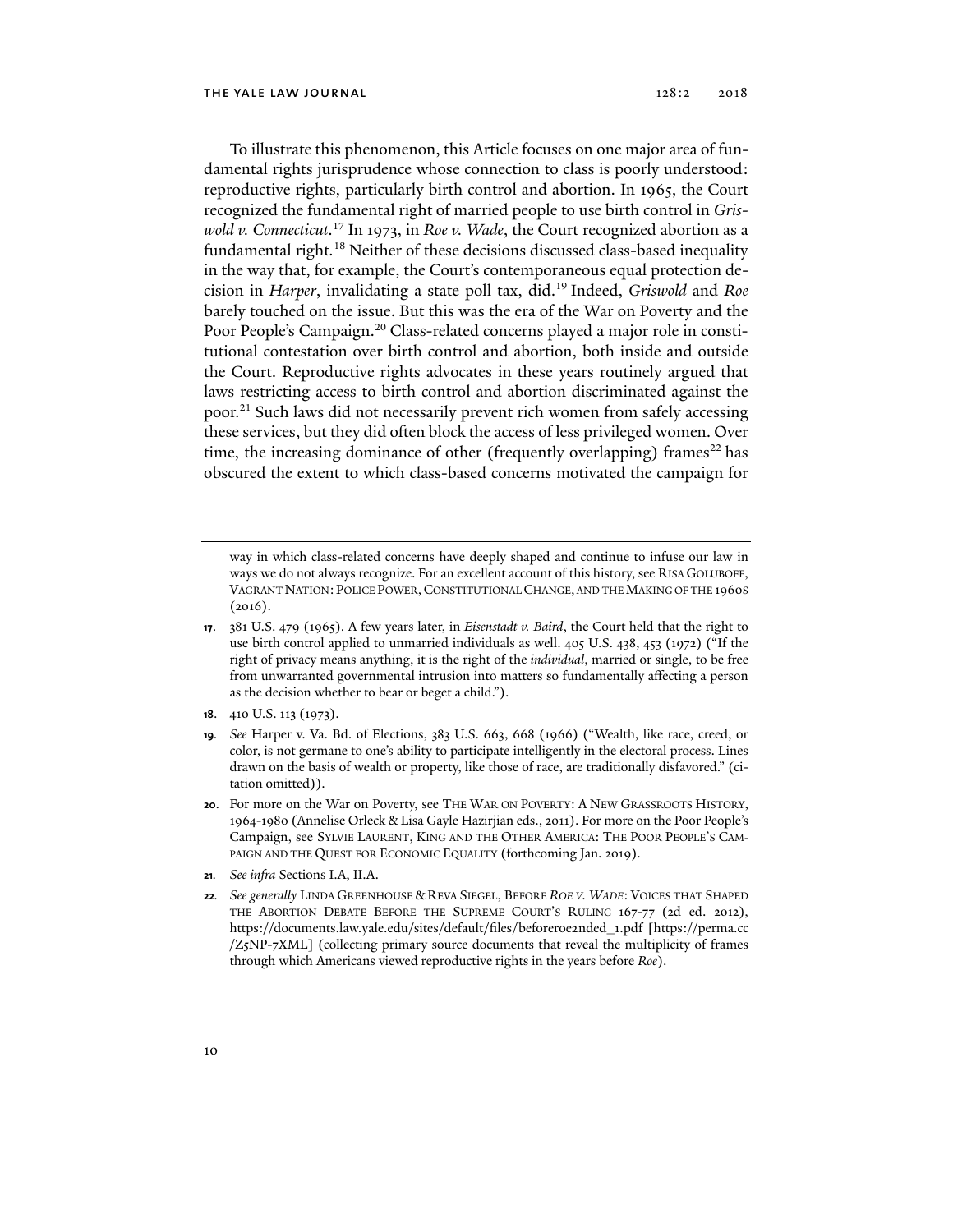constitutional rights in these contexts—and how deeply embedded such concerns were in the logic of the fundamental rights protections the Court constructed.

Scholars have long noted that due process and equal protection are not perfectly distinct, but rather overlapping and mutually reinforcing constitutional values.<sup>23</sup> The lines between these two constitutional values were particularly indistinct in the middle decades of the twentieth century, when the Warren Court breathed new life into the Fourteenth Amendment and began to develop the doctrinal frameworks that govern due process and equal protection today. In those years, class-based equality concerns were often at the center of hybrid due process-equal protection litigation under the Fourteenth Amendment. As a result, such concerns were built into many of the fundamental rights protections the Court established half a century ago, in more and less explicit ways. $24$ 

In arguing that concerns about people without financial resources were an engine driving the establishment of some fundamental rights in the 1960s and

**<sup>23</sup>***. See, e.g.*, Rebecca L. Brown, *Liberty, The New Equality*, 77 N.Y.U. L. REV. 1491, 1491-92 (2002) (arguing that "a key feature of American constitutional structure" is "the interdependence of equality and liberty"); Pamela S. Karlan, *Equal Protection, Due Process, and the Stereoscopic Fourteenth Amendment*, 33 MCGEORGE L. REV. 473, 474 (2002) (noting that the intertwining of due process and equal protection "can have synergistic effects, producing results that neither clause might reach by itself"); Kenneth L. Karst, *The Liberties of Equal Citizens: Groups and the Due Process Clause*, 55 UCLA L. REV. 99, 102 (2007) (observing that "for a century, concerns about group subordination have profoundly influenced the doctrinal growth of substantive due process"); Laurence H. Tribe, Lawrence v. Texas*: The "Fundamental Right" That Dare Not Speak Its Name*, 117 HARV. L. REV. 1893, 1898 (2004) (arguing that "due process and equal protection, far from having separate missions and entailing different inquiries, are profoundly interlocked in a legal double helix"); Kenji Yoshino, *The New Equal Protection*, 124 HARV. L. REV. 747, 749 (2011) (arguing that "[t]oo much emphasis has been placed on the formal distinction between the equality claims made under the equal protection guarantees and the liberty claims made under the due process or other guarantees" and that "[i]n practice, the Court does not abide by this distinction"); *see also* Lawrence v. Texas, 539 U.S. 558, 575 (2003) ("Equality of treatment and the due process right to demand respect for conduct protected by the substantive guarantee of liberty are linked in important respects, and a decision on the latter point advances both interests."); Bearden v. Georgia, 461 U.S. 660, 665-66 (1983) (observing that "[d]ue process and equal protection principles [often] converge in the Court's analysis" and warning against the resolution of Fourteenth Amendment cases "by resort to easy slogans or pigeonhole analysis").

**<sup>24</sup>***. Gideon* is an example of a fundamental rights decision in which class-based equality concerns were relatively close to the surface. *Gideon* recognized the right of an indigent defendant in a state criminal prosecution to state-appointed counsel, reaffirming the fundamentality of the right to legal representation in the criminal justice system. Gideon v. Wainwright, 372 U.S. 335, 341-45 (1963). Yet the Court's opinion also raised concerns about the rights of indigents. *See id*. at 344 (asserting that the "noble ideal [of equality before the law] cannot be realized if the poor man charged with crime has to face his accusers without a lawyer to assist him").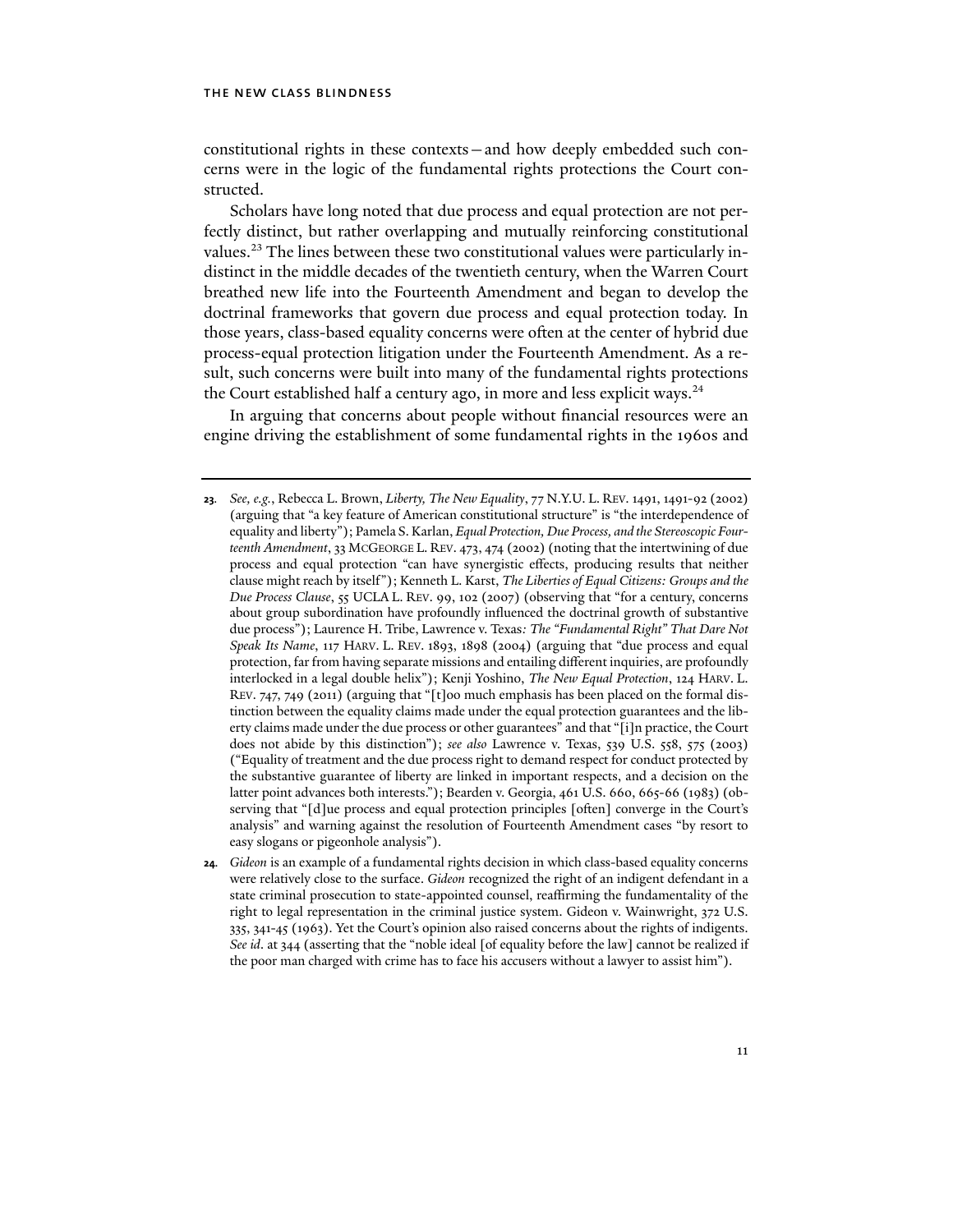early 1970s, this Article does not mean to suggest that those rights are equivalent to the equal protection rights that might have developed if the Court had recognized financial disadvantage as a suspect classification. Equal protection protects groups across the board, against all kinds of discriminatory state action; substantive due process protects against the infringement only of particular rights. More importantly, the Court's failure to develop a class-based equal protection jurisprudence meant that it never fully defined the concept of class. There was voluminous conversation about class in the 1960s and early 1970s, and the Court responded to that conversation, explicitly and otherwise, in multiple landmark opinions. But all that conversation never crystalized into a shared understanding of what we mean when we talk about class in the context of the Fourteenth Amendment.25 The Court's decision not to protect class under the Equal Protection Clause meant that it was not required to develop a coherent definition of the

**25**. Especially given this lack of consensus, a note is in order about the meaning of the term "class" in this Article. "Class" has a number of different meanings. In some prominent discourses, particularly those influenced by Marxist thought and its legacy, "class" is fundamentally about relations of production: people are assigned to different classes based on their relationship to processes of production. *See, e.g.*, Erik Olin Wright, *A General Framework for the Analysis of Class Structure*, *in* THE DEBATE ON CLASSES 3 (Erik Olin Wright et al. eds., 1989). Sociological conceptions of class rooted in the thought of Max Weber focus on the nature and prestige of different forms of work to define different classes based mainly on occupation. *See, e.g.*, ROB-ERT ERICKSON & JOHN H. GOLDTHORPE, THE CONSTANT FLUX: A STUDY OF CLASS MOBILITY IN INDUSTRIAL SOCIETIES (1992). Some important works of legal scholarship have made use of conceptions of class that are similarly group-based—indeed caste-like—and tied fundamentally to work, ownership, and production. *See, e.g.*, William E. Forbath, *Caste, Class, and Equal Citizenship*, 98 MICH. L. REV. 1 (1999). This Article does not use the term "class" in any of these ways. Instead, it uses the term as it is increasingly used in the American vernacular, to refer to an individual's level of access to material resources—that is, to where an individual falls on a spectrum that stretches from destitution to great wealth. This use of the term "class" situates individuals along a scale, as economists do when they conceptualize inequality in terms of income and/or wealth. *See, e.g.*, THOMAS PIKETTY, CAPITAL IN THE TWENTY-FIRST CENTURY 252 (2014) (defining class in terms of wealth and income and noting that "the underlying social reality is always a continuous distribution").

 From this perspective, class-related constitutional concerns include, but are not limited to, concerns about people who fall below some specific economic threshold, such as the poverty line or the court-defined concept of indigency. Such concerns may be triggered by various forms of regulation that impinge on the rights of people with relatively limited financial resources, including people who struggle to find legal representation, or to access abortion, because they cannot afford to obtain these goods through the market. Legal scholars sometimes use the term "wealth" (as in "wealth-based discrimination") to describe the family of concerns that are the focus of this Article. However, that term gives rise to unnecessary confusion because on its face it appears to be distinguishing wealth (as in net assets) from income (as in earnings)—a distinction that is critically important in economics and increasingly important in conversations about inequality, but not one that this Article means to invoke. Legal scholars sometimes focus instead on "poverty," and in that way evoke a subset, but not the entirety, of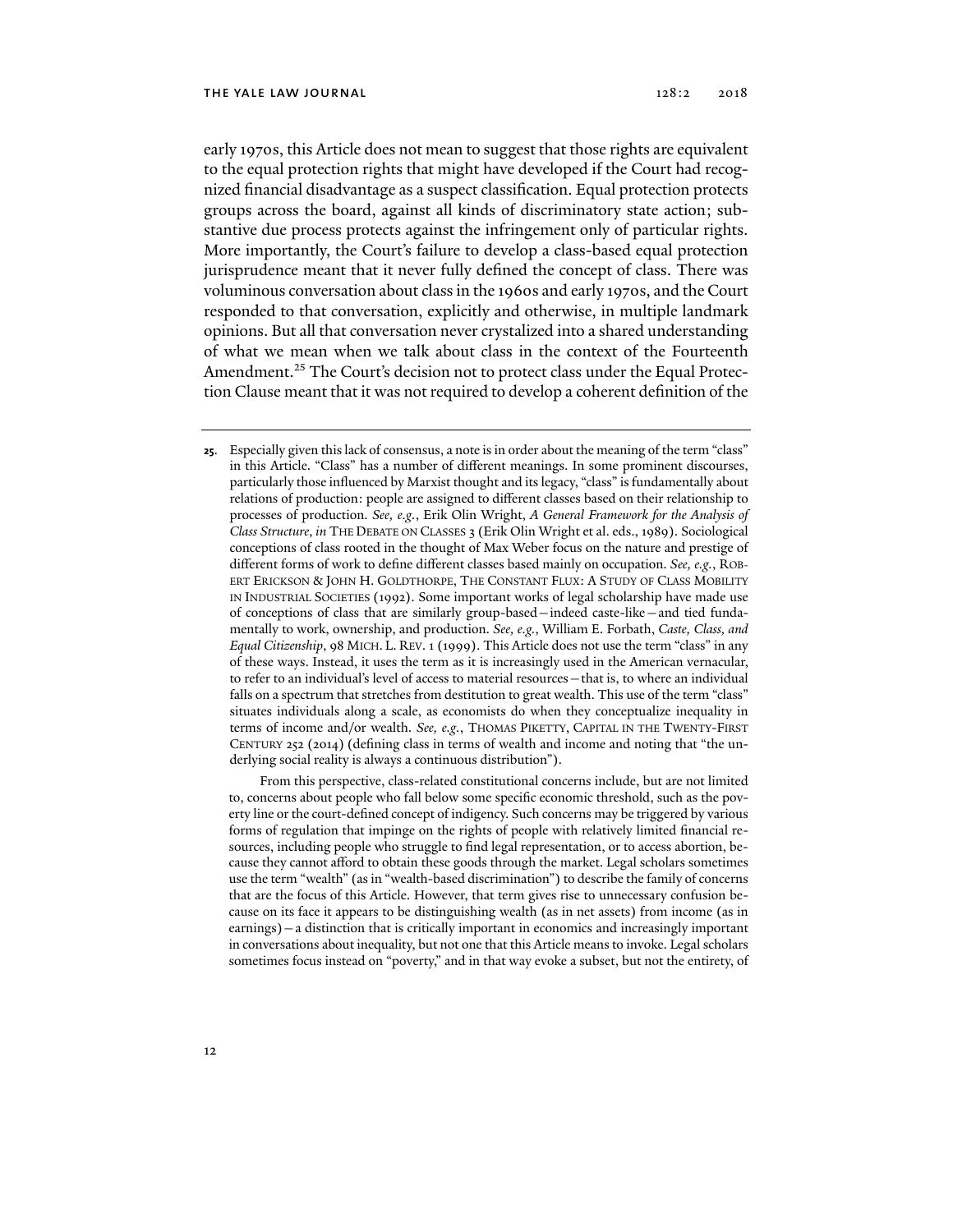term. Indeed, that may have been one of the reasons the Justices leaned toward protecting the rights of people without financial resources under due process instead.<sup>26</sup>

The fact that "class" never gained a fixed meaning in American constitutional law, however, does not diminish the fact that the Court in the 1960s made clear that an individual's lack of financial resources has consequences for equal citizenship that are sometimes a matter of constitutional concern. This Article shows how a particular line of substantive due process rulings, in the context of reproductive liberty, responded to those concerns and protected the rights of people without financial resources. These rulings did not simply deem certain rights fundamental and thereby bar the state from blocking financially disadvantaged women's access to goods and services essential to their equal standing in society; they also built into substantive due process doctrine particular mechanisms that sometimes require courts to examine the effects of governmental regulation on women without financial resources in particular. These mechanisms have been part of Fourteenth Amendment jurisprudence for almost half a century, and they remain an often overlooked, but important, form of class-based constitutional protection.

These doctrinal mechanisms, and the basic idea that the Fourteenth Amendment sometimes offers special protection to people without financial resources, are currently under attack. Some states, and some judges, have begun to argue across a variety of substantive due process contexts, including abortion, voting, and criminal procedure—that it is impermissible for courts to consider the particular burdens that government action places on those without financial resources when determining the constitutionality of that action. Advocates of this new class blindness claim that they are simply applying precedent. They cite landmark decisions from the Burger Court era declining to recognize the financially disadvantaged as a protected class under the Equal Protection Clause and rejecting the assertion that the Fourteenth Amendment guarantees affirmative welfare rights.

But those decisions were not about protecting fundamental rights from state interference under the Due Process Clause. The Burger Court was not willing to apply heightened scrutiny to class-based discrimination under equal protection,

**26***. See infra* Section I.C.

the set of concerns that are the focus of this Article. Fifty years ago, many commentators believed the Court was poised to recognize "the poor" as a protected class. This Article is not simply about "the poor." The kinds of constitutional protections it identifies may protect a wider swath of people than those who would qualify as "poor" according to federal definitions of poverty. For these reasons, this Article uses the term "class" to refer to an individual's financial circumstances—and the term "class blindness" to refer to the insistence that those circumstances ought to be irrelevant to the adjudication of Fourteenth Amendment claims.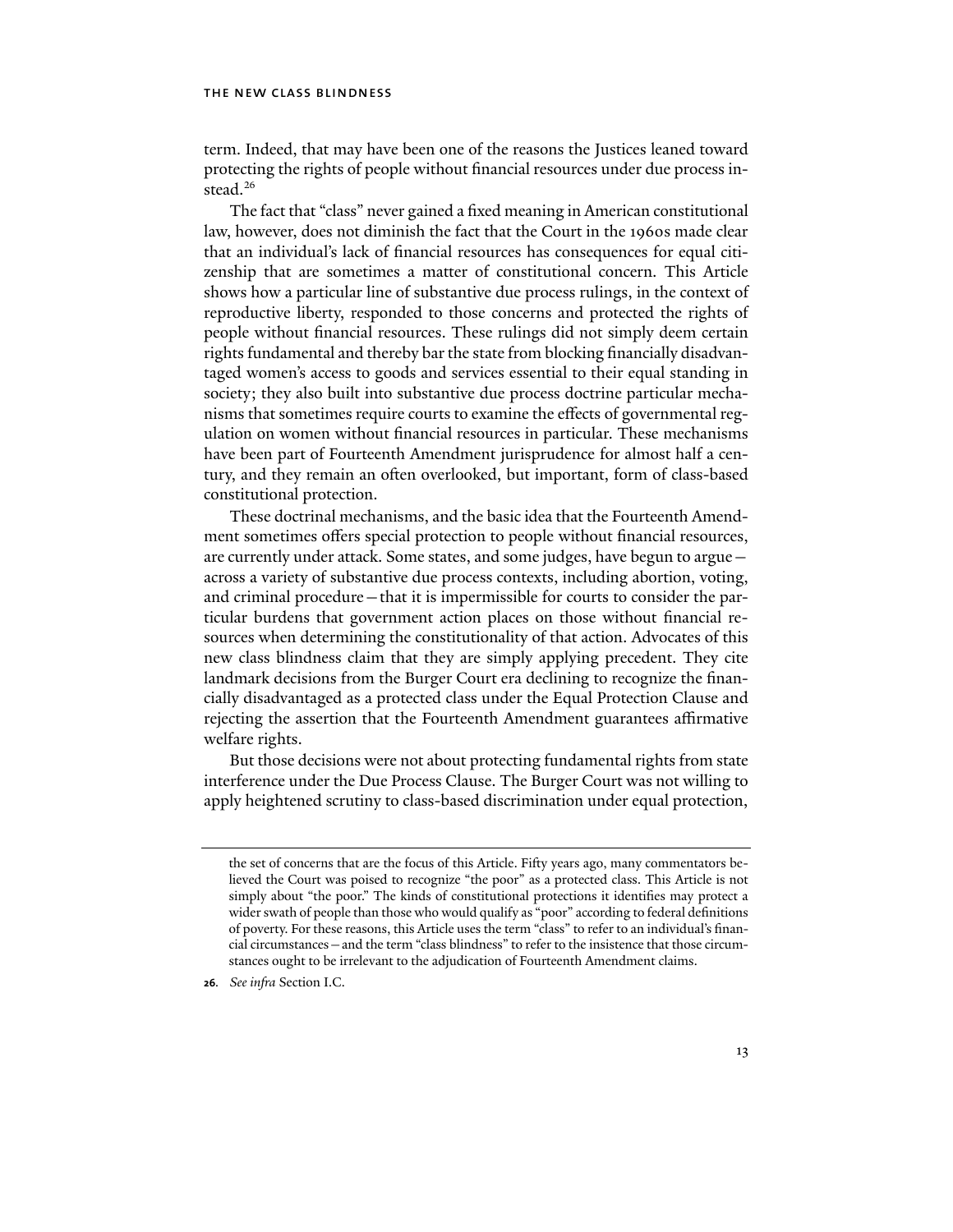and it was not willing to recognize positive rights under the Constitution. It never suggested, however, that the government could restrict the exercise of fundamental rights with no regard for the effects of those restrictions on people without financial resources. Instead, the Court made clear, in the contexts of abortion, voting, and criminal procedure, that there *were* constitutional limitations on how far the government could go when it regulated in ways that truncated the ability of financially disadvantaged people to exercise their rights. Indeed, the Court was quite explicit about the fact that—although it was not prepared to engage in other, broader forms of class-based constitutional protection—it would carefully scrutinize governmental action that blocked the financially disadvantaged from exercising fundamental rights. Today, some jurists are attempting to use the Burger Court's reticence to engage in bolder forms of classbased constitutional protection to do away with the more limited forms of classbased protection the Burger Court affirmed.

In order to recognize what is now under threat, and to appreciate the radical nature of the new class blindness, it is necessary to recover some of the forgotten history of class-related protections under the Due Process Clause and to see how deeply embedded class-based concerns are in some prominent strains of substantive due process doctrine. To those ends, Part I of this Article examines *Griswold*, one of the central and most generative foundations of modern fundamental rights law. The Court's recognition of a right to privacy that encompasses the use of birth control spawned decades of debate about the legitimacy of judicial protection of unenumerated constitutional rights. But the intense scholarly focus on privacy—much like the focus on privacy in the Court's opinion—masks the role that concerns about people without financial resources played in *Griswold*. Constitutional contestation over birth control was shot through with class-related concerns in the Warren Court era, and those concerns informed popular and judicial understandings of what was at stake in the case. The Court did not issue a class-based equal protection ruling in *Griswold*, as some had urged. It relied instead on fundamental rights doctrine—indeed, helped to develop that doctrine—to invalidate a law whose harshest effects were felt by women without financial resources. In this way, although we often overlook it today, *Griswold* was of a piece with the Warren Court's other, more overtly class-focused decisions. Indeed, it was an important part of the trend in this era toward using fundamental rights doctrine to safeguard the equal citizenship of the financially disadvantaged.

The 1970s undoubtedly marked a turning point, not just with respect to class, but with respect to Fourteenth Amendment law more generally. The Burger Court narrowed the protection afforded historically subordinated groups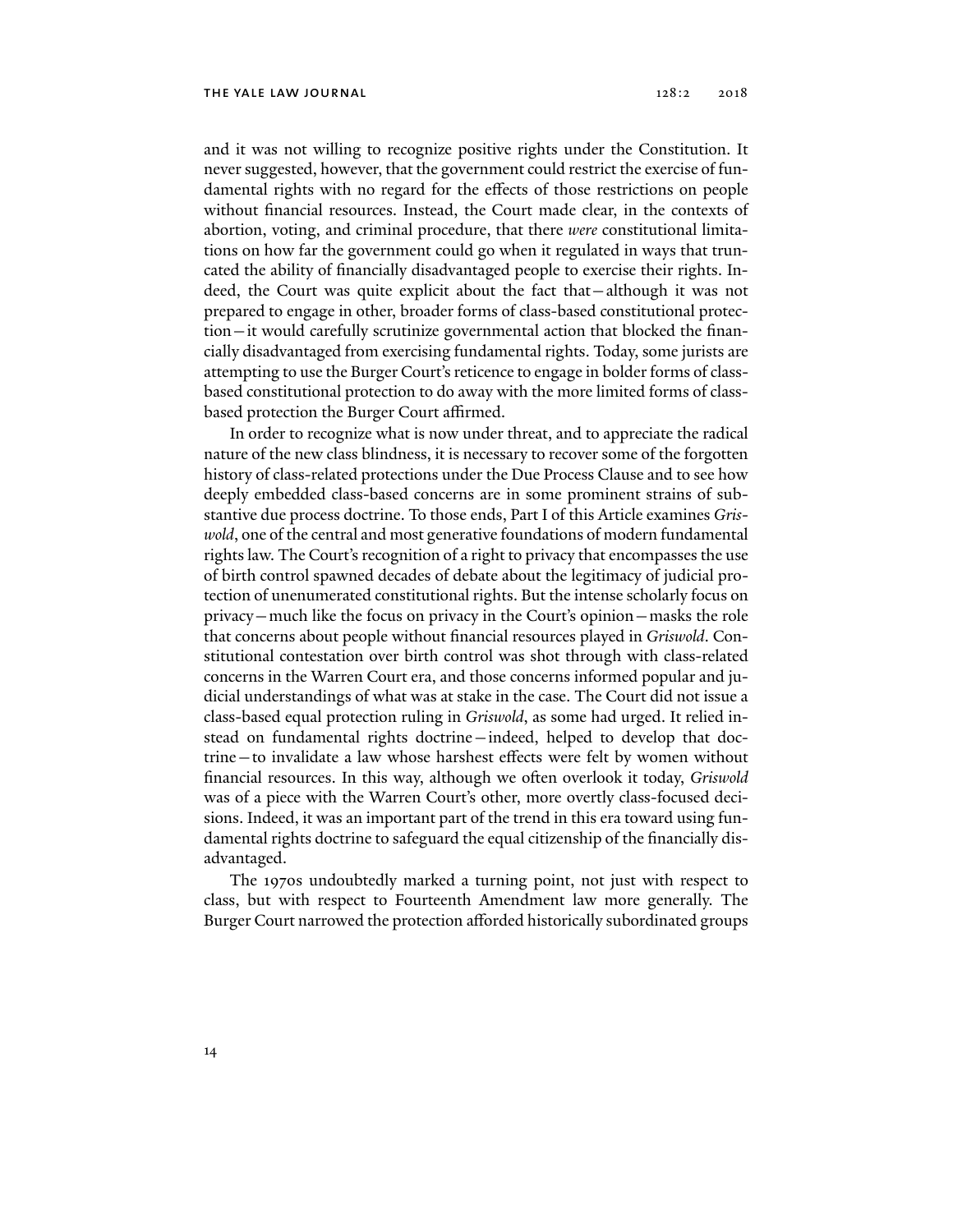under the Equal Protection Clause.<sup>27</sup> It declined to recognize the financially disadvantaged as a protected class for equal protection purposes and it rejected the idea that the Constitution guarantees affirmative rights—closing two major avenues of class-based constitutional protection. But closing those two avenues did not spell the end of constitutional concerns about class. Part II examines the survival, through the Burger Court era and beyond, of the idea that class matters in assessing the constitutionality of laws that impinge on fundamental rights protected by the Fourteenth Amendment. It focuses in particular on abortion, a context in which class-related protections were built into the substantive due process doctrine the Court constructed in *Roe* and *Planned Parenthood of Southeastern Pennsylvania v. Casey*. <sup>28</sup> *Roe*'s trimester framework and *Casey*'s undue burden test both reflect concerns about the rights of financially disadvantaged women. The undue burden test, which remains operative today, sometimes *requires* courts to examine how an abortion restriction will affect the ability of women without financial resources to exercise their rights.

Part III examines current challenges to the past half century of class-conscious fundamental rights adjudication in a range of constitutional contexts. It looks first at attempts to block the consideration of class in the context of abortion, including, most prominently, by the Fifth Circuit and several Justices on the Supreme Court. It then turns to voting, where a similar struggle over the role of class in Fourteenth Amendment law is now occurring in contexts such as voter identification laws. Finally, it turns to criminal procedure, a context in which some Supreme Court Justices have argued that the Burger Court effectively overruled a number of landmark class-related Warren Court holdings, and that those holdings no longer afford constitutional protection to people without financial resources.

**28**. 505 U.S. 833 (1992).

**<sup>27</sup>**. One of the key ways in which the Court narrowed equal protection was by holding that evidence of disparate impact alone is insufficient to prove discrimination under the Fourteenth Amendment. By the end of the 1970s, equal protection plaintiffs challenging facially neutral laws were required to prove that the state acted with discriminatory purpose, which "implies more than intent as volition or intent as awareness of consequences. It implies that the decisionmaker . . . selected or reaffirmed a particular course of action at least in part 'because of,' not merely 'in spite of,' its adverse effects upon an identifiable group." Pers. Adm'r v. Feeney, 442 U.S. 256, 279 (1979) (citation and footnote omitted). For more on this standard, see Ian Haney-López, *Intentional Blindness*, 87 N.Y.U. L. REV. 1779, 1825-37 (2012), which characterizes the constitutional standard in cases involving facially neutral state action as one of "malicious intent"; and Reva B. Siegel, *Equality Talk: Antisubordination and Anticlassification Values in Constitutional Struggles over* Brown, 117 HARV. L. REV. 1470, 1536-37 n.227 (2004), which asserts that by the late 1970s, the Court had "define[d] discriminatory purpose as involving a mental state akin to malice."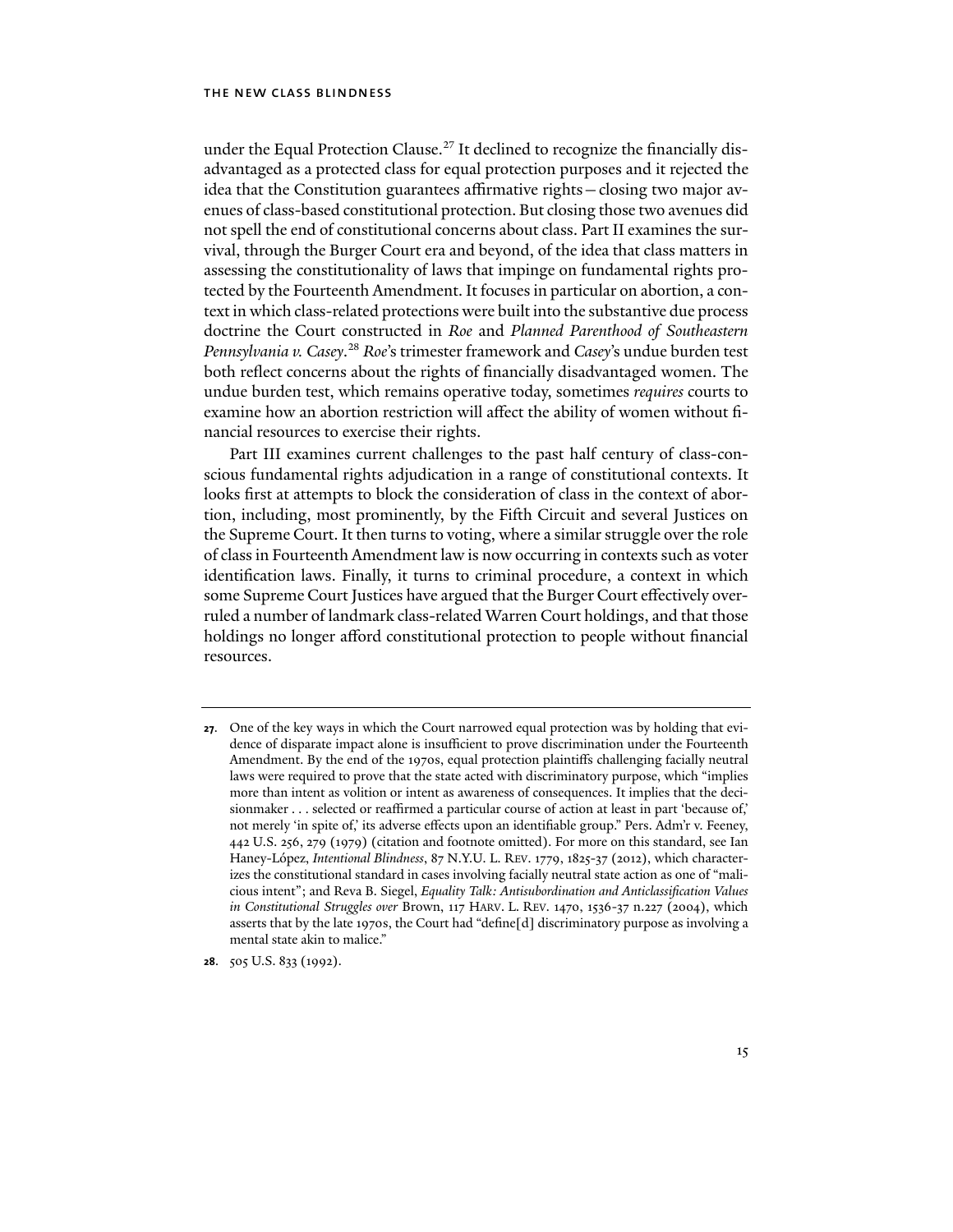Thus far, the Court has resisted invitations categorically to exclude class from consideration in these areas, and in fundamental rights jurisprudence more generally. But it has said very little about why class-based protections persist under due process, what function they serve, and what is wrong with the historical and doctrinal accounts being offered by proponents of the new class blindness. This Article seeks to answer those questions—questions that will only become more pressing as the Supreme Court and the federal appeals courts shift even further to the right.<sup>29</sup> This shift in the composition of the federal courts may very well result in the destruction or diminishment of long-standing Fourteenth Amendment protections for financially disadvantaged people; it will certainly intensify pressure in that direction. The history this Article recovers should enable us to argue in more informed ways about constitutional precedent, to better appreciate the important role class has played in our constitutional tradition, and to recognize all that is at stake in coming battles over the meaning of landmark Fourteenth Amendment precedents. Most importantly, this history demonstrates that the emergent notion that class-related considerations have no place anywhere under the Fourteenth Amendment is a product not of the Burger Court era, but of our own.

**29***. See* John Gramlich, *With Another Supreme Court Pick, Trump Is Leaving His Mark on Higher Federal Courts*, PEW RES. CTR. (July 16, 2018), http://www.pewresearch.org/fact-tank/2018 /07/16/with-another-supreme-court-pick-trump-is-leaving-his-mark-on-higher-federal -courts [https://perma.cc/SH9U-BB3K] ("Donald Trump has successfully appointed more federal appeals court judges so far in his presidency than Barack Obama and George W. Bush *combined* had appointed at the same point in theirs . . . ."); Thomas Kaplan, *Trump Is Putting Indelible Conservative Stamp on Judiciary*, N.Y. TIMES (July 31, 2018), https://www.nytimes .com/2018/07/31/us/politics/trump-judges.html [https://perma.cc/XNW4-5P4R] ("President Trump and Senate Republicans are leaving an ever-expanding imprint on the judiciary, nudging powerful appeals courts rightward through a determined effort to nominate and confirm a steady procession of young conservative jurists."); *id.* ("'I think it's the longest-term sort of impact we can have on the future of the country,' Senator Mitch McConnell, Republican of Kentucky and the majority leader, said in an interview . . . . '[I]t's my top priority."'); Rorie Spill Solberg & Eric N. Waltenburg, *Are Trump's Judicial Nominees Really Being Confirmed at a Record Pace? The Answer Is Complicated*, WASH. POST (June 14, 2018) https://www .washingtonpost.com/news/monkey-cage/wp/2018/06/14/are-trumps-judicial-nominees -really-being-confirmed-at-a-record-pace-the-answer-is-complicated [https://perma.cc /KQ82-5A47] ("[A]bout three-quarters of [Trump's] nominees have been men, and 90 percent are white, reversing a presidential trend . . . . And Trump is selecting considerably more conservative judges than have previously served in these spots. So it is indeed likely that many federal benches will shift to the right.").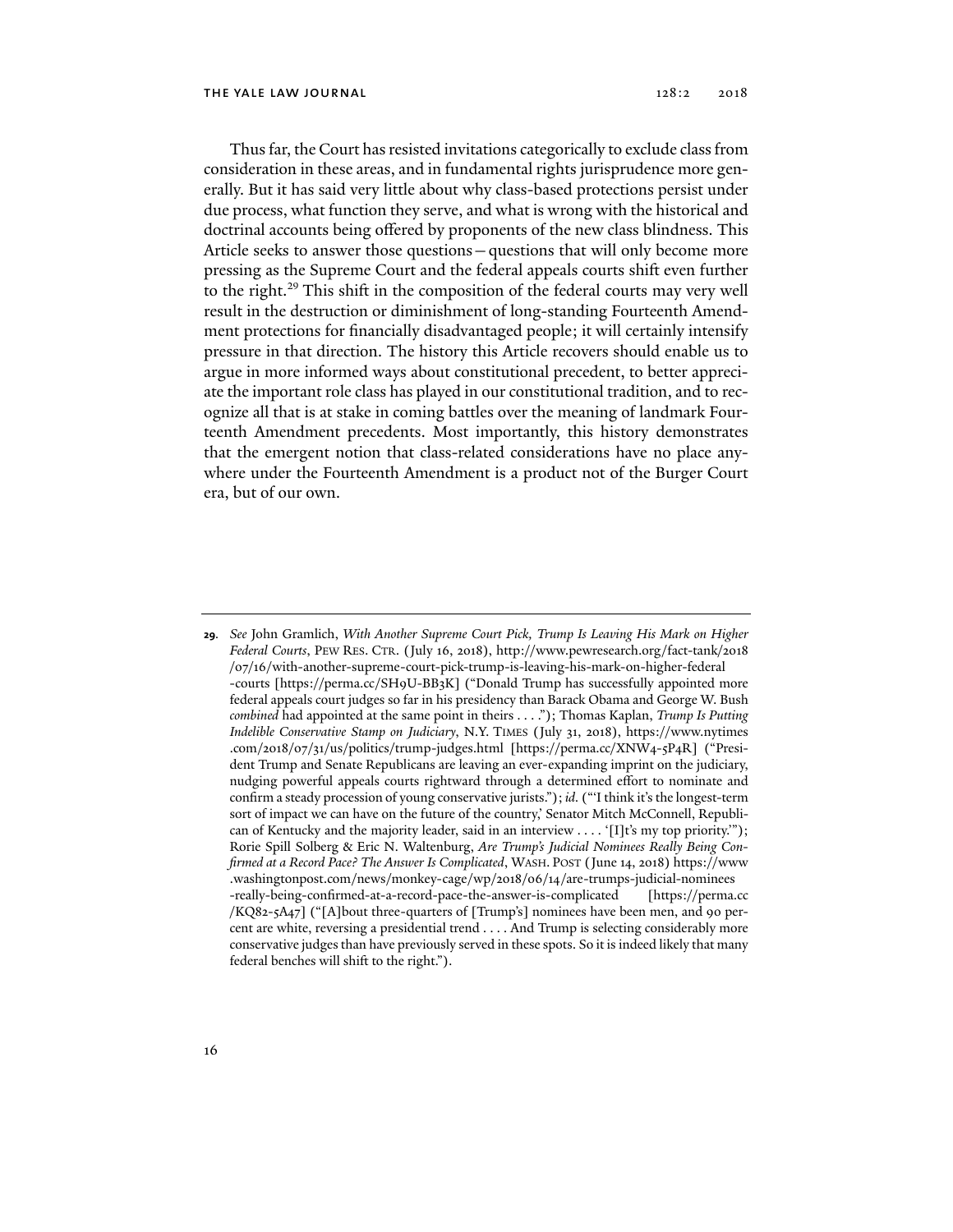### **i. the class-based foundations of modern fundamental rights law**

In 1969, Frank Michelman published *On Protecting the Poor Through the Fourteenth Amendment*, one of the most famous Harvard Forewords ever written.30 The consensus among constitutional scholars in the late 1960s was that the Warren Court's increasing sensitivity to class evidenced an emerging "judicial hostility towards official discrimination, be it de jure or de facto, according to pecuniary circumstance." 31 "If the commentators are right," Michelman observed, "relative impecuniousness appears to be joining race and national ancestry to compose a complex of traits which, if detectible as a basis of officially sanctioned disadvantage, render such disadvantage 'invidious' or 'suspect.'"32 Michelman, however, saw things differently. He argued that the Court's supposedly egalitarian holdings "could be more soundly and satisfyingly understood as vindication of a state's duty to protect against certain hazards which are endemic in an unequal society, rather than vindication of a duty to avoid complicity in unequal treatment."33

Michelman's "minimum welfare" theory is famous in its own right, but it remains well known today in part because, within a few years of the Foreword's publication, the Burger Court rejected this theory with impressive force. By the late 1970s, the Court had made it clear that the Fourteenth Amendment *did not* impose a duty on the state to protect people "against certain hazards associated with impecuniousness which even a society strongly committed to competition and incentives would have to find unjust."<sup>34</sup> Unjust though those hazards may be, the Burger Court held, constitutional law offers no remedies. Of course, the egalitarians of the 1960s fared no better than Michelman when the political winds shifted. The Burger Court rejected their theory too, holding that classbased discrimination did not trigger heightened scrutiny under the Equal Protection Clause. For this reason, Michelman's essay functions today not only as a work of constitutional theory, but also as a historical artifact. It provides a fading snapshot of a lost world—a world in which legal scholars took the Court's solicitude toward the financially disadvantaged as a given and the real argument was about how best to understand the shape of the emerging constitutional protection accorded this group.

**34***. Id.* at 42.

**<sup>30</sup>**. Michelman, *supra* note 5.

**<sup>31</sup>***. Id.* at 19.

**<sup>32</sup>***. Id.*

**<sup>33</sup>***. Id.* at 9 (emphasis omitted).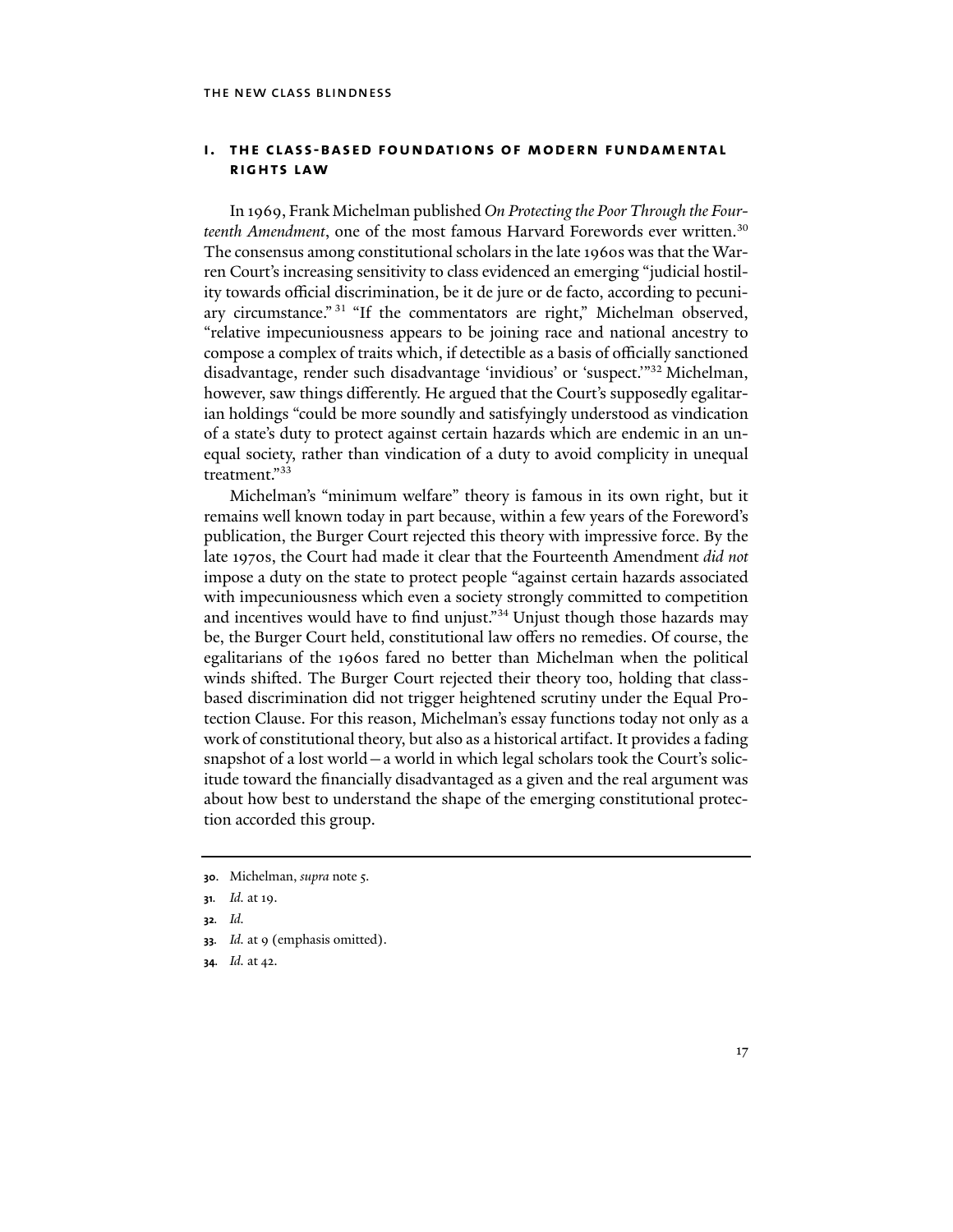This Part returns to that lost world, but it differs from most such excursions today in that its aim is not to describe all that has changed since the 1960s but rather to identify the germ of something that persists. There is no question that much has changed. It would be "off-the-wall"<sup>35</sup> in our current constitutional regime to argue, as legal scholars did in the Warren Court era, that "relative impecuniousness" triggers heightened scrutiny or that the state is constitutionally obligated to provide people with social welfare benefits.36 When it comes to class, Fourteenth Amendment doctrine today provides less protection than it did in the 1960s—and less protection than scholars at the time imagined it would provide in the future. But there is a difference between asserting that sensitivity to class under the Fourteenth Amendment has declined, and asserting, as some courts and advocates now do, that it has been extinguished.

This Part focuses on the Court's growing recognition in the 1960s of an interrelationship between class and fundamental rights—a recognition that economic disadvantage often interferes with the exercise of such rights in ways that can deprive people without financial resources of the guarantees of the Fourteenth Amendment. The 1960s was a period of tremendous growth in the number and scope of fundamental rights protections, in no small part because the Court in 1965 dramatically recommitted itself to the idea that the Constitution protects unenumerated rights in addition to those explicitly contained in the document's text. This Part begins by examining *Griswold*, the case in which the Court recognized an unenumerated, constitutionally protected right to privacy that encompasses the use of birth control. Today, we do not think of *Griswold* as a case about class. But concerns about the ability of poor and low-income women to obtain birth control fueled the litigation in *Griswold* and informed the litigants' and the Court's sense of why judicial intervention was necessary to protect a fundamental right in this context. This Part then looks with a wider lens at some of the cases in which the Court in the 1960s and 1970s more directly addressed the relationship between protecting people without financial resources and safeguarding fundamental rights. These cases reveal the Court's anxiety about the potential of a class-based equal protection approach to unsettle too

**<sup>35</sup>**. JACK M. BALKIN, LIVING ORIGINALISM 17-18 (2011) (describing as "off-the-wall" constitutional arguments that are inconsistent with "existing understandings and existing doctrines").

**<sup>36</sup>**. This is not categorically true. For a limited exception on the equal protection front, see *supra* note 13, which discusses courts' application of intermediate scrutiny in some criminal procedure contexts in which the state detains poor defendants *because* of their indigence. In addition, some legal academics have argued that all rights are effectively positive rights. *See supra* note 15. This point provides a theoretical foundation for advocating recognition of positive social welfare rights under the Constitution, but the Court has remained resistant.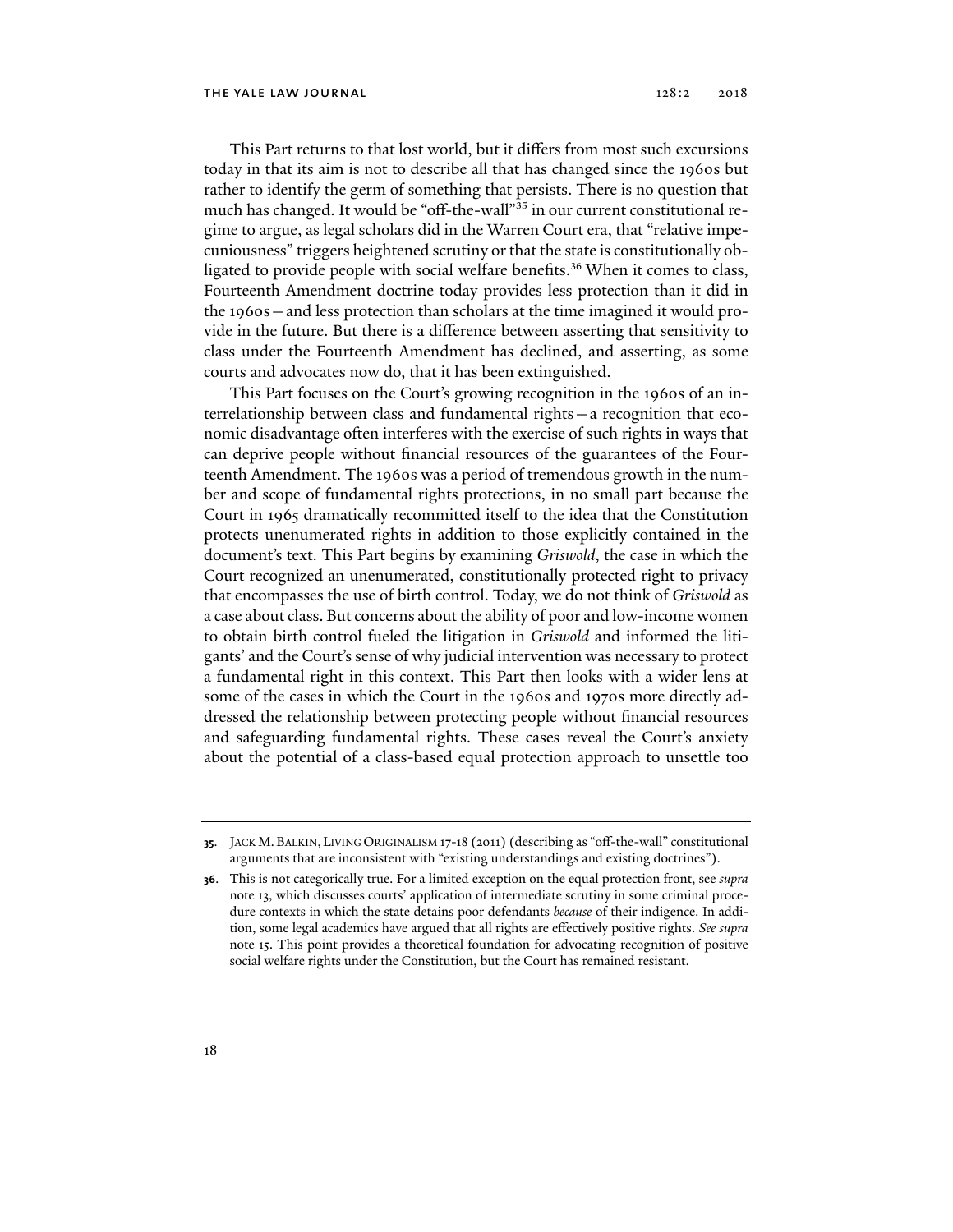much socioeconomic regulation and its surprising volubility about the benefits of doing class-based equality work under due process instead.

#### *A. Class and the Fundamental Right to Use Birth Control*

When the Court decided in 1973 that the Fourteenth Amendment protects the right to abortion, and when it decided in 2015 that the Fourteenth Amendment protects same-sex couples' right to marry, it cited *Griswold* as precedent.<sup>37</sup> It is not surprising to see *Griswold* cited in these contexts. When we think about the right to birth control today, we group it with other Fourteenth Amendment rights involving reproduction, sexuality, and the family. *Griswold* may not have been the first Supreme Court decision to address these topics, but it is widely considered the progenitor of the important and controversial line of cases that protect rights to reproductive and sexual autonomy. More recently, scholars have also begun to link *Griswold* with sex-based equal protection doctrine.<sup>38</sup> Although concerns about women's equality do not appear on the surface of the opinion, even in the early 1960s some Americans had begun to view the right to use birth control as a prerequisite for women's equal standing in American society.<sup>39</sup> Over time, the links between reproductive autonomy and women's equality have become clearer, to the public and to the Court.<sup>40</sup>

Yet at the time *Griswold* was decided, sexual liberty and women's equality were not the only frames for thinking about laws that restricted access to contraception. The women's movement, the sexual revolution, and the gay rights movement had not yet gotten off the ground in 1965. Early constitutional battles over birth control predated the founding of the National Organization for Women and the Summer of Love. This is not to say that ideas about sexual freedom and women's equality did not inform early debates about birth control.

**<sup>37</sup>***. See* Obergefell v. Hodges, 135 S. Ct. 2584, 2597-98 (2015); Roe v. Wade, 410 U.S. 113, 155  $(1973).$ 

**<sup>38</sup>***. See, e.g.*, Neil S. Siegel & Reva B. Siegel, *Contraception as a Sex Equality Right*, 124 YALE L.J.F. 349, 349-50 (2015) (recovering the history of Connecticut's birth control ban and showing the ways in which that ban reflected and reinforced traditional gender roles).

**<sup>39</sup>**. *See* Melissa Murray, *Overlooking Equality on the Road to* Griswold, 124 YALE L.J.F. 324 (2015) (discussing the birth control cases that immediately predated *Griswold* and that explicitly linked access to birth control with women's equality).

**<sup>40</sup>***. See* Reva B. Siegel, *Sex Equality Arguments for Reproductive Rights: Their Critical Basis and Evolving Constitutional Expression*, 56 EMORY L.J. 815, 820, 828-34 (2007) (describing the growing recognition in American constitutional law of a close nexus between reproductive rights and women's equality).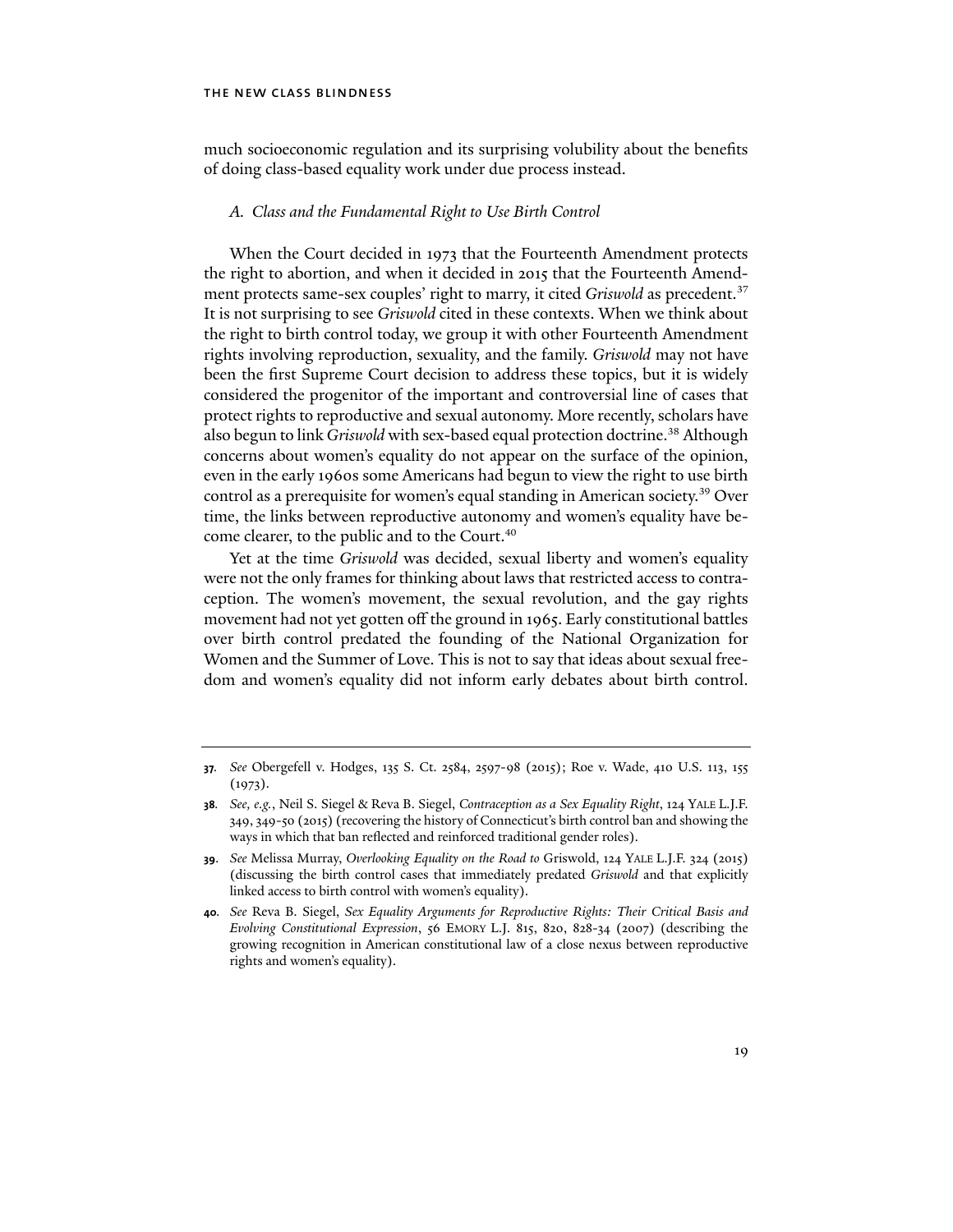They did.41 But at the time of *Griswold*, there were other prominent frames for thinking about the right to birth control—frames that were later obscured by the increasing dominance of gender and sexuality frames. One of those early frames for thinking about the right to birth control was class.

Concerns about financially disadvantaged women were interwoven with the campaign for birth control from the start. Margaret Sanger, the founder of Planned Parenthood and the leader of the national birth control campaign in the first half of the twentieth century, began her career as a nurse on the Lower East Side of Manhattan, where she witnessed scores of women grow ill and sometimes die for lack of any effective means of controlling their fertility.<sup>42</sup> In her autobiography, Sanger describes how her patients, many of them immigrants, "implored [her] to reveal the 'secret' that rich people had" for spacing their pregnancies.43 Her goal, when she became a birth control advocate, was to create a publicly accessible "'chain' of clinics" throughout the country that would enable

**<sup>41</sup>***. See, e.g.*, Murray, *supra* note 39, at 325-27 (discussing *Trubek v. Ullman*, 367 U.S. 907 (1961), an early challenge to Connecticut's birth control ban—dismissed by the Court for lack of jurisdiction—that was brought by a married couple who viewed "contraception [as] an essential tool for effective family planning in a marriage that was organized as a partnership of equals"); Siegel & Siegel, *supra* note 38, at 355-56 (citing the American Civil Liberties Union's amicus brief in *Griswold*, which argued that laws barring the use of birth control violated the Fourteenth Amendment because "the right of the individual to engage in any of the common occupations  $\dots$  applies to women as well as men.  $\dots$  [I]n addition to its economic consequences, the ability to regulate child-bearing has been a significant factor in the emancipation of married women. In this respect, effective means of contraception rank equally with the Nineteenth Amendment in enhancing the opportunities of women who wish to work in industry, business, the arts, and the professions. Thus, the equal protection clause protects the class of women who wish to delay or regulate child-bearing effectively." (internal quotation marks and citations omitted)); *see also* Mary L. Dudziak, *Just Say No: Birth Control in the Connecticut Supreme Court Before* Griswold v. Connecticut, 75 IOWA L. REV. 915, 937 (1990) (quoting an anti-birth control campaigner who claimed in the early 1960s that "a Planned Parenthood Center is like a house of prostitution," in that it augments sexual freedom at the expense of morality and contravenes the important precept that "marital relations are for procreation and not entertainment").

**<sup>42</sup>***. Margaret Sanger Is Dead at 82; Led Campaign for Birth Control*, N.Y. TIMES (Sept. 7, 1966), https://archive.nytimes.com/www.nytimes.com/learning/general/onthisday/bday/0914 .html [https://perma.cc/74E3-9GZZ].

**<sup>43</sup>**. MARGARET SANGER,AN AUTOBIOGRAPHY 89 (Cooper Square Press 1999) (1938). A study conducted in New York at the time Sanger was working as a nurse revealed that forty-one percent of women treated at the city's health clinics had never used contraception, and, of those, a majority had had at least one abortion. *See* Jill Lepore, *Birthright*, NEW YORKER, Nov. 14, 2011, at 48. "These were not merely 'unfortunate conditions among the poor,'" Sanger wrote. "I knew the women personally." SANGER, *supra*, at 89.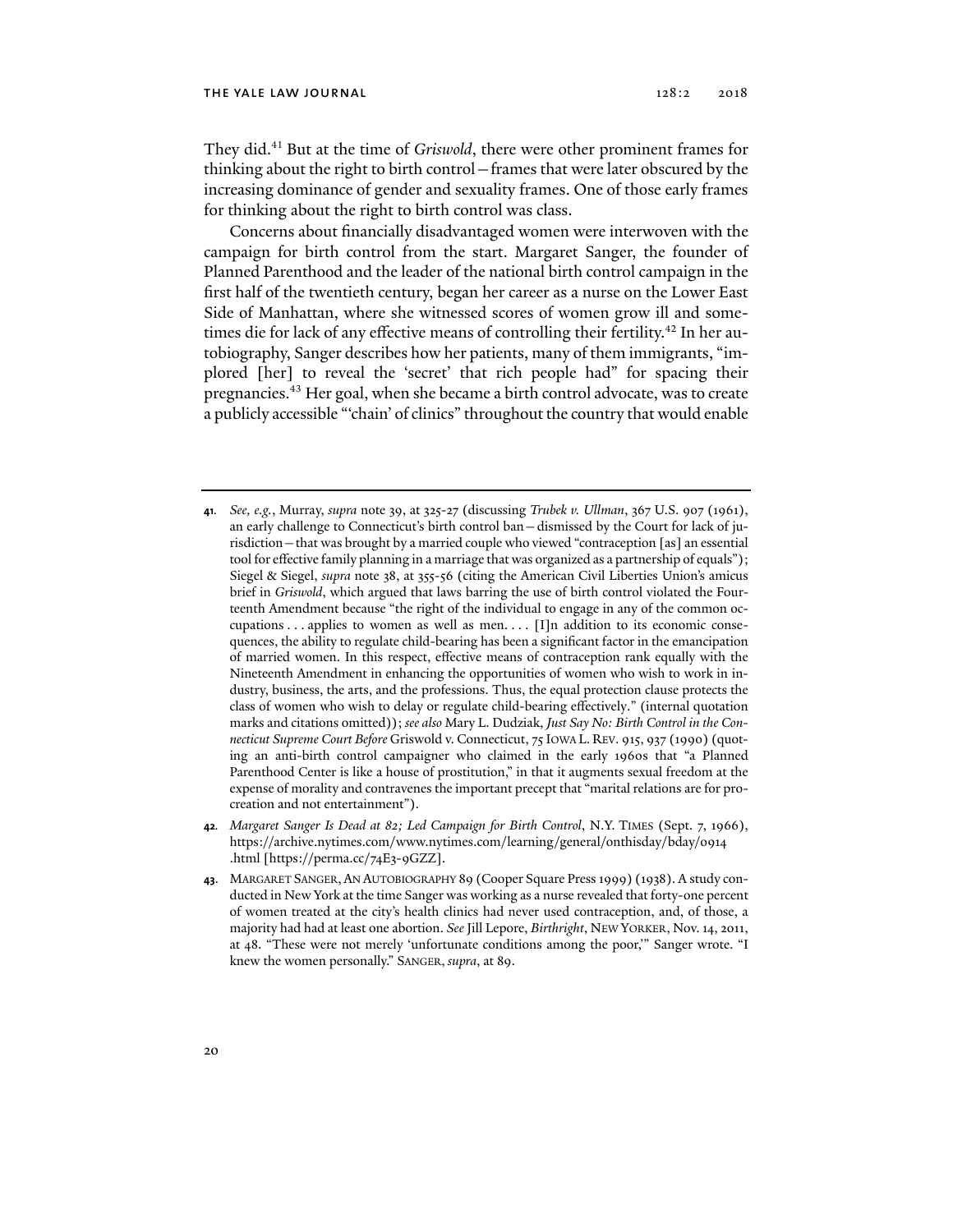women—especially those who lacked financial resources—to obtain birth control.<sup>44</sup> Sanger viewed her advocacy work as part of "a fighting, forward, no fooling movement, battling for the freedom of the poorest parents and for women's biological freedom and development."45 It was no small battle. As Jill Lepore observes, "[f]rom the start, the birth control movement has been as much about fighting legal and political battles as it has been about staffing clinics, because, in a country without national healthcare, making contraception available to poor women has required legal reform."46

One such reform occurred in 1936, in a case called *United States v. One Package*  (of Japanese pessaries), in which the Second Circuit invalidated a federal law barring the importation of contraceptive devices.47 The court held in *One Package* that when Congress in the late nineteenth century passed its infamous Comstock laws—which barred, among other things, the transport of birth control<sup>48</sup>-it could not have intended to "prevent the importation, sale, or carriage by mail of things which might intelligently be employed by conscientious and competent physicians for the purpose of saving life or promoting the wellbeing of their patients."49 This broad holding, which effectively legalized the dissemination of contraceptive devices in much of the United States, was a major victory for birth control advocates and providers, who had lived under the very real threat of arrest in previous decades.50 Morris Ernst, general counsel of the American Civil

**45***. See* Lepore, *supra* note 43, at 50.

- **47**. 86 F.2d 737 (2d Cir. 1936).
- **48**. In 1873, Congress passed an "Act for the Suppression of Trade in, and Circulation of, Obscene Literature and Articles of Immoral Use." Act of Mar. 3, 1873, ch. 258, 17 Stat. 598. This criminalized the use of the United States Postal Service to send contraceptives, abortifacients, and other materials deemed obscene—including books and pamphlets containing information about these items. This law, along with other federal and state laws of similar character and vintage, are known as Comstock laws, after Anthony Comstock, the head of the New York Society for the Suppression of Vice and the driving force behind this regulation. For more on Comstock and his legal legacy, see NICOLA BEISEL, IMPERILED INNOCENTS: ANTHONY COM-STOCK AND FAMILY REPRODUCTION IN VICTORIAN AMERICA 76-103 (1997).
- **49***. One Package*, 86 F.2d at 739.
- **50**. For descriptions of various arrests of advocates and medical professionals for providing women with birth control or information about birth control in the years between the two

**<sup>44</sup>**. MARGARET SANGER, MY FIGHT FOR BIRTH CONTROL 144 (1931).

**<sup>46</sup>***. Id.* at 49; *cf.* Martha J. Bailey, *Fifty Years of Family Planning: New Evidence on the Long-Run Effects of Increasing Access to Contraception*, 2013 BROOKINGS PAPERS ON ECON. ACTIVITY 341, 349, https://www.brookings.edu/wp-content/uploads/2016/07/2013a\_bailey.pdf [https:// perma.cc/3GAY-JB73] (noting that, in the early 1960s, an annual supply of Enovid (the pill) cost an amount of money equivalent to more than three weeks of full-time work at the 1960 minimum wage, meaning that many low-income women could not afford it on their own).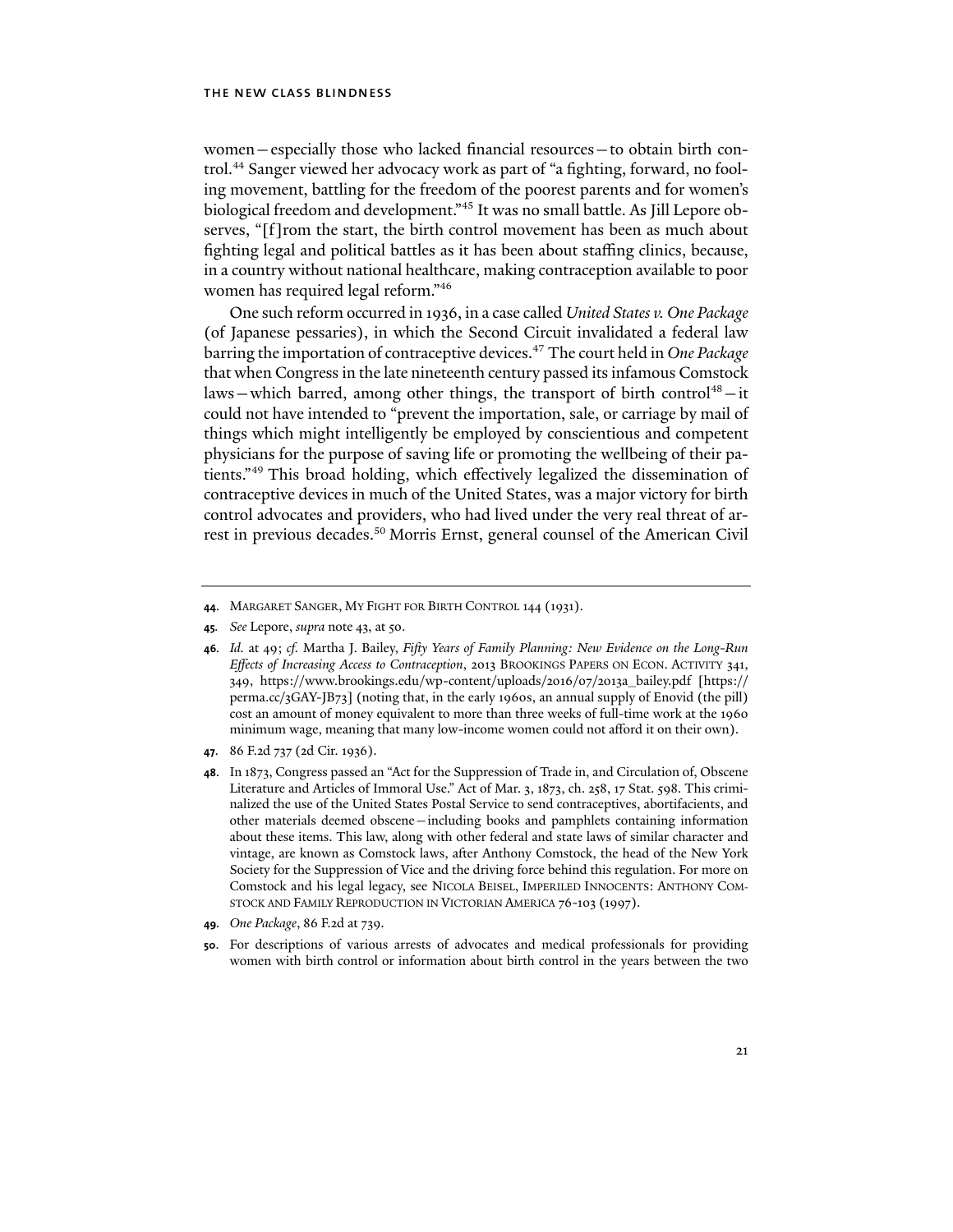Liberties Union and lead attorney challenging the law in *One Package*, jubilantly declared in 1936 that the decision "mean[t] the end of birth control laws."<sup>51</sup>

Ernst spoke too soon. Around the time of *One Package*, activists in Connecticut decided to defy that state's birth control ban and open a chain of reproductive-healthcare clinics intended to meet the needs of women who lacked the resources to find ways around the law.<sup>52</sup> By 1938, they had opened nine.<sup>53</sup> But when police began to arrest clinic personnel, the Second Circuit's decision in *One Package*, invalidating a federal law, was of little help. In 1940, the Connecticut Supreme Court upheld the state's ban, $54$  and all of the state's clinics were forced to close.<sup>55</sup>

For two decades after the Connecticut court's decision, those clinics remained closed, leaving women without financial resources very limited options for obtaining birth control.<sup>56</sup> By the early 1960s, however, pressure to expand access to contraception was mounting, even in the heavily Catholic states of the Northeast. By that point, most Americans—even most Catholics—believed birth control should be legal.<sup>57</sup> Millions of women had begun taking the new pill –

**51***. Id.* at 168.

- **53**. GARROW, *supra* note 52, at 78.
- **54**. State v. Nelson, 11 A.2d 856, 862-63 (Conn. 1940).
- **55**. GARROW, *supra* note 52, at 78.
- **56**. Catherine G. Roraback, Griswold v. Connecticut*: A Brief Case History*, 16 OHIO N.U. L. REV. 395, 396 (1989) (noting that between 1940 and the time Griswold and Buxton opened their clinic, "there was no public or private clinic or facility in Connecticut providing free birth control or family planning service"); *see also* SUSAN M. HARTMANN, THE HOME FRONT AND BEYOND:AMERICAN WOMEN IN THE 1940S 171 (1982); Dudziak, *supra* note 41, at 917; Jonathan Daniels, *Birth Control and Democracy*, NATION, Nov. 1, 1941, at 429.
- **57**. DANIEL K. WILLIAMS, DEFENDERS OF THE UNBORN: THE PRO-LIFE MOVEMENT BEFORE *ROE V. WADE* 59-60 (2016) ("A January 1965 Gallup survey showed that 78 percent of American Catholics supported making birth control information available to anyone who requested it . . . . [I]ndeed, a survey conducted in 1965 revealed that 53 percent of Catholic wives in their late teens or twenties were using a form of contraception forbidden by the Church.").

World Wars, see PETER C. ENGELMAN, A HISTORY OF THE BIRTH CONTROL MOVEMENT IN AMERICA 83-86, 96, 157-58 (2011).

**<sup>52</sup>**. *See* DAVID J. GARROW, LIBERTY AND SEXUALITY: THE RIGHT TO PRIVACY AND THE MAKING OF *ROE V. WADE* 1-78 (1994). Connecticut's law barred the distribution or use of any drug, medicinal article, or instrument for the purpose of preventing conception. It was originally enacted in 1879, one of many Comstock laws enacted in that period. *See* Act of March 28, 1879, ch. 78, 1879 Conn. Pub. Acts 428; *see also* JOHN W. JOHNSON*, GRISWOLD V. CONNECTICUT*: BIRTH CONTROL AND THE CONSTITUTIONAL RIGHT OF PRIVACY 15 (2005) (noting that some private doctors in Connecticut in the decades before *Griswold* were willing to bend the law for married couples, but that many women, "particularly those of lower socio-economic status," lacked this special access).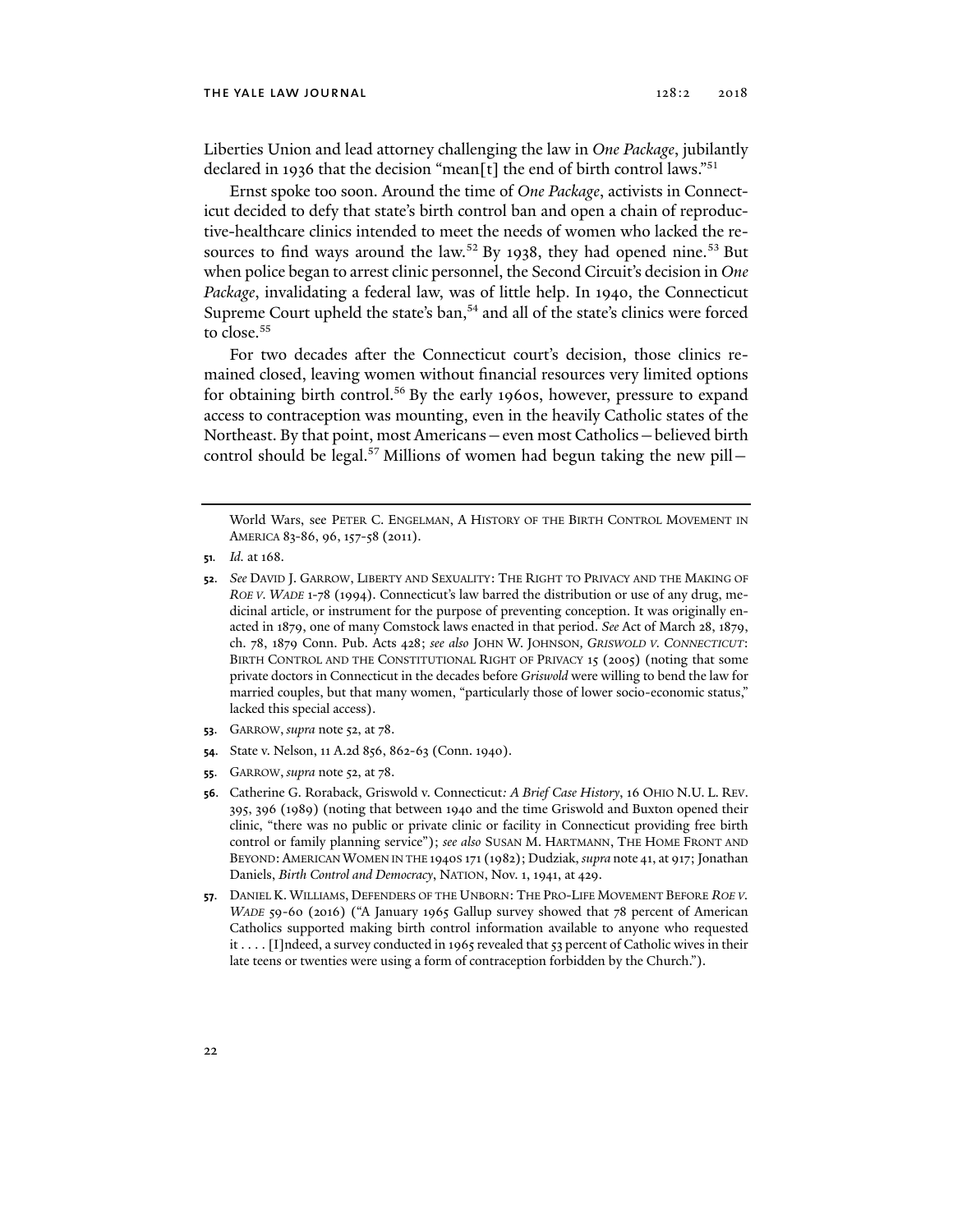first approved for contraceptive use in 1960—and millions more were using other artificial means of contraception.58 In many places, aside from Connecticut, governments had gone from suppressing birth control to, at least tentatively, supporting its use by funding reproductive-health clinics and subsidizing the cost of contraception through public health programs.59

Against this backdrop, birth control advocates in Connecticut decided to try again. In November of 1961, they opened a Planned Parenthood clinic in the city of New Haven.<sup>60</sup> Several days later, police arrested the clinic's directors - Estelle Griswold, the Executive Director of Planned Parenthood in Connecticut, and Dr. Lee Buxton, head of Obstetrics and Gynecology at the Yale School of Medicine and the clinic's medical director—for violating the birth control ban. $61$ 

When contemporary constitutional scholars tell the story of *Griswold*, they almost always describe Connecticut's birth control law as antiquated.<sup>62</sup> They regularly assert that the law had fallen into desuetude long before the Court invalidated it.<sup>63</sup> This characterization assumes that, despite the law on the books, birth control was readily available in practice to those who wanted it. Commentators frequently note that, by the early 1960s, condoms were available in drug stores in Connecticut (ostensibly for the purpose of preventing disease, which

**61***. Id.* 

**<sup>58</sup>**. ELIZABETH SIEGEL WATKINS, ON THE PILL: A SOCIAL HISTORY OF ORAL CONTRACEPTIVES, 1950-1970, at 34-35 (1998); Steven M. Spencer, *The Birth Control Revolution*, SATURDAY EVEN-ING POST (Jan. 15, 1966), http://www.saturdayeveningpost.com/2015/12/31/history/post -perspective/50-years-ago-the-birth-control-revolution.html [https://perma.cc/S5DG -RADT].

**<sup>59</sup>***. See generally* Brief for Planned Parenthood Federation of America, Inc., as Amicus Curiae at app. A, Griswold v. Connecticut, 381 U.S. 479 (1965) (No. 496), 1965 WL 115612 [hereinafter Planned Parenthood *Griswold* Brief]; *id*. at 26 (explaining that, by the mid-1960s, the architects of the War on Poverty had begun to devote "significant federal funds and federal effort to aiding Americans . . . to secure . . . contraceptive services").

**<sup>60</sup>***. Griswold*, 381 U.S. at 480.

**<sup>62</sup>***. See, e.g.*, 2 THE SOCIAL HISTORY OF CRIME AND PUNISHMENT IN AMERICA: AN ENCYCLOPEDIA 714 (Wilbur R. Miller ed., 2012); Nathan S. Chapman & Michael W. McConnell, *Due Process as Separation of Powers*, 121 YALE L.J. 1672, 1797 (2012).

**<sup>63</sup>***. See, e.g*., ROBERT H. BORK, THE TEMPTING OF AMERICA: THE POLITICAL SEDUCTION OF THE LAW 95 (1990) ("If any Connecticut official had been mad enough to attempt enforcement, the law would at once have been removed from the books and the official from his office."); Cass R. Sunstein, *What Did* Lawrence *Hold? Of Autonomy, Desuetude, Sexuality, and Marriage*, 2003 SUP. CT. REV. 27, 50 (arguing that by the early 1960s, Connecticut's birth control ban had fallen into desuetude because it was so "hopelessly out of touch with existing convictions").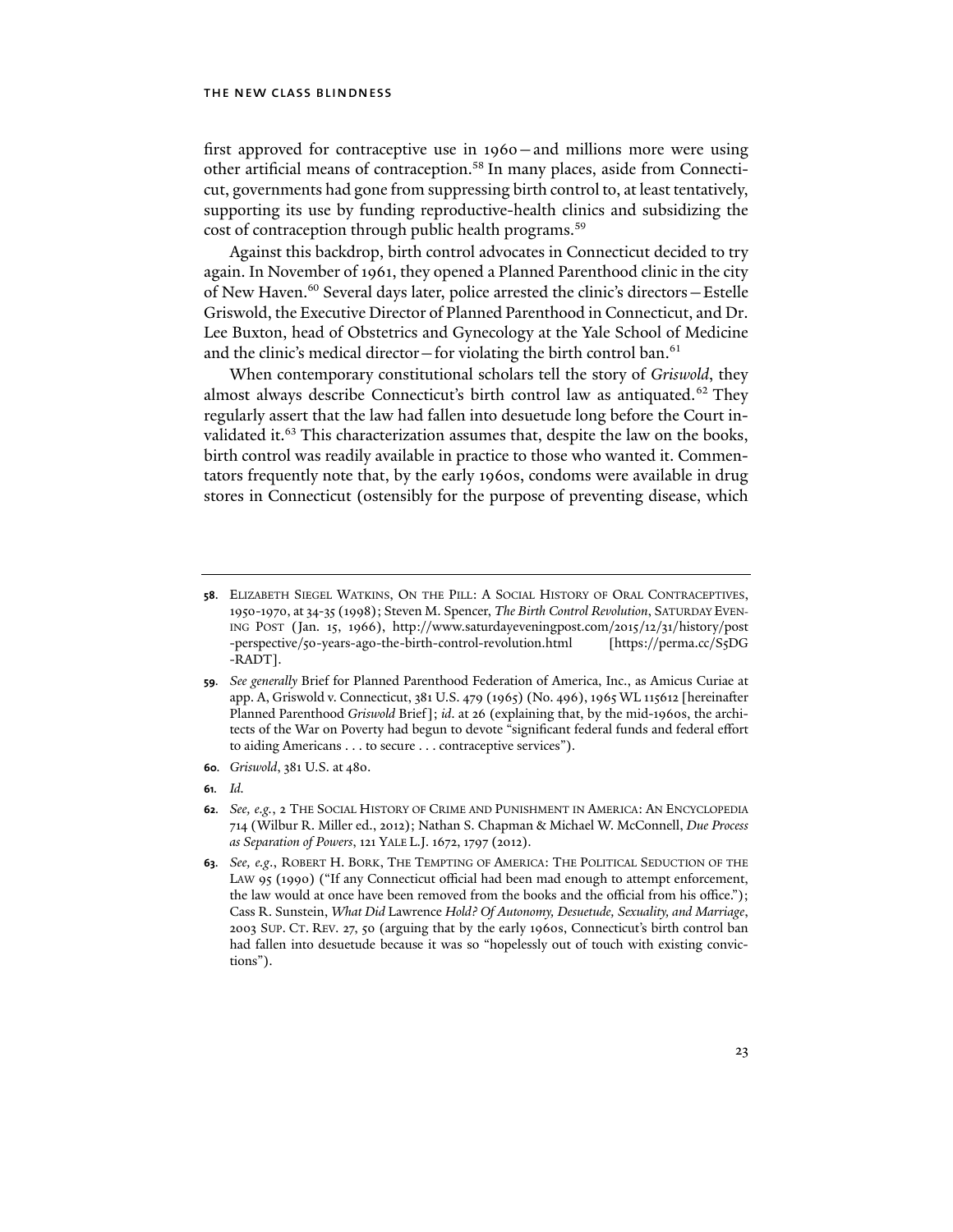the law allowed).<sup>64</sup> For women, however, this was insufficient: women generally needed to see a doctor to obtain birth control. Some doctors would skirt the law for women in their social milieu, and women with money could sometimes visit other states with less restrictive laws.<sup>65</sup> But this hardly amounted to universal access. Thus, even as late as the 1960s, Connecticut's law effectively impeded many women's access to birth control. For young and unmarried women,<sup>66</sup> and for poor women and women of color, obtaining contraception remained a struggle.<sup>67</sup>

That lack of access—particularly acute in Connecticut, but still a problem even in states that officially permitted the use of birth control—had real consequences for women's health. Unwanted pregnancies could be dangerous, especially for poor women and women of color. In 1960, the maternal mortality rate for nonwhite women was nearly four times higher than it was for white

- **65**. Lori Ann Brass, *An Arrest in New Haven, Contraception and the Right to Privacy*, 41 YALE MED., Spring 2007, at 16, 16; Jonathan T. Weisberg, *In Control of Her Own Destiny: Catherine G. Roraback and the Privacy Principle*, YALE L. REP., Winter 2004, at 39, 41.
- **66**. Even Planned Parenthood would not provide birth control to unmarried women in Connecticut: Griswold and Buxton's clinic "gave information, instruction, and medical advice to *married persons*" only. Griswold v. Connecticut, 381 U.S. 479, 480 (1965); *see also* Weisberg, *supra* note 65, at 42 (quoting Katie Roraback, who noted that doctors in Connecticut would not prescribe birth control to unmarried women and that even in New York clinics, where Connecticut women would sometimes go to obtain birth control, "there was a need to be a married person, in quotes"—a requirement unmarried women sometimes tried to satisfy by borrowing a ring).
- **67***. See* C. THOMAS DIENES, LAW, POLITICS, AND BIRTH CONTROL 116 (1972) (observing that although many women in Connecticut obtained birth control prior to *Griswold*, "the poor, dependent on free medical services, were effectively denied assistance"). It is worth noting that *Griswold* did not end this struggle. *See, e.g.*, La'Tasha D. Mayes, *Black Women are Dying from a Lack of Access to Reproductive Health Services*, TIME (Jan. 19, 2018), http://time.com/5109797 /black-women-dying-reproductive-health [https://perma.cc/HJS5-CGNC].

**<sup>64</sup>***. See* Daniel J. Kevles, *The Secret History of Birth Control*, N.Y. TIMES (July 22, 2001), https://www.nytimes.com/2001/07/22/books/the-secret-history-of-birth-control.html [https://perma.cc/G7V5-SRSQ] (discussing the availability of condoms in this period). Indeed, in 1961, in a case predating *Griswold* that ducked the question of the law's constitutionality, the Court itself observed that "contraceptives are commonly and notoriously sold in Connecticut drug stores." Poe v. Ullman, 367 U.S. 497, 502 (1961); *see also* Senior Lawyers Div., *Oral History of Catherine G. Roraback,* A.B.A. (2006) [hereinafter *Oral History*], https://www.americanbar.org/content/dam/aba/directories/women\_trailblazers/roraback \_interview\_1.authcheckdam.pdf [https://perma.cc/R9RZ-BJHY] (noting that in the early 1960s, "things like condoms were sold in drug stores and other places around Connecticut" because the phrase "for the prevention of disease" was printed on the box, and law enforcement "couldn't prove that the physicians or the druggists' intention was to purchase it to be preventing conception").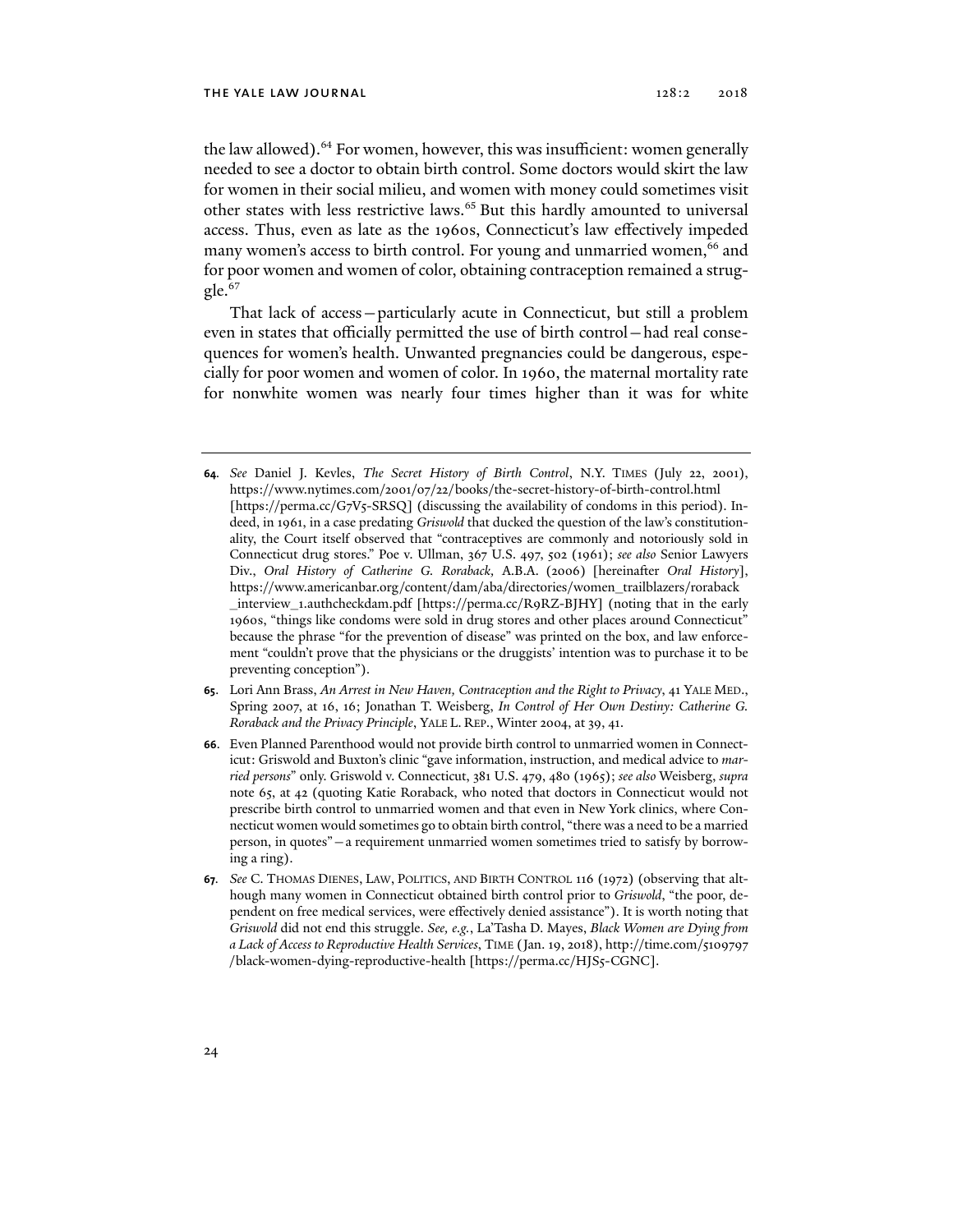women.<sup>68</sup> A significant percentage of those deaths resulted from illegal abortions, which biostatisticians in this period estimated, at the high end, occurred at a rate of 1.2 million a year.<sup>69</sup>

Women with limited financial resources were dramatically overrepresented in these statistics. A study of low-income women in New York City in the 1960s found that, of those who reported having had an abortion, approximately eighty percent reported that they had attempted to perform the procedure on themselves, and only two percent said that a physician had been involved in any way.<sup>70</sup> Unsurprisingly, this situation constituted a grave danger to women's health. In 1962, nearly 1,600 women were admitted to the Harlem Hospital Center for incomplete abortions, which amounted to one abortion-related hospital admission for every forty-two deliveries at that hospital that year.<sup>71</sup> In 1968, the University of Southern California Los Angeles County Medical Center—another public facility serving primarily indigent patients—admitted just over 700 women with septic abortions, one admission for every fourteen deliveries.<sup>72</sup>

- **69**. Statistics regarding abortion were difficult to come by in this period because the procedure was generally illegal and even abortions performed legally were not always recorded as such. The upper-range estimate of 1.2 million a year was first reported in 1955, at a landmark conference on abortion, by a committee chaired by the prominent biostatistician Christopher Tietze. The committee's lower-range estimate for induced abortions was 200,000. *See* CAROLE JOFFE, DOCTORS OF CONSCIENCE: THE STRUGGLE TO PROVIDE ABORTION BEFORE AND AFTER *ROE V. WADE* 211 n.1 (1995). Joffe notes that the 1.2 million estimate was considered "credib[le] in most medical and social science circles" in the 1960s, and that in 1968, Michael Burnhill, a physician and demographer, estimated that the number of illegal abortions in the United States fell between 650,000 and 1.3 million annually. *Id.* Another analysis, extrapolating from data from North Carolina, estimated that in 1967, there were 829,000 illegal or selfinduced abortions in the United States. Rachel Benson Gold, *Lessons from Before* Roe*: Will*  Past Be Prologue?, 6 GUTTMACHER REP. ON PUB. POL'Y 8, 8 (2003). As far as abortion-related deaths were concerned: in the 1930s, the number of reported deaths from illegal abortion annually numbered in the thousands. *Id.* By the mid-1960s, that number had dropped into the hundreds, but in the year *Griswold* was decided, illegal abortions still accounted for seventeen percent of all deaths attributed to pregnancy and childbirth. *Id.* That figure included only deaths that were officially attributed to illegal abortion—the actual figure was likely much higher. *Id.*
- **70**. Gold, *supra* note 69, at 8.
- **71***. Id.*
- **72***. Id.* For further discussion of the toll that lack of access to reproductive-health services took in this period, especially on poor women and women of color, see DAVID A. GRIMES & LINDA G. BRANDON, EVERY THIRD WOMAN IN AMERICA: HOW LEGAL ABORTION TRANSFORMED OUR NATION 8-14 (2014); and Steven Polgar & Ellen S. Fried, *The Bad Old Days: Clandestine Abortions Among the Poor in New York City Before Liberalization of the Abortion Law*, 8 FAM. PLAN. PERSP. 125 (1976).

**<sup>68</sup>**. 2 U.S. DEP'T OF HEALTH, EDUC., & WELFARE, VITAL STATISTICS OF THE UNITED STATES 1960 pt. A 1-49 (1963).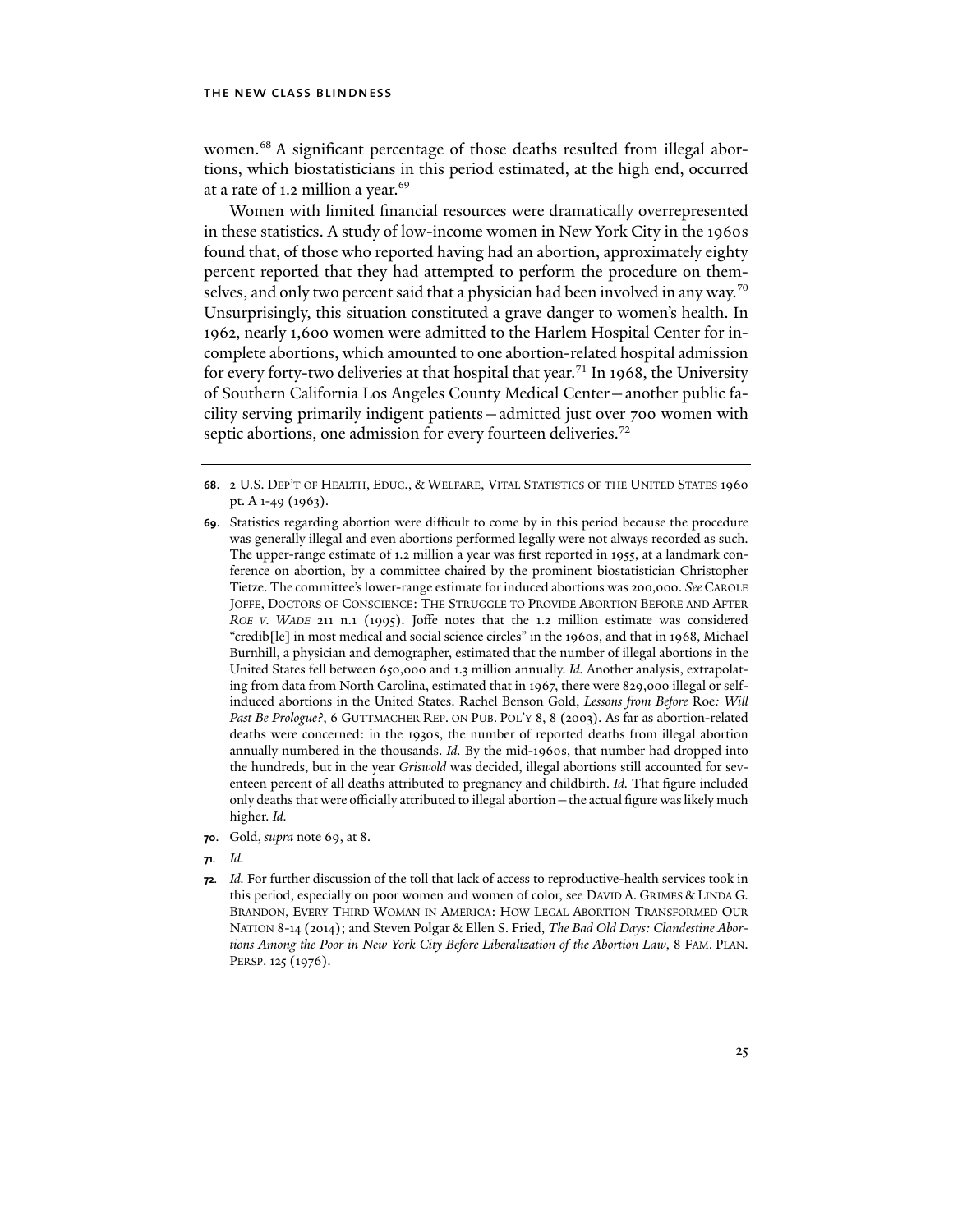The consequences that resulted from a lack of access to birth control were particularly dire for women of color.<sup>73</sup> When Martin Luther King, Jr., received the Margaret Sanger Award from Planned Parenthood in 1966, he focused on this disparity. "Negroes have no mere academic nor ordinary interest in family planning," he asserted. "They have a special and urgent concern."74 "Like all poor," he noted, African Americans experience real suffering as a result of being deprived of access to contraception.<sup>75</sup> "For th[is] reason[]," he contended, "we are natural allies of those who seek to inject any form of planning in our society that enriches life and guarantees the right to exist in freedom and dignity."76

Disadvantaged women were foremost in the minds of the advocates who challenged Connecticut's birth control ban in *Griswold*. As Executive Director of Connecticut Planned Parenthood, Estelle Griswold made the accessibility of birth control to poor women and outreach to minority communities her top priorities.77 In 1956, she launched a service through which women in Connecticut

**<sup>73</sup>***. See* Melanie Tervalon, *Black Women's Reproductive Rights*, *in* WOMEN'S HEALTH: READINGS ON SOCIAL, ECONOMIC, AND POLITICAL ISSUES 136 (Nancy Worcester & Marianne Whatley eds., 1988).

**<sup>74</sup>**. MARTIN LUTHER KING, JR., FAMILY PLANNING—A SPECIAL AND URGENT CONCERN 3 (1966), http://www.thekingcenter.org/archive/document/family-planning-special-and-urgent -concern [https://perma.cc/D95E-KYX4].

**<sup>75</sup>***. Id.* at 4.

**<sup>76</sup>***. Id.* at 5. Not all leaders in the civil rights movement supported expanding African American women's access to birth control. In the late 1960s and 1970s, some members of the Black Panthers and the Black Muslims strongly opposed increased access to contraception among black women, viewing it as "a white plot to decimate the black race." Simone M. Caron, *Birth Control and the Black Community in the 1960s: Genocide or Power Politics?*, 31 J. SOC. HIST. 545, 545, 547 (1998). Although African American women in this period shared deep concerns about racist uses of birth control, including the forced sterilization of women of color (which many women in the civil rights movement campaigned against), the "genocide arguments espoused by the Black Power Movement" against birth control "made little headway" among them or, indeed, among most African American men. *Id.* at 549. A study in the early 1970s showed that eighty-seven percent of African Americans approved of publicly financed birth control clinics and sharply differentiated voluntary forms of contraception from involuntary ones. Barbara Williams, *Blacks Reject Sterilization—Not Family Planning*, PSYCHOL. TODAY, June 1974, at 26; *see also* DOROTHY ROBERTS,KILLING THE BLACK BODY: RACE REPRODUCTION, AND THE MEANING OF LIBERTY 101 (1997) (reporting that a 1970 study showed that eighty percent of black women in Chicago approved of birth control, and noting that one reason black women "supported family planning was that they were disproportionately victims of unsafe abortions").

**<sup>77</sup>**. *See* GARROW, *supra* note 52, at 135-40. In 1962, when Alan Guttmacher became president of the national Planned Parenthood, his priorities overlapped significantly with those of Griswold. His top three priorities for the national organization were "improving Planned Parenthood's relationship with the black community, securing federal support for familyplanning programs for the poor, and liberalizing abortion law." Lepore, *supra* note 43, at 50.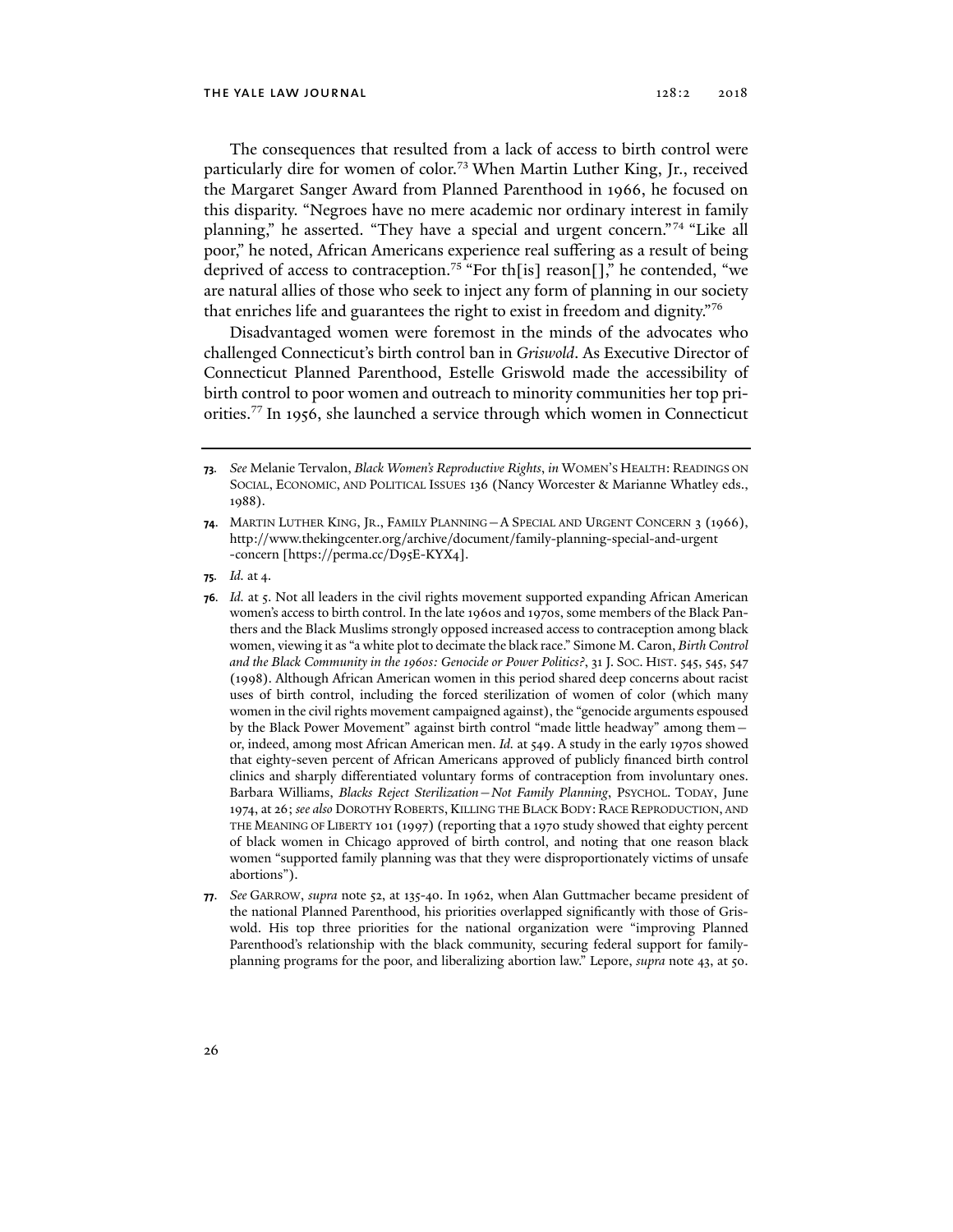could obtain free referrals and transportation to a birth control clinic in New York, just across the state line.<sup>78</sup> In 1961, when she was arrested for opening the New Haven clinic, Griswold told reporters: "It is the woman of the lower socioeconomic group who does not know she can space her children, who cannot afford to go to a private doctor, who is being discriminated against by the Connecticut law."79 Such concerns also motivated Buxton, the Yale School of Medicine professor who served as the clinic's chief physician. "It's the poor women I worry about,"80 he explained, because what the state's enforcement of the birth control ban "adds up to [is] the rich getting contraceptives and the poor getting children."81 Catherine (Katie) Roraback, one of the lead attorneys in *Griswold*, recalled that Buxton was very insistent that "the issue [wa]s that [he] c[ould]n't prescribe to poor patients," and that the ultimate goal of the case was to "take care of poor women."82

Roraback and the handful of other young female lawyers who litigated the early reproductive rights cases discussed in this Part and the next shared this class-based perspective.<sup>83</sup> These pioneering lawyers have largely been written out of legal scholarship on the foundational reproductive rights cases.<sup>84</sup> But they

- **78**. GARROW, *supra* note 52, at 139-40.
- **79***. Id.* at 197 (quoting Griswold).
- **80**. *Oral History*, *supra* note 64, at 50 (quoting Buxton).
- **81**. Philip S. Cook, *For Connecticut, a Chain of Birth Control Clinics*, N.Y. HERALD TRIB., June 21, 1961, at 14 (quoting Buxton); *see also* Jack V. Fox, *Court Test to Bring Birth Control Issue into Open*, CHI. DAILY DEFENDER, Dec. 6, 1961, at 10 (quoting Buxton explaining that clinics are necessary because, among low-income women, "it is almost invariably the responsibility of the woman alone to avoid pregnancy. She hasn't the money to go to a doctor. And, anyway, she wouldn't think of going to a private doctor for that reason.").
- **82**. *Oral History*, *supra* note 64, at 50 (quoting Buxton).
- **83**. For more on the young female lawyers who made feminist class-based arguments in cases challenging restrictive abortion laws pre-*Roe*, see *infra* notes 226-241 and accompanying text.
- **84**. For notable exceptions to the general erasure in legal scholarship of these pioneering young lawyers' contributions to the development of reproductive rights law, see, for example, Dudziak, *supra* note 41, at 932-33; Linda Greenhouse & Reva B. Siegel, *The Unfinished Story of* Roe v. Wade, *in* REPRODUCTIVE RIGHTS AND JUSTICE STORIES (Melissa Murray, Kate Shaw & Reva Siegel eds., forthcoming 2019) (manuscript at 11-13), https://law.yale.edu/system/files /documents/faculty/papers/ssrn\_-\_greenhouse\_siegel\_-\_the\_unfinished\_story\_of\_roe\_v

Of course, one reason outreach to minority communities was necessary was that the mainstream campaign for reproductive rights, in the period of *Griswold* and *Roe*, was led by whites and often excluded people of color. *See* Amy Kesselman, *Women Versus Connecticut*, *in* ABOR-TION WARS: A HALF-CENTURY OF STRUGGLE,1950-2000, at 42, 51 (Rickie Solinger ed., 1998) (observing that "[a]lthough New Haven . . . had a sizable African-American and growing Puerto Rican population" in the late 1960s and 1970s, "[i]n Connecticut, as in the rest of the country, the racist policies and practices of population control groups had left a bitter legacy in communities of color").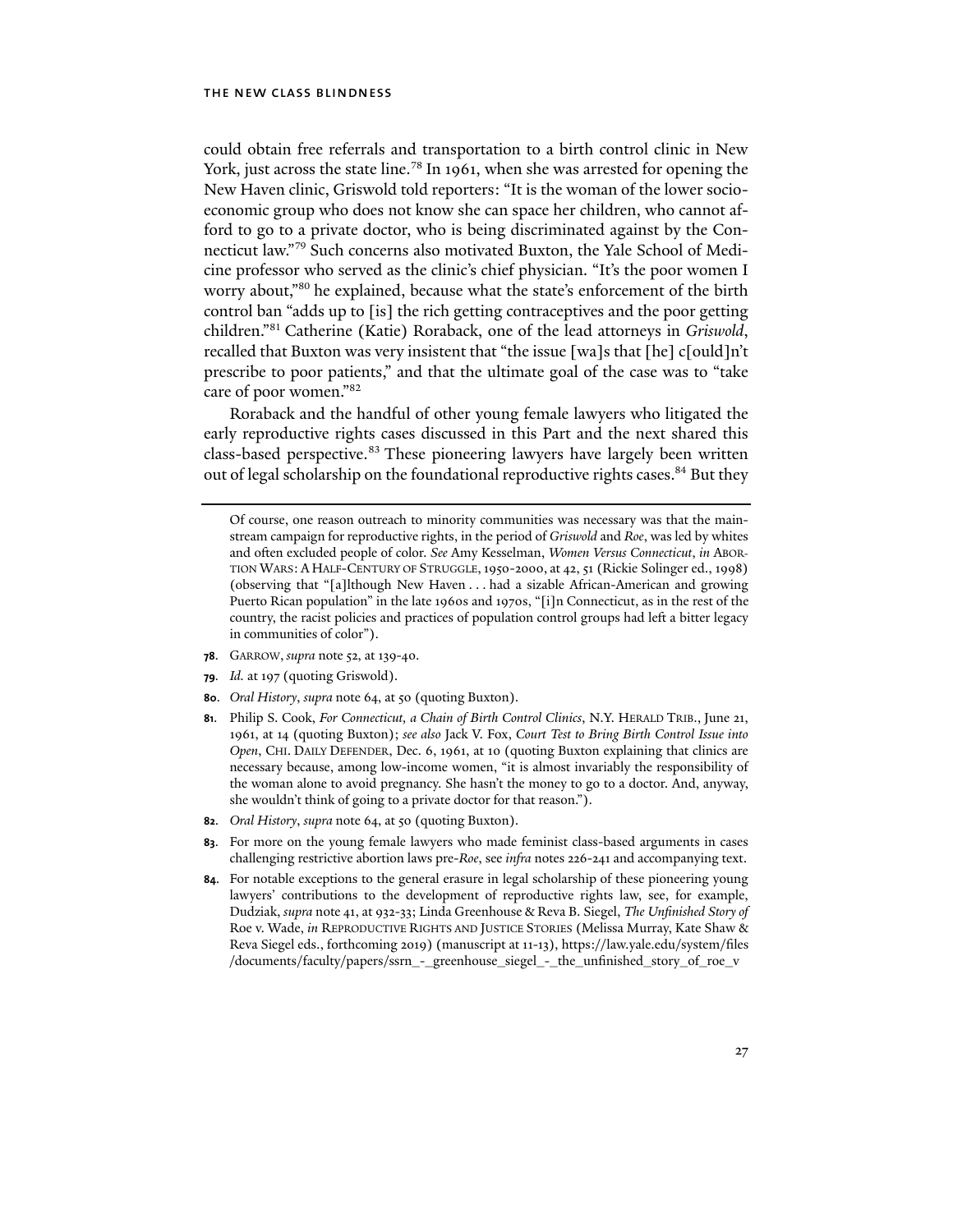played a crucial role in championing those cases and in constructing constitutional frames that ultimately influenced the development of reproductive rights law under the Fourteenth Amendment.

Roraback—who went on from *Griswold* to represent Ericka Huggins, one of the defendants in New Haven's famous Black Panther trials $85 -$ argued that "the important thing about the *Griswold* case always was the fact that it . . . [was] an issue of whether poor people could get access to birth control."86 Harriet Pilpel, who authored Planned Parenthood's amicus brief in the case, was similarly attuned to "the class discrimination angle which . . . characterized the enforcement of the birth control laws." 87 Pilpel, an important civil liberties lawyer who worked for Planned Parenthood and the ACLU, had been involved in legal challenges to birth control regulations for decades.<sup>88</sup> She argued in 1952 that Connecticut's enforcement of its birth control ban meant that "sales of less reliable, expensive and 'capable of other use' contraceptives continued to flourish," while "lower income women whose health urgently required the prescription of contraceptive devices were no longer able to obtain them at low prices or free from medically supervised clinics."89 By 1965, Pilpel sensed among the American public a "growing awareness that birth control legislation and policy is often class legislation and discrimination in the extreme."<sup>90</sup>

\_wade\_7-9.pdf [https://perma.cc/AB27-CBSG]; Murray, *supra* note 39, at 324-26; and Siegel & Siegel, *supra* note 38, at 354-55.

- **86**. *Oral History*, *supra* note 64, at 41; *see also* Roraback, *supra* note 56, at 396 ("The persons most disadvantaged by the legal situation in Connecticut were poor women whose only sources of medical advice and service were public or private clinic facilities.").
- **87**. Harriet F. Pilpel, *The Crazy Quilt of Our Birth Control Laws*, 1 J. SEX RES. 135, 140 (1965).
- **88***. See id.* at 139. Indeed, one of the first cases she worked on as a young lawyer was *United States v. One Package*, 86 F.2d 737 (2d Cir. 1936). She also worked on *State v. Nelson*, 11 A.2d 856 (Conn. 1940), and *Tileston v. Ullman*, 26 A.2d 582 (Conn. 1942), cases in which the Connecticut Supreme Court upheld the state's birth control ban. *See* GARROW, *supra* note 52, at 64-68, 101-02.
- **89**. HARRIET F. PILPEL & THEODORA ZAVIN, YOUR MARRIAGE AND THE LAW 175 (1952).
- **90**. Pilpel, *supra* note 87, at 135; s*ee also* LEIGH ANN WHEELER, HOW SEX BECAME A CIVIL LIBERTY 115 (2013) (noting that Pilpel gave a presentation at the ACLU's Biennial Conference in 1964 in which she argued that "sex laws" constitute a form of "class legislation" because they are applied primarily against poor and underprivileged people).

**<sup>85</sup>**. *See* Kesselman, *supra* note 77, at 47. For more on the extraordinary challenges Roraback faced in these cases and more generally as a young female lawyer at a time when there were not many women practicing law, see *Interview with Catherine Roraback, by Marilyn Kuberka*, ORAL HISTORY ARCHIVE OF THE CONNECTICUT WOMEN'S HALL OF FAME (Feb. 14, 2003), http://cwhf.org/media/upload/files/Transcripts/Roraback%20Interview%20Transcript.pdf [https://perma.cc/492M-LQP2].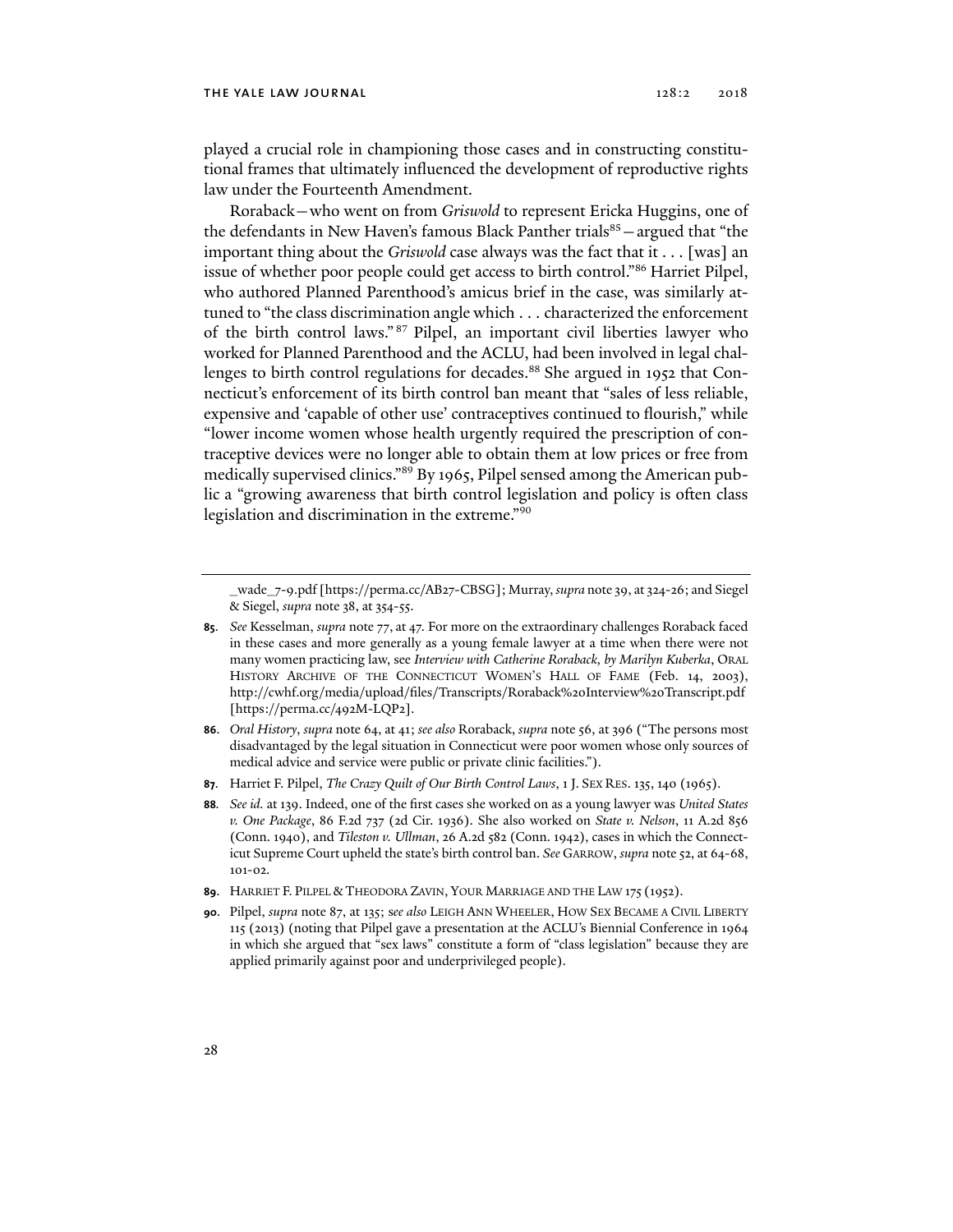Like many of the other birth control advocates in *Griswold*, Pilpel viewed the challenge to Connecticut's birth control ban as part of a broader campaign for reproductive freedom with both class and race dimensions. The point of *Griswold*, she observed, was to establish the idea "of free choice in the birth control field,"91 a freedom that would allow women to use birth control—and also not to use it. *Griswold* was founded on "a constitutional principle of voluntarism in reference to procreation," she argued—a principle that not only disallowed bans on birth control but also prohibited the compulsory and involuntary sterilization of women,92 a form of abuse the state continued to visit on poor women and women of color.<sup>93</sup> Buxton shared this broad conception of the case. Immediately after the oral argument at the Supreme Court, he began to talk to his lawyers "about the abortion statutes,"94 which, in his view, also violated the principle of voluntarism with respect to procreation. They agreed: a few years after *Griswold*, both Roraback and Pilpel became involved in challenges to abortion bans.<sup>95</sup> The

- **92***. Id.* at 98-99; *see also* WHEELER, *supra* note 90, at 95 (reporting that in addition to providing legal assistance to Planned Parenthood and the American Birth Control League, Pilpel also provided such assistance to the Association for Voluntary Sterilization and the Kinsey Institute).
- **93**. For more on the brutal history of involuntary sterilization among women of color in the middle decades of the twentieth century, see ANGELA DAVIS, WOMEN, RACE, AND CLASS 215-21 (1981); ROBERTS, *supra* note 76, at 89-103; and JOANNA SCHOEN, CHOICE AND COERCION: BIRTH CONTROL, STERILIZATION, AND ABORTION IN PUBLIC HEALTH AND WELFARE 202-16 (2005). *See also* LESLIE J. REAGAN, WHEN ABORTION WAS A CRIME 207 (1997) ("The ease with which doctors sterilized poor women, a crucial issue to black feminists and other feminists of color by the 1970s, was already apparent in 1965.").
- **94**. *Oral History*, *supra* note 64, at 50.
- **95**. Roraback was one of the chief architects of *Abele v. Markle*, also known as *Women v. Connecticut*, in which a federal district court invalidated Connecticut's ban on abortion one year prior to *Roe v. Wade*. *See* Abele v. Markle, 342 F. Supp. 800, 800 (D. Conn. 1972). Roraback and her colleague Nancy Stearns of the Center for Constitutional Rights ultimately recruited nearly two thousand women to serve as plaintiffs in the case, and their arguments against the ban were grounded in broad, feminist conceptions of reproductive rights—including the idea that banning abortion discriminates against poor women. For more on this case and the litigation strategy behind it, see GREENHOUSE & SIEGEL, *supra* note 22, at 167-77 (reprinting primary source documents related to the case); and Kesselman, *supra* note 77. Harriet Pilpel was also deeply involved in the legal campaign for abortion rights in the 1960s and 1970s; among other things, she authored amicus briefs in *Roe v. Wade* and *Maher v. Roe*. *See* Brief Amici Curiae & Annexed Brief of the American Public Health Ass'n et al., Maher v. Roe, 432 U.S. 464 (1977) (Nos. 75-1440, 75-442), 1976 WL 181644; Supplemental Brief for Amici Curiae Planned Parenthood Federation of America, Inc. et al., Roe v. Wade, 410 U.S. 113 (1973) (Nos. 70-18, 70-40), 1972 WL 126043.

**<sup>91</sup>**. Harriet F. Pilpel, *Birth Control and a New Birth of Freedom*, 27 OHIO ST. L.J. 96, 98 (1967).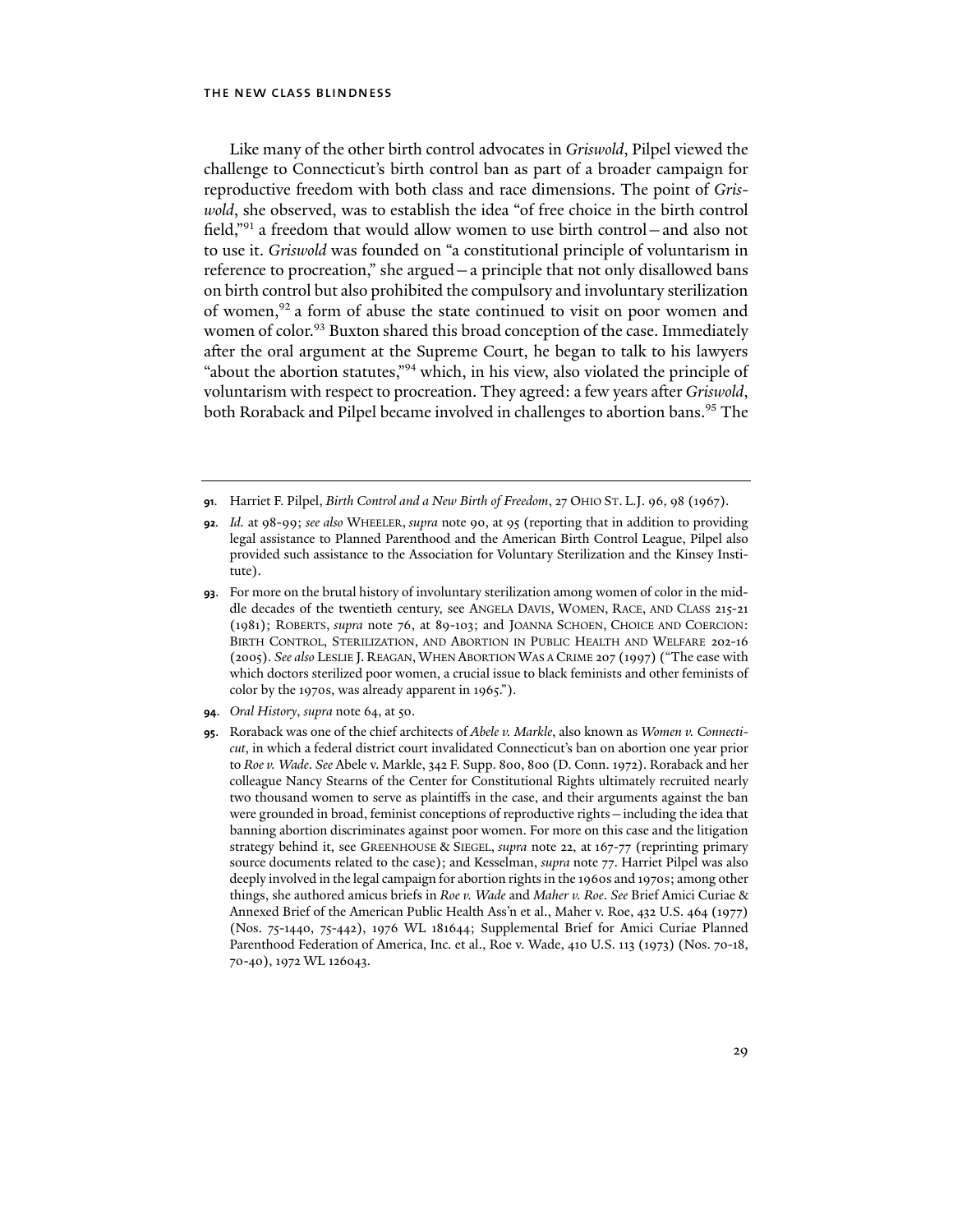idea that the fight for access to contraception was part of a larger fight for reproductive justice was also taking hold in this period outside the courtroom, as African American, Asian, Latina, and Native American activists began to argue that "[t]he lack of the availability of safe birth control methods,  $\dots$  forced sterilization practices and the inability to obtain legal abortions" relegated women of color—and poor women of color in particular—to the status of second-class citizens.96

The Court's opinion in *Griswold* does not (visibly) reflect any of this history. It focuses, famously, on privacy—more specifically, on the privacy that inheres within marriage. "Would we allow the police to search the sacred precincts of marital bedrooms for telltale signs of the use of contraceptives?" an outraged Justice William O. Douglas asked in his majority opinion. "The very idea is repulsive to the notions of privacy surrounding the marriage relationship."97 As commentators at the time noted, Justice Douglas had simply conjured up this image of "fictional police invading a fictional bedchamber of a fictional couple."98 There was no evidence that police had ever—in the history of Connecticut's law—searched a married couple's bedroom for contraceptives.<sup>99</sup> Yet in the half century that has elapsed since *Griswold* was decided, this imaginary scene of marital disruption has substantially obscured the actual facts in the case and the class-related concerns that pervaded the litigation.

In 1965, however, those concerns were readily apparent, even to the Justices on the Supreme Court. Indeed, four years prior to *Griswold*, in *Poe v. Ullman*, the Court cited the state's enforcement of the law exclusively against birth control clinics as a justification for ducking the question of the law's constitutionality.<sup>100</sup> *Poe* was brought by Buxton and three patients in his private medical practice,

**97**. Griswold v. Connecticut, 381 U.S. 479, 485-86 (1965).

**100**. 367 U.S. 497, 508-09 (1961).

**<sup>96</sup>**. Frances Beal, *Double Jeopardy: To Be Black and Female*, *in* BLACK WOMAN'S MANIFESTO 29 (1969), https://library.duke.edu/digitalcollections/wlmpc\_wlmms01009/#info [https:// perma.cc/E26B-RWN8]; *see also* ROBERTS, *supra* note 76, at 100-03 (discussing reproductivejustice arguments by African American women in the late 1960s and 1970s). *See generally* JAEL SILLIMAN ET AL., UNDIVIDED RIGHTS: WOMEN OF COLOR ORGANIZE FOR REPRODUCTIVE JUS-TICE (2004) (discussing reproductive-justice activism among African Americans, Native Americans, Latinas, and Asians and Pacific Islanders).

**<sup>98</sup>**. Robert G. Dixon, Jr., *The* Griswold *Penumbra: Constitutional Charter for an Expanded Law of Privacy?*, 64 MICH. L. REV. 197, 218 (1965).

**<sup>99</sup>***. See* Transcript of Oral Argument at \*3, Griswold v. Connecticut, 381 U.S. 479 (1965) (No. 496) [hereinafter *Griswold* Oral Argument], http://academic.brooklyn.cuny.edu/history /johnson/griswoldoral.htm [https://perma.cc/2RFM-62TK] ("The only prosecutions, actually, have been in the case of clinics, where the prosecutions have been brought against doctors, nurses and assistants.").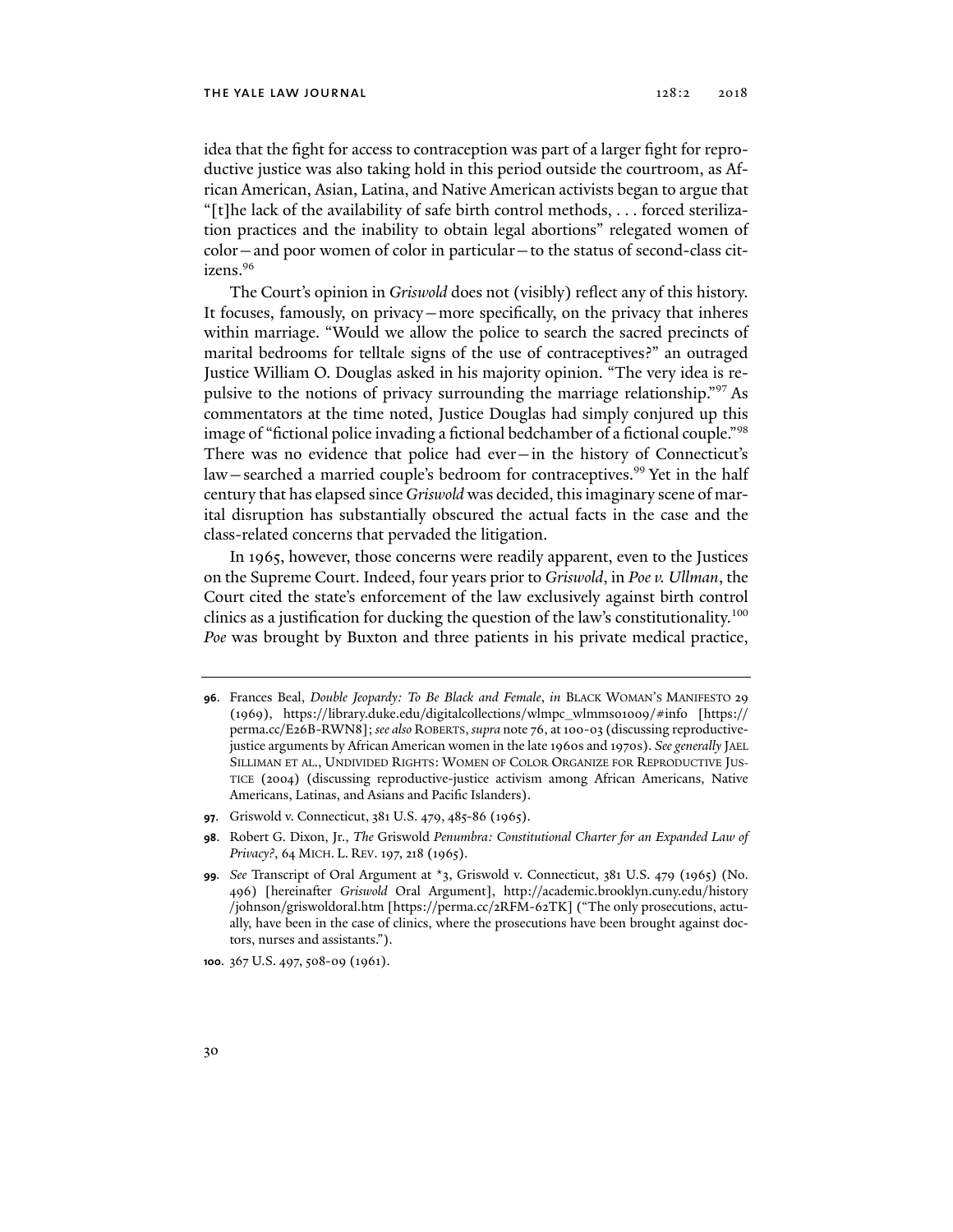who argued that the birth control ban violated their Fourteenth Amendment rights.<sup>101</sup> The Court concluded the case was nonjusticiable because there was no evidence the law would be enforced against "the conduct in which the present appellants wish to engage—the giving of private medical advice by a doctor to his individual patients, and their private use of the devices prescribed."<sup>102</sup> Justice Felix Frankfurter, who authored the Court's opinion in *Poe*, complained to his colleagues that what the plaintiffs were actually seeking was not the right to use birth control or to dispense it in the context of a private medical practice, but rather, authorization to open clinics accessible to the public.<sup>103</sup> Justice William Brennan echoed this assessment, asserting in his concurring opinion that "[t]he true controversy in this case is over the opening of birth-control clinics on a large scale  $\ldots$  [as] it is that which the State has prevented in the past."<sup>104</sup>

As the dissenters in *Poe* heatedly pointed out, the fact that Buxton and his patients would have been required to break the law and at least potentially risk prosecution to prescribe and use birth control ought to have been sufficient to render the case justiciable.105 The real problem in *Poe* was that, for a number of

**102***. Id.* at 502, 508-09.

- **104***. Poe*, 367 U.S. at 509 (Brennan, J., concurring); *see also* GARROW,*supra* note 52, at 198-99 (noting that just after *Poe* came down, Justice Brennan informed an audience of British barristers that the plaintiffs "actually were seeking invalidation of the Connecticut statute in the interest of opening birth control clinics").
- **105***. See Poe*, 367 U.S. at 533 (Harlan, J., dissenting) ("I find it difficult to believe that doctors . . . would continue openly to disseminate advice about contraceptives . . . in reliance on the State's supposed unwillingness to prosecute, or to consider that high-minded members of the profession would in consequence of such inaction deem themselves warranted in disrespecting this law so long as it is on the books."); *id.* at 511-12 (Douglas, J., dissenting) ("[T]he Court feels that it can, contrary to every principle of American or English common law, go outside the record to conclude that there exists a 'tacit agreement' that these statutes will not be enforced. No lawyer, I think, would advise his clients to rely on that 'tacit agreement.' No police official, I think, would feel himself bound by that 'tacit agreement.'" (footnote omitted)); *id*. at 513 ("What are these people—doctor and patients—to do? Flout the law and go to prison? Violate the law surreptitiously and hope they will not get caught?").

**<sup>101</sup>***. Id.* at 498-500.

**<sup>103</sup>**. *See* GARROW,*supra* note 52, at 183. To persuade a skeptical Court that the birth control ban did indeed make a material difference in people's lives, Fowler Harper, the Yale Law professor who represented Buxton and his patients at the Supreme Court, argued in *Poe* that, as a result of the State's continued enforcement of the law, "no public or private clinic for the purpose of advising on contraception[]" had existed in the State for twenty years. Oral Argument at 43:30, Poe v. Ullman, 367 U.S. 497 (1961) (No. 60), https://www.oyez.org/cases/1960/60. Thus, he asserted, "[t]he people in Connecticut who need contraceptive advice from doctors most, the people in the lower income brackets and lower education brackets, the people who need it most do not get it because there are no clinics available." *Id.* at 43:55. But these arguments were of no avail. Indeed, the Court seized on them to avoid deciding the case*.*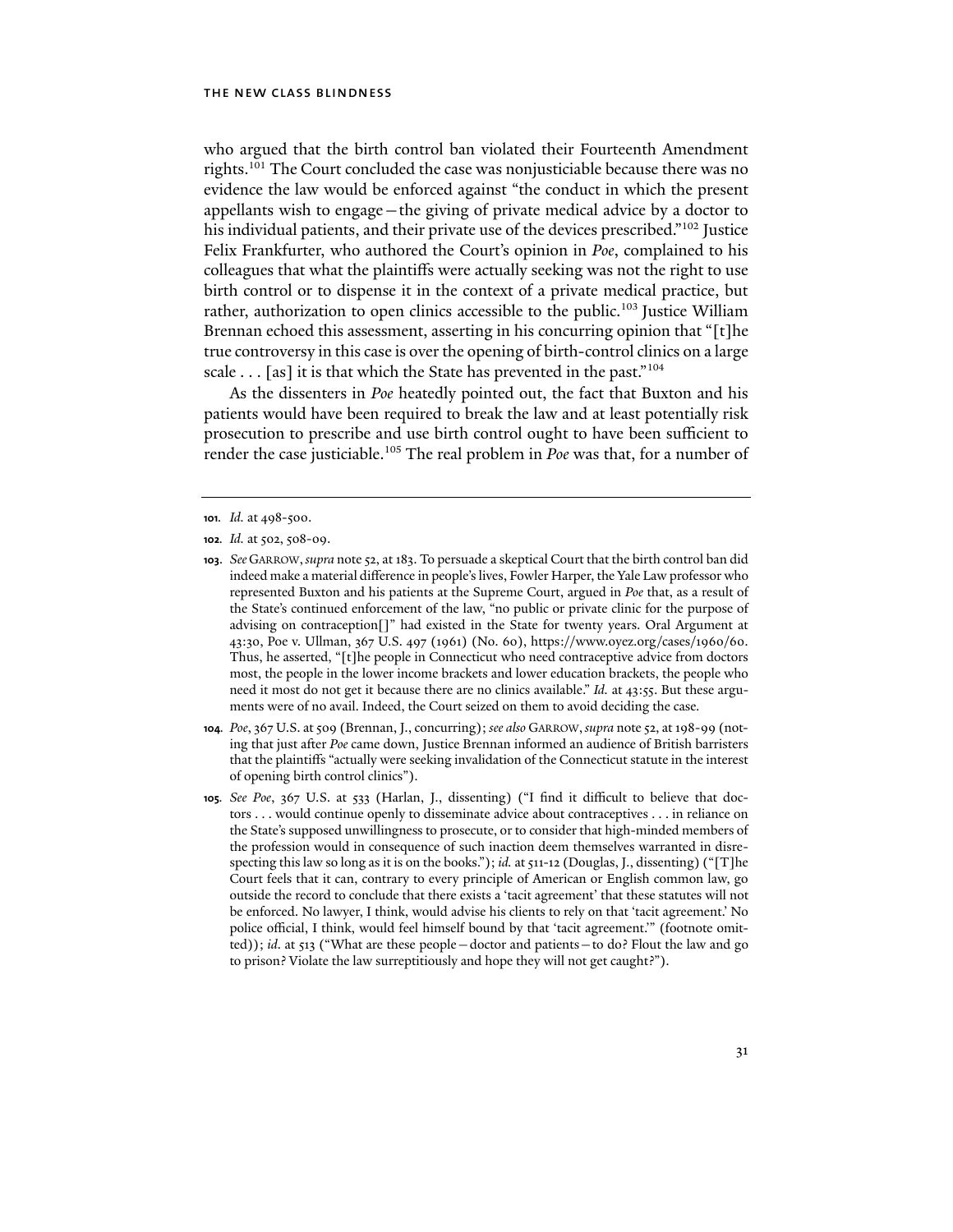historical and jurisprudential reasons, the Court (and particularly Justice Frankfurter) did not want to adjudicate the Connecticut law's constitutionality in 1961.106 The way the Court ducked the question in *Poe*, however, ensured that clinics would play a central role in *Griswold*. On his second trip to the Supreme Court, Buxton contested the constitutionality of the Connecticut law as medical director of the new Planned Parenthood clinic downtown. At oral argument, Thomas Emerson, the Yale Law School professor who took over the case when it reached the Supreme Court, repeatedly drew the Justices' attention to the class-based impact of the birth control ban.<sup>107</sup> "[T]he newly developed devices [i]n the contraceptive field<sup>[]</sup> require medical supervision,"<sup>108</sup> he argued, and by closing clinics, the state limited access to these essential forms of birth control to middle-class women. Thus, he contended, *Griswold* was not simply about the right to use birth control; it was also about the "right to operate a birth control center, and of persons unable to afford private medical advice to make use of those facilities."109 Emerson emphasized that the state was directing its enforcement authority exclusively against clinics, and that "what this means is not only that contraceptive devices are not available as such to persons who cannot afford

- **106**. For further discussion of the Court's desire to avoid adjudicating the constitutionality of Connecticut's law in 1961, see Philip P. Frickey, *Getting from Joe to Gene (McCarthy): The Avoidance Canon, Legal Process Theory, and Narrowing Statutory Interpretation in the Early Warren Court*, 93 CALIF. L. REV. 397, 412 n.65, 444 n.278 (2005), which argues that the Court in *Poe* invoked "dubious justiciability grounds" and "treated its mandatory appellate jurisdiction as discretionary to avoid addressing sensitive constitutional issues"; and Jonathan D. Varat, *Variable Justiciability and the* Duke Power *Case*, 58 TEX. L. REV. 273, 317 (1980) (footnote omitted), which observes that "the Court occasionally appears to use justiciability doctrine, as in *Poe v. Ullman*, to avoid decision of controversial constitutional issues that the Court would rather decide at a later, more politically acceptable time, if at all." *See generally* Ryan C. Williams, *The Paths to* Griswold, 89 NOTRE DAME L. REV. 2155 (2014) (providing an extensive and thoughtful account of the Court's resistance to deciding this question in the early 1960s).
- **107**. Katie Roraback served as lead attorney for Griswold and Buxton as their case made its way through the lower courts. Kesselman, *supra* note 77, at 47. Emerson took over that role when the case reached the Supreme Court; "[h]e argued *Griswold v. Connecticut . . .* with Catherine Roraback sitting beside him at the counsel's table." Weisberg, *supra* note 65, at 43. Like his colleagues on the *Griswold* case, Emerson had a broad interest in civil rights; in the 1930s, he served on the defense team that successfully appealed the conviction of the Scottsboro boys. Glenn Fowler, *Thomas I. Emerson, 83, Scholar Who Molded Civil Liberties Law*, N.Y. TIMES (June 22, 1991), https://www.nytimes.com/1991/06/22/obituaries/thomas-i-emerson-83 -scholar-who-molded-civil-liberties-law.html [https://perma.cc/9D4T-4UAE].
- **108***. Griswold* Oral Argument, *supra* note 99, at \*16.
- **109**. Brief for Appellants at 20, Griswold v. Connecticut, 381 U.S. 479 (1965) (No. 496), 1965 WL 115611.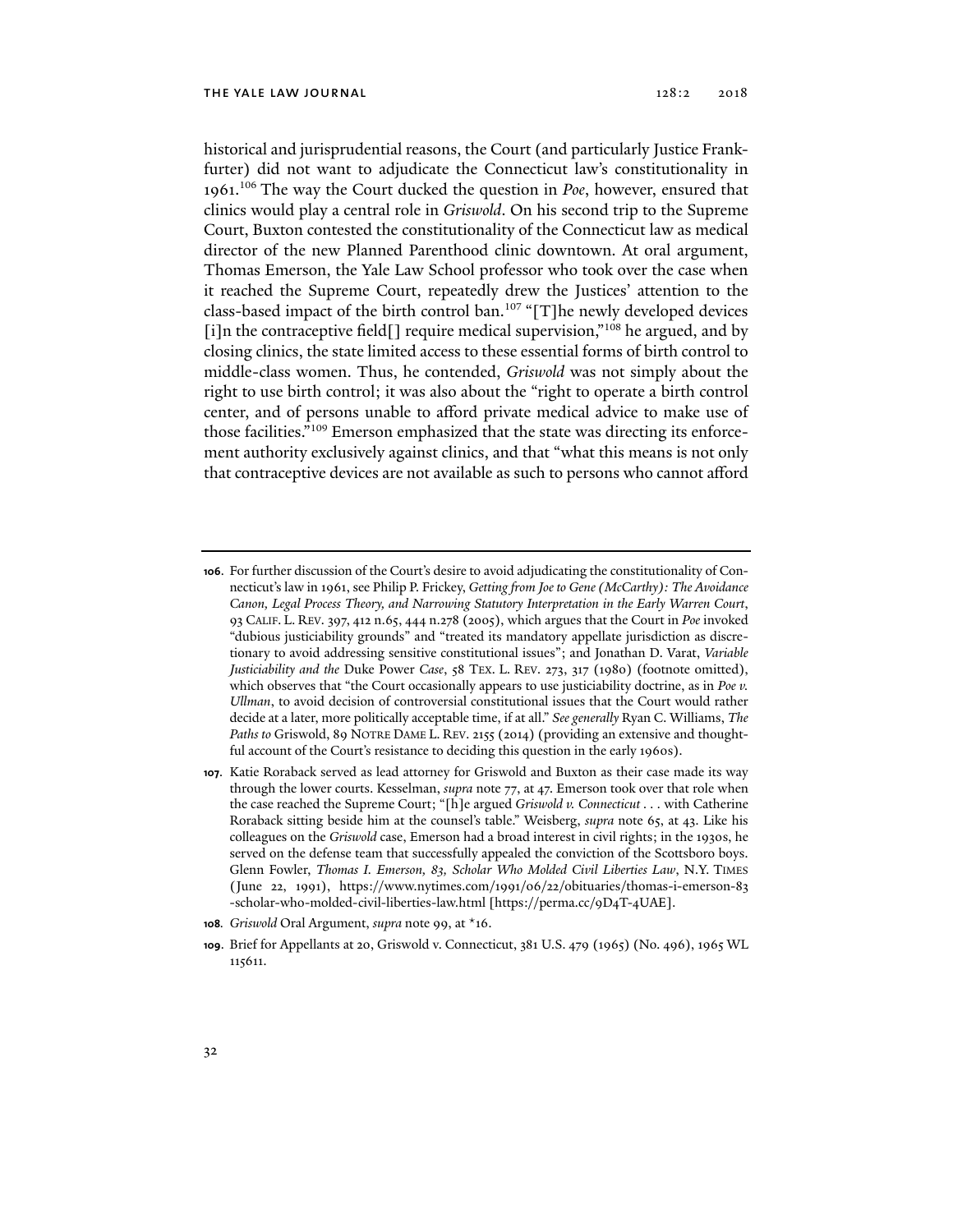to go to private doctors, but that the whole range of medical services which are supplied by a clinic are not available to those people."<sup>110</sup>

Planned Parenthood's brief in *Griswold*, authored by Harriet Pilpel, amplified this point in a lengthy appendix listing all of the government programs now devoted to helping low-income people obtain birth control, nearly everywhere aside from Connecticut, which cut off disadvantaged people from such assistance.111 Unsurprisingly, the brief focused heavily on the need for birth control clinics to serve populations for whom contraception would otherwise be inaccessible. Many of its arguments were framed in terms of public health—a frame that was highly prevalent in debates about reproductive rights in the 1960s.<sup>112</sup> Planned Parenthood argued that "far from guarding the public morals, the public safety and the public health," Connecticut's birth control law undermined those values.<sup>113</sup> It drew extensively on statements by the American Public Health Association and various government entities concerned with public health to explain why it was essential, particularly for financially disadvantaged people, for the Court to protect "the right to mitigate the evils of poverty and ill health by family planning."114

Had John Hart Ely, who was then clerking for Chief Justice Warren, had his way, the Court's opinion in *Griswold* would have been framed almost entirely in terms of class. Ely wrote a series of memoranda for the Chief Justice that focused on the starkly class-stratified landscape of birth control provision Connecticut's ban had created. 115 Women without financial resources were the ones who wanted most for birth control, he observed.<sup>116</sup> "Clinics are of course the answer," Ely asserted, "[y]et it is only against the clinics that the law is enforced  $\dots$ . Thus

**<sup>110</sup>***. Griswold* Oral Argument, *supra* note 99, at \*16.

**<sup>111</sup>***. See* Planned Parenthood *Griswold* Brief, *supra* note 59, at app. A.

**<sup>112</sup>**. For a notable example of this public health frame in early debates over reproductive rights, see Mary Steichen Calderone, *Illegal Abortion as a Public Health Problem*, 50 AM.J. PUB.HEALTH 948 (1960), *reprinted in* GREENHOUSE & SIEGEL, *supra* note 22, at 22-24.

**<sup>113</sup>**. Planned Parenthood *Griswold* Brief, *supra* note 59, at 6 (internal quotation marks omitted).

**<sup>114</sup>***. Id*. at \*20; *see also id.* at \*28-32 (quoting representatives of the American Medical Association and American Public Health Association to stress the importance of rendering safe contraceptives accessible to all).

**<sup>115</sup>***. See* Bench Memorandum from J.H. Ely to Chief Justice Earl Warren 27-28 (Feb. 26, 1965) [hereinafter Ely Bench Memo] (on file with the Library of Congress, Earl Warren Papers, box 267, folder 2); Memorandum from J.H. Ely to Chief Justice Earl Warren 3-5 (Apr. 27, 1965) [hereinafter Ely Memo re Douglas Opinion] (on file with the Library of Congress, Earl Warren Papers, box 520, folder 3).

**<sup>116</sup>**. Ely Bench Memo, *supra* note 115, at 27 ("It is the poor and ill-informed who most need contraception and advice on family planning."); Ely Memo re Douglas Opinion, *supra* note 115, at 4 (same).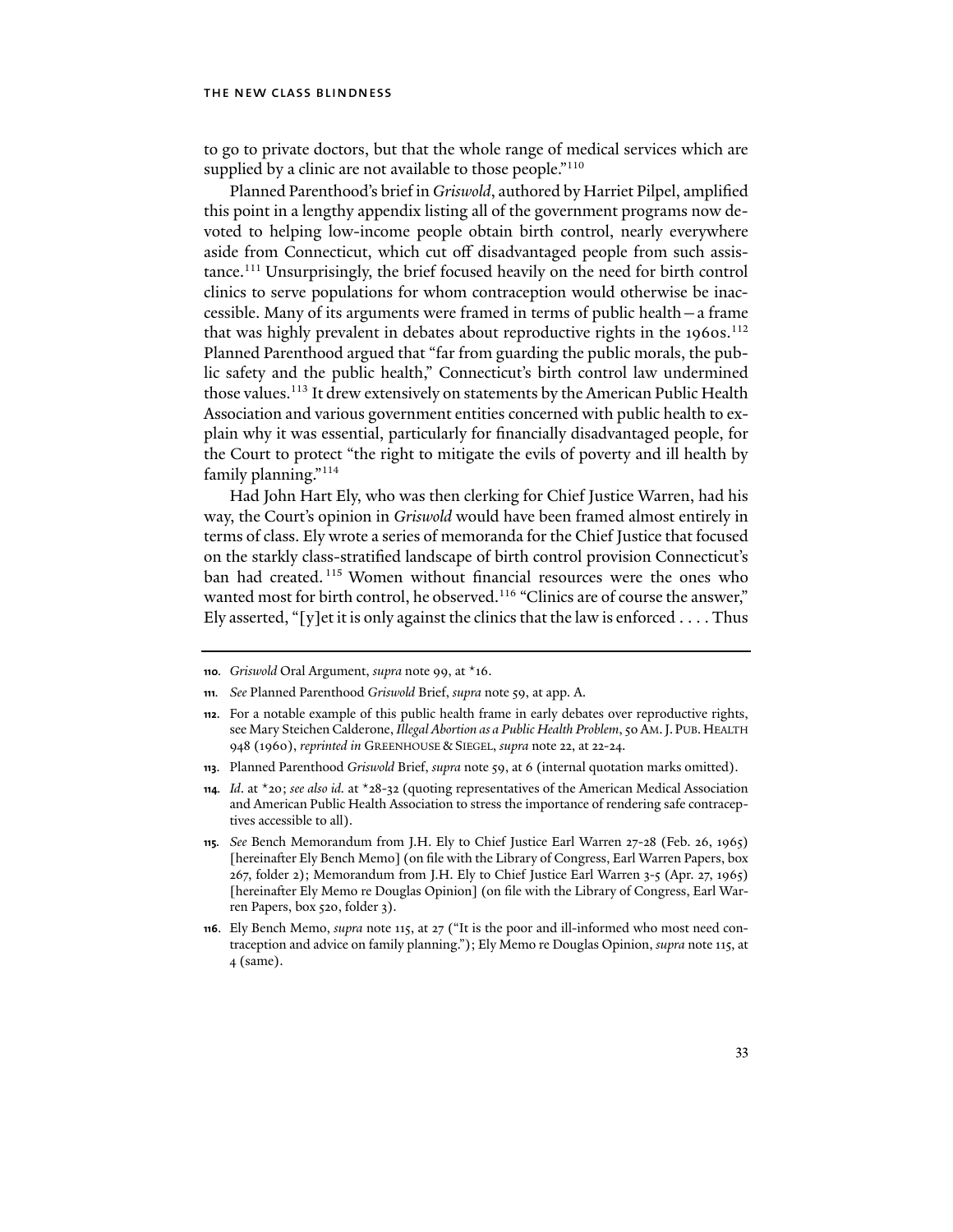#### THE YALE LAW JOURNAL 2018 2018

those who need birth control most are the only ones who are denied it."<sup>117</sup> Ely argued that this amounted to discrimination of the sort the Court had deemed unconstitutional in *Yick Wo v. Hopkins*, 118 a late-nineteenth-century decision that invalidated a facially neutral law that was administered in a prejudicial way.119 The only difference, he argued, was that in *Griswold*, the discrimination was based on class rather than race.<sup>120</sup>

Before the Chief Justice could develop the "*Yick Wo* theory,"121 Justice White circulated his own opinion, observing that "the clear effect of these statutes, as enforced, is to deny disadvantaged citizens of Connecticut, those without either adequate knowledge or resources to obtain private counseling, access to medical assistance and up-to-date information in respect to proper methods of birth control."122 "In my view," Justice White continued, "a statute with these effects bears a substantial burden of justification when attacked under the Fourteenth

**<sup>117</sup>**. Ely Bench Memo, *supra* note 115, at 27; Ely Memo re Douglas Opinion, *supra* note 115, at 4 (same).

**<sup>118</sup>**. 118 U.S. 356 (1886). *Yick Wo* invalidated a San Francisco ordinance that required operators of commercial laundries in wooden buildings to obtain permits from the city; virtually all white applicants received permits, while all Chinese applicants were denied permits.

**<sup>119</sup>**. Ely Bench Memo, *supra* note 115, at 28; Ely Memo re Douglas Opinion, *supra* note 115, at 3-5.

**<sup>120</sup>**. Today, the Court would likely also differentiate *Yick Wo* from *Griswold* on the ground that the facts in the former case clearly demonstrated discriminatory purpose, while the facts in the latter case did not. Closing clinics undeniably had a disparate impact on women without financial resources, but the Burger Court would introduce into Fourteenth Amendment doctrine a sharpened conception of discriminatory purpose under which such an undeniable and foreseeable impact is not enough to establish a constitutional violation. *See* Pers. Adm'r v. Feeney, 442 U.S. 256, 279 (1979) (defining discriminatory purpose under the Equal Protection Clause to mean that the state "selected or reaffirmed a particular course of action at least in part 'because of,' not merely 'in spite of,' its adverse effects upon an identifiable group). Ely, of course, was writing before *Feeney* or *Washington v. Davis*, 426 U.S. 229 (1976), which held that to challenge a facially neutral form of state action on equal protection grounds, a plaintiff must show the state acted with discriminatory purpose. Ely's failure to distinguish between proof of impact and proof of intent to discriminate was characteristic of equal protection jurisprudence prior to the late 1970s. *See* Reva B. Siegel, *The Supreme Court, 2012 Term—Foreword: Equality Divided*, 127 HARV. L. REV. 1, 11-23 (2013) (discussing the period, prior to the end of the 1970s, in which equal protection doctrine did not sharply distinguish between purpose and impact).

**<sup>121</sup>**. Evidence in the Chief Justice's papers suggests that he seriously considered writing an opinion in *Griswold* based on *Yick Wo. See* Ely Bench Memo, *supra* note 115 (handwritten annotation on the final, unnumbered page, apparently by Chief Justice Warren, stating of Griswold and Buxton's claim: "I might sustain it on a *Yick Wo* theory or on the basis that the statute is not tightly drawn.").

**<sup>122</sup>***. See* Griswold v. Connecticut, 381 U.S. 479, 503 (1965) (White, J., concurring).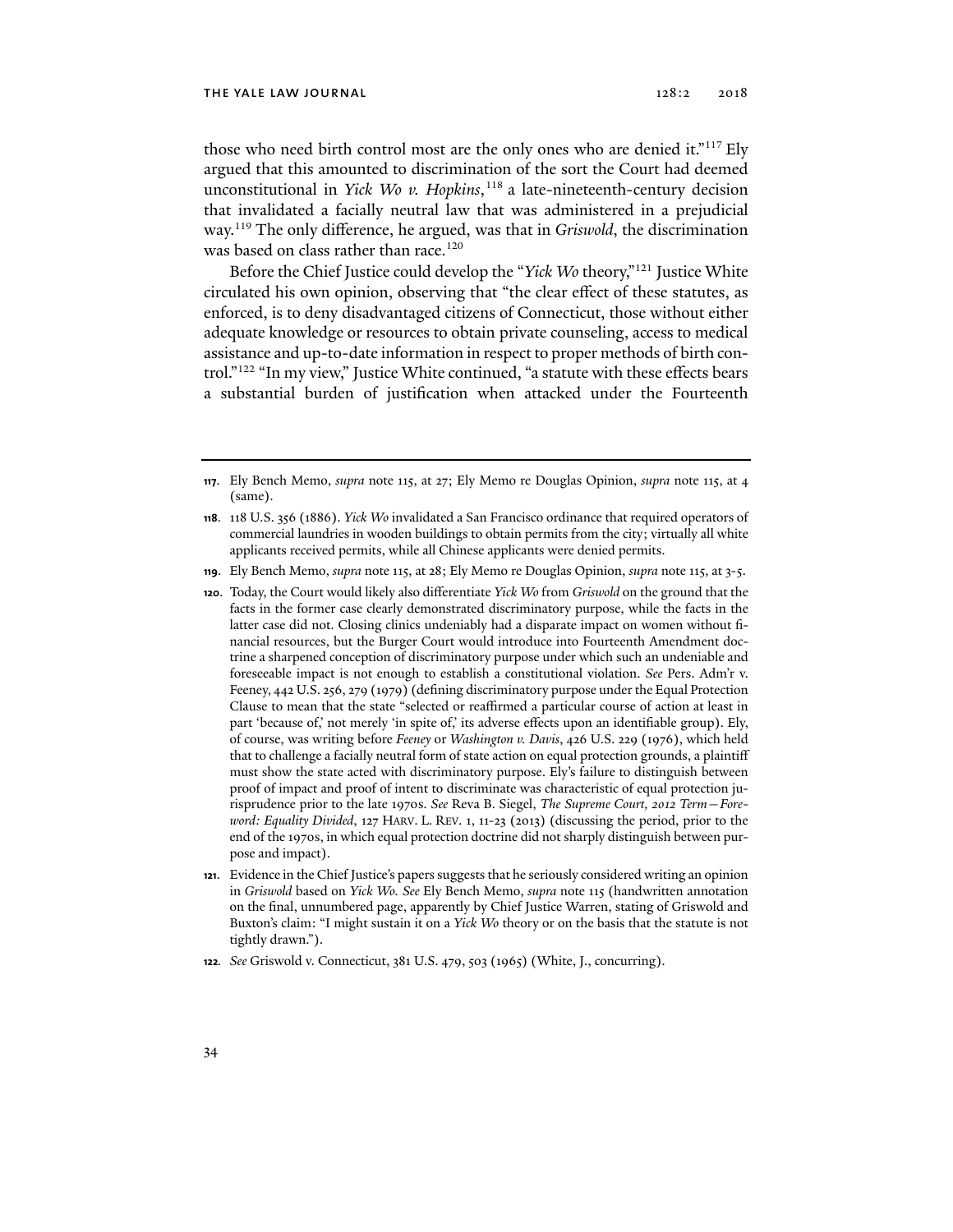Amendment."<sup>123</sup> Very likely at the urging of the Chief Justice,<sup>124</sup> Justice White added a citation to *Yick Wo* here, driving home the point that the burden Connecticut's law placed on low-income women was a problem of constitutional magnitude.<sup>125</sup>

In the end, the Chief Justice decided not to write in *Griswold*, and the "*Yick Wo* theory" never made it into the published opinion. Justice White's brief discussion of the "disadvantaged citizens of Connecticut" is the only explicit indication in the text of *Griswold* that the case had anything to do with class. Over time, Justice Douglas's arresting image of police invading the marital bedroom has come to define how we think about *Griswold*: as a bulwark against state intervention in people's sexual and reproductive lives, but not as a bulwark against state action that infringes the rights of people without financial resources.

#### *B. What Privacy Hides*

The Court's decision in *Griswold* to protect sexual and reproductive rights under the banner of privacy has led some commentators to portray the case as an outlier. This characterization rests on the idea that "[t]he doctrinal themes with which the Warren Court is most closely associated—such as the protection of racial . . . minorities, refashioning the law of democracy, and solicitude for First Amendment values and for the rights of the criminally accused and the poor - played either no role or only a tangential role" in the case.<sup>126</sup> On this view, "*Griswold*, which involved a criminal prosecution of two upper middle class white defendants," was simply out of step with its time.<sup>127</sup>

Yet as the discussion above suggests, this view of the case obscures the centrality of class-based concerns to the story of *Griswold*—and the case's continuity, in that respect, with other cases central to the Warren Court's constitutional jurisprudence. But this underlying continuity leads to a new question: why did the Court place *Griswold* on a distinctive doctrinal path? Why did it protect the right to use birth control—a right that would plainly have enormous consequences for

**<sup>123</sup>***. Id*.

**<sup>124</sup>***. See* Memorandum from J.H. Ely to Chief Justice Earl Warren re Justice White's Concurrence in No. 496, *Griswold v. Connecticut* 2 (May 19, 1965) (on file with the Library of Congress, Earl Warren Papers, box 520, folder 3) (suggesting to the Chief Justice that Justice White might be persuaded to include a citation to *Yick Wo* in his opinion).

**<sup>125</sup>***. Griswold*, 381 U.S. at 503 (White, J., concurring).

**<sup>126</sup>**. Williams, *supra* note 106, at 2155 (citation omitted).

**<sup>127</sup>***. Id.* at 2156; *see also id.* (arguing that, "[w]ith its focus on sexual privacy, procreative liberty, and unenumerated rights, *Griswold* shares a much greater affinity with the decisions of the later Burger Court of the 1970s" than with those of the Warren Court).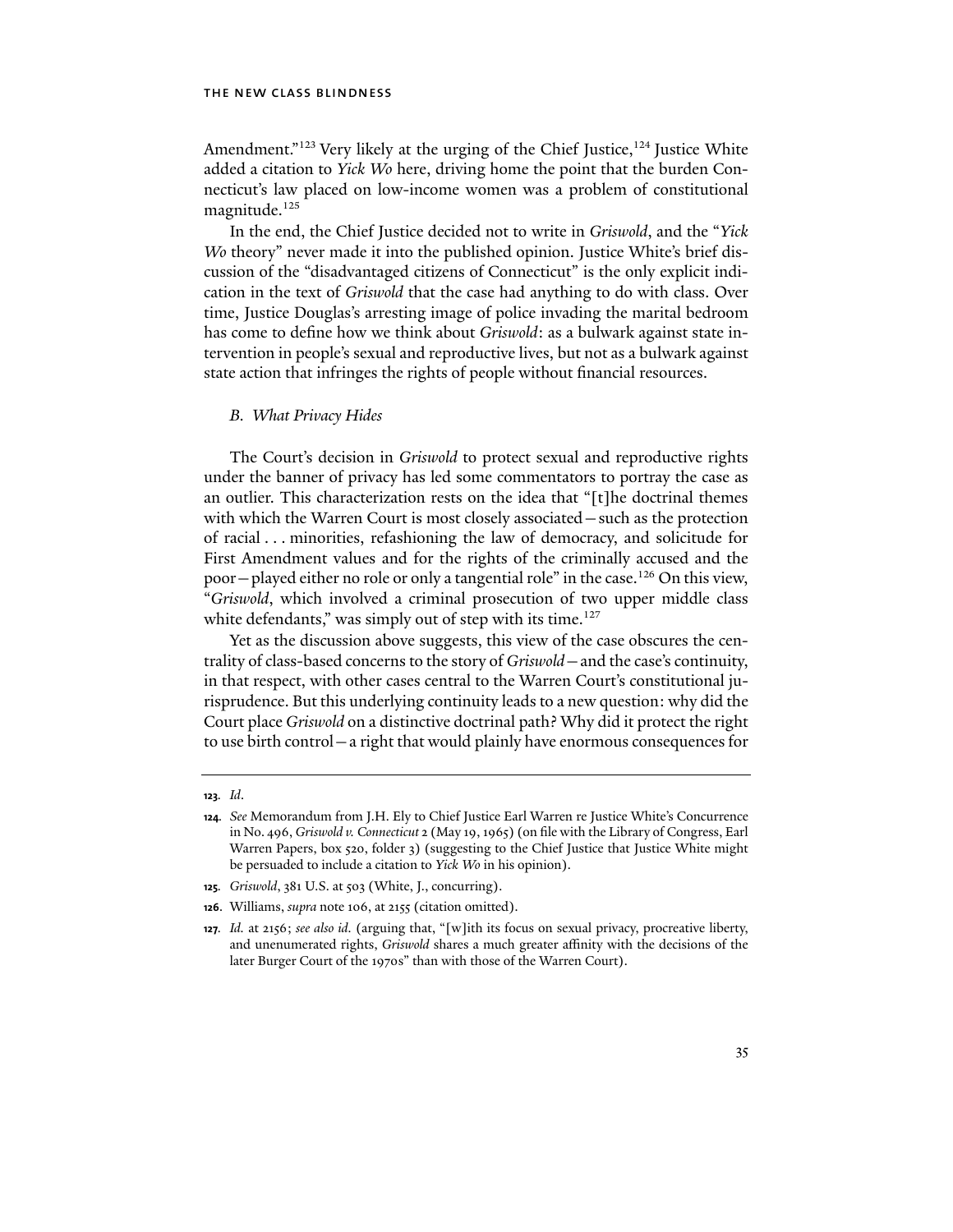the poor—as part of the fundamental right to privacy? This Section seeks to explain this development, which has obscured the class-related concerns central to *Griswold* for over half a century.

At the time *Griswold* was decided, privacy was not a fringe concern. Anxieties about threats to privacy burst onto the scene in the late 1950s, triggered by the rise of totalitarianism in Eastern Europe and by concurrent and rapid advances in surveillance technology in the United States. By the end of the decade, warnings about Big Brother were everywhere.<sup>128</sup> These concerns reached their apex in the first half of the 1960s.<sup>129</sup> Best-selling books warned in breathless prose that there were forces "loose in our modern world . . . that threaten to annihilate everybody's privacy," and that such forces were "establishing the preconditions of totalitarianism that could endanger the personal freedom of modern man."130 That ominous warning came from the prominent social commentator Vance Packard, whose book *The Naked Society* elicited an enormous response when it was published in 1964.<sup>131</sup> By the following year, "no fewer than three standing House committees—the Post Office, Government Operations, and the Judici-

- **128**. *See* David Alan Sklansky, *Too Much Information: How Not to Think About Privacy and the Fourth Amendment*, 102 CALIF. L. REV. 1069, 1076 (2016); *see id.* at 1076 n.27 (noting that "[t]here is a book to be written about the role of *Nineteen Eighty-Four* in discussions of privacy"); *see also* DEBORAH NELSON, PURSUING PRIVACY IN COLD WAR AMERICA 9 (2002) (observing that "[t]he stunning appearance of privacy as a lost thing" in this period could be "observed in an astonishing variety of locations—journalistic exposés, television programs, law review articles, mass-market magazines, films, Supreme Court decisions, poems, novels . . . and in response to an extraordinary range of stimuli—satellites, surveillance equipment such as 'spike mikes' and telephoto lenses, job testing, psychological surveys . . . and more").
- **129**. *See* SARAH E. IGO, THE KNOWN CITIZEN: A HISTORY OF PRIVACY IN MODERN AMERICA 141 (2018) ("By the time the 1960s rolled around, a veritable explosion of public discussion centered on the shrinking sphere of personal privacy in American life.").
- **130**. VANCE PACKARD, THE NAKED SOCIETY 4 (1964).
- **131***. See, e.g*., John Brooks, *There's Somebody Watching You*, N.Y. TIMES (Mar. 15, 1964), https:// www.nytimes.com/1964/03/15/theres-somebody-watching-you.html [https://perma.cc /NT8K-Z9HX] ("Mr. Packard makes an overwhelming case for his contention that the new spying and snooping tools, in the hands of the morally unaware or indifferent, or the downright totalitarian-minded, constitute a new and extraordinarily vivacious threat to privacy and individual liberty."). Myron Brenton's *The Privacy Invaders* made a similar splash when it was published that same year—as did Fred Cook's *The F.B.I. Nobody Knows*. *See* MYRON BRENTON, THE PRIVACY INVADERS (1964); FRED COOK, THE F.B.I. NOBODY KNOWS (1964). For other prominent discussions of the loss of privacy in this era, see SAMUEL DASH ET AL., THE EAVES-DROPPERS (1959); MORRIS L. ERNST & ALAN U. SCHWARTZ, PRIVACY: THE RIGHT TO BE LET ALONE (1962); EDWARD V. LONG, THE INTRUDERS (1967); JERRY M. ROSENBERG, THE DEATH OF PRIVACY (1969); and ALAN F. WESTIN, PRIVACY AND FREEDOM (1967).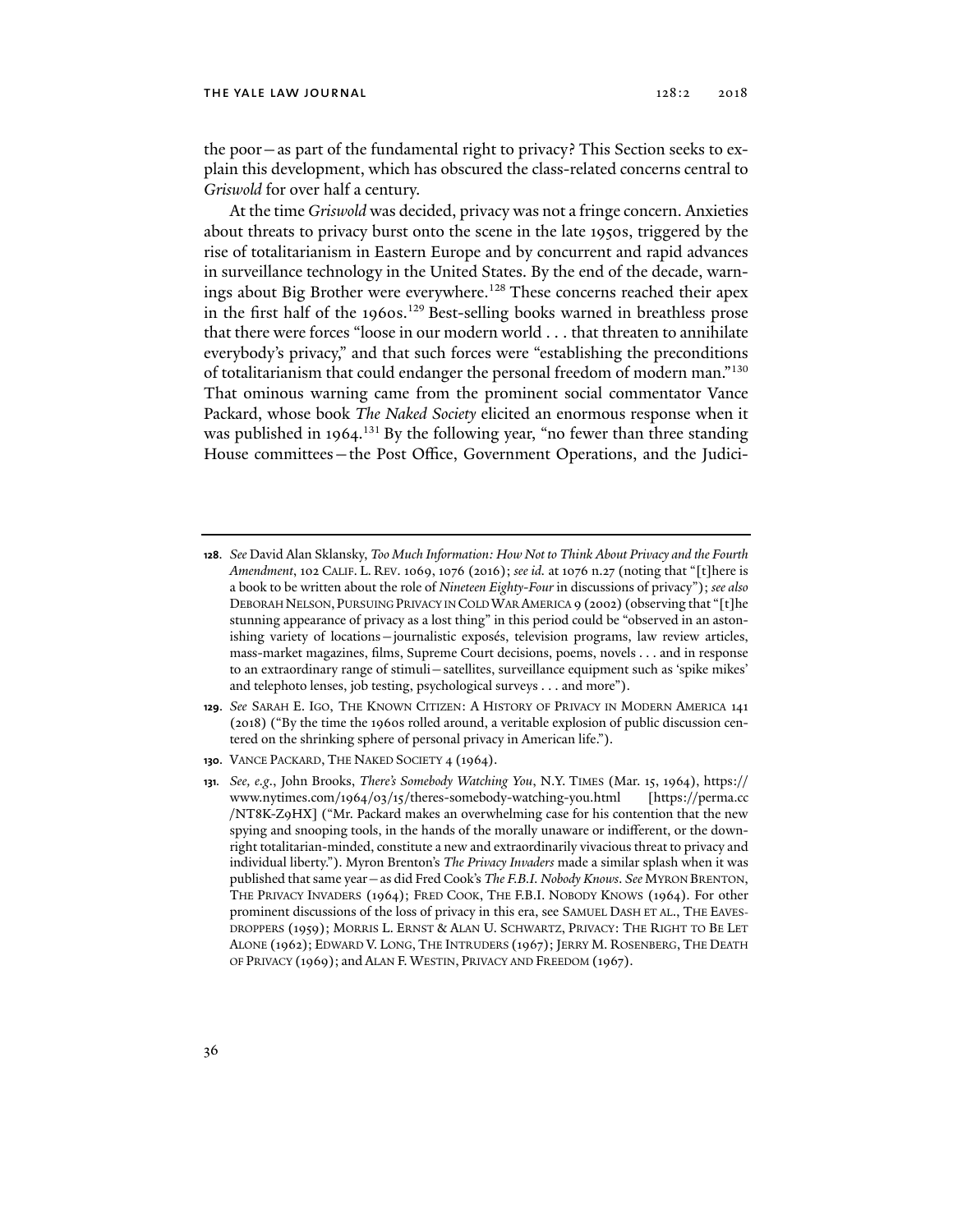ary—not to mention ad hoc committees on 'data processing and information retrieval,' were hearing testimony on invasions of privacy as Congress prepared to draft new legislation."132

In the light of these developments, it is hardly surprising that the Court adopted privacy as the dominant frame for analyzing Connecticut's birth control ban. It is even less surprising when one considers that Justice Douglas wrote the majority opinion in *Griswold*. By the time *Griswold* reached the Court, Justice Douglas was a leading commentator on the right to privacy. In 1957, he delivered a series of lectures warning of creeping totalitarianism in Eastern Europe and decrying invasions of privacy on American shores as one step in that direction.<sup>133</sup> In one of those lectures, entitled "The Right to Be Let Alone," Douglas described privacy as a penumbral right, yet one deeply rooted in American constitutional history.<sup>134</sup> Indeed, he argued, the right to privacy was one of the chief forms of protection the Constitution offered against an ever-more-interventionist and technologically sophisticated state.135 By the time the Court heard *Griswold*, references to Justice Douglas's views ("The right to be let alone is indeed the beginning of all freedom") had become ubiquitous in popular and scholarly discussions about the impending death of privacy.136

Of course, Justice Douglas did not simply lecture on the right to privacy. He also advocated for its protection in his judicial opinions, particularly those involving the Fourth Amendment. In one such opinion, he declared: "We are rapidly entering the age of no privacy, where everyone is open to surveillance at all times; where there are no secrets from government."<sup>137</sup> Citing examples derived from the Senate Judiciary Committee's 1965 hearings on "Invasions of Privacy," Douglas lamented the "alarming trend whereby the privacy and dignity of our citizens is being whittled away by sometimes imperceptible steps."138 "[W]hen viewed as a whole," he claimed, "there begins to emerge a society quite unlike

**137**. Osborn v. United States, 385 U.S. 323, 341 (1966) (Douglas, J., dissenting).

**<sup>132</sup>**. NELSON, *supra* note 128, at 19.

**<sup>133</sup>**. WILLIAM O. DOUGLAS, THE RIGHT OF THE PEOPLE (1958) (reprinting a series of three lectures delivered at Franklin and Marshall College in 1957).

**<sup>134</sup>***. Id.* at 87-89.

**<sup>135</sup>***. Id.* 

**<sup>136</sup>**. The quotation comes from Justice Douglas's dissenting opinion in *Public Utilities Commission v. Pollak*, 343 U.S. 451, 467 (1952), one of a number of dissenting opinions prior to *Griswold* in which Douglas expressed his views on privacy. For a representative deployment of this quotation, see Glendy Culligan, *Brothers of Assorted Sizes Are Kibitzing on Our Lives*, WASH. POST & TIMES-HERALD, Mar. 18, 1964, at A4.

**<sup>138</sup>***. Id.* at 343.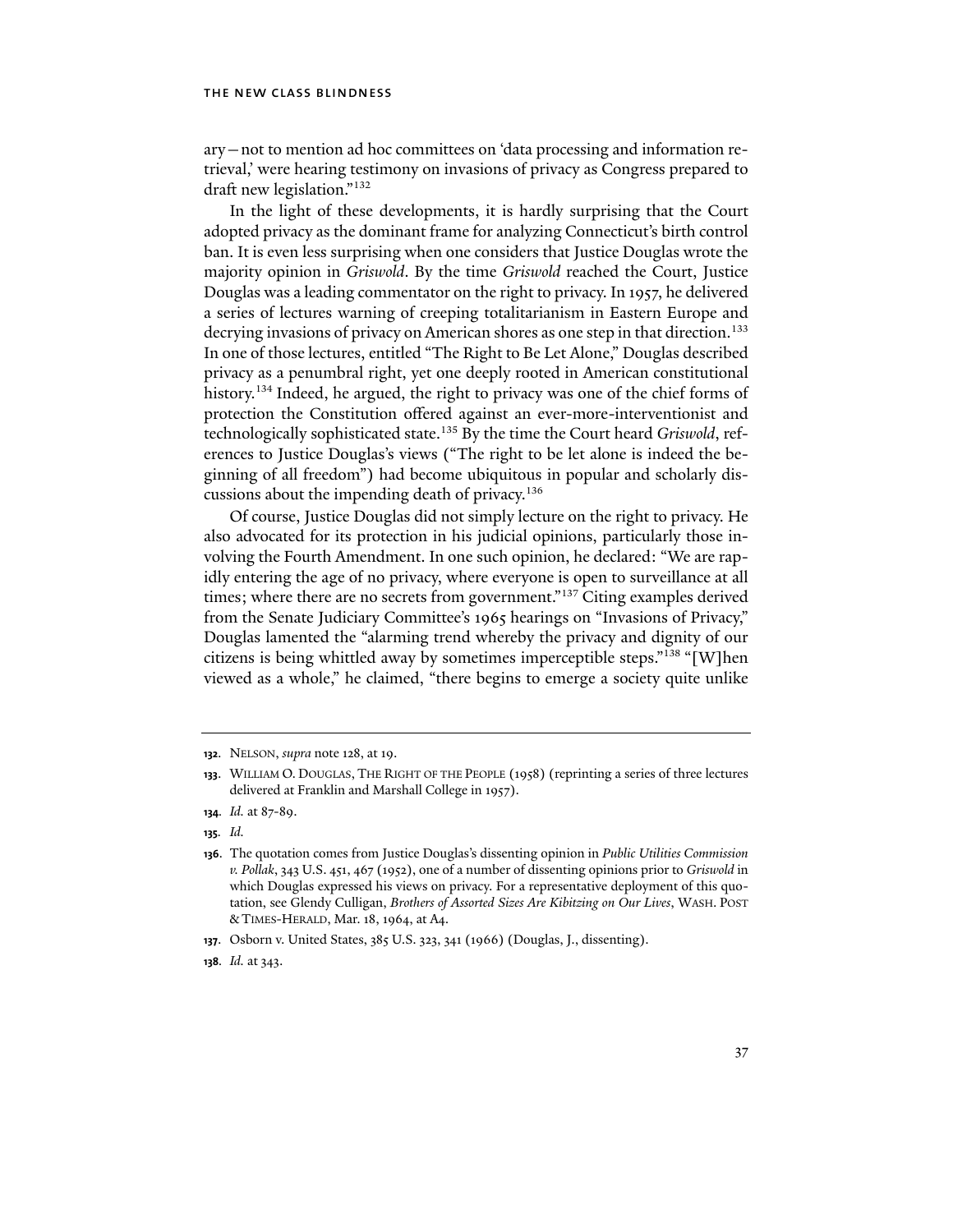#### THE YALE LAW JOURNAL 2018 2018

any we have seen—a society in which government may intrude into the secret regions of man's life at will."139

There were few regions more secret, in midcentury America, than the physical space of the bedroom and the intimate landscape of sexual relationships. Years before the controversy over Connecticut's birth control ban even reached the Court, Justice Douglas had begun to describe the core of privacy as the "right to keep the officers of the law out of one's bedroom."140 When *Poe* arrived at the Court, Douglas argued the ban should be invalidated on privacy grounds. "If we imagine a regime of full enforcement of the law in the manner of an Anthony Comstock," he wrote in his dissenting opinion, "we would reach the point where search warrants issued and officers appeared in bedrooms to find out what went on."141 A few years later, he spun out an even more dramatic version of this image in his majority opinion in *Griswold*, when he imagined police bursting into people's bedrooms in search of evidence of contraceptive use.<sup>142</sup>

Although one can clearly trace the lineage of *Griswold*'s privacy right through Justice Douglas's earlier writings, he was far from the only legal actor in this period thinking in terms of privacy. Katie Roraback made speeches in the years before *Griswold* about the risk that computers could be used to create centralized health records that would be easier to access than scattered paper files.<sup>143</sup> She later cited the privacy concerns generated by the McCarthy hearings and the sensational U2 spy plane as major influences on the shape *Griswold* took.<sup>144</sup> In addition, she noted, the Court issued its decision in *Poe* on the same day as its landmark decision in *Mapp v. Ohio*, <sup>145</sup> in which it held that evidence obtained through an unconstitutional search of the defendant's home was inadmissible in court and that the state had violated the defendant's right to privacy.<sup>146</sup> "Naturally as we went up on *Griswold*," Roraback observed, "privacy became integrated

**145**. 367 U.S. 643 (1961).

**<sup>139</sup>***. Id.* 

**<sup>140</sup>**. DOUGLAS, *supra* note 133, at 149.

**<sup>141</sup>**. Poe v. Ullman, 367 U.S. 497, 519-20 (1961) (Douglas, J., dissenting).

**<sup>142</sup>**. Griswold v. Connecticut, 381 U.S. 479, 485-86 (1965).

**<sup>143</sup>**. Weisberg, *supra* note 65, at 42.

**<sup>144</sup>***. See id.* ("Suddenly you thought that up in the sky somebody might be photographing you doing something that you wanted to keep to yourself.").

**<sup>146</sup>**. Weisberg, *supra* note 65, at 42; *see also* WHEELER, *supra* note 90, at 104 (observing that the privacy argument in the context of birth control—"and its eventual acceptance by the High Court—owed a great deal to *Mapp* and to the broad . . . civil liberties agenda that brought the two cases together").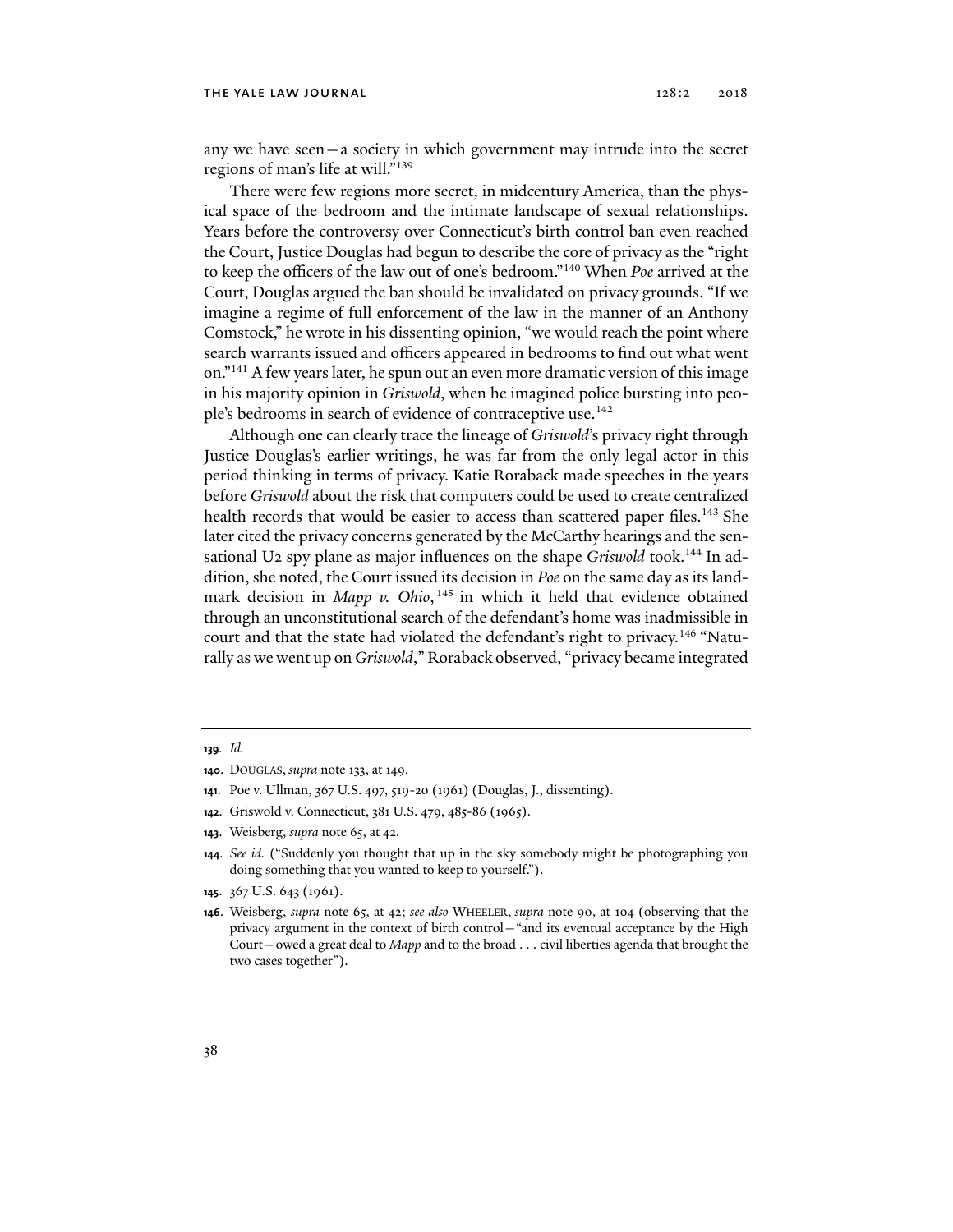into the arguments."147 Privacy had obvious appeal, as Justice Douglas and some of his colleagues were already avidly developing the concept in the context of the Fourth Amendment.<sup>148</sup>

But privacy was also appealing for a different reason. The class-based concerns that were central to the litigation and argument in *Griswold* could be folded into a variety of doctrinal frameworks. Griswold and Buxton's lawyers considered presenting the Court with a "bare equal protection"<sup>149</sup> claim: that Connecticut's law was unconstitutional because "in actual operation the law did not apply to the private sector of medical practice but did restrict the public sector, thereby discriminating against persons of low income."150 But this *Yick Wo*-like approach raised hard questions. The lawyers were concerned that the Justices might find it difficult "to reconcile such equal protection theories with the economic and social laissez-faire assumptions upon which our society has operated over many years."151 Although the Court in the early 1960s seemed potentially receptive to class-based equal protection arguments, Griswold and Buxton's lawyers were uncertain about "how much further the Court w[ould] go in utilizing this constitutional provision to aid the economically and socially disadvantaged."152 Fortunately, from their perspective, equal protection was not the only constitutional provision in play. The lawyers concluded that "there was little to gain in raising bare equal protection issues,"153 but that they could still make the same underlying point, that the ban "operate[s] discriminatorily, as part of [their] due process argument"<sup>154</sup> - which is exactly what they did. The idea that Connecticut's law discriminated against the poor became one part, but not the doctrinal home, of a legal claim based instead on a fundamental right to privacy.

- **151***. Id.* at 221.
- **152***. Id.* at 220.
- **153***. Id.* at 221.
- **154***. Griswold* Oral Argument, *supra* note 99, at \*3.

**<sup>147</sup>**. Weisberg, *supra* note 65, at 42; *see also* WHEELER, *supra* note 90, at 259-60 n.20 (noting that there is scholarly disagreement about precisely which of Buxton and Griswold's lawyers was initially responsible for developing the argument that the birth control ban violated the constitutional right to privacy).

**<sup>148</sup>***. See* David Alan Sklansky, *"One Train May Hide Another":* Katz*, Stonewall, and the Secret Subtext of Criminal Procedure*, 41 U.C. DAVIS L. REV. 875, 923 (2008) (describing how "the fear of a kind of creeping totalitarianism, the slow emergence, as Justice Douglas put it, of 'a society in which government may intrude into the secret regions of a man's life at will,'" motivated the development of Fourth Amendment privacy doctrine in the 1960s and 1970s (quoting Osborn v. United States, 385 U.S. 323, 343 (1966) (Douglas, J., dissenting))).

**<sup>149</sup>**. Thomas I. Emerson, *Nine Justices in Search of a Doctrine*, 64 MICH. L. REV. 219, 221 (1965).

**<sup>150</sup>***. Id.* at 220.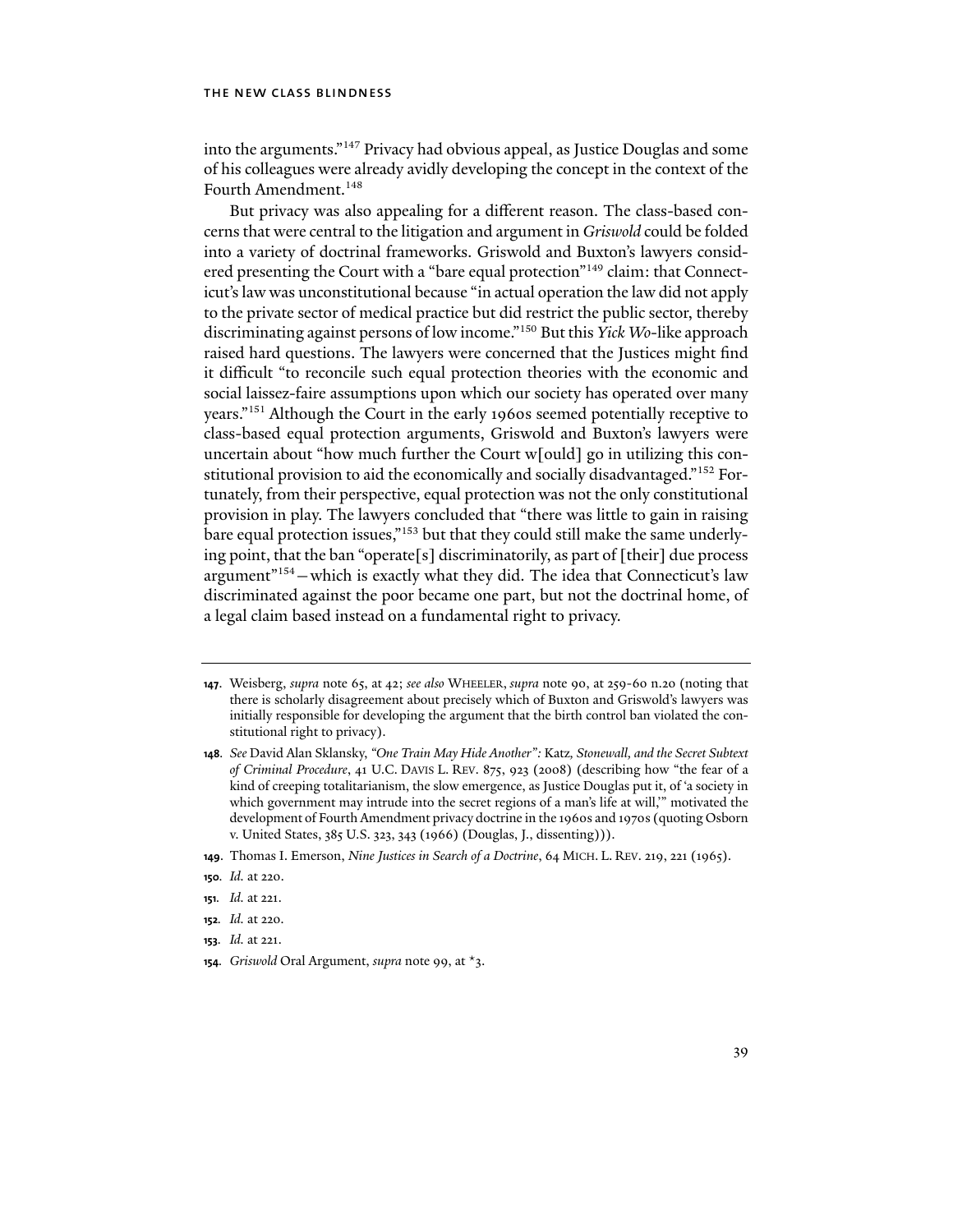# *C. Equality Under the Rubric of Fundamental Rights*

The lawyers challenging the birth control ban in *Griswold* had ample reason to believe it would be possible to incorporate constitutional equality concerns into a fundamental rights framework. The Court in this period frequently protected the Fourteenth Amendment rights of the financially disadvantaged in decisions that blended due process and equal protection values. For example, in 1956, in *Griffin v. Illinois*, the Court ruled that the state was obligated to provide indigent criminal defendants with trial transcripts at no cost where such transcripts were necessary to appeal their convictions.<sup>155</sup> The Court stated in *Griffin* that both the "Due Process and Equal Protection Clauses protect persons like petitioners from invidious discriminations" and that "[b]oth equal protection and due process emphasize the central aim of our entire judicial system"—equality before the law.156 In 1963, the Court held in *Gideon v. Wainwright* that due process obligated the state to provide indigent criminal defendants with legal representation at trial, in a decision that also reflected constitutional equality concerns.157 That same year, the Court held in *Douglas v. California* that the state was obligated to provide legal representation to indigent defendants statutorily entitled to appeal their convictions.<sup>158</sup> Again, "the Court appear[ed] to rely both on the Equal Protection Clause and on the guarantees of fair procedure inherent in the Due Process Clause."159

*Griffin*, *Gideon*, *Douglas*, and the line of equally hybrid decisions that followed in their wake involved criminal procedure.<sup>160</sup> But the Court's constitutional solicitude for the fundamental rights of the financially disadvantaged was

- **158**. 372 U.S. 353 (1963).
- **159***. Id.* at 360-61 (Harlan, J., dissenting).

**<sup>155</sup>**. 351 U.S. 12 (1956).

**<sup>156</sup>***. Id.* at 17-18.

**<sup>157</sup>**. 372 U.S. 335 (1963). For more on the intertwining of due process and equal protection concerns in *Gideon*, see *supra* note 24.

**<sup>160</sup>**. For additional criminal procedure decisions evincing class-related concerns, see, for example, *Mayer v. City of Chicago*, 404 U.S. 189 (1971), which held that an indigent person cannot be denied an adequate record to appeal a conviction under a fine-only statute; *Tate v. Short*, 401 U.S. 395 (1971), which held that a state cannot convert a fine imposed under a fine-only statute into a jail term solely because the defendant is indigent and cannot immediately pay the fine in full; *Williams v. Illinois*, 399 U.S. 235 (1970), which held that a state cannot subject a certain class of convicted defendants to a period of imprisonment beyond the statutory maximum solely because they are too poor to pay fines and court costs; and *Roberts v. LaVallee*, 389 U.S. 40 (1967), which held that an indigent defendant is entitled to a free transcript of a preliminary hearing for use at trial. One might also include *Miranda v. Arizona*, 384 U.S. 436 (1966), in this list. The Court in *Miranda* held that prosecutors may not use statements arising from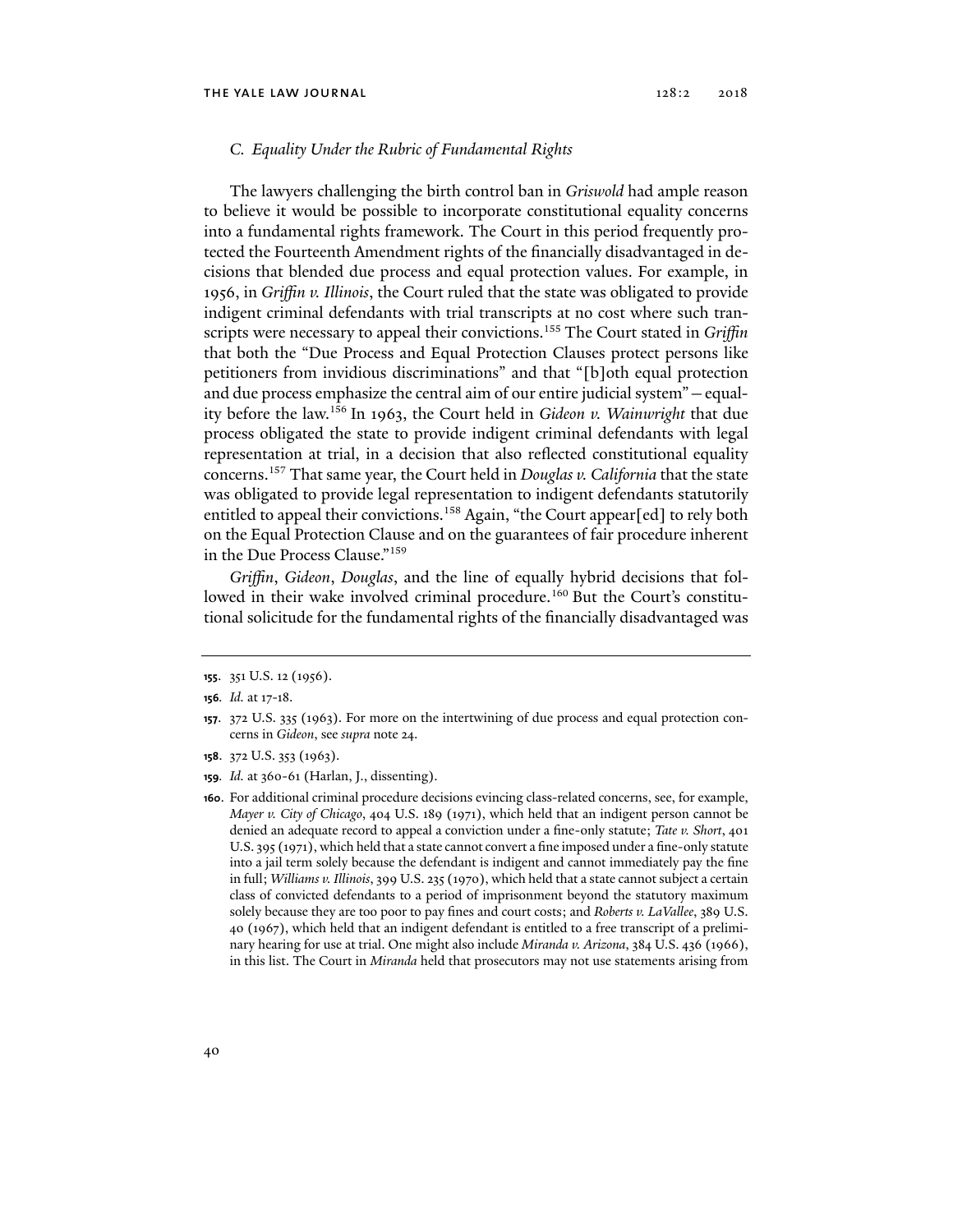not confined to the criminal law context. In *Harper*, the Court invalidated a state poll tax on the ground that "the requirement of fee paying causes an 'invidious' discrimination that runs afoul of the Equal Protection Clause"161—while also asserting that "the right of suffrage is a fundamental matter in a free and democratic society."162 In *Boddie v. Connecticut*, a case brought by female welfare recipients, the Court invalidated on due process grounds divorce-related filing fees those women could not afford to pay.<sup>163</sup> Justice Brennan argued in a concurring opinion that the question in *Boddie* "inevitably implicates considerations of both due process and equal protection,"164 and Justice Douglas too viewed Connecticut's divorce-related fees as "discrimination against the indigent."165 In *Shapiro v. Thompson*, the Court held that a state violated equal protection when it denied welfare benefits to poor residents who had lived in state for less than a year, thereby disproportionately burdening "the fundamental right of interstate movement."166 A few years later, the Court issued a similar ruling in *Memorial Hospital v. Maricopa County*, holding that a state could not condition eligibility for state-provided nonemergency medical care on a year of in-state residency.<sup>167</sup>

the custodial interrogation of a suspect unless certain procedural safeguards were in place, including, among other things, the now-famous requirement that police inform suspects of their rights to remain silent and to have an attorney present while being questioned. For more on the class-related concerns motivating the Court's decision in *Miranda*, see LUCAS A. POWE, JR., THE WARREN COURT AND AMERICAN POLITICS 397-98 (2000).

- **161**. Harper v. Va. Bd. of Elections, 383 U.S. 663, 668 (1966) (citation omitted). The Court framed its concerns in *Harper* in terms of economic discrimination. But it is worth noting that, as in *Griswold*, class was not the only equal protection issue raised by the controverted regulation. *See* Justin Driver, *Recognizing Race*, 112 COLUM. L. REV. 404, 445 (2012) ("Even though Justice Douglas did not deliver *Harper* in the register of racial equality, there can be little doubt that black Virginians formed a disproportionately large percentage of the group that benefited from the poll tax's elimination.").
- **162***. Harper*, 383 U.S. at 667 (quoting Reynolds v. Sims, 377 U.S. 533, 561-62 (1964)); *see also id.*  ("Long ago in *Yick Wo v. Hopkins* the Court referred to 'the political franchise of voting' as a 'fundamental political right, because [it is] preservative of all rights.'" (citation omitted)).
- **163**. 401 U.S. 371 (1971).
- **164***. Id.* at 388 (Brennan, J., concurring in part).
- **165***. Id.* at 384 (Douglas, J., concurring in the result) (quoting Douglas v. California, 372 U.S. 353, 355 (1963)).
- **166**. 394 U.S. 618, 638 (1969).
- **167**. 415 U.S. 250 (1974). Fourteenth Amendment concerns about people without financial resources were also evident in this period in procedural due process cases such as *Goldberg v. Kelly*, 397 U.S. 254 (1970), in which the Court held that the state is constitutionally obligated to conduct pretermination evidentiary hearings before discontinuing public assistance payments to welfare recipients.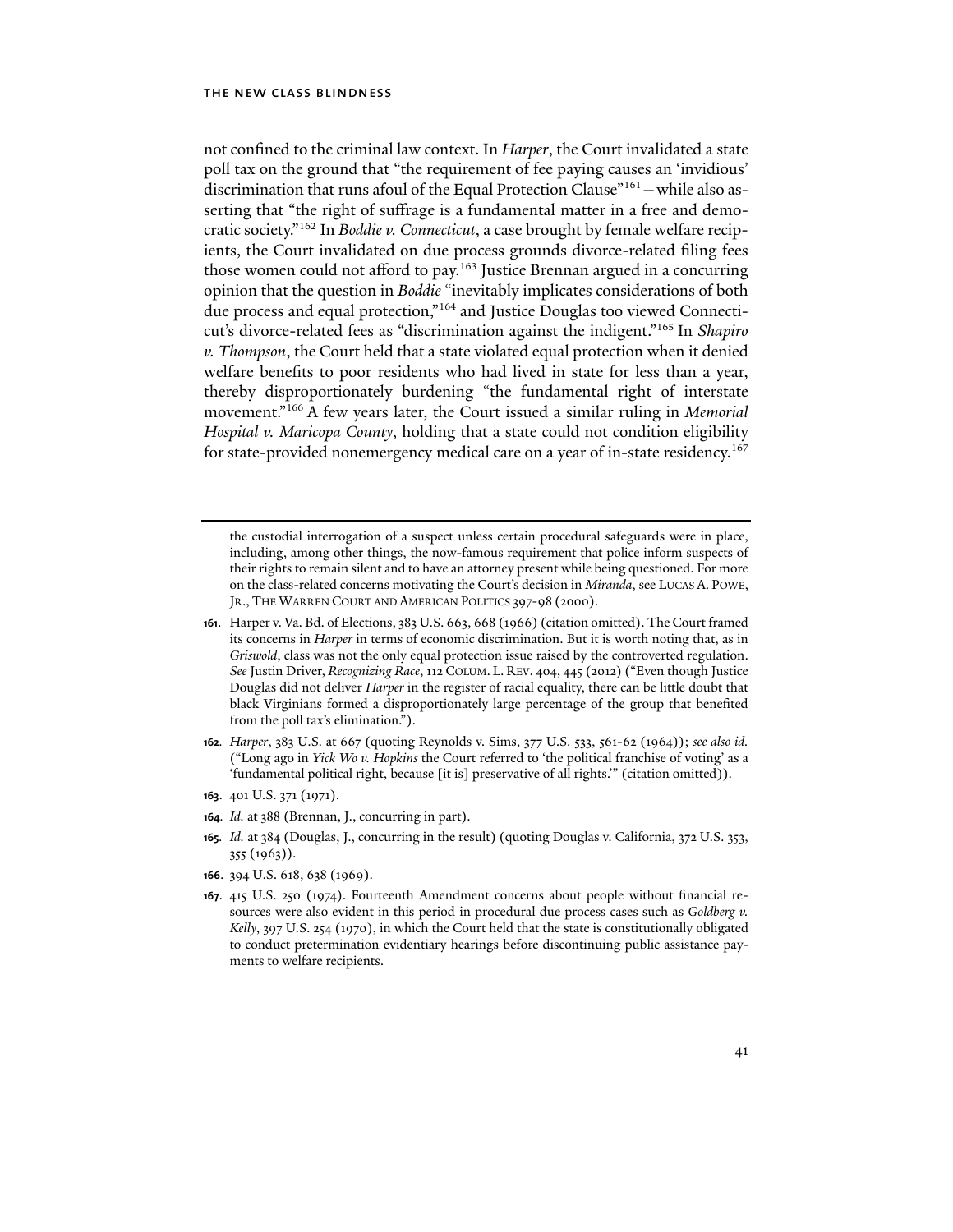Today, we generally situate these decisions within a familiar taxonomy of Fourteenth Amendment doctrine: fundamental rights, equal protection, and the fundamental rights strand of equal protection (although even the name of that last category hints at the difficulty involved in this project).<sup>168</sup> These categories are not meaningless, but they are very fuzzy around the edges, and the question of which case belongs in which category is highly contestable.169

At first glance, equal protection seemed the most obvious doctrinal rubric in the 1960s for challenging state action that disproportionately burdened the financially disadvantaged. *Brown v. Board of Education* breathed new life into equal protection law in 1954, $170$  and, by the mid-1960s, race-based equal protection jurisprudence was rapidly developing. Analogizing class to race seemed a promising strategy for winning greater constitutional protection for people without financial resources.171 It seemed entirely possible in these years that the Court might declare class a suspect classification.

It thus came as a significant blow to advocates of class-based Fourteenth Amendment protections when the Burger Court declined to extend heightened scrutiny to laws with disproportionate class-based effects. In 1973, the Court rejected the race-class analogy, bluntly stating in *Ortwein v. Schwab*—a challenge brought by welfare recipients who could not afford the filing fees necessary to appeal decisions lowering their benefits—that "[n]o suspect classification, such as race, nationality, or alienage, is present."172 Two weeks later, in *San Antonio Independent School District v. Rodriguez*, the Court similarly (and more famously) rejected a class-based equal protection challenge to Texas's school financing

**<sup>168</sup>**. Under the rubric of fundamental rights equal protection, the Court invalidates state action that unequally distributes or affects constitutional rights and interests deemed fundamental. For more on the fundamental rights strand of equal protection, see Michael Klarman, *An Interpretive History of Modern Equal Protection*, 90 MICH. L. REV. 213, 264-69 (1991); and *id.* at 266, which observes that, as the Court's class-based Fourteenth Amendment jurisprudence developed, "[t]he virtually limitless reach of a constitutional rule condemning disparate wealth effects pressured the Court to restrict its wealth discrimination rationale to 'fundamental' rights." Today, the Court engages in this form of analysis far less often than it did in the 1960s and early 1970s.

**<sup>169</sup>***. See, e.g.*, Ross v. Moffitt, 417 U.S. 600, 608-09 (1974) ("The precise rationale for the *Griffin*  and *Douglas* lines of cases has never been explicitly stated, some support being derived from the Equal Protection Clause . . . and some from the Due Process Clause . . . . Neither Clause by itself provides an entirely satisfactory basis for the result reached . . . ." (footnote omitted)).

**<sup>170</sup>**. 347 U.S. 483 (1954).

**<sup>171</sup>**. Indeed, the Court itself made the analogy in *Harper v. Virginia Board of Elections*, 383 U.S. 663, 668 (1966). *See supra* note 19.

**<sup>172</sup>**. 410 U.S. 656, 660 (1973).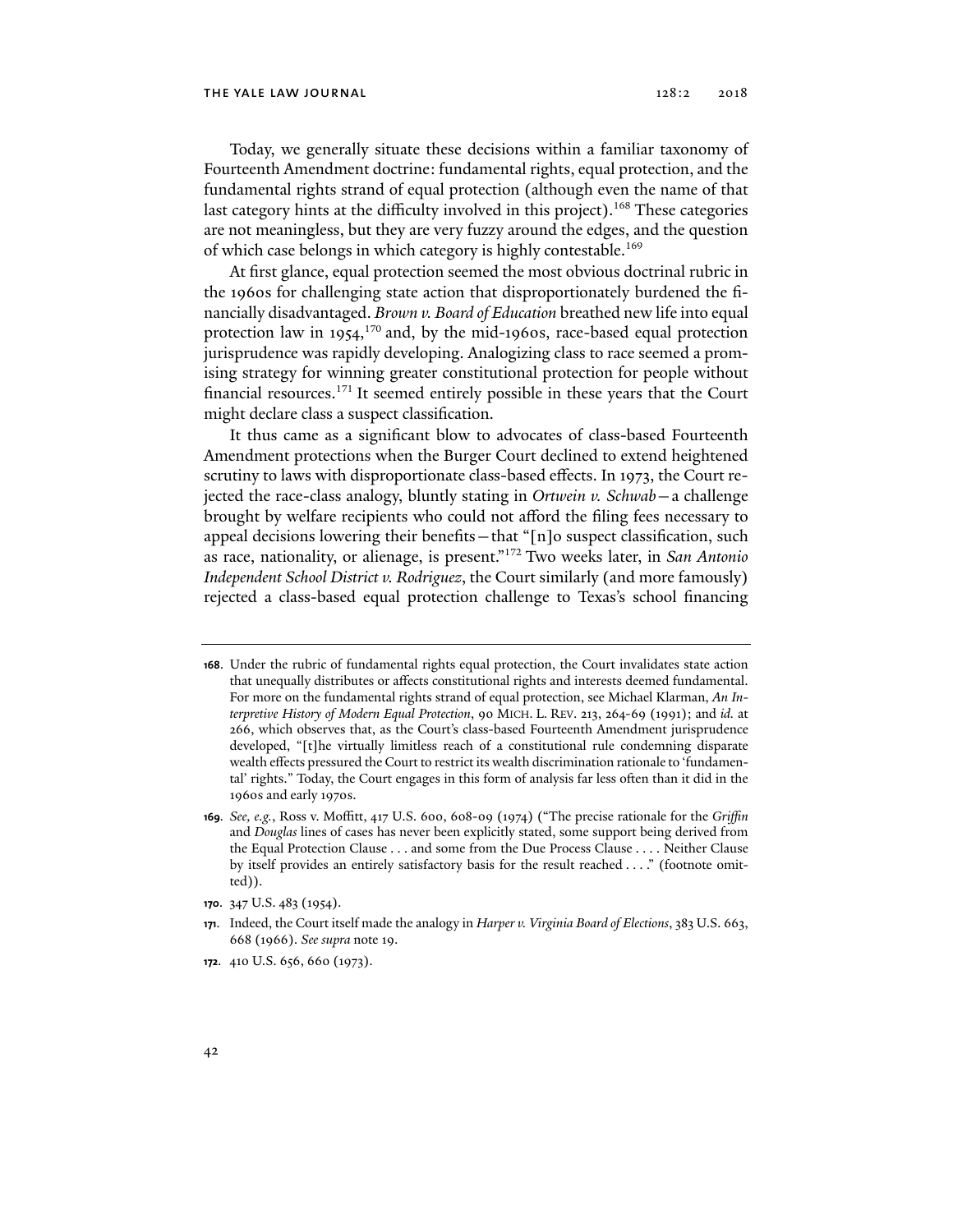scheme, which left some school districts much poorer than others.<sup>173</sup> In both cases, the Court applied rational basis review and upheld the challenged laws.<sup>174</sup>

These decisions were highly consequential. But even in the mid-1960s, when the Court's receptivity to class-based arguments was at its apex, it was apparent that the Court might curtail its use of "bare equal protection" doctrine to protect people without financial resources. As noted above, this concern helped to convince the lawyers who litigated *Griswold* to emphasize privacy, rather than classbased equality, in the arguments they presented to the Supreme Court.<sup>175</sup> The worry, even then, was that the broad sweep of equal protection law, its potential indictment of *all* state action that disproportionately affects those on the lower rungs of the economic ladder, would deter the Justices from recognizing class as a suspect classification—particularly given that the Court had not yet insulated state action with a disparate impact on protected classes from review under the Equal Protection Clause.176 The Warren Court had issued a number of decisions interpreting the Fourteenth Amendment to protect the rights of the indigent. But, the lawyers in *Griswold* feared, the Court might ultimately be unwilling to unsettle the "economic and social laissez-faire assumptions" upon which American society rested in the way that reckoning with economic inequality under the Equal Protection Clause would require.<sup>177</sup>

**177***. See* Emerson, *supra* note 149, at 221.

**<sup>173</sup>**. 411 U.S. 1, 44-55 (1973).

**<sup>174</sup>***. See id.* at 40; *Ortwein*, 410 U.S. at 660.

**<sup>175</sup>**. Concerns about the potentially limitless reach of class-based equal protection arguments became particularly acute when the case was heading to the Supreme Court. But Roraback and her colleagues who wrote the briefs at the state-court level did not lead with class-based equal protection arguments there either—both, one suspects, because they were worried about the potential reach of such arguments and because they calculated that a conservative bench would not be prepared to give constitutional voice to the intersectional feminist and antiracist class-based arguments they were beginning to develop in the early 1960s in support of reproductive rights. For more on the development of the briefs in *Griswold* in the Connecticut courts, see GARROW, *supra* note 52, at 221; and Weisberg, *supra* note 65, at 41-42.

**<sup>176</sup>**. The Court did not insulate state action with a disparate impact on protected classes from review under the Equal Protection Clause until the second half of the 1970s, when it decided *Washington v. Davis*, 426 U.S. 229 (1976), and *Personnel Administrator v. Feeney*, 442 U.S. 256, 279 (1979). For more on these two cases, see *supra* note 120. Had the Court in the 1960s declared that all class-based state action was subject to strict scrutiny, it would have called into question the constitutionality of vast numbers of laws and policies. The number of laws and policies that have a disparate impact on the financially disadvantaged is staggering—and that fact no doubt fueled the Court's reticence to treat class as a protected classification under the Equal Protection Clause.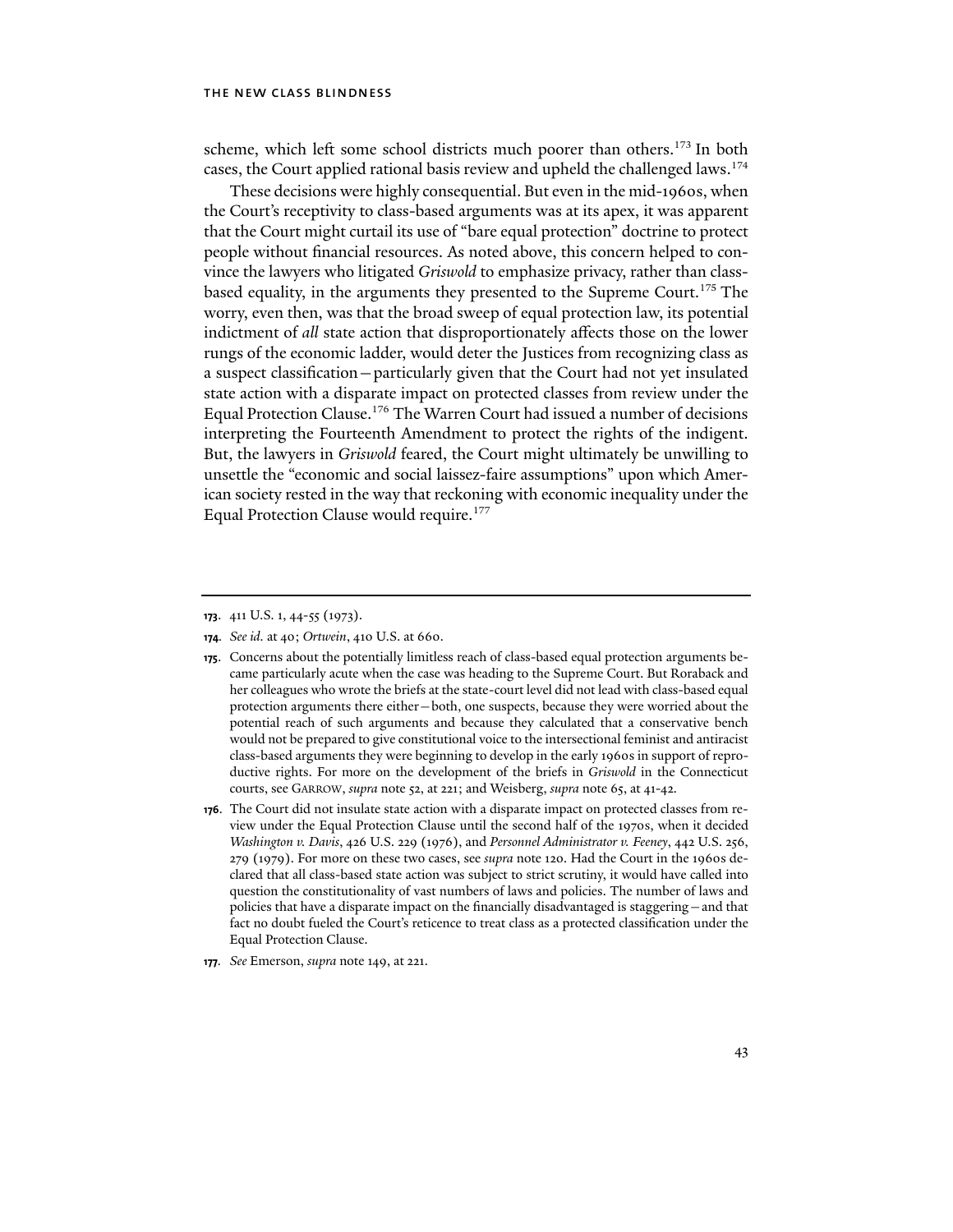Another "obvious difficult[y]"<sup>178</sup> with according class special status under equal protection was one the Court itself raised: how to define the category of people protected? This question proved to be a major stumbling block to the equal protection argument in *Rodriguez*. The Court devoted page after page of its opinion to demonstrating the difficulty of defining the set of individuals who would qualify for class-based equal protection.<sup>179</sup> It accused the district court, which had found a class-based equal protection violation, of ignoring "the hard threshold questions, including whether it makes a difference . . . under the Constitution that the class of disadvantaged 'poor' cannot be identified or defined in customary equal protection terms, and whether the relative—rather than absolute—nature of the asserted deprivation is of significant consequence."180 The Court reasserted its concerns about the relative nature of wealth and the challenges this presented under equal protection in *Bearden v. Georgia*, which involved the constitutionality of revoking an indigent defendant's probation because he was too poor to pay a fine and make restitution.<sup>181</sup> Because "indigency in this context is a relative term rather than a classification," the Court concluded, "fitting 'the problem of this case into an equal protection framework is a task too Procrustean to be rationally accomplished.'"182

The solution to this problem? Due process. The Court observed in *Bearden* that "[a] due process approach has the advantage . . . of directly confronting the intertwined question of the role that a defendant's financial background can play in determining an appropriate sentence," without requiring courts to confront the difficulties associated with an equal protection approach.183 Moreover, the Court noted, very little was lost in this case by taking account of class under due

**181**. 461 U.S. 660 (1983).

**<sup>178</sup>***. Id.*

**<sup>179</sup>***. Rodriguez*, 411 U.S. at 18-28.

**<sup>180</sup>***. Id.* at 19; *see also id.* ("The case comes to us with no definitive description of the classifying facts or delineation of the disfavored class."). The Court drew a distinction in *Rodriguez* between the relatively precisely defined class of indigents protected in cases such as *Griffin* and the large and amorphous group of children and parents in relatively less well-funded school districts who served as the plaintiffs in this case. *Id*. at 20-22. But its lengthy discussion of the difficulties of identifying the group of people class-based equal protection law would protect spelled the beginning of the end for that nascent doctrine. For more on the Court's equal protection holding in *Rodriguez*, see *infra* note 202.

**<sup>182</sup>***. Id.* at 666 n.8 (citing North Carolina v. Pearce, 395 U.S. 711 (1969)); *id.* (observing that "a defendant's level of financial resources is a point on a spectrum rather than a classification").

**<sup>183</sup>***. Id.*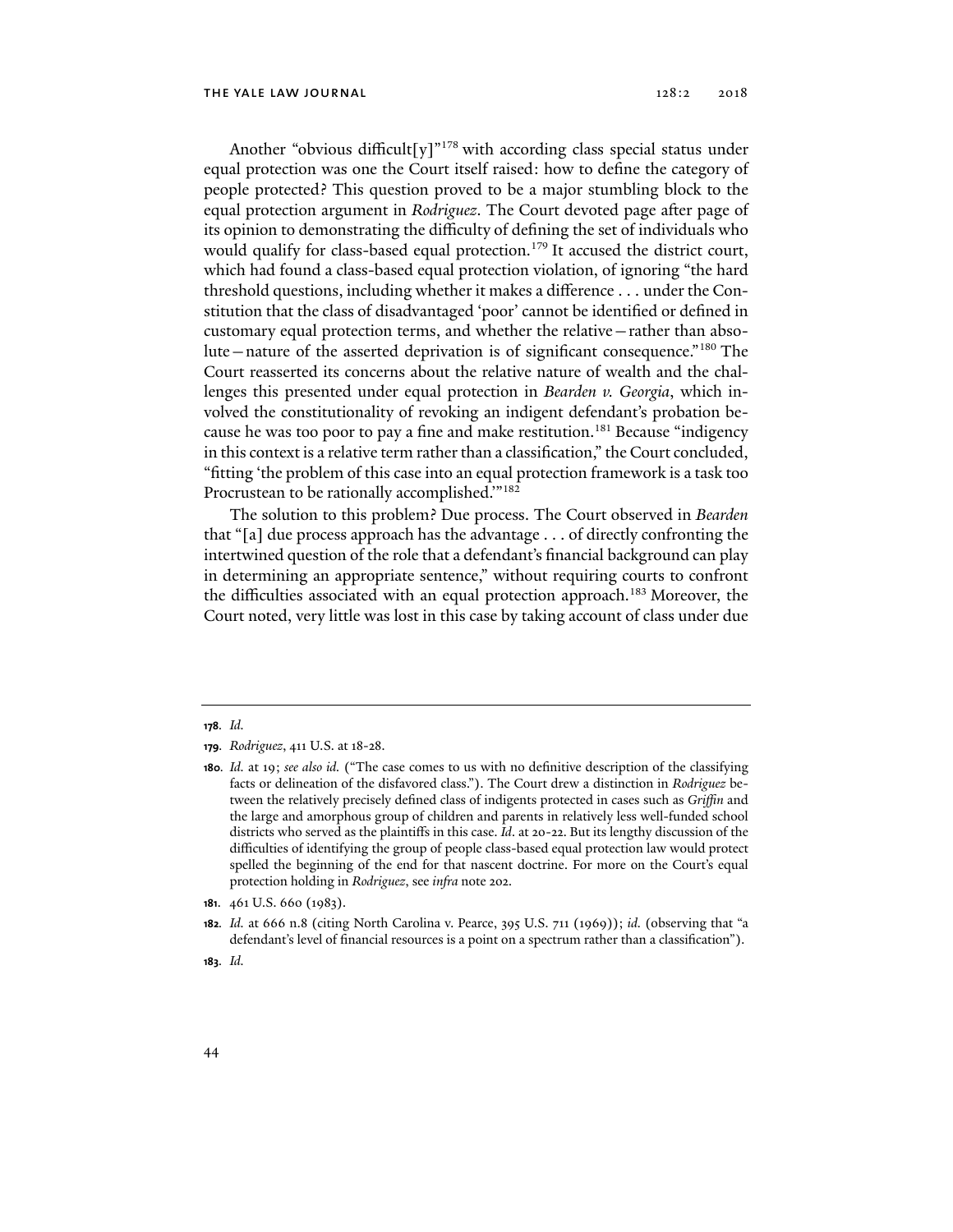process, rather than equal protection, because the central question "is substantially similar" either way.<sup>184</sup> Is the state infringing an important right—a right central to full and equal membership in our constitutional democracy—in a way that relegates people without financial resources to the status of second-class citizens? "Whether analyzed in terms of equal protection or due process," the Court observed, that question "cannot be resolved by resort to easy slogans or pigeonhole analysis," but must take into account both liberty and equality considerations.<sup>185</sup>

The use of due process to vindicate equal protection values did not originate with the Burger Court. Due process has functioned this way for much of the life of the Fourteenth Amendment. In 1923, the Court held in *Meyer v. Nebraska* that the Fourteenth Amendment protects the right of parents to direct the upbringing of their children, including by sending them to schools where learning happens in languages other than English.186 Two years later, in *Pierce v. Society of Sisters*, it held that that right also protected parents' choice to send their children to private school.<sup>187</sup> Both decisions were framed in terms of fundamental rights. But the litigants challenging the laws in both cases were members of historically subordinated minority groups: *Meyer* was brought by German Americans and *Pierce* by Catholics, during a period in American history in which discrimination against those groups was pervasive. Indeed, the Court itself later characterized *Meyer* and *Pierce* as involving "prejudice" against "national" and "religious . . . minorities."188

The difficulties that arose with respect to class-based equal protection law in the 1960s—the seeming lack of a limiting principle and the challenges associated

**<sup>184</sup>***. Id.* at 666; *see also id.* at 665-66 ("To determine whether this differential treatment violates the Equal Protection Clause, one must determine whether, and under what circumstances, a defendant's indigent status may be considered in the decision whether to revoke probation. This is substantially similar to asking directly the due process question of whether and when it is fundamentally unfair or arbitrary for the State to revoke probation when an indigent is unable to pay the fine.").

**<sup>185</sup>***. Id.* at 666. For a more recent articulation of these principles, see *In re Humphrey*, 228 Cal. Rptr. 3d 513, 526-30 (Ct. App. 2018) (alteration in original) (citation omitted) (quoting *Bearden*, 461 U.S. at 665), which finds that "[d]ue process and equal protection principles converge" to yield a ruling that requiring money bail as a condition of pretrial release at an amount impossible for an arrestee to pay, without first considering the arrestee's ability to pay or alternatives to money bail, is unconstitutional.

**<sup>186</sup>**. 262 U.S. 390 (1923).

**<sup>187</sup>**. 268 U.S. 510 (1925).

**<sup>188</sup>**. United States v. Carolene Prods. Co., 304 U.S. 144, 153 n.4 (1938).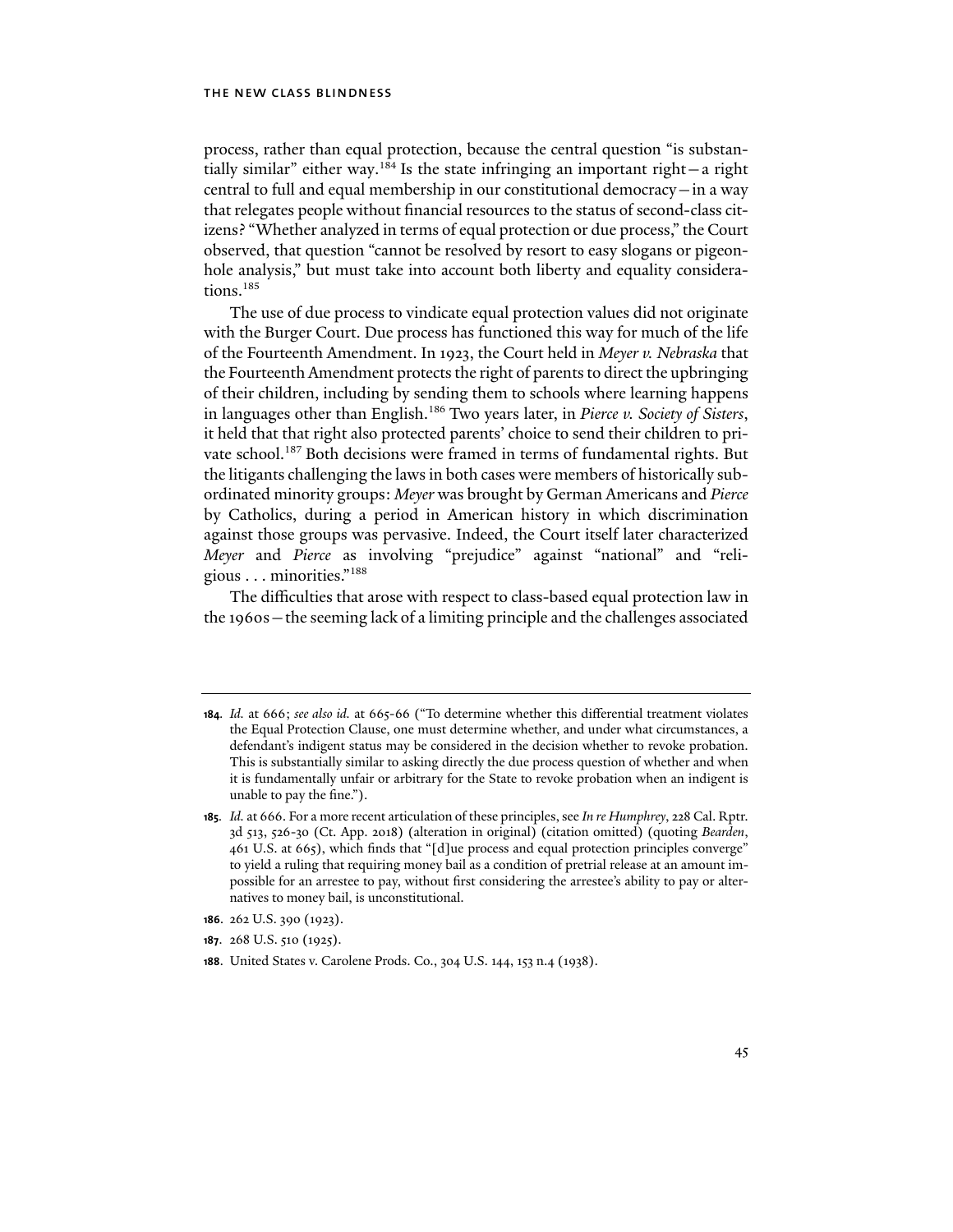with defining precisely who counts as financially disadvantaged<sup>189</sup>-helped to drive *Griswold* into this precedential line.<sup>190</sup> It led the lawyers challenging Connecticut's birth control ban to tuck their equal protection concerns into their privacy arguments—or, as they framed it to the Court, to argue that the ban "operate[s] discriminatorily, as part of [their] due process argument."191 This way of framing the case meant that class-based equality concerns did not appear on the surface of *Griswold*. But it also meant that those concerns were built into the decision on a fundamental level. In all of these cases—from *Meyer* and *Pierce* to *Griswold* and *Bearden*—the deprivation of the equal citizenship of a historically subordinated group (or groups) helped to drive the establishment of a fundamental right. The inability of subordinated groups to exercise particular rights helped to demonstrate how central those rights were to full and equal participation in our constitutional democracy and why those rights required heightened protection under the Fourteenth Amendment. Thus, when class-based equal protection law faltered, concerns about class did not simply disappear from the law.192 As Part II shows, fundamental rights remained—and remain, to this day—an important source of class-based constitutional protection.

**191***. Griswold* Oral Argument, *supra* note 99, at \*3.

**<sup>189</sup>**. Kenji Yoshino has observed that increasing "pluralism anxiety"—anxiety about the seemingly endless emergence of new and different social groups—also informed the Burger Court's general retreat from equal protection and turn toward due process to protect subordinated groups. Yoshino, *supra* note 23, at 747-49. The Court itself expressed such a concern in explaining its decision not to treat disability as a suspect classification for equal protection purposes in *City of Cleburne v. Cleburne Living Center. See* 473 U.S. 432, 445-46 (1985) ("[I]f the large and amorphous class of the mentally retarded were deemed quasi-suspect . . . it would be difficult to find a principled way to distinguish a variety of other groups . . . . One need mention in this respect only the aging, the disabled, the mentally ill, and the infirm. We are reluctant to set out on that course . . . .").

**<sup>190</sup>***. See* Griswold v. Connecticut, 381 U.S. 479, 482-83 (1965) (locating *Griswold* in a line of cases beginning with *Meyer* and *Pierce*, and asserting that the later decision "reaffirm[s] the principle of the *Pierce* and the *Meyer* cases"); Brief for Appellants, *supra* note 109, at 15-23 (relying heavily on *Meyer* and *Pierce*).

**<sup>192</sup>**. Yoshino, who has written in general terms about the Court's practice of using due process to advance equal protection aims, observes, in describing this phenomenon, that "[s]queezing law is often like squeezing a balloon. The contents do not escape, but erupt in another area, in a dynamic that Professor Louis Henkin once dubbed 'constitutional displacement.'" Yoshino, *supra* note 23, at 748.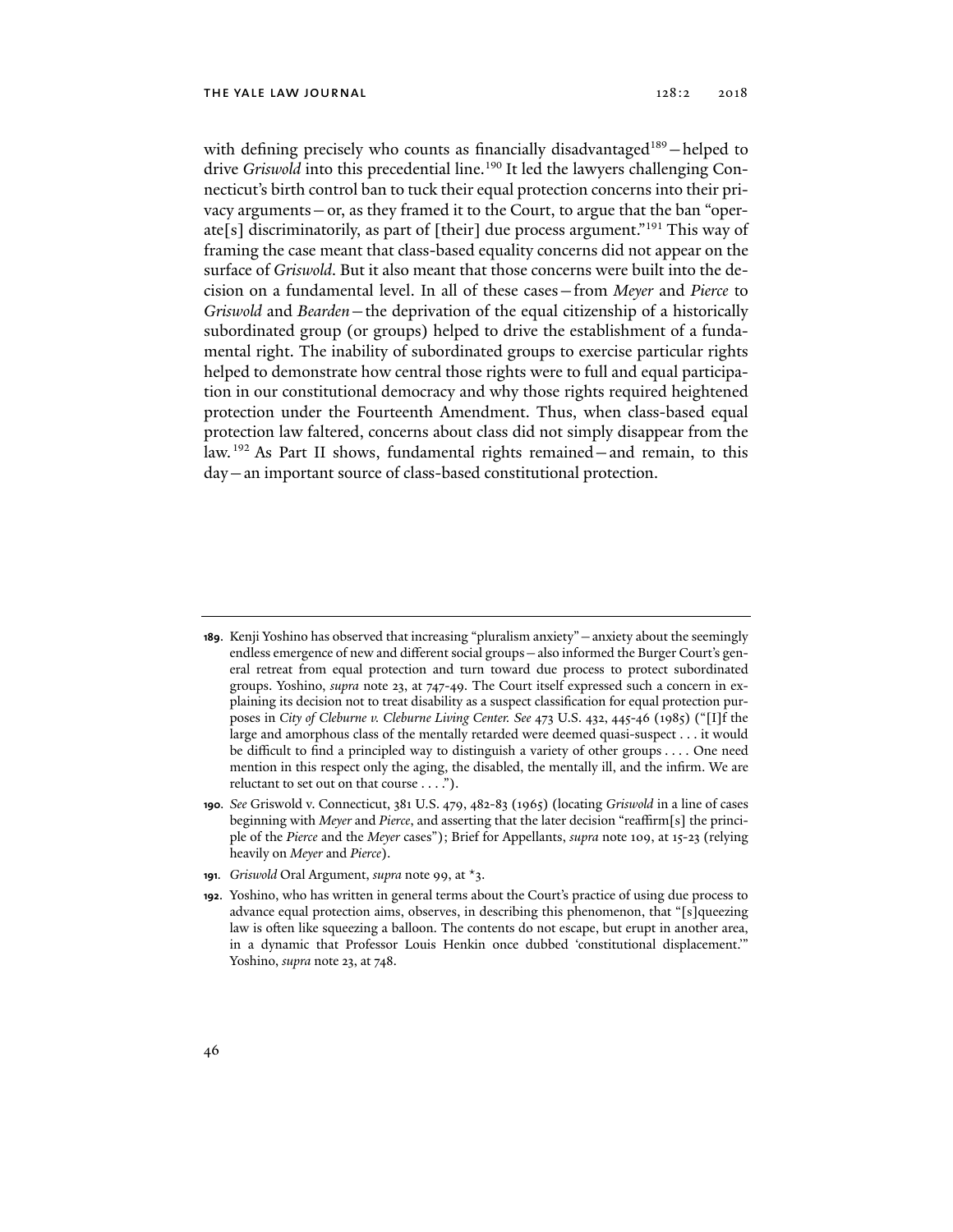# **ii. the incorporation and preservation of class-based concerns in abortion law**

It is hard to believe the Burger Court era—which spanned from 1969 to 1986—was ever considered "a chapter of Supreme Court history during which nothing much happened."<sup>193</sup> There are few areas of the law that were not affected in some important way by the political and ideological shift that occurred in the mid-to-late 1970s on the Court and in the country itself.194

In no Fourteenth Amendment context was that shift more profound than in the context of class. The forms of constitutional protection the Court was willing to extend to people without financial resources were considerably smaller in number and narrower in scope when President Reagan took office than they had been when President Nixon did. When constitutional scholars in the late 1970s and 1980s began to write about what had happened with respect to class under the Fourteenth Amendment, their narratives almost invariably focused on this decline. They chronicled all that the Court had rejected, foreclosed, and left behind. Scholars on the left often asserted that the law had completely abandoned people in the lower echelons of the American class structure.<sup>195</sup>

These narratives are not incorrect in their broad outlines. Financially disadvantaged people now have a much harder time winning class-based constitutional protection than they did in the 1960s; the Burger Court almost entirely

**<sup>193</sup>**. GRAETZ & GREENHOUSE, *supra* note 7, at 7.

**<sup>194</sup>**. For a collection of essays on the effects of this political and ideological shift across a wide range of legal fields, see *Law and Neoliberalism*, 77 LAW & CONTEMP. PROBS., no. 4, 2014 (David Singh Grewal & Jedediah Purdy, eds.).

**<sup>195</sup>***. See, e.g.*, William H. Clune III, *The Supreme Court's Treatment of Wealth Discriminations Under the Fourteenth Amendment*, 1975 SUP. CT. REV. 289, 290 ("[T]he beginnings of open doctrines about wealth discriminations established by the Warren Court have been halted or reversed by the Burger Court, principally through doctrines which are not open, or sensitive, to these discriminations."); Peter B. Edelman, *The Next Century of Our Constitution: Rethinking Our Duty to the Poor*, 39 HASTINGS L.J. 1, 3 (1987) ("The present Supreme Court will surely not adopt the ideas advanced in this Essay," including a "constitutional right to a 'survival income.'" "Indeed, this particular Court has essentially already rejected them."); Kenneth L. Karst, *Citizenship, Race, and Marginality*, 30 WM.& MARY L. REV. 1, 19 (1988) ("[R]ecent majorities of the Supreme Court have been unwilling to embrace any broad-scale theory of affirmative state responsibility to afford citizens the necessities for effective citizenship. Even in the face of poverty that excludes people from respected membership in the society, the prevailing equal protection doctrine imposes no remedial obligation on government absent a showing of state 'action' that can be called invidious discrimination."); William L. Taylor, Brown*, Equal Protection, and the Isolation of the Poor*, 95 YALE L.J. 1700, 1728-29 (1986) ("[T]he courts have sent a clear message, particularly over the past decade, that they will not serve as major vehicles for redressing economic injustices visited on the poor.").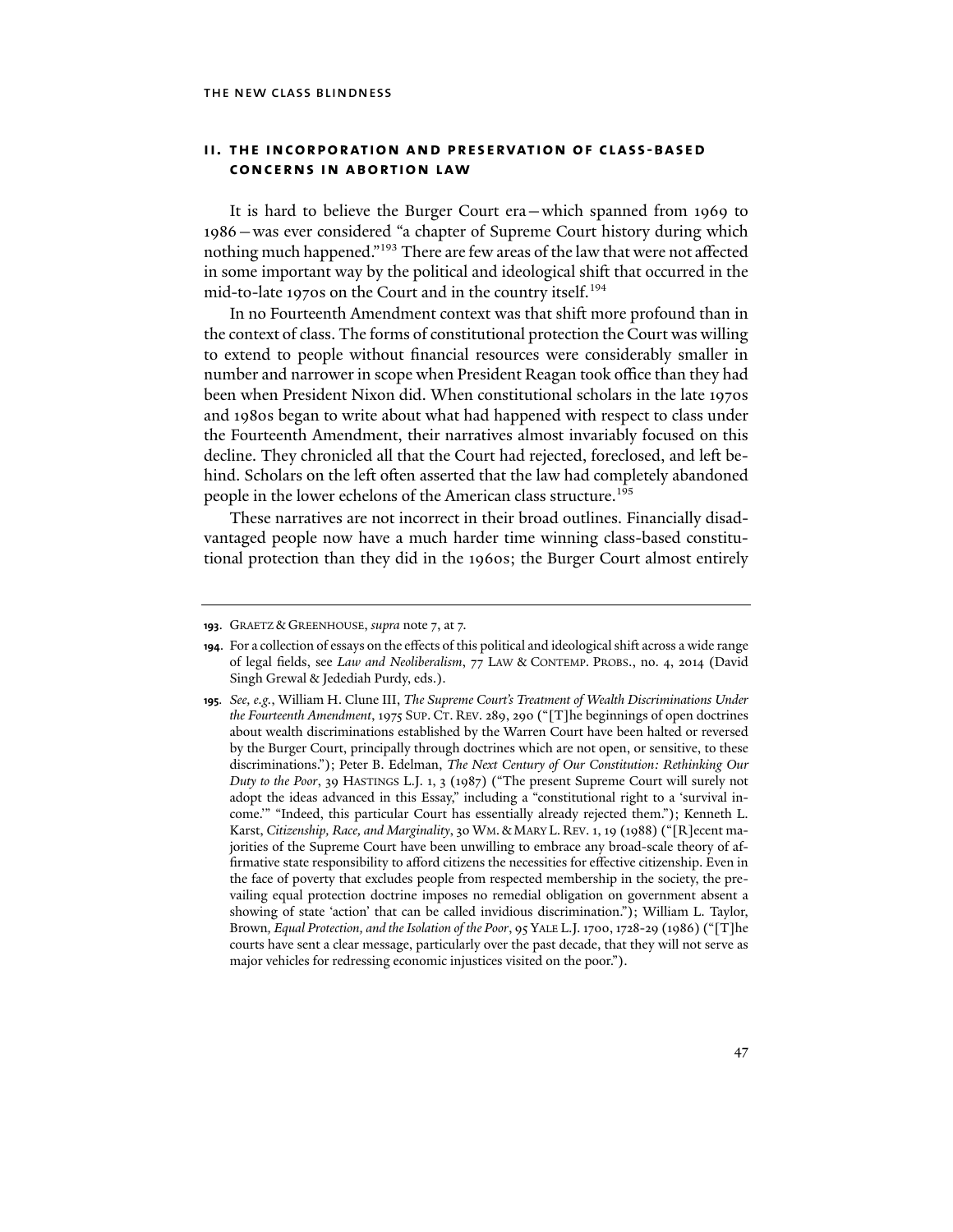crushed class-based equal protection law. But the Court never held—not even in the late 1970s—that class has no role in the adjudication of Fourteenth Amendment claims. In fact, where some fundamental rights are concerned, the Court preserved space for taking class into account.

This Part examines the ongoing role of class-related concerns in the context of abortion jurisprudence. That might seem precisely the wrong place to look: abortion lies at the center of narratives describing the decline in judicial sensitivity in the Burger Court era to the plight of people without financial resources. The abortion funding decisions of the late 1970s eviscerated a number of the class-based constitutional protections the Warren Court had constructed. Those decisions are now regularly cited, even outside the abortion context, by proponents of the new class blindness as evidence that it is illegitimate to take class into account when adjudicating Fourteenth Amendment claims.<sup>196</sup> To demonstrate that this is not so, this Part examines how concerns about class helped to inform the initial recognition of abortion as a fundamental right, how the funding decisions left space for certain key forms of class-based constitutional protection while terminating others, and how due process doctrine in the abortion context continues to this day to take class into account.

# *A. Class and the Fundamental Right to Abortion*

Between 1977 and 1980, the Court issued a string of decisions delineating the scope of the abortion right it had identified a few years earlier in *Roe*. At issue in these decisions was the question of when, if ever, the government is constitutionally obligated to pay for abortion. Understanding what the Court held—and what it did not hold—in these decisions is crucial to understanding the role that class initially played, and continues to play, in the area of abortion rights, because these decisions have shaped current perceptions not only of the abortion cases that followed them, but also of the cases that preceded them.

**<sup>196</sup>**. For examples of this phenomenon, inside and outside the context of abortion, see, for example, *infra* notes 338 and 380 and accompanying text.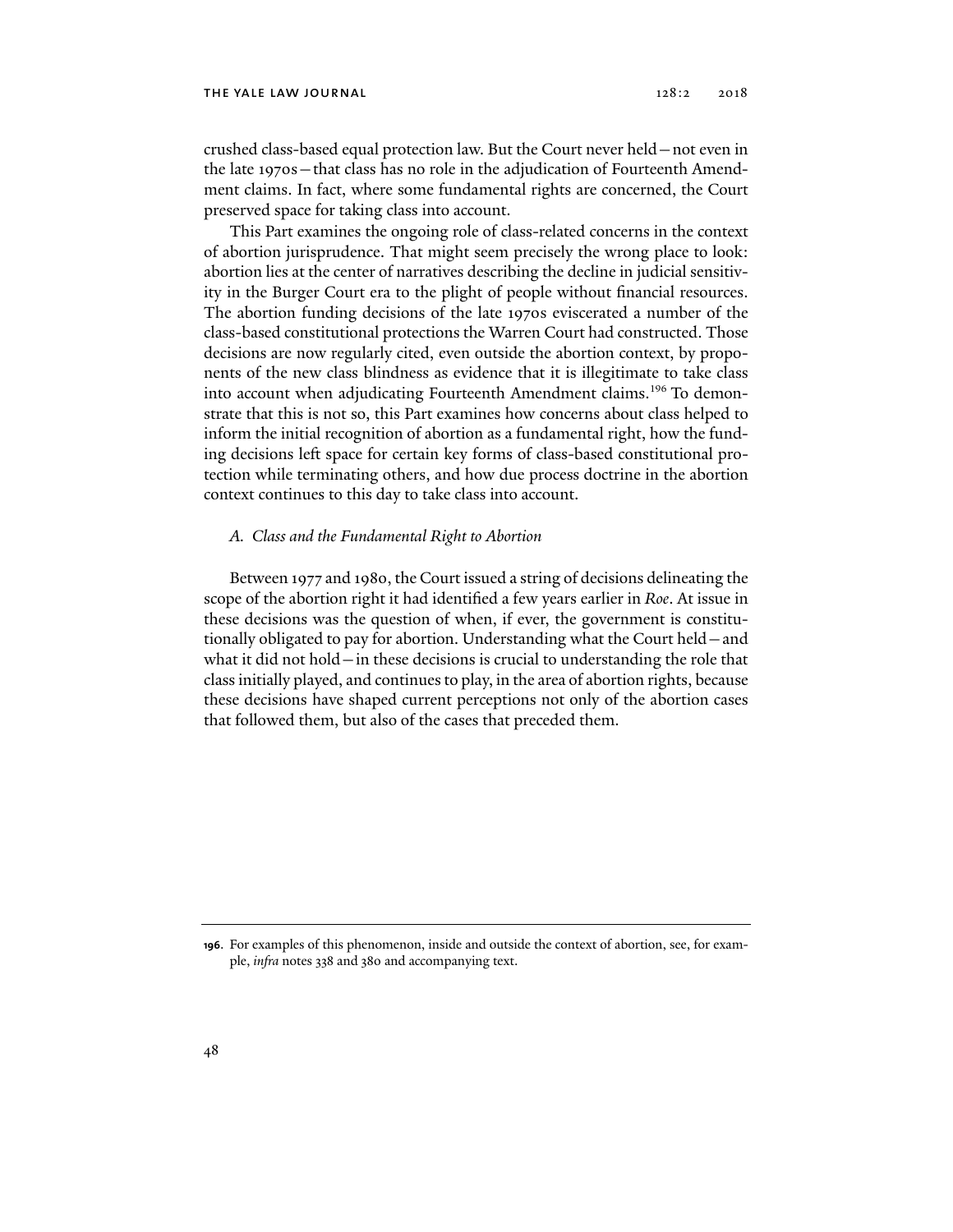*Maher v. Roe*, 197 *Harris v. McRae*, 198 and *Williams v. Zbaraz*199 concerned Medicaid funding. The question was: if the government uses Medicaid funds to pay for medical care related to pregnancy and childbirth, must it also use Medicaid funds to pay for abortion? *Poelker v. Doe* raised a similar question about public hospitals: if those hospitals provide publicly financed care to pregnant women, are they constitutionally obligated to provide such care to women seeking abortions?200

In all four cases, the Court said no.<sup>201</sup> By the time of the funding cases, the Burger Court had already expressed skepticism about the idea that class-based state action triggers heightened scrutiny under the Equal Protection Clause.<sup>202</sup> But it was not entirely clear, circa 1977, where the law stood with respect to that question. The indigent plaintiffs in the abortion funding cases argued that they qualified as a protected class.<sup>203</sup> The Court rejected that argument, declaring that

- **199**. 448 U.S. 358 (1980) (considering the constitutionality of an Illinois statute that prohibited state medical-assistance payments for all abortions except those necessary to save a woman's life).
- **200**. 432 U.S. 519 (1977).
- **201***. See also* Beal v. Doe, 432 U.S. 438 (1977) (holding that Title XIX of the Social Security Act does not require states that participate in the Medicaid program to fund the cost of "nontherapeutic" abortions).
- **202***. See, e.g.*, San Antonio Indep. Sch. Dist. v. Rodriguez, 411 U.S. 1 (1973) (upholding Texas's property-tax-based school financing system against such a challenge). *Rodriguez* has subsequently become legal shorthand for the proposition that wealth is not a suspect classification (as well as the proposition that education is not a fundamental right). But the decision itself is somewhat more diffident on both counts. The Court held that there was no suspect classification in *Rodriguez* because there was "reason to believe that the poorest families are not necessarily clustered in the poorest property districts," and there was no "evidence that the financing system discriminate[d] against any identifiable category of 'poor' people." *Id*. at 23, 25; *see also id.* at 21 (noting that the individuals "who constituted the class discriminated against in our prior cases shared two distinguishing characteristics: because of their impecunity they were completely unable to pay for some desired benefit, and as a consequence, they sustained an absolute deprivation of a meaningful opportunity to enjoy that benefit," and leaving open the question of whether poor people could constitute a protected class if those criteria were met).
- **203***. See, e.g.*, Brief of Appellees at 15-16, Maher v. Roe, 432 U.S. 464 (1977) (No. 57-1440), 1976 WL 181642 ("Plaintiffs are members of a disfavored class . . . [because] [t]hey are denied the right to choose an abortion solely because of their indigency."); Brief for Respondents at 48, 53, *Poelker*, 432 U.S. 519 (No. 75-442), 1976 WL 181351 ("In recent years, this Honorable Court has focused upon laws which in effect discriminate against individuals because of poverty . . . .

**<sup>197</sup>**. 432 U.S. 464 (1977) (considering the constitutionality of a Connecticut statute prohibiting the funding of elective, nontherapeutic abortions).

**<sup>198</sup>**. 448 U.S. 297 (1980) (considering the constitutionality of the Hyde Amendment, which barred the use of federal funds to reimburse the cost of abortions under the federal Medicaid program except in cases involving rape or incest or where necessary to save a woman's life).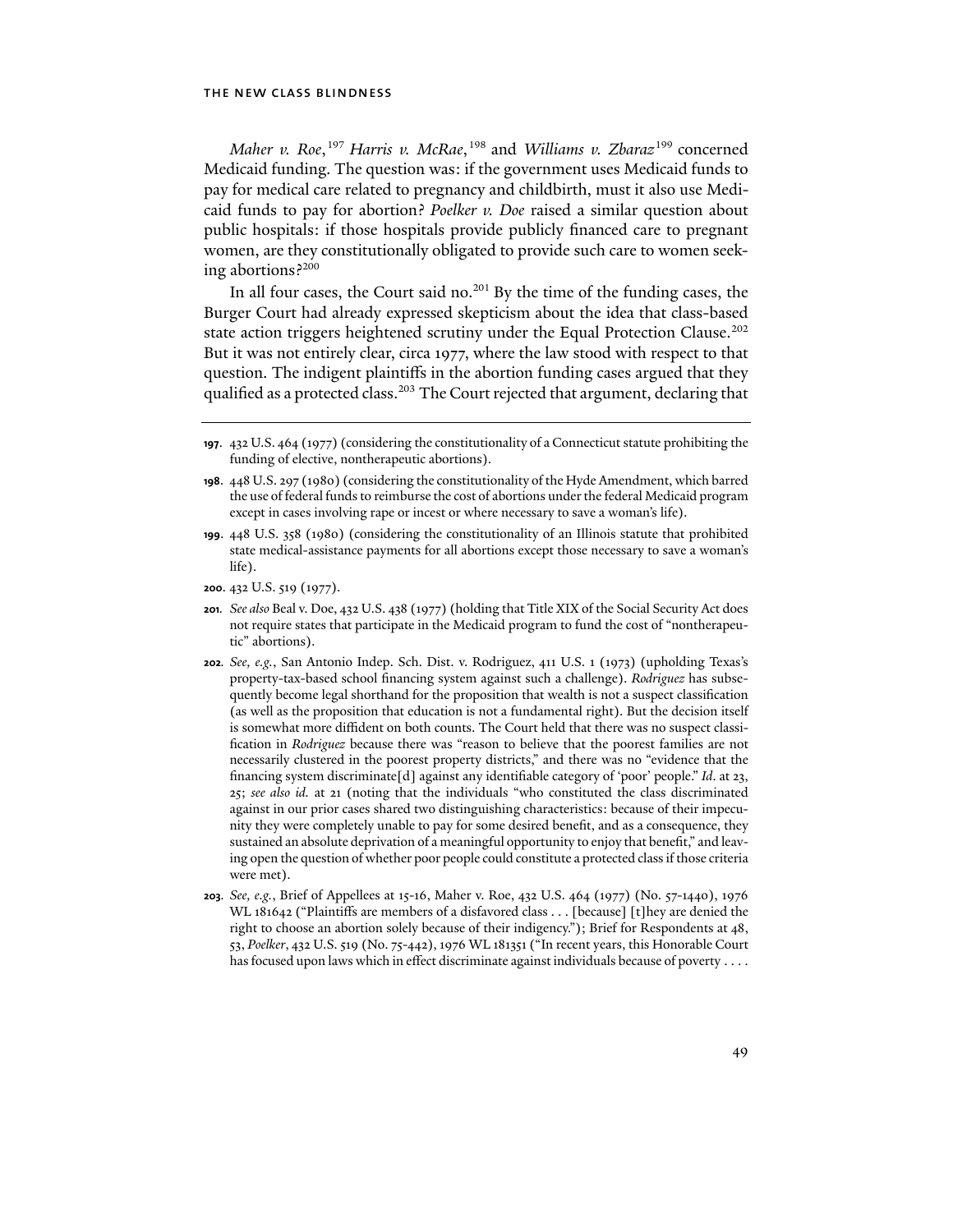it had "never held that financial need alone identifies a suspect class for purposes of equal protection analysis."204 The Court also rejected the argument, under the fundamental rights strand of equal protection, that if the state paid for childbirth, then it was constitutionally obligated to pay for abortion as well.<sup>205</sup> The Court held that the government was under no obligation to provide services to those who could not afford them and that the decision not to fund abortion through Medicaid and public hospitals did not place any obstacles in the path of women seeking to end their pregnancies. It simply left them alone, no worse off than they otherwise would have been—a course of action that raised no constitutional concerns.<sup>206</sup>

The abortion funding decisions thus disabled two of the key doctrinal mechanisms the Warren Court had used to protect people without financial resources. This prompted many critics on the left to characterize these decisions as the end of the line for class-based constitutional protections. These critics argued that the Court had rendered "the right to abort meaningless for poor women"<sup>207</sup> and "extinguished for [those] women the practical importance of the fundamental right to an abortion." 208 Indeed, these critics argued, the funding decisions "treat[ed] the privacy interests of poor people as commodities which are protected only to the extent that the person claiming privacy has the money to pay

In the instant case . . . the statutes in question have resulted in a discrimination against the poor.").

- **205***.* Harris v. McRae, 448 U.S. 297, 317-18 (1980) ("Although the liberty protected by the Due Process Clause affords protection against unwarranted government interference with freedom of choice in the context of certain personal decisions, it does not confer an entitlement to such funds as may be necessary to realize all the advantages of that freedom.").
- **206***. Id.* at 317 ("[T]he Hyde Amendment leaves an indigent woman with at least the same range of choice in deciding whether to obtain a medically necessary abortion as she would have had if Congress had chosen to subsidize no health care costs at all. We are thus not persuaded that [it] impinges on the constitutionally protected freedom of choice recognized in *Wade*."); *Maher*, 432 U.S. at 474 ("[The State] has imposed no restriction on access to abortions that was not already there. The indigency that may make it difficult—and in some cases, perhaps, impossible—for some women to have abortions is neither created nor in any way affected by the Connecticut regulation.").
- **207**. Lenore DiStefano, *A Meaningful Right to Abortion for Indigent Women?*, 24 LOY. L. REV. 301, 307 (1978).
- **208**. Laura Crocker, Harris v. McRae*: Whatever Happened to the* Roe v. Wade *Abortion Right?*, 8 PEPP. L. REV. 861, 861 (1981).

**<sup>204</sup>***. Maher*, 432 U.S. at 471; *see also id.* at 471 n.6 (acknowledging Warren Court decisions like *Griffin* and *Douglas* that accord heightened scrutiny to class-based state action, but asserting that those decisions were "grounded in the criminal justice system, a governmental monopoly in which participation is compelled," and that "subsequent decisions have made it clear that the principles underlying *Griffin* and *Douglas* do not extend to legislative classifications generally").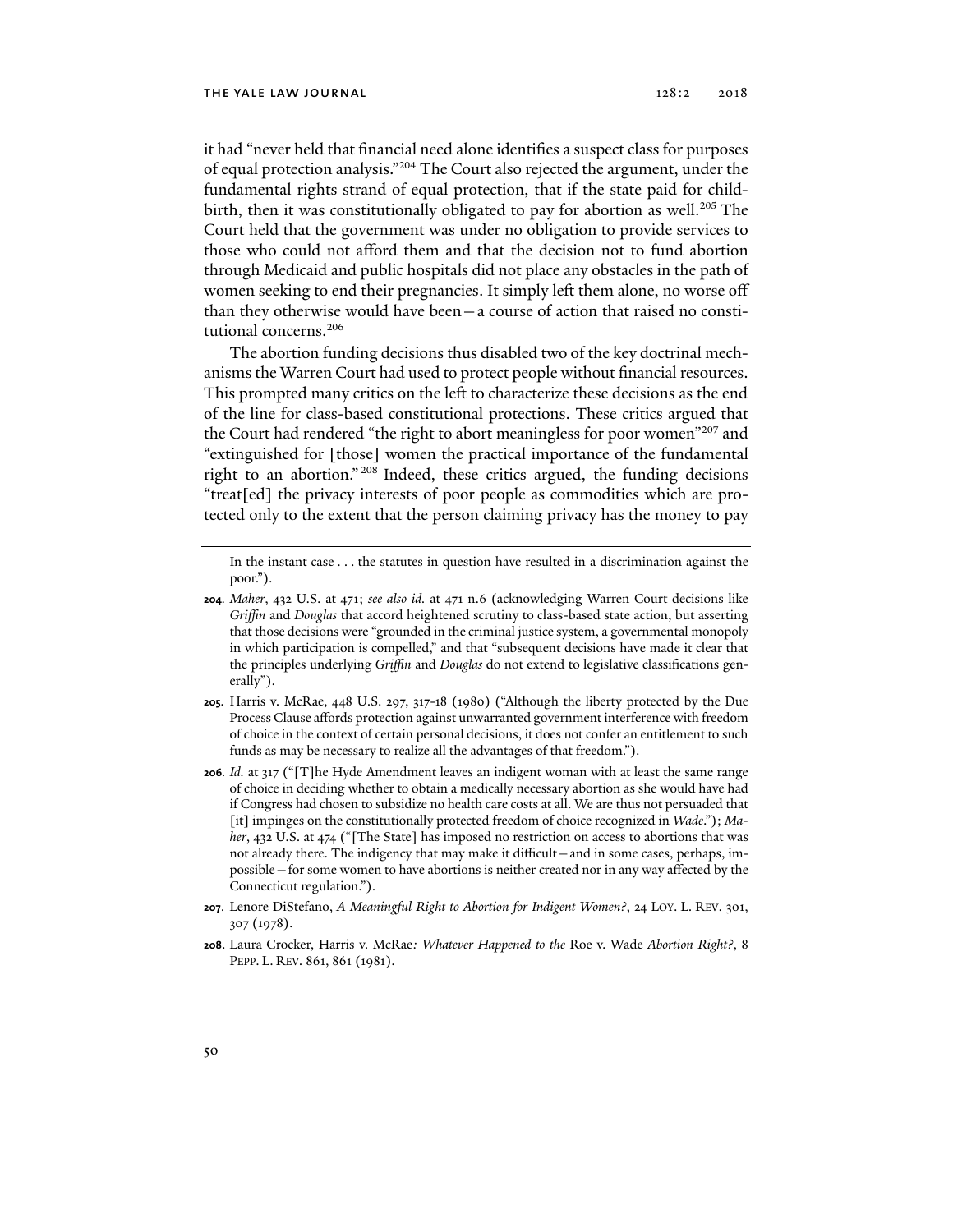for the material goods ... required to exercise privacy." <sup>209</sup> In other words, "[w]omen with privileges get rights";<sup>210</sup> those without do not.

Many of these critics blamed the Court's decision to root *Griswold* and *Roe* in the fundamental right to privacy for the subsequent outcome of the funding cases. Feminist critics argued that the Court's embrace of privacy had essentially reinscribed the public/private divide, shielding what happens in the bedroom from state intervention while offering no protection to those who require state assistance to effectuate their rights. From this perspective, Catharine MacKinnon contended in an influential essay, "a right to privacy looks like an injury got up as a gift."211 MacKinnon argued that the idea that a man's house is his castle had shielded from legal inquiry vast amounts of gender-based inequality.<sup>212</sup> She also argued that "[f]reedom from public intervention coexists uneasily with any right that requires social preconditions to be meaningfully delivered"<sup>213</sup> - by which she meant that the decision to base constitutional protection for reproductive rights on the concept of privacy gave rise to a doctrine that did next to nothing for women who could not afford to obtain abortions. All *Roe* had done for financially disadvantaged women, MacKinnon asserted, was to take jail out of the equation.<sup>214</sup> On her view, the funding decisions only confirmed what the Court's landmark reproductive rights decisions had themselves suggested: that abortion law offers virtually no protection to women without financial resources.

There is now a vast literature criticizing the Court for relying on privacy as the conceptual foundation of modern reproductive rights law.215 Judges and

- **211***. Id.* at 100.
- **212***. Id.* at 96-102.

**214***. Id.*

**<sup>209</sup>**. Robin Morris Collin & Robert William Collin, *Are the Poor Entitled to Privacy?*, 8 HARV.BLACK-LETTER J. 181, 182 (1991).

**<sup>210</sup>**. CATHARINE A. MACKINNON, *Privacy v. Equality: Beyond* Roe v. Wade, *in* FEMINISM UNMODI-FIED: DISCOURSES ON LIFE AND LAW 93, 100 (1987).

**<sup>213</sup>***. Id.* at 100.

**<sup>215</sup>**. The most prominent critic of the privacy rationale (among supporters of the abortion right) is Justice Ginsburg. She has long criticized the Court's reliance on privacy in *Roe*. *See, e.g.*, Ruth Bader Ginsburg, *Some Thoughts on Autonomy and Equality in Relation to* Roe v. Wade, 63 N.C. L. REV. 375, 383 (1985); Ruth Bader Ginsburg, *Speaking in a Judicial Voice*, 67 N.Y.U. L. REV. 1185, 1200 (1992); *see also* Gonzales v. Carhart, 550 U.S. 124, 172 (2007) (Ginsburg, J., dissenting) ("[L]egal challenges to undue restrictions on abortion procedures do not seek to vindicate some generalized notion of privacy; rather, they center on a woman's autonomy to determine her life's course, and thus to enjoy equal citizenship stature."); Cass R. Sunstein, Opinion, *Ginsburg's Dissent May Yet Prevail*, L.A. TIMES (Apr. 20, 2007), http://articles .latimes.com/2007/apr/20/opinion/oe-sunstein20 [https://perma.cc/96ZY-2FES] (noting that in *Carhart*, Ginsburg sought "to justify the right to abortion squarely in terms of women's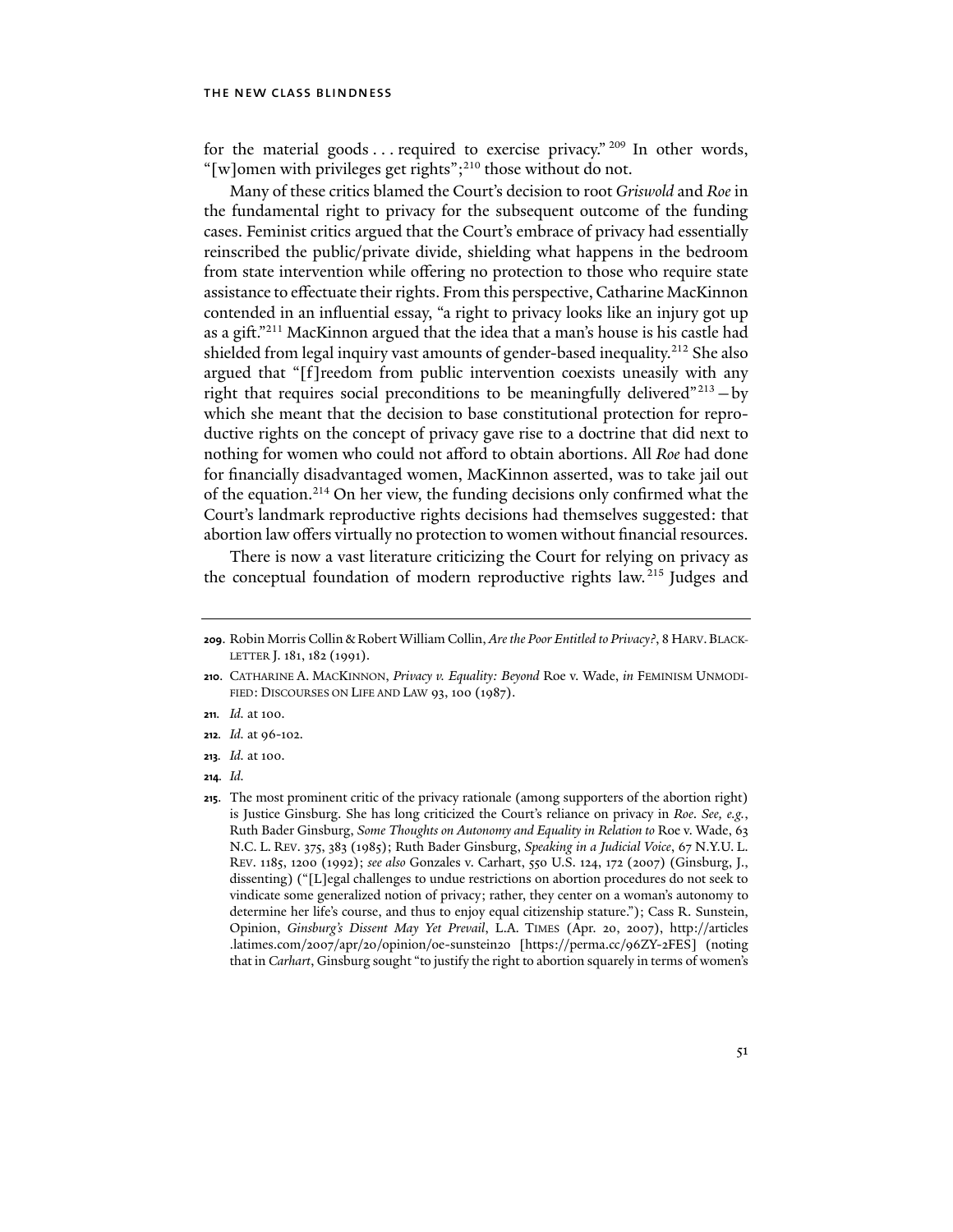scholars today often emphasize other grounds when discussing the constitutional foundations of the abortion right.<sup>216</sup> In fact, it is not even clear what role privacy currently plays in reproductive rights law. In recent decades, the Court has almost entirely omitted discussion of privacy from its abortion decisions, relying instead on concepts such as liberty, equality, and dignity to describe the constitutional locus of the right.<sup>217</sup> This Article offers no defense of the Court's decision to ground reproductive rights law in the fundamental right to privacy. But it does aim to show that, contrary to the conventional wisdom, privacy did not entirely displace class-related constitutional concerns in reproductive rights jurisprudence.

As in *Griswold*, the Court framed its decision in *Roe* in terms of privacy. But once again, class-related concerns were not very far from the surface. The plaintiff in *Roe* was in her early twenties and had already had a tough life.<sup>218</sup> After

- **216***. See, e.g.*, Thomas P. Crocker, *From Privacy to Liberty: The Fourth Amendment After* Lawrence, 57 UCLA L. REV. 1, 10 (2009) (observing that in contexts such as "marriage and procreation, the Court has shifted significantly away from further development of privacy protections in favor of protecting a realm of personal and interpersonal liberty grounded in the Due Process Clauses of the Fifth and Fourteenth Amendments").
- **217***. See, e.g.*, *id.* at 15 (noting that in *Planned Parenthood of Southeastern Pennsylvania v. Casey*, 505 U.S. 833 (1992), the Court's most important abortion decision since *Roe*, "[p]rivacy, as a separate analytic category . . . faded back into the liberty right from whence it in part emerged").
- **218**. The *New York Times* referred to Norma McCorvey's early life as "a Dickensian nightmare" in her obituary. Robert D. McFadden, *Norma McCorvey, 'Roe' in* Roe v. Wade*, Is Dead at 69*, N.Y. TIMES (Feb. 18, 2017), https://www.nytimes.com/2017/02/18/obituaries/norma-mccorvey -dead-roe-v-wade.html [https://perma.cc/UY7L-SK7A]. For more on McCorvey's early struggles, see *The Consequences of* Roe v. Wade *and* Doe v. Bolton*: Hearing Before the Subcomm. on the Constitution, Civil Rights & Prop. Rights of the Sen. Comm. on the Judiciary*, 109th Cong. 7-9 (2005) (statement of Norma McCorvey); GARROW, *supra* note 52, at 402-03; and Sabrina Tavernise, Roe v. Wade*, Part I: Who Was Jane Roe?*, N.Y. TIMES (July 23, 2018), https://www

equality rather than privacy"). John Hart Ely also famously criticized the Court's reliance on privacy in *Roe*, though for reasons different from those cited by Justice Ginsburg. *See* John Hart Ely, *The Wages of Crying Wolf: A Comment on* Roe v. Wade, 82 YALE L.J. 920, 937-43, 947 (1973) (arguing that *Roe*'s embrace of an unenumerated right to privacy is *Lochner*-like, and that the decision "is bad because it is bad constitutional law, or rather because it is *not* constitutional law and gives almost no sense of an obligation to try to be"). In addition to these critiques, there is a substantial literature that began to develop long before *Roe*, and continued after it, that questions the philosophical coherence of the concept of privacy and argues that "when we study the cases in which the law (or our moral intuitions) suggest that a 'right to privacy' has been violated, we always find that some other interest has been involved." Ruth Gavison, *Privacy and the Limits of Law*, 89 YALE L.J. 421, 422 (1980) (describing this literature). Indeed, even Ruth Gavison, who penned an important defense of privacy, agrees that "privacy is seldom protected in the absence of some other interest." *Id.* at 424. Ultimately, this Article is interested not in the question of whether "privacy is indeed a distinct and coherent concept" from a jurisprudential standpoint, *id.* at 423, but rather, in the way that privacy has masked concerns about class in the context of reproductive rights law.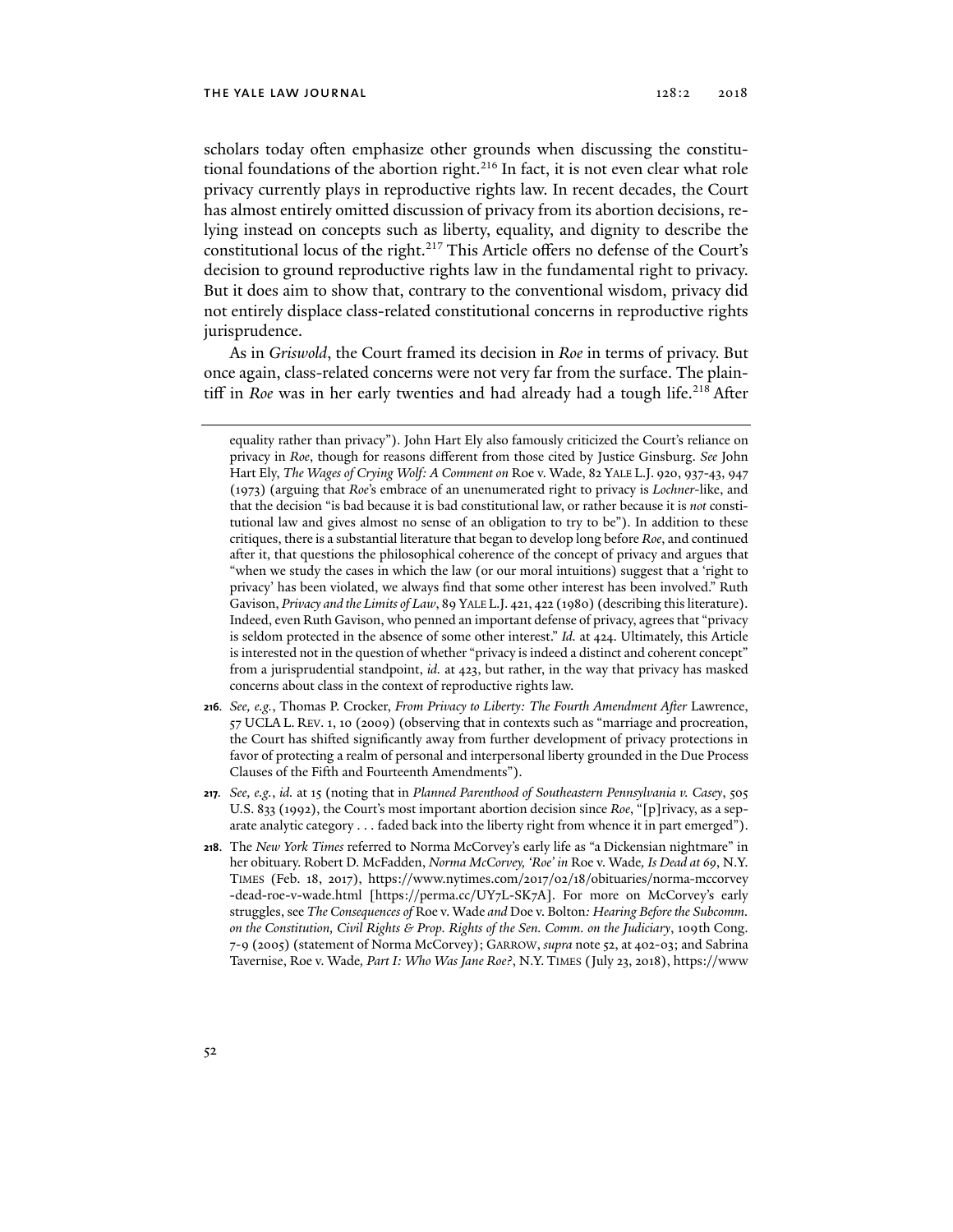suffering abuse as a child and dropping out of high school, she had a baby at sixteen; she lost that baby to her mother, who filed for custody on the ground that her daughter was unfit, by virtue of her lesbianism and substance abuse problems, to care for a child. Not long after losing custody of her first child, she had a second child, whom she put up for adoption. When she got pregnant a third time, still mired in addiction and barely making ends meet, she had had enough. She visited a doctor, who told her that abortion was prohibited in her home state of Texas and that if she wanted to end her pregnancy, she would have to travel to New York or California—both journeys well beyond her limited means. So there she was: impoverished, addicted, and unhappily pregnant.

While her situation may have been particularly bleak, the plaintiff in *Roe* was far from alone. It was difficult for women in most places in the United States to obtain legal abortions in the early 1970s. Between 1967 and 1970, four states enacted "repeal" statutes that permitted abortion without restriction early in pregnancy, and another twelve enacted "reform" statutes that authorized medical committees to review women's requests for abortion and to allow the procedure if necessary for reasons of health, sexual assault, or concern about birth defects.219 But abortion remained a challenge to obtain even for many women in the "reform" states,<sup>220</sup> and, in most places, the procedure was still banned. This regulatory landscape placed legal abortion beyond the reach of many of the same groups of women that struggled to obtain birth control prior to *Griswold*, including racial minorities and the economically disadvantaged.<sup>221</sup> Women in these groups, among others, frequently resorted to illegal abortion, and this practice exacted a massive toll on public health. Every year, tens of thousands of women required medical attention as a result of illegal abortions, and some of them died.<sup>222</sup> The risk of dying from an abortion was strongly correlated with race and class.223 One study found that well over half of the puerperal deaths of Puerto

- **221***. See* REAGAN, *supra* note 93, at 193-215; Polgar & Fried, *supra* note 72, at 125.
- **222**. REAGAN, *supra* note 93, at 210-11.
- **223***. Id.* at 211-14; *Abortion and the Unwanted Child*, *supra* note 220, at 24 ("It is the poor . . . whom we see with the complications—infection, hemorrhage, peritonitis, renal failure and, sometimes, death."); *see also* text accompanying notes 68-72.

<sup>.</sup>nytimes.com/2018/07/23/podcasts/the-daily/roe-wade-abortion-norma-mccorvey.html [https://perma.cc/QZM3-CMXL].

**<sup>219</sup>**. Linda Greenhouse & Reva B. Siegel, *Before (and After)* Roe v. Wade*: New Questions About Backlash*, 120 YALE L.J. 2028, 2047 (2011).

**<sup>220</sup>***. Abortion and the Unwanted Child: An Interview with Alan F. Guttmacher, M.D. and Harriet F. Pilpel*, 2 FAM. PLAN. PERSP. 16, 18 (1970) ("Some of these reform laws have had virtually no impact on the number of abortions performed legally. Nor have they significantly reduced the number of dangerous illegal abortions. In few of the reform states have abortions become more available to poor women.").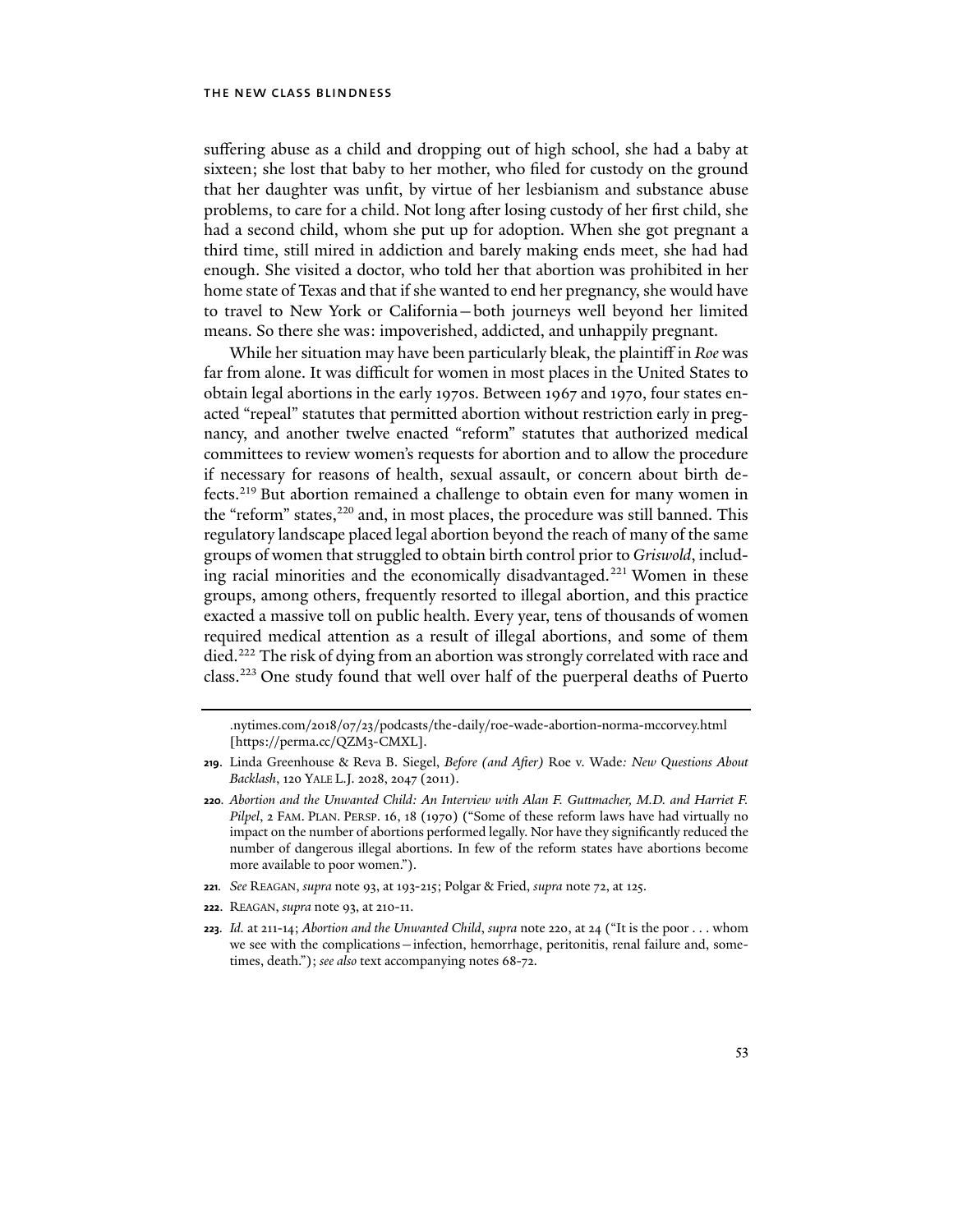Rican women in New York City between 1960 and 1962 were associated with botched abortions (among white women, the figure stood at a much smaller but still-alarming twenty-five percent).<sup>224</sup> Another found that in Georgia, between 1965 and 1967, the maternal death rate among black women due to illegal abortion was fourteen times that of white women.<sup>225</sup>

Reproductive rights advocates in the late 1960s and early 1970s worked hard to direct courts' attention to the ways in which abortion restrictions disproportionately burdened women who were already disadvantaged. Whereas earlier challenges to abortion laws had focused on the rights of medical professionals, an emergent wave of abortion litigation focused on the rights of women themselves.226 This new litigation was highly attuned to the issue of class. In Illinois, for instance, class was the focal point of a successful constitutional challenge to the state's abortion ban in 1971.<sup>227</sup> Susan Grossman, the Legal Aid lawyer who brought the case, explained that her "feeling from the beginning . . . was that the women who were most hurt by the statute were the poor women of Illinois"; Grossman felt that she was bringing the case on their behalf.<sup>228</sup> She and her cocounsel argued that Illinois's law "systematically discriminates against poor women, depriving them of equal access to the treatment available to women of means solely because they are poor."<sup>229</sup> Immediately after they won their case,<sup>230</sup>

- **225***. See* Tervalon, *supra* note 73, at 136.
- **226**. *See* Janice Goodman, Rhonda Copelon Schoenbrod & Nancy Stearns, Doe *and* Roe*: Where Do We Go from Here?*, WOMEN'S RTS. L. REP., Spring 1973, at 20, 23; Reva B. Siegel, Roe*'s Roots: The Women's Rights Claims that Engendered* Roe, 90 B.U. L. REV. 1875, 1885 (2010); *see also*  Siegel, *supra*, at 1885-94 (providing a detailed account of the woman-focused efforts of reproductive rights litigators in the years prior to *Roe*).
- **227**. *See* REAGAN, *supra* note 93, at 235.
- **228***. Id.* at 236. One of the two plaintiffs in the case actually was an indigent woman who "was compelled to bear an unwanted child since the option of a foreign abortion was economically foreclosed." Doe v. Scott, 321 F. Supp. 1385, 1386 (N.D. Ill. 1971).
- **229**. REAGAN, *supra* note 93, at 236. Grossman's cocounsel was Sybille Fritzsche, a lawyer for the ACLU. *Id.* at 235. Reagan explains that "[t]he Illinois challenge grew out of [Grossman's and Frtizsche's] commitment to the poor." *Id.* at 236.
- **230***. See Doe*, 321 F. Supp. at 1391 (invalidating Illinois's prohibition of abortions performed in the first trimester of pregnancy in licensed medical facilities).

**<sup>224</sup>**. Edwin M. Gold et al., *Therapeutic Abortions in New York City: A 20-Year Review*, 55 AM.J. PUB. HEALTH 964, 965 (1965); *see also id.* at 966 (reporting that, in addition to receiving the most dangerous nonmedical abortions, Puerto Rican and nonwhite women received very few of the abortions granted by hospital committees: between 1960 and 1962, white women obtained 92.7% of the hospital abortions granted in New York City, nonwhite women received 6.4%, and Puerto Rican women received 0.9%).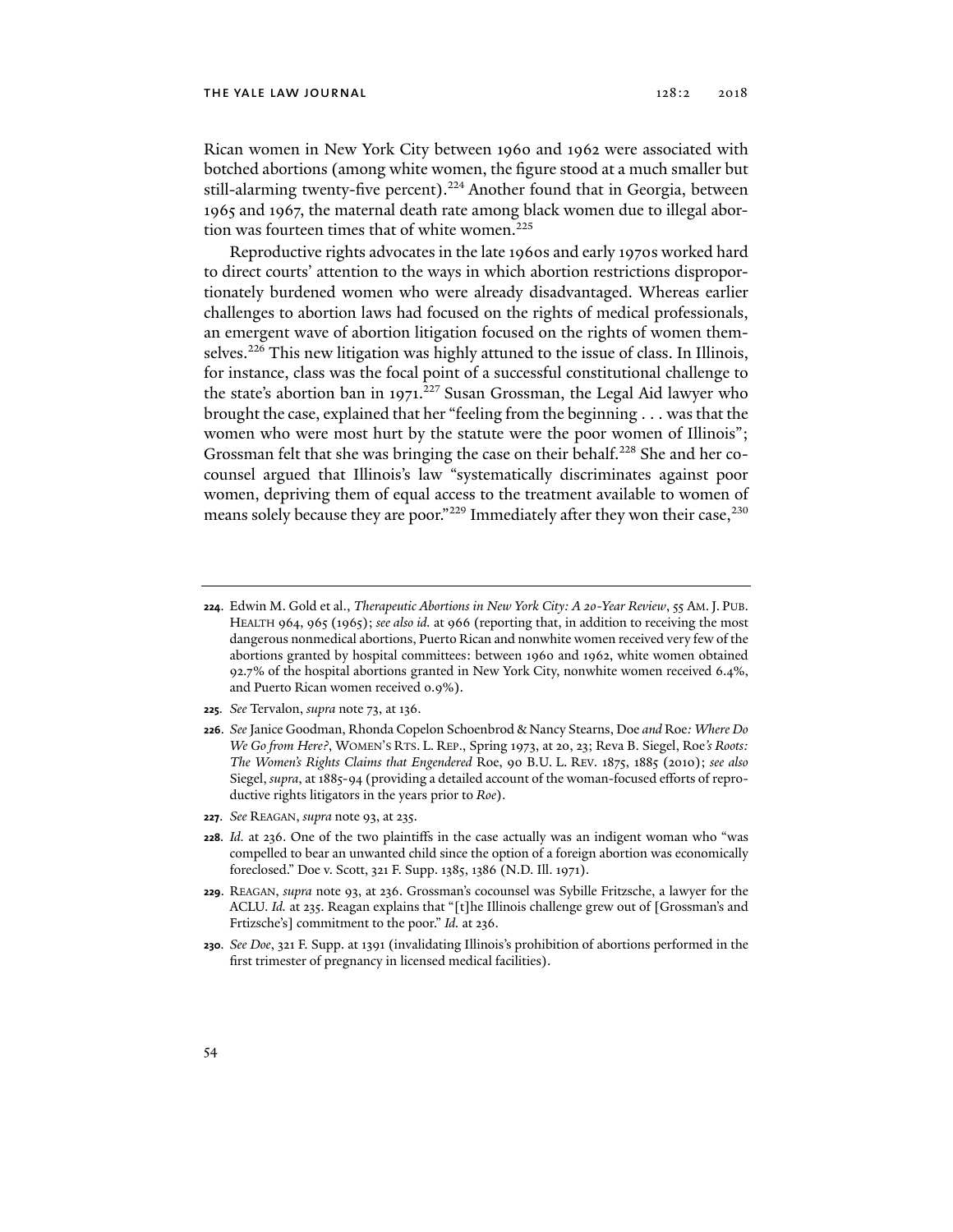Cook County Hospital in Chicago received hundreds of phone calls from poor women seeking abortions.<sup>231</sup>

About a thousand miles to the east, advocates—including Nancy Stearns of the Center for Constitutional Rights and Katie Roraback—were also working to educate courts and the public about the tremendous hardships that restrictive abortion laws placed on women who lacked financial resources.<sup>232</sup> To recruit women to serve as plaintiffs in a suit against Connecticut's abortion ban, these advocates issued a pamphlet pointing out that wealthy women "can afford to travel to London or Puerto Rico for abortions" and also have the "opportunity to learn of private New York hospitals that perform abortions for out-of-state women at fees of \$500-600."<sup>233</sup> The pamphlet noted that "poor women . . . cannot afford the prices charged by hospitals in New York . . . nor can they afford a trip out of the country."234 Thus, it alleged, among other things, that Connecticut's law violated equal protection by discriminating against the poor.<sup>235</sup>

These arguments were not simply a recruiting tool. They resurfaced in the (ultimately successful) complaint in the Connecticut case,<sup>236</sup> and - because abortion-rights litigators shared their strategies and court filings $237 -$ in many other briefs as well. In the years before *Roe*, abortion-rights litigators in lawsuits challenging state abortion laws frequently emphasized how little access women with limited financial resources had to reproductive healthcare, the enormous health risks associated with the unsafe abortions poor women disproportionately obtained, and the ways in which lack of access to abortion interacted with discrim-

**235***. Id.* 

**<sup>231</sup>**. REAGAN, *supra* note 93, at 240.

**<sup>232</sup>**. Class was not the only concern of Stearns, Roraback, and their allies in the Connecticut case. Their central aim was to educate the court and the public about the ways in which abortion restrictions denied women equal citizenship. But class played a key role in those arguments, because poor women, among other doubly disadvantaged groups of women, particularly suffered as a result of the state's infringement of their reproductive rights. For more on the feminist arguments of the Connecticut litigants, see Siegel, *supra* note 226, at 1886-94; and Greenhouse & Siegel, *supra* note 84, at 11-13.

**<sup>233</sup>**. WOMEN VS. CONNECTICUT ORGANIZING PAMPHLET (1970), *reprinted in* GREENHOUSE & SIEGEL, *supra* note 22, at 174.

**<sup>234</sup>***. Id.*

**<sup>236</sup>***. See* Kesselman, *supra* note 77, at 52 (observing that, among other things, "[c]ount one, the most substantial portion of the complaint, claimed that Connecticut's abortion laws . . . denied 'equal protection of the law' to poor women").

**<sup>237</sup>**. *See* REAGAN, *supra* note 93, at 335 n.67.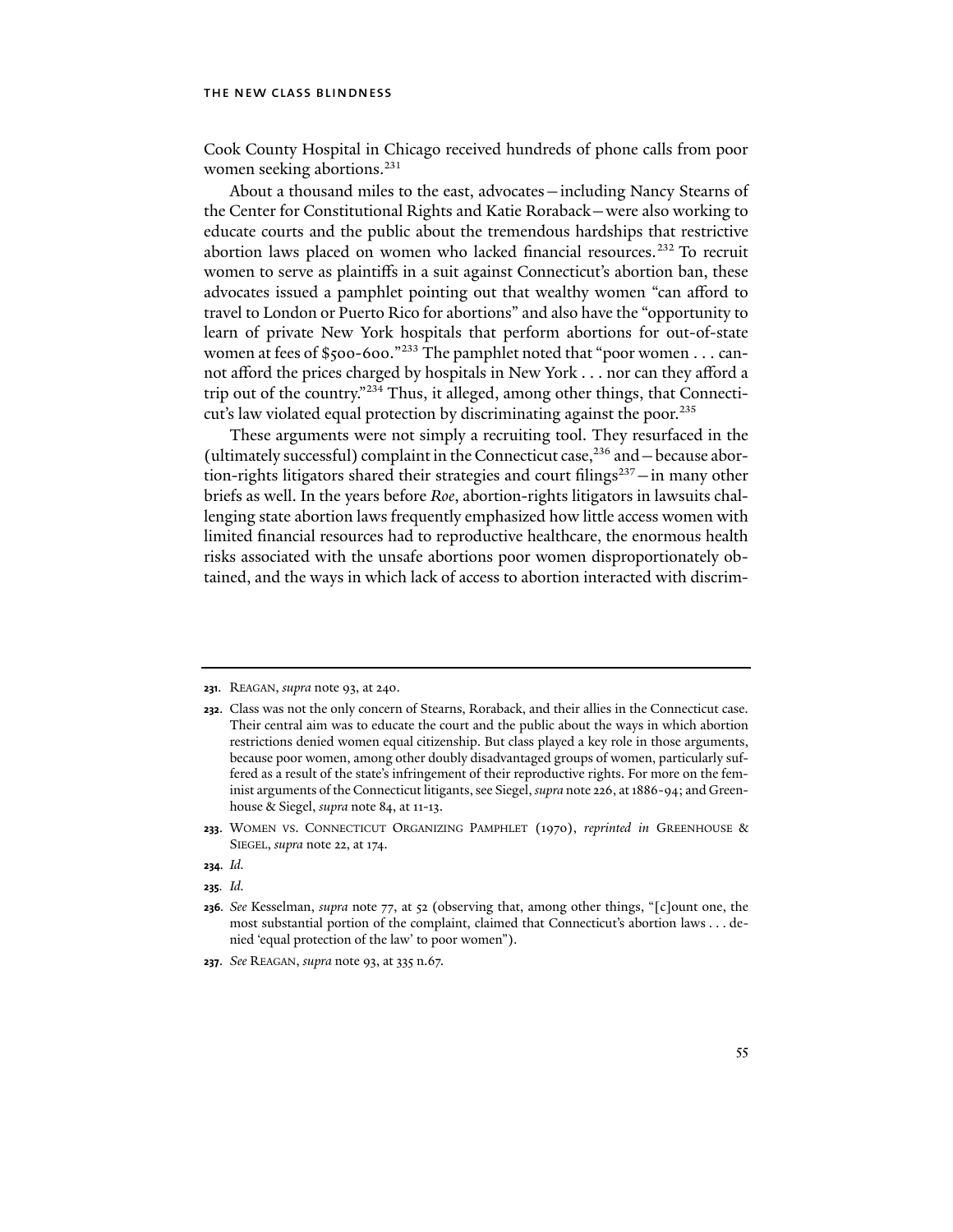ination against pregnant workers to trap low-income women in a cycle of poverty.238 In the Connecticut case, *Abele v. Markle*, 239 these litigators "proved remarkably successful in communicating with the judiciary the social meaning and consequences of forced motherhood for women."240 The court in *Abele* held, among other things, that the Fourteenth Amendment protects the right to abortion because "[t]he decision to carry and bear a child has extraordinary ramifications for a woman . . . . The working or student mother frequently must curtail or end her employment or educational opportunities. The mother with an unwanted child may find that it overtaxes her and her family's financial . . . resources."241

In *Roe*, as in *Griswold*, concerns about the lived experience of financially disadvantaged women seeking reproductive healthcare did not appear on the surface of the Court's opinion. The Court held in *Roe* that due process protects the right to be "free from unwarranted governmental intrusion into matters so fundamentally affecting a person as the decision whether to bear or beget a child,"<sup>242</sup> and that "[t]hat right necessarily includes the right of a woman to decide

- **239**. 342 F. Supp. 800, 801 (D. Conn. 1972) (invalidating Connecticut's abortion ban on the ground that it "trespasses unjustifiably on the personal privacy and liberty of [the state's] female citizenry").
- **240**. Siegel, *supra* note 226, at 1892.
- **241***. Abele*, 342 F. Supp. at 801-02.
- **242**. Roe v. Wade, 410 U.S. 113, 169-70 (1973) (quoting Eisenstadt v. Baird, 405 U.S. 438, 453  $(1972)$ .

**<sup>238</sup>**. For a sample of these arguments, across a number of states, see Siegel, *supra* note 226, at 1889 n.66 (citing Complaint at 6, Women of Mass. v. Quinn, Civ. No. 71-2420-W (D. Mass. Nov. 1, 1971)) ("[Poor women] without economic means are unable to procure psychiatric and medical evaluations that are necessary to obtain 'legal' abortions in Massachusetts, thus violating the constitutional guarantee of equal protection of the laws."); Brief of Plaintiff at 12, Ryan v. Specter, 321 F. Supp. 1109 (E.D. Pa. 1971) (No. 70-2527) ("[B]y far the most disasterous [sic] effect of this comfortable and closely guarded monopoly [on therapeutic abortions] is the fact that it makes safe medical abortions unavailable to most women of low income, and consequently condemns them to choose between bearing an unwanted child and risking a self-induced abortion or an abortion at the hands of an unqualified practitioner."); *id*. at 13 ("[T]he inevitable effect of the statute has been systematically to deny safe medical abortions to the poor, Negroes, and Puerto Ricans . . . . The law operates in a socio-economic environment which could lead to no other results."); First Amended Complaint at 6, Women of R.I. v. Israel, No. 4605 (D.R.I. May 14, 1971) ("[I]n their application, [the laws] affect least those with the money and contacts to afford and obtain a legal abortion . . . ; a legal abortion out of the State; or at least a safe and discreet illegal abortion. Most women who die or become seriously ill or sterile from unsafe self-abortions, or illegal abortions, are poor women."); and Complaint at 15, Abramowitz v. Kugler, 342 F. Supp. 1048 (D.N.J. 1972) (No. 431-70), which employs the same language used in the Rhode Island complaint to challenge the socioeconomic effect of New Jersey's laws.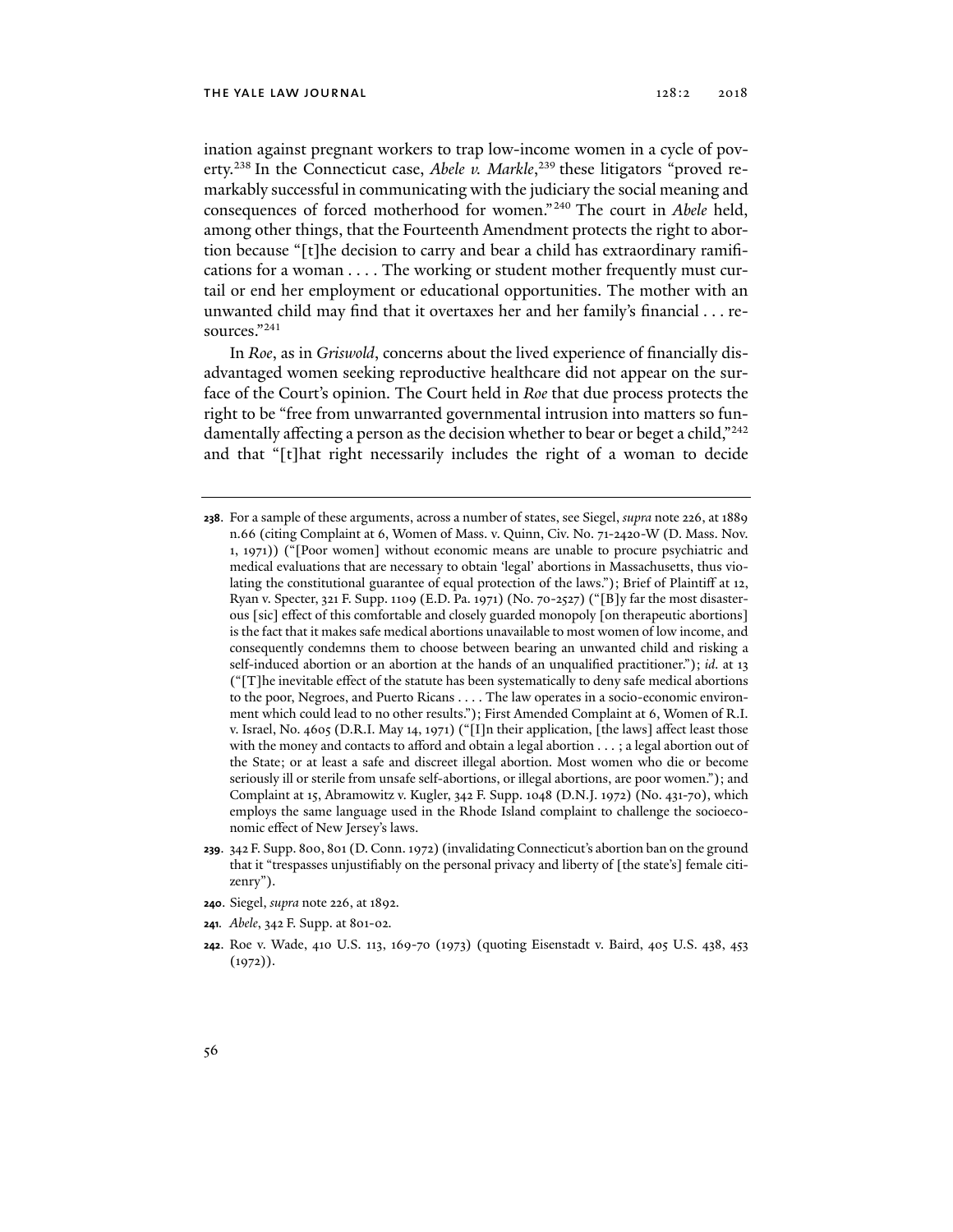whether or not to terminate her pregnancy."<sup>243</sup> It invalidated Texas's law, which barred abortion except where necessary to save a woman's life, for infringing this right. In *Doe v. Bolton*, decided the same day, the Court also invalidated several provisions of Georgia's "reform" statute, including the requirements that abortions be performed only in licensed hospitals, that they be approved by hospital committees, that two other physicians agree with the woman's own doctor that an abortion was necessary, and that abortion patients reside in-state.<sup>244</sup> These decisions established abortion as a fundamental right.<sup>245</sup> But they focused predominantly on doctors' interest in practicing medicine free from overly intrusive state intervention, and they treated pregnancy largely "as a physiological problem," rather than analyzing the social and economic consequences to women of laws that sought to force them to bear children.<sup>246</sup>

The consequences of such laws for financially disadvantaged women did, however, very much play a part in the litigation in *Roe* and *Doe*. 247 Lawyers challenging Georgia's "reform" statute in *Doe* argued that the statute

operates in such a way that (1) white women of means get an overwhelmingly disproportionate share of the legal hospital abortions as compared to poor, non-white women; and (2) women of means are able to obtain illegal but medically safe abortions while poorer women are forced to choose between bearing children they do not want and cannot afford to feed, or risking death or maiming at the hands of an inexpensive abortionist.<sup>248</sup>

- **245***. See, e.g.*, Planned Parenthood of Se. Pa. v. Casey, 505 U.S. 833, 953 (1992) (Rehnquist, C.J., concurring in part and dissenting in part) (acknowledging that *Roe* "classified a woman's decision to terminate her pregnancy as a 'fundamental right' that could be abridged only in a manner which withstood 'strict scrutiny'"); *Roe*, 410 U.S. at 152-53 ("[O]nly personal rights that can be deemed 'fundamental' or 'implicit in the concept of ordered liberty' are included in [the constitutional] guarantee of personal privacy . . . . This right of privacy . . . founded in the Fourteenth Amendment's concept of personal liberty and restrictions upon state action . . . is broad enough to encompass a woman's decision whether or not to terminate her pregnancy." (citation omitted)).
- **246**. Reva Siegel, *Reasoning from the Body: A Historical Perspective on Abortion Regulation and Questions of Equal Protection*, 44 STAN. L. REV. 261, 274 (1992).
- **247***. See* Linda Greenhouse, *How the Supreme Court Talks About Abortion: The Implications of a Shifting Discourse*, 42 SUFFOLK U. L. REV. 41, 45-46 (2008) (observing that there was a "disconnect between what the Court heard in *Roe* and what it chose to say").
- **248**. Brief as Amici Curiae & Appendix for State Communities Aid Ass'n at 10-11, *Roe*, 410 U.S. 113 and Doe v. Bolton, 410 U.S. 179 (1973) (Nos. 70-18, 70-40), 1971 WL 126671; *see also* Brief as

**<sup>243</sup>***. Id.* at 170.

**<sup>244</sup>**. 410 U.S. 179 (1973).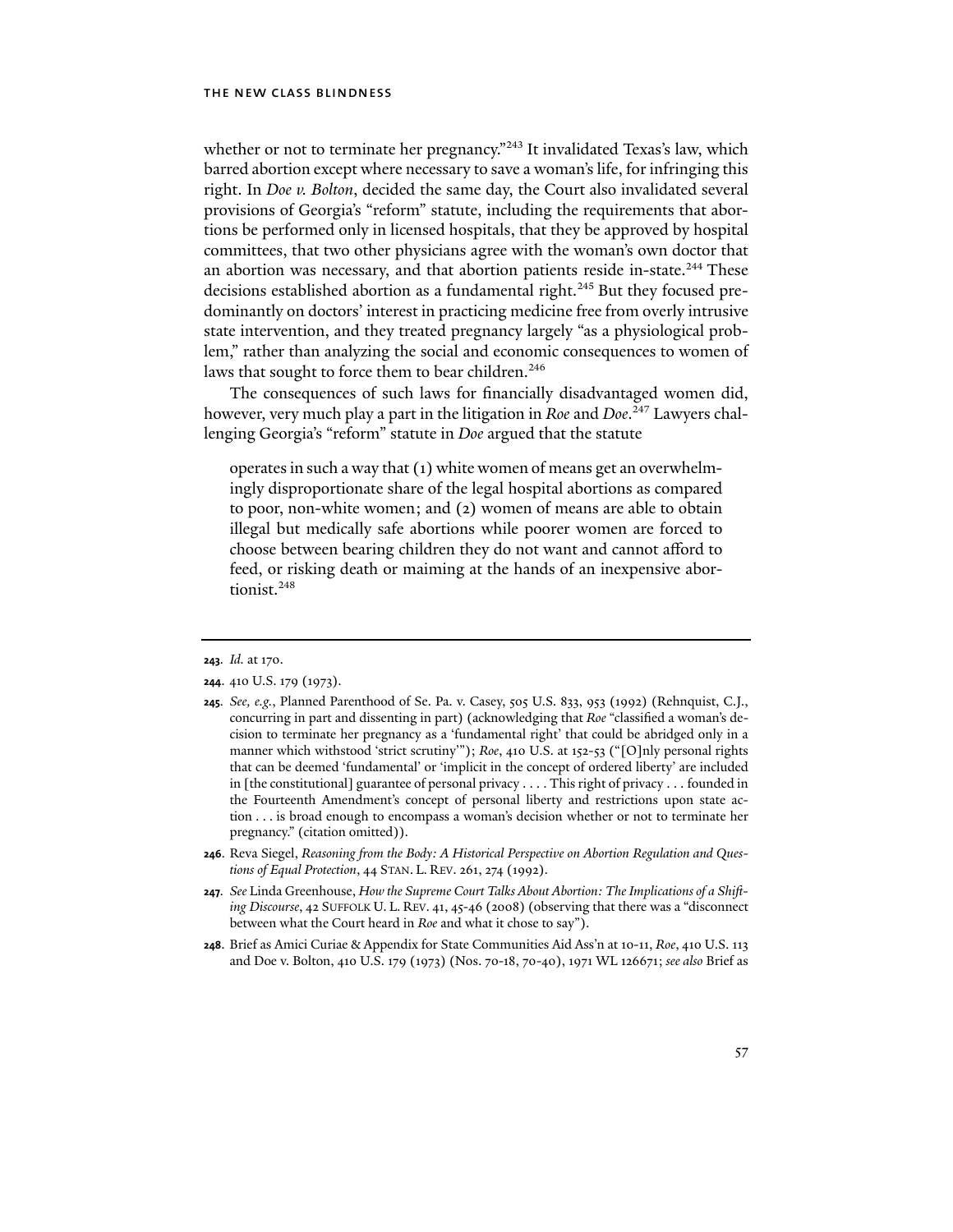Advocates in *Roe* made similar arguments. Roe's lawyers pointed out that unplanned pregnancies were far more common among poor women than they were among the more affluent<sup>249</sup> and that "the procedures which are open to the poor . . . can be very risky not only to the life of the individual but to her future health."250

Justice Thurgood Marshall emphasized these disparities at one of the Justices' postargument conferences on *Roe* and *Doe*. Justice Marshall's biographer, Juan Williams, notes that "[g]oing back to his days in Baltimore and Harlem, [Marshall] had heard stories about penniless black women who suffered or died" as a result of obtaining illegal abortions.<sup>251</sup> Justice Marshall urged his colleagues to protect abortion under the Fourteenth Amendment because, he argued, rich women could often get around state laws by going to private doctors or leaving the country, while poor women who wished to end their pregnancies had no safe options.252 In other words, he argued, recognizing abortion as a fundamental right would be a class-salient move.

Although concerns about the hardships faced by women seeking abortions rather than by doctors who performed them—were muted in the Court's opinion in *Roe*, they helped to shape the fundamental rights framework the Court constructed. When Justice Harry Blackmun first circulated his draft opinion in the case, it identified the end of the first trimester of pregnancy as the moment at which the balance of constitutional interests tipped in favor of the state.<sup>253</sup> But several of his colleagues, including Justice Marshall, pushed back against this early date, arguing that women's interests should prevail until the fetus became

**252***. Id.*

Amici Curiae for the American College of Obstetricians & Gynecologists et al. at 67, *Doe*, 410 U.S. 179 (No. 70-40), 1971 WL 126685 (arguing that Georgia's statute discriminates "between the patient with means, and the patient with none," and condemning the "socio-economic and racially discriminatory aspects of this type of legislation").

**<sup>249</sup>**. Brief for Appellants at 44, *Roe*, 410 U.S. 113 (No. 70-18) (quoting Larry Bumpass & Charles F. Westoff, *The "Perfect Contraceptive" Population*, 169 SCIENCE 1177, 1179 (1970)), 1971 WL 128054.

**<sup>250</sup>***. Id.* at 30 (quoting J.L. McKelvey, *The Abortion Problem*, 50 MINN. MED. 119, 124 (1967)); *see also, e.g*., Brief Amicus Curiae on Behalf of New Women Lawyers et al. at 22-23, *Roe*, 410 U.S. 113 and *Doe*, 410 U.S. 179 (Nos. 70-18, 70-40), 1971 WL 134283 (describing the "cycle of poverty" in which women of limited means may find themselves as a result of unplanned pregnancies and resulting discrimination in numerous social contexts); Brief as Amici Curiae for Planned Parenthood Federation of America, Inc. et al. at 26-27, *Roe*, 410 U.S. 113 and *Doe*, 410 U.S. 179 (Nos. 70-18, 70-40), 1971 WL 128049 (discussing the ways in which economic deprivation increases women's need for abortion and compounds the hardships associated with unwanted pregnancies).

**<sup>251</sup>**. JUAN WILLIAMS, THURGOOD MARSHALL: AMERICAN REVOLUTIONARY 354 (1998).

**<sup>253</sup>**. LINDA GREENHOUSE, BECOMING JUSTICE BLACKMUN 95 (2005).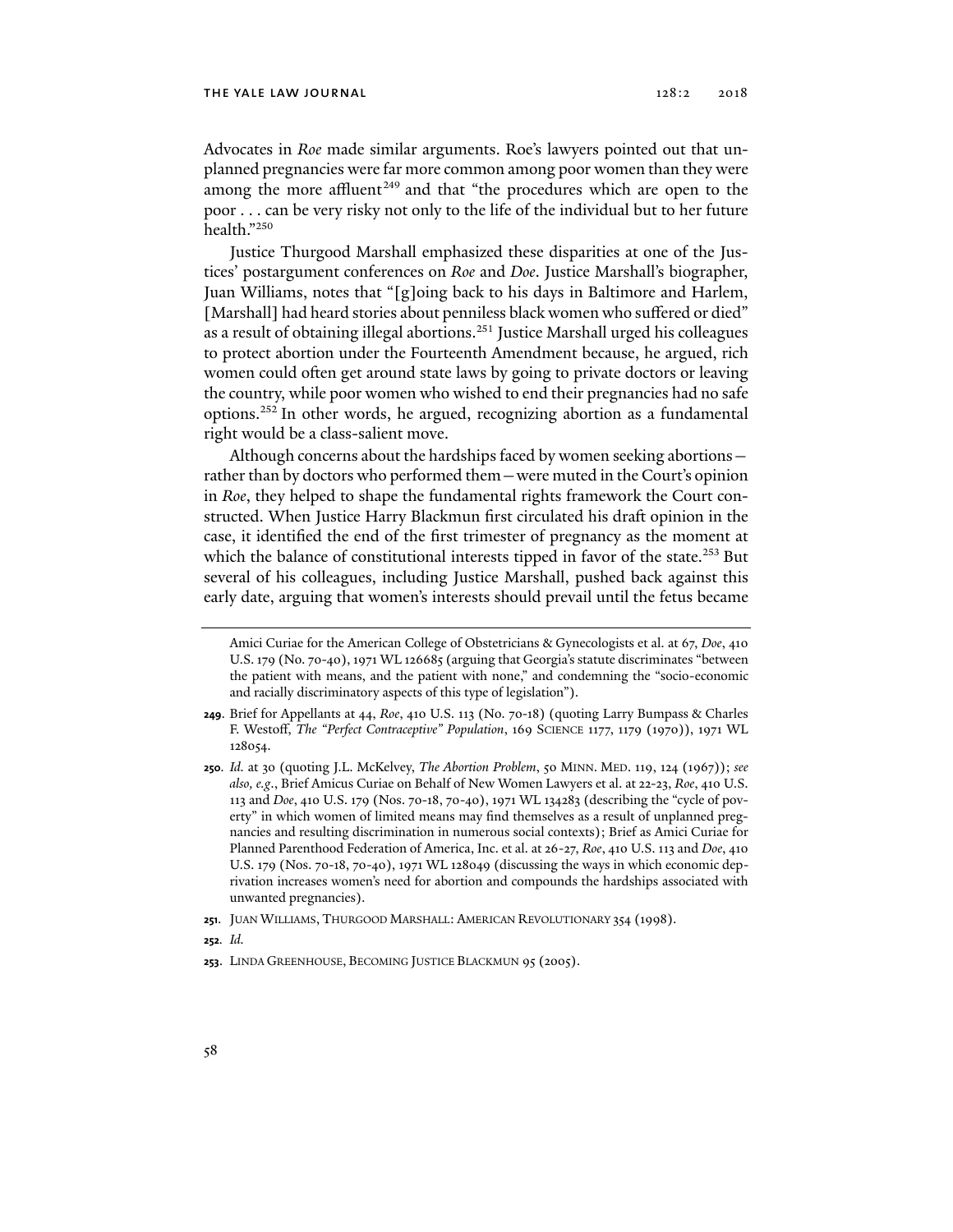viable, at the end of the second trimester.<sup>254</sup> "Given the difficulties which many women may have in believing that they are pregnant and in deciding to seek an abortion," Justice Marshall wrote, "I fear the earlier date may not in practice serve the interests of those women, which your opinion does seek to serve."255 Such concerns about timing have always been particularly acute for poor women, who typically take more time than wealthier women to confirm suspected pregnancies and also to obtain an abortion after deciding to seek one.<sup>256</sup> For this reason, the Court's ultimate adoption of the viability, or second-trimester, line<sup>257</sup> as the point at which the state's interest in protecting fetal life becomes compelling strongly promoted the interests of financially disadvantaged women.

*Roe* and *Doe* also promoted those interests by limiting the ways in which the state could regulate the infrastructure of abortion provision. Like the birth control ban in *Griswold*, laws banning abortion or restricting it to accredited hospitals prevented the development of a publicly accessible infrastructure of reproductive-healthcare providers. The resulting prevalence of reproductivehealthcare deserts particularly hurt women of limited means, who could neither travel to places where abortion was legally available nor access reliable, but expensive, illegal providers closer to home. *Roe* expressed concern about the "illegal 'abortion mills'" that had arisen to meet this need.<sup>258</sup> As long as the government continued to ban or tightly restrict abortion, those mills would remain one of the only options for disadvantaged women who wanted to end pregnancies and this situation did not afford such women much control over "matters so fundamentally affecting a person as the decision whether to bear or beget a child."259

The Court's concerns about the infrastructure of abortion provision in the United States were responsive to the many public health arguments made in this

- **258***. Id.* at 150 (discussing "[t]he prevalence of high mortality rates at illegal 'abortion mills'").
- **259***. Id.* at 169-70 (Stewart, J., concurring) (quoting Eisenstadt v. Baird, 405 U.S. 438, 453 (1972)).

**<sup>254</sup>***. Id.* at 96-97.

**<sup>255</sup>**. Bob Woodward, Opinion, *The Abortion Papers*, WASH. POST (Jan. 22, 1989), https://www .washingtonpost.com/archive/opinions/1989/01/22/the-abortion-papers/ce695bcc-a7f9 -4b09-bd57-8d7efff37a46 [https://perma.cc/DE5W-L8GR] (quoting a memo from Justice Marshall to Justice Blackmun dated December 12, 1972).

**<sup>256</sup>***. See* Heather D. Boonstra, *The Heart of the Matter: Public Funding of Abortion for Poor Women in the United States*, GUTTMACHER POL'Y REV., Winter 2007, at 12, 14-15 (explaining that poor women are delayed even after deciding to obtain abortions because they need time to come up with money and may do so at great sacrifice to themselves and their families).

**<sup>257</sup>***. See* Roe v. Wade, 410 U.S. 113, 164-65 (1973) (holding that the state may regulate abortion during the second trimester only to protect women's health and that its interest in promoting fetal life does not ripen until after fetal viability, which at that time coincided with the end of the second trimester).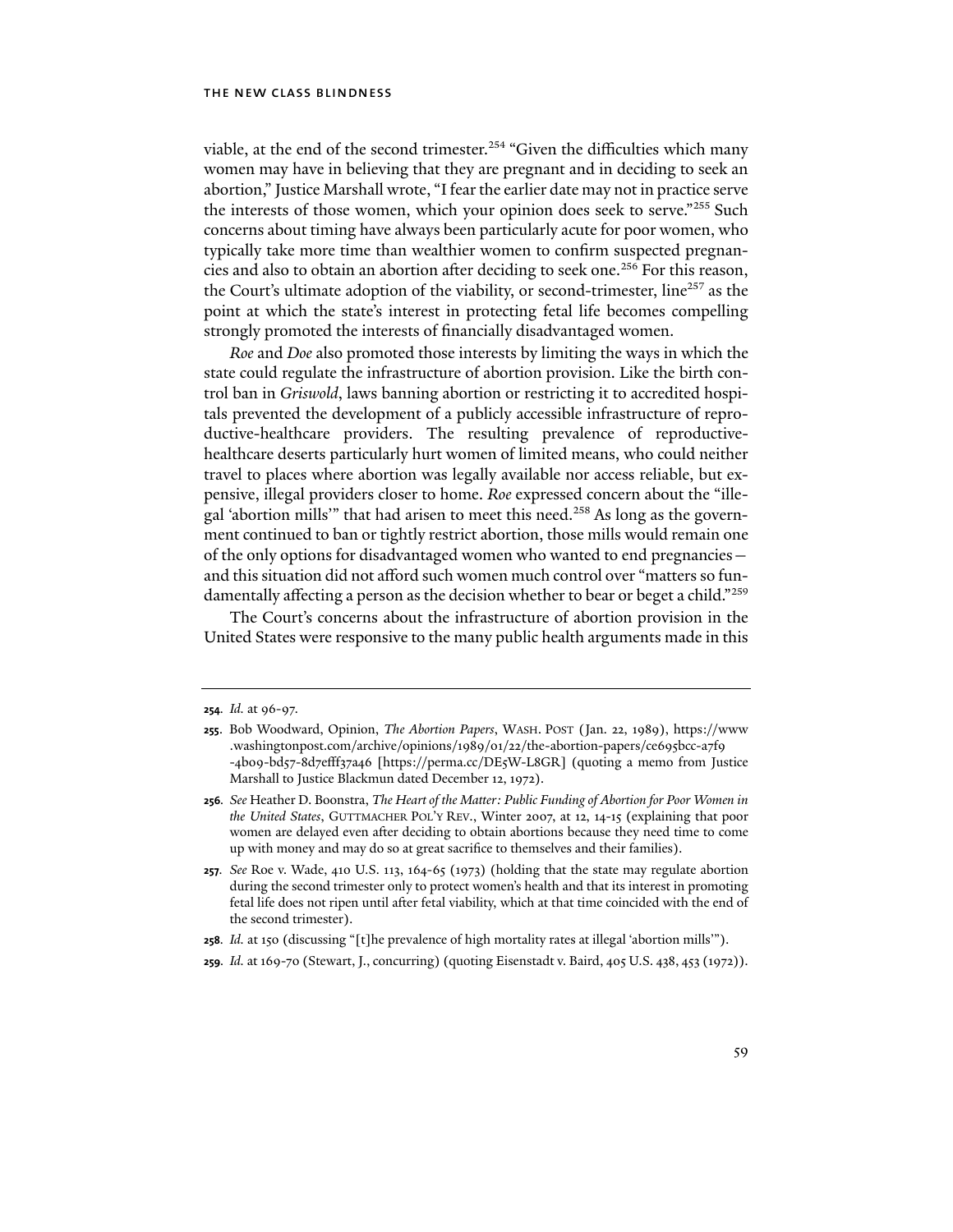period by opponents of restrictive abortion laws.<sup>260</sup> As noted above, illegal abortion could be dangerous, particularly for poor women.<sup>261</sup> Arguments for abortion rights grounded in public health concerns suggested that "what made illegal abortion a social disease were the health harms that [it] inflicted on women; and . . . the disproportionate burden of that harm that poor women had to endure."262 As the public health argument developed in this period, it "[i]mplic $itly$  – and over time explicitly –  $\dots$  invoked the equality claim that there should be one law, for wealthy women and for poor."<sup>263</sup> This class-inflected argument made its way to the Supreme Court in a number of the briefs in *Roe* and *Doe*. 264 By invalidating fetal-protective restrictions on previability abortions, those decisions paved the way for the development of a legal infrastructure of abortion providers able to perform the procedure "under safe, clinical conditions"<sup>265</sup> $-$ a development that responded to the needs of financially disadvantaged women in particular. As in *Griswold*, the most tangible result of *Roe* and *Doe* was an explosion in the number of clinics providing reproductive-health services.<sup>266</sup>

- **261***. See supra* notes 221-225 and accompanying text.
- **262**. Greenhouse & Siegel, *supra* note 219, at 2036.
- **263***. Id.*
- **264***. See, e.g.*, Brief as Amici Curiae for the American College of Obstetricians & Gynecologists et al., *supra* note 248, at 11-13; Supplemental Brief for Amici Curiae Planned Parenthood Federation of America, Inc. et al., *supra* note 95, at 22-29, 41-43; Brief as Amici Curiae & Appendix for State Communities Aid Ass'n, *supra* note 248, at 4-12.
- **265**. Roe v. Wade, 410 U.S. 113, 121 (1973); *see also* Doe v. Bolton, 410 U.S. 179, 195 (1973) ("Appellants . . . have presented us with a mass of data purporting to demonstrate that some facilities other than hospitals are entirely adequate to perform abortions . . . . The State, on the other hand, has not presented persuasive data to show that only hospitals meet its acknowledged interest in insuring the quality of the operation . . . . We feel compelled to agree with appellants that the State must show more than it has in order to prove that only the full resources of a licensed hospital, rather than those of some other appropriately licensed institution, satisfy these health interests. We hold that the hospital requirement of the Georgia law, because it fails to exclude the first trimester of pregnancy . . . is . . . invalid."); *Roe*, 410 U.S. at 163 (stating that, prior to the second trimester, the decision to have an abortion "may be effectuated by an abortion free of interference by the State" and that health-related questions, such as whether abortion must be performed in "a hospital or may be [performed in] a clinic or some other place of less-than-hospital status," arise only with respect to second- and thirdtrimester abortions).
- **266**. The number of nonhospital abortion providers, including clinics, in the United States more than quadrupled in the years after these decisions, from approximately 350 in 1973 to 1,500 in 1982. *See* GERALD N. ROSENBERG, THE HOLLOW HOPE: CAN COURTS BRING ABOUT SOCIAL CHANGE? 197 (1991) (combining data sources to estimate the rapid increase in the number of nonhospital abortion providers in the years after *Roe* and *Doe*).

**<sup>260</sup>**. For more on the prevalence of public health arguments for the right to abortion in the 1960s and early 1970s, see Greenhouse & Siegel, *supra* note 219, at 2036-38.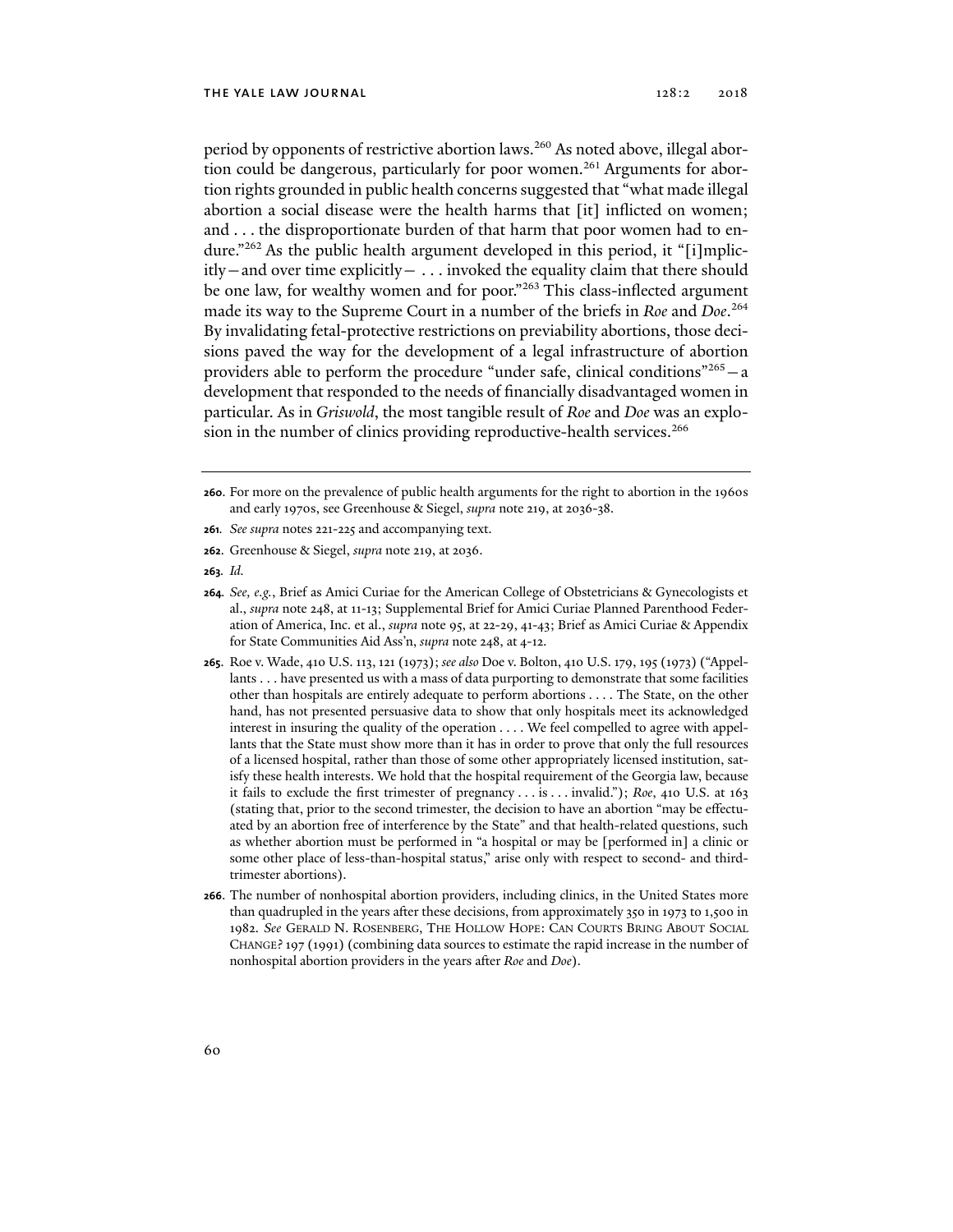The Court's conclusion in *Roe* and *Doe* that the state could no longer bar the development of an infrastructure of abortion provision, and thereby impede women's access to abortion, led many federal appellate and district courts to conclude that the state was now required to pay for poor women's abortions when it paid for childbirth.<sup>267</sup> Indeed, every court that considered this question in the years after *Roe* and *Doe* reached the same conclusion.<sup>268</sup> Courts viewed the determination that it was unconstitutional to exempt abortion from coverage in public hospitals and Medicaid-type programs that covered childbirth as flowing directly from *Roe* and *Doe.*<sup>269</sup> They held that to allow governments to exempt abortion from coverage in these situations would be to permit discrimination against poor women "by reason of [their] poverty."<sup>270</sup> Post-1973, affluent women often had a choice about whether to become mothers, but social welfare programs that paid for poor women to deliver babies while depriving them of abortion care robbed them of that choice. Federal district and appellate courts held that governmental programs that funded childbirth and not abortion coerced poor women into giving birth, and, in so doing, impinged on their fundamental

- **267**. Most of the relevant lawsuits in this period involved the exemption of abortion where childbirth was covered, but some involved the exemption of elective abortions where "medically necessary" abortions were covered. *See, e.g.*, Doe v. Hale Hosp., 500 F.2d 144, 147 (1st Cir. 1974) ("A public medical facility . . . may not forbid elective abortions so long as it offers medically indistinguishable procedures, without violating the fundamental rights associated with the decision to terminate pregnancy set out in *Roe v. Wade* and *Doe v. Bolton*.").
- **268***. See, e.g.*, Wulff v. Singleton, 508 F.2d 1211 (8th Cir. 1974); *Hale Hosp.*, 500 F.2d; Doe v. Rose, 499 F.2d 1112 (10th Cir. 1974); Nyberg v. City of Virginia, 495 F.2d 1342 (8th Cir. 1974); Klein v. Nassau Cty. Med. Ctr., 409 F. Supp. 731 (E.D.N.Y. 1976) (per curiam); Doe v. Westby, 383 F. Supp. 1143 (D.S.D. 1974); Roe v. Norton, 380 F. Supp. 726 (D. Conn. 1974); Doe v. Wohlgemuth, 376 F. Supp. 173 (W.D. Pa. 1974); Doe v. Rampton, 366 F. Supp. 189 (D. Utah 1973); Nyberg v. City of Virginia, 361 F. Supp. 932 (D. Minn. 1973); *see also* Hathaway v. Worcester City Hosp., 475 F.2d 701 (1st Cir. 1973) (invalidating on fundamental rights equal protection grounds a public hospital's refusal to provide voluntary sterilizations).
- **269***. See, e.g.*, *Rose*, 499 F.2d at 1115-16 ("Without analyzing in depth *Roe v. Wade* . . . and *Doe v. Bolton*, a contrary holding in the instant case [involving Utah's welfare program's exemption of abortion from coverage] would in our view fly in the face of those two cases." (citations omitted)); *Wohlgemuth*, 376 F. Supp. at 189 (concluding that "*Roe v. Wade* . . . must be considered as dispositive of the contentions in the instant case," which involved the denial of abortion coverage by Pennsylvania's medical assistance program).
- **270***. Wulff*, 508 F.2d at 1215-16; *see also Rose*, 499 F.2d at 1117 (holding that when an indigent woman "is denied the medical assistance that is in general her statutory entitlement, and that is otherwise extended to her even with respect to her pregnancy[,] . . . [s]he is . . . discriminated against both by reason of her poverty and by reason of her behavioral choice").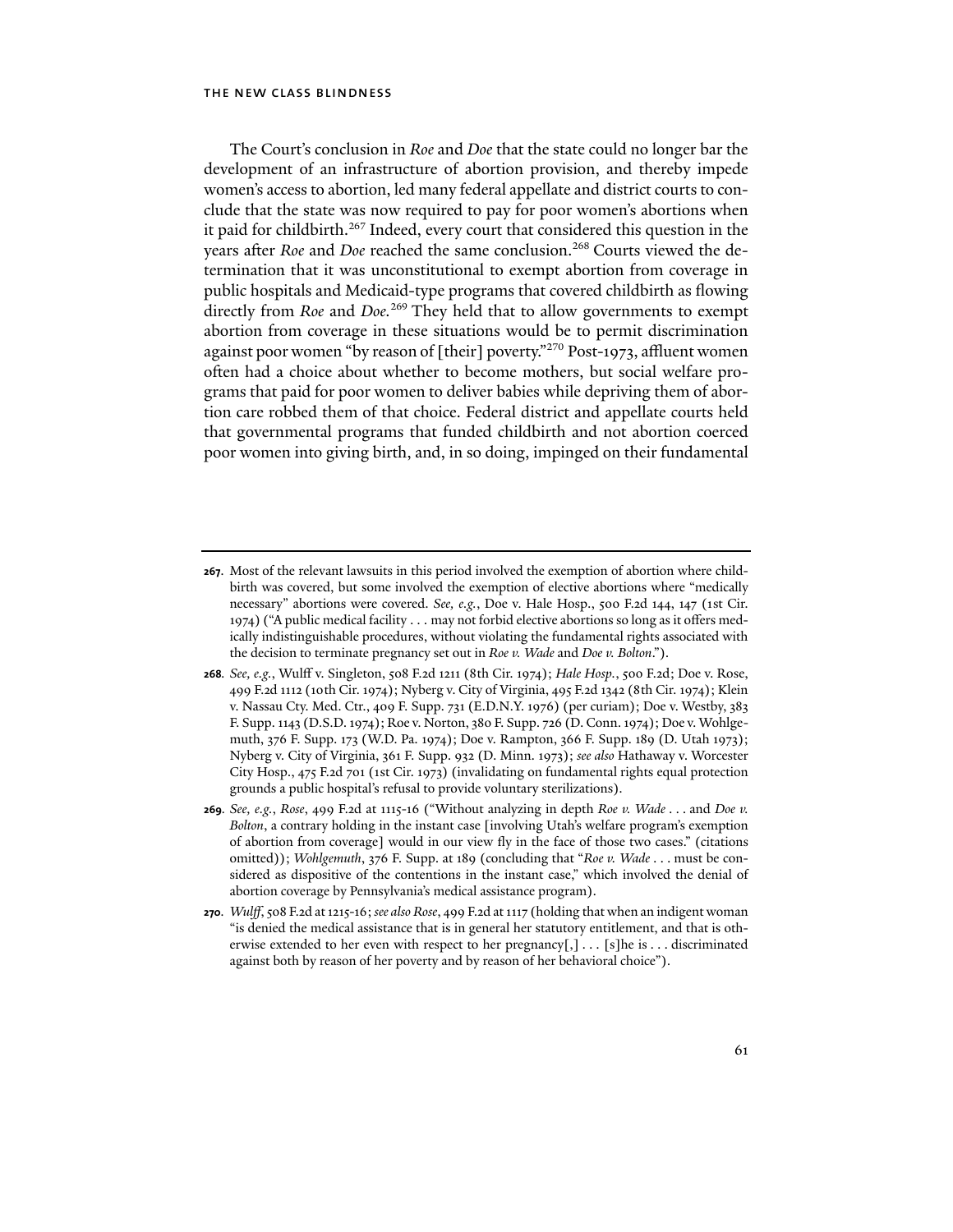right to choose abortion free from state interference in the first trimester of pregnancy and subject only to legitimate maternal-health regulations in the second.271

The Supreme Court ultimately rejected this interpretation in the abortion funding cases. It held that the state was not constitutionally obligated to pay for abortion simply because it opted to pay for childbirth, and it declined to treat poor women as a protected class for equal protection purposes. These decisions were obviously a major blow to advocates of reproductive rights, particularly for poor women. But the Court did not hold in the funding cases that class is categorically irrelevant to the adjudication of Fourteenth Amendment claims. Indeed, the funding decisions were explicitly predicated on a distinction between a state's decision not to fund abortion, on the one hand, and state action that actually infringes abortion rights, on the other.<sup>272</sup> No amount of concern about poor women is sufficient to trigger the imposition of affirmative obligations on the state because the Fourteenth Amendment is not built to impose such obligations: its purpose is "to protect Americans from oppression by state government, not to secure them basic governmental services."273 A state's decision to fund childbirth in no way detracts from women's ability to have abortions, the Court reasoned.274 It simply means that the state has declined to subsidize that particular choice, which is not a Fourteenth Amendment problem.

**274***. See supra* note 206.

**<sup>271</sup>***. See, e.g.*, *Rose*, 499 F.2d at 1116-17 (holding that the exemption of abortion from coverage under Utah's welfare program "would deny indigent women the equal protection of the laws" because "[t]hey alone are subjected to State coercion to bear children which they do not wish to bear" (internal quotation marks omitted)); *id.* at 1117 ("The indigent is advised by the State that the State will deny her medical assistance unless she resigns her freedom of choice and bears the child." (internal quotation marks omitted)); *Rampton*, 366 F. Supp. at 173 (holding that Utah's exemption of abortion from Medicaid coverage "is invalid because it would limit exercise of the right to an abortion by the poor in all trimesters, for reasons having no apparent connection to health of the mother or child" and that "[t]he State may not so use its Medicaid program to limit abortions").

**<sup>272</sup>***. See, e.g*., Maher v. Roe, 432 U.S. 464, 475-76 (1977) ("Our conclusion signals no retreat from *Roe* or the cases applying it. There is a basic difference between direct state interference with a protected activity and state encouragement of an alternative activity consonant with legislative policy. Constitutional concerns are greatest when the State attempts to impose its will by force of law; the State's power to encourage actions deemed to be in the public interest is necessarily far broader."); Harris v. McRae, 448 U.S. 297, 315 (1980) (quoting same); *id*. at 317-18 ("Although the liberty protected by the Due Process Clause affords protection against unwarranted government interference with freedom of choice in the context of certain personal decisions, it does not confer an entitlement to such funds as may be necessary to realize all the advantages of that freedom.").

**<sup>273</sup>**. Jackson v. City of Joliet, 715 F.2d 1200, 1203 (7th Cir. 1983) (Posner, J.).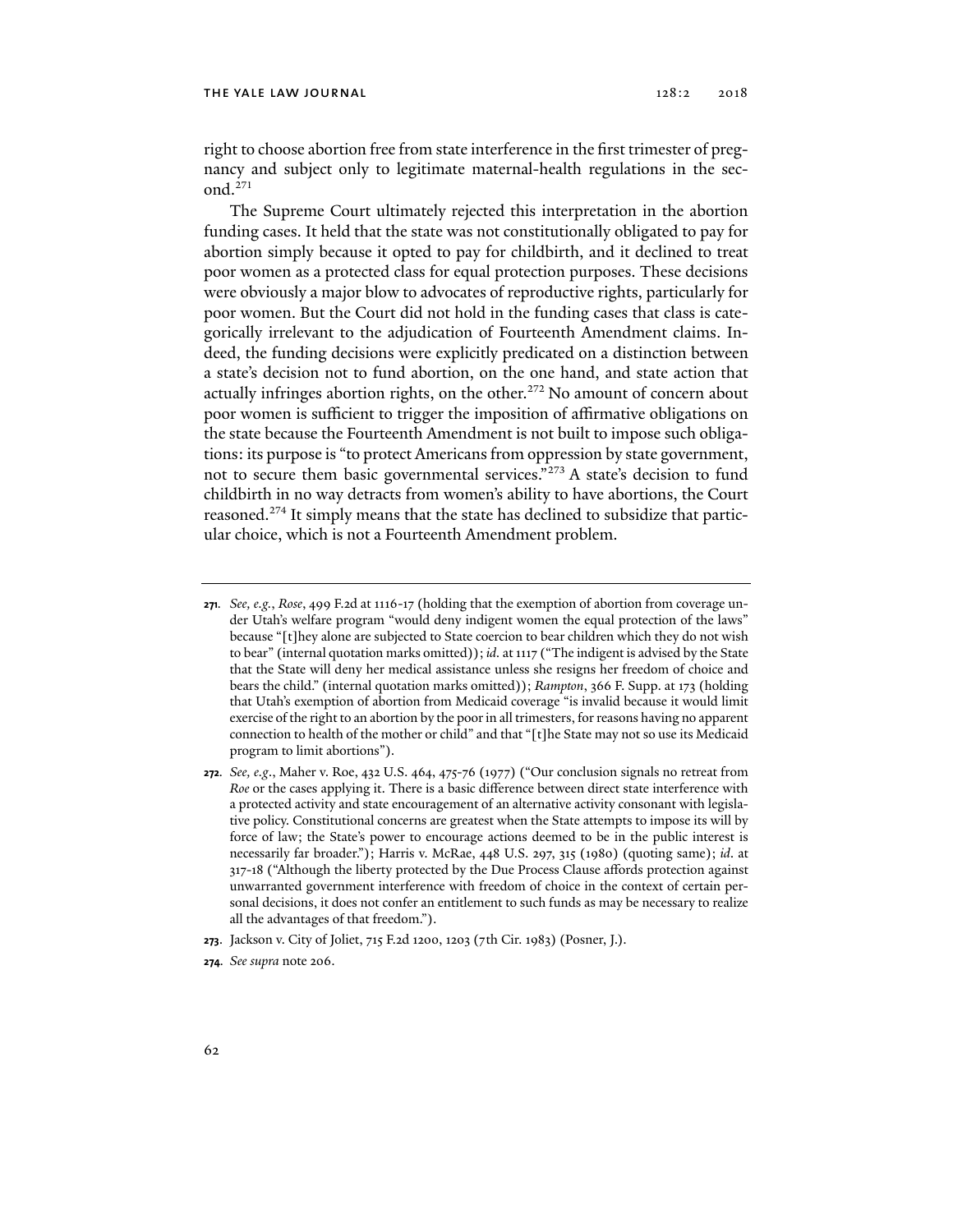It is a different story, the Court held, when a state acts in ways that actually restricts the abortion right. That is what the state did in *Roe* and *Doe*: it regulated abortion in ways that made it more difficult for women—particularly those without financial resources—to effectuate a fundamental right. The state did the same in *Griswold* in the context of birth control. The funding decisions reaffirmed that in situations like this—where the state regulates in ways that burden a constitutionally protected liberty interest—Fourteenth Amendment concerns are activated and courts must determine whether the state has encroached too far on people's rights.<sup>275</sup> The funding decisions in no way suggested that concerns about class, by that point deeply interwoven with concerns about liberty and equality in the context of reproductive rights, were now irrelevant to that analysis.

# *B. The Survival of Class-Based Concerns in Abortion Doctrine*

Progressive critics of the Court's abortion jurisprudence often portray the funding decisions as a kind of terminus: the official end of judicial class-consciousness under the Fourteenth Amendment. But the Burger Court's rejection of its predecessor's more capacious understanding of governmental obligation was not tantamount to a declaration that concerns about class have no place in Fourteenth Amendment law. *Maher*, *Poelker*, *McRae*, and *Zbaraz* were the products of a major political shift; they reflected the resurgence of judicial conservatism and the emergence of an influential new brand of libertarianism. They enshrined in the law a more circumscribed account of governmental obligation under the Fourteenth Amendment. But those decisions did not suggest that class is irrelevant in determining the constitutionality of regulations that burden the abortion right. In fact, in *Planned Parenthood of Southeastern Pennsylvania v. Casey*276—decided more than a decade after the funding cases—the Court developed a doctrinal mechanism that sometimes requires courts to take financial disadvantage into account when determining the constitutionality of laws restricting abortion.

In the run-up to *Casey*, commentators variously hoped and feared the Court would seize the opportunity to overrule *Roe*. 277 Instead, the Court responded to

**<sup>275</sup>***. See supra* note 272.

**<sup>276</sup>**. 505 U.S. 833 (1992).

**<sup>277</sup>***. See* Linda Greenhouse, *High Court, 5-4, Affirms Right to Abortion but Allows Most of Pennsylvania's Limits*, N.Y. TIMES, June 30, 1992, at A1 (reporting that *Casey* left the abortion right "stronger than many abortion-rights supporters had expected and opponents had hoped for from a Court that had appeared for the last three years to be on a course leading inevitably to the evisceration, if not complete overruling, of *Roe v. Wade*").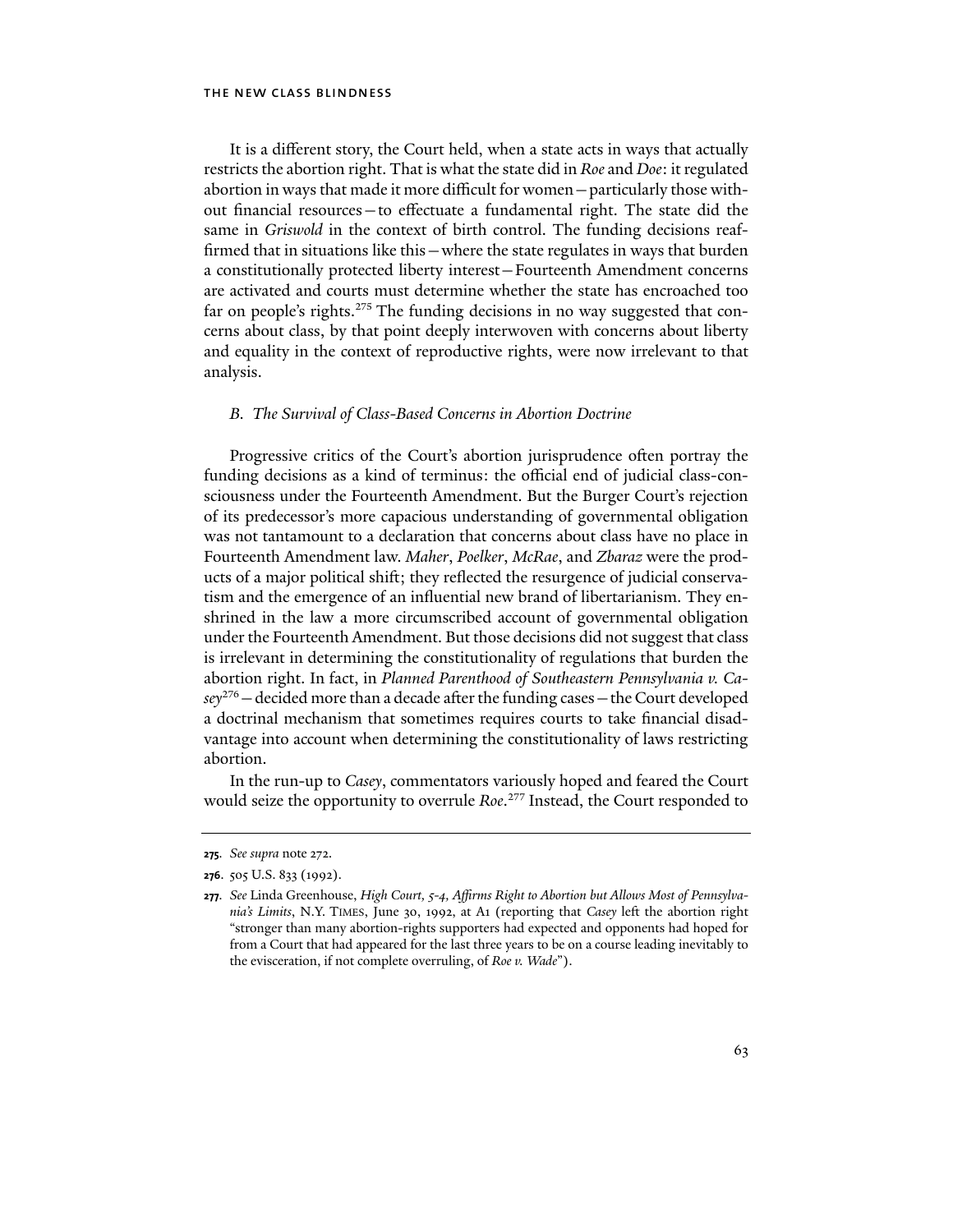#### THE YALE LAW JOURNAL 2018 2018

the enormous public conflict over abortion with a compromise. On the abortionrights side of the ledger, *Casey* reaffirmed abortion's status as a fundamental right, declaring several times that "the essential holding of *Roe v. Wade* should be retained and once again reaffirmed."278 *Roe* recognized abortion as a fundamental right because decades of precedent, from *Meyer* and *Pierce* through *Griswold* and *Loving*, had "ma[d]e clear that freedom of personal choice in matters of marriage and family life is one of the liberties protected by the Due Process Clause."279 Indeed, the Court observed in *Roe* that

the interests of a woman in giving of her physical and emotional self during pregnancy and the interests that will be affected throughout her life by the birth and raising of a child are of a far greater degree of significance and personal intimacy than the right to send a child to private school protected in *Pierce v. Society of Sisters* or the right to teach a foreign language protected in *Meyer v. Nebraska*. 280

In *Casey*, the Court reaffirmed that abortion rights "involv[e] the most intimate and personal choices a person may make in a lifetime, choices central to personal dignity and autonomy," and that those rights are therefore "central to the liberty protected by the Fourteenth Amendment."<sup>281</sup> In subsequent decisions, the Court has reiterated this understanding of the right to abortion as fundamental.<sup>282</sup>

But *Casey* also changed abortion doctrine in ways that allowed the government more leeway to regulate. *Roe*'s trimester framework permitted almost no regulation of abortion in the first trimester, on the ground that the state's interests in protecting maternal health and fetal life did not become compelling until

- **279**. Roe v. Wade, 410 U.S. 113, 169 (1973).
- **280***. Id*. at 170 (quoting Abele v. Markle, 351 F. Supp. 224, 227 (D. Conn. 1972)).
- **281***. Casey*, 505 U.S. at 851.

**<sup>278</sup>***. Casey*, 505 U.S. at 846; *see also id.* at 870-71 (describing the Court's "unbroken commitment . . . to the essential holding of *Roe*" and stating that this holding "should be reaffirmed"); Michael C. Dorf, *Make No Mistake: Abortion Is a Fundamental Right*, NEWSWEEK (Jan. 1, 2016, 3:27 PM), https://www.newsweek.com/abortion-roe-wade-fundamental -right-412908 [https://perma.cc/76MU-9ZUR] (observing that "abortion remains a fundamental right" even after *Casey*'s application of "the relatively permissive undue-burden test").

**<sup>282</sup>***. See, e.g*., Lawrence v. Texas, 539 U.S. 558, 565 (2003) ("*Roe* recognized the right of a woman to make certain fundamental decisions affecting her destiny and confirmed once more that the protection of liberty under the Due Process Clause has a substantive dimension of fundamental significance in defining the rights of the person."); Stenberg v. Carhart, 530 U.S. 914, 921 (2000) ("[C]onsidering the matter in light of the Constitution's guarantees of fundamental individual liberty, this Court, in the course of a generation, has determined and then redetermined that the Constitution offers basic protection to the woman's right to choose.").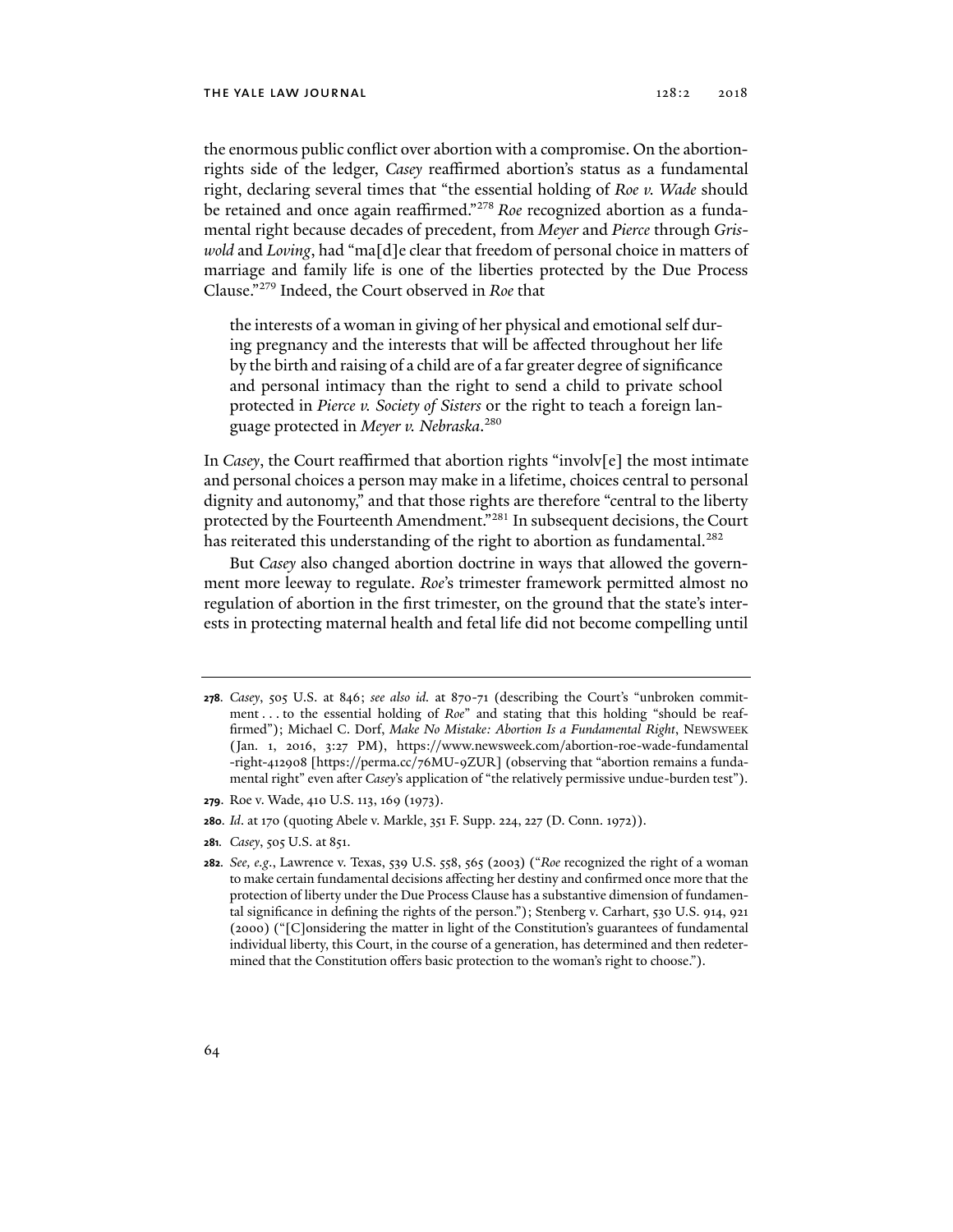the second and third trimesters, respectively.283 *Casey* held "that the State has legitimate interests from the outset of the pregnancy in protecting the health of the woman and the life of the fetus that may become a child"—meaning that the state could regulate abortion "throughout pregnancy."284 *Casey* also modified the standard of review used to assess the constitutionality of abortion regulations. Whereas *Roe* applied strict scrutiny to such regulations,<sup>285</sup> *Casey* adopted an undue burden test. Under this test, states may regulate abortion—even in ways designed to persuade women to continue their pregnancies—but not in ways that unduly burden the abortion right. The Court defined an undue burden as a "regulation [that] has the purpose or effect of placing a substantial obstacle in the path of a woman seeking an abortion of a nonviable fetus."<sup>286</sup> It went on to explain that a "statute with this purpose is invalid because the means chosen by the State to further the interest in potential life must be calculated to inform the woman's free choice, not hinder it."287 In practice, this undue burden test has come to occupy a "middle ground" between strict scrutiny and rational basis review.288

The relevant question for purposes of this Article is what happened to classrelated concerns in the abortion context when the Court adopted the undue burden test. One of the first challenges the Court confronted was determining which set of people—or whose difficulties accessing abortion—it should consider when analyzing whether a challenged regulation constitutes a substantial obstacle to the exercise of the abortion right. In other words, when assessing whether the

**286***. Casey*, 505 U.S. at 877.

**<sup>283</sup>**. *Roe*, 410 U.S. at 163-64.

**<sup>284</sup>***. Casey*, 505 U.S. at 846, 878.

**<sup>285</sup>***. Roe*, 410 U.S. at 153, 164-66 (holding that the fundamental right to privacy "is broad enough to encompass a woman's decision whether or not to terminate her pregnancy" and that the state must therefore offer "compelling justifications for intervention" when regulating abortion).

**<sup>287</sup>***. Id.* 

**<sup>288</sup>**. Planned Parenthood Se., Inc. v. Strange, 33 F. Supp. 3d 1330, 1337-38 (M.D. Ala. 2014) (describing the undue burden standard as a "middle ground between those who would impose strict-scrutiny review of such regulations and those who would require only a rational basis" (internal quotation marks omitted)); *see also* Adam Winkler, *Fundamentally Wrong About Fundamental Rights*, 23 CONST. COMMENT. 227, 227, 234-35 (2006) (explaining that not all—or even most—fundamental rights trigger strict scrutiny and citing abortion as an example of a fundamental right that triggers a standard of review somewhat lower than strict scrutiny); Clarke D. Forsythe et al., *Constitutional Law & Abortion Primer*, AM. UNITED FOR LIFE 23, https://www.aul.org/wp-content/uploads/2011/02/Constitutional-Law-and-Abortion -Primer.pdf [https://perma.cc/K8KA-NPYC] (observing that in *Gonzales v. Carhart*, 550 U.S. 124 (2007), the Court "expressly readopted *Casey* and its undue-burden, intermediate standard of review").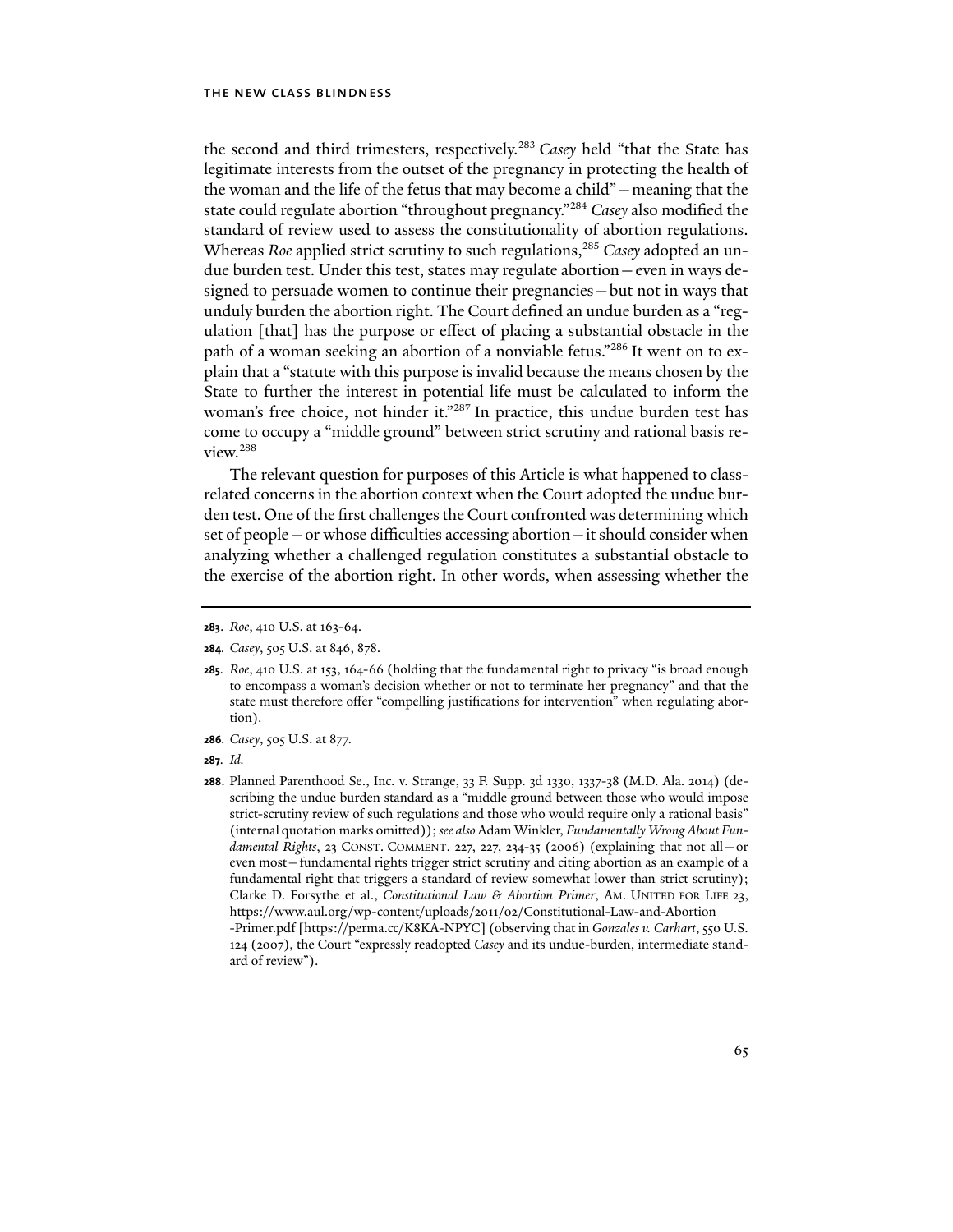state has substantially impeded women's access to abortion, whose access should courts focus on? All women? All women seeking abortions? A particular subset of women seeking abortions?

This question arose most pointedly in *Casey* in the context of Pennsylvania's husband-notification provision. This provision required married women seeking abortions to produce signed statements attesting that they had informed their husbands of their intentions.<sup>289</sup> The state argued that, by definition, the notification provision could not constitute a substantial obstacle because it burdened only a very small fraction of women seeking abortions.<sup>290</sup> In fact, the state claimed, because only 20% of women seeking abortions are married, and because 95% of those women voluntarily inform their husbands of their plans, the effects of the notification provision were felt by only 1% of women seeking abortions.<sup>291</sup> The state argued that nothing that affects only 1% of abortion seekers could possibly qualify as "substantial."292

The Court in *Casey* rejected that argument. It held that "[t]he proper focus of constitutional inquiry is the group for whom the law is a restriction, not the group for whom the law is irrelevant."293 Thus, it explained, "[t]he analysis does not end with the one percent of women upon whom the statute operates; it begins there."294 When assessing whether an abortion restriction constitutes an undue burden, courts must look to the group of women actually burdened by the law and ask, for the women in that group, whether the law imposes a substantial obstacle to the exercise of their rights. Thus, in the context of the husband-notification provision, the Court asked: does the notification requirement place a substantial obstacle in the path of "married women seeking abortions who do not wish to notify their husbands of their intentions"?295 The Court concluded that the provision did create such an obstacle because in a large fraction of the cases in which married women choose not to inform their husbands that they intend to obtain an abortion, they are concerned for their safety.<sup>296</sup> For women

**291***. Id.* 

**<sup>289</sup>***. Casey*, 505 U.S. at 887-88.

**<sup>290</sup>***. Id.* at 894.

**<sup>292</sup>**. In fact, the state argued that the provision burdened less than one percent of women because some of the women who do not notify their husbands of their plans could safely do so or could qualify for an exception to the notification provision. *Id.*

**<sup>293</sup>***. Id.*

**<sup>294</sup>***. Id.* 

**<sup>295</sup>***. Id.* at 895.

**<sup>296</sup>***. Id.* at 897-98.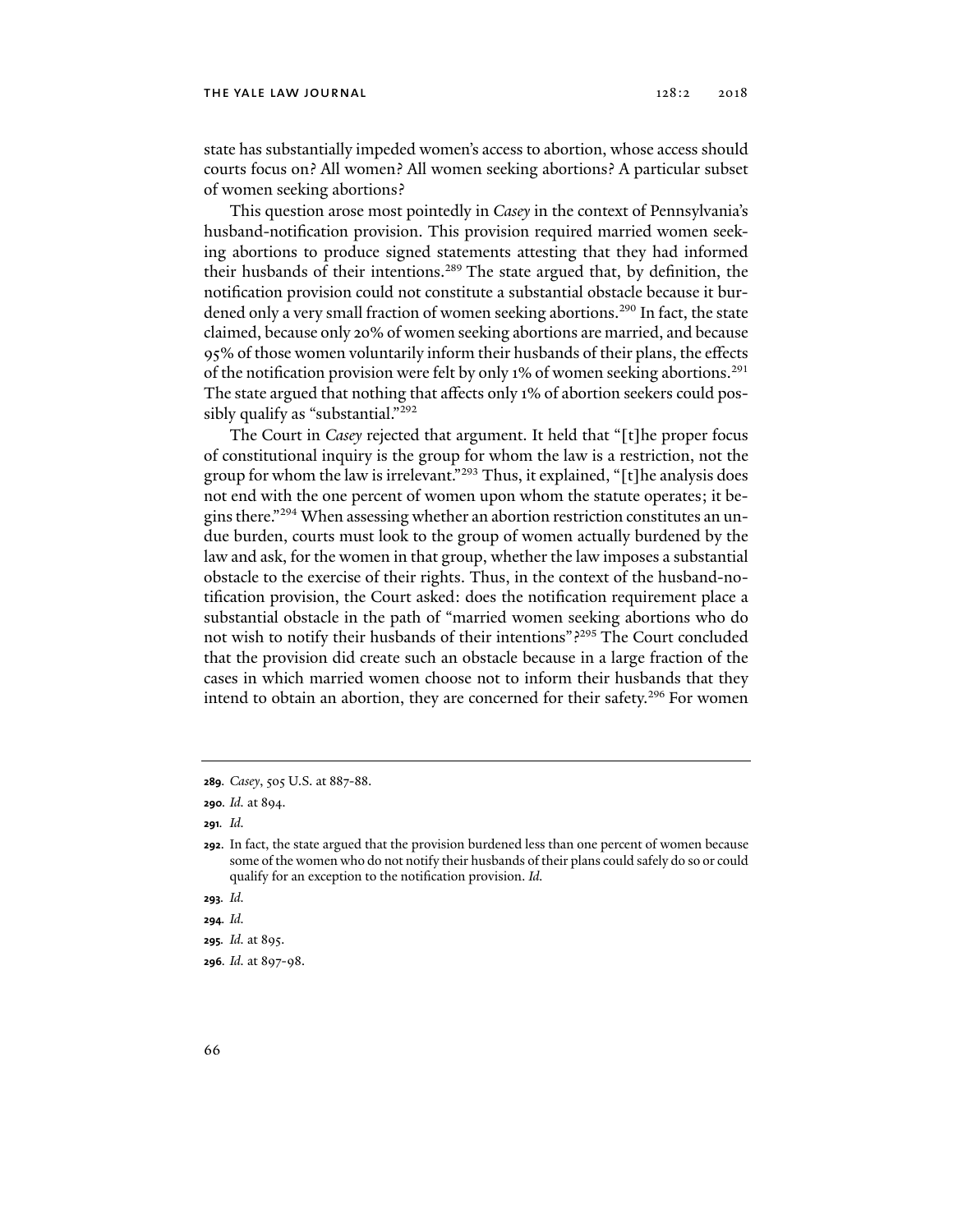in that position, the notification requirement constitutes a substantial obstacle to obtaining an abortion.

The issue of class did not arise in the Court's discussion of the husband-notification provision. But elsewhere in *Casey*, it did. The plaintiffs also challenged Pennsylvania's imposition of a twenty-four-hour waiting period, which required women seeking abortions to meet with their providers at least one day prior to undergoing the procedure.<sup>297</sup> The district court invalidated this requirement on the ground that it was "particularly burdensome to those women who have the least financial resources"—women for whom two trips to a clinic might require transportation, motel stays, childcare, and missed workdays they could scarcely afford.298 The Supreme Court acknowledged that this situation was "troubling in some respects."299 But it drew a distinction between a "particular" burden and one that was "undue."300 The district court found only that the waiting period "particularly burdened" women without financial resources. It did not also find that the waiting period placed a substantial obstacle in their path. This was a problem, in the Court's view, because a "particular burden is not of necessity a substantial obstacle."<sup>301</sup> For the waiting period to be invalid, there would need to be evidence that, in addition to having a disparate impact on women without financial resources, it also significantly impeded their ability to obtain abortions.302 As the district court's opinion did not cite any such evidence, the Court observed that, "on the record before [it]," there was insufficient ground to conclude that the waiting period constituted an undue burden.<sup>303</sup>

This holding was hardly an exemplar of judicial sensitivity to the challenges faced by financially disadvantaged women seeking to terminate pregnancies. But it was not tantamount to a declaration that class is irrelevant to the determination of whether an abortion regulation violates the Fourteenth Amendment. Indeed, some courts, post-*Casey*, invalidated waiting periods and other such regulations, explicitly citing their effects on financially disadvantaged women as

**<sup>297</sup>***. Id.* at 885-86.

**<sup>298</sup>**. Planned Parenthood of Se. Pa. v. Casey, 744 F. Supp. 1323, 1352 (E.D. Pa. 1990), *aff 'd in part, rev'd in part*, 947 F.2d 682 (3d Cir. 1991), *aff 'd in part, rev'd in part*, 505 U.S. 833 (1992).

**<sup>299</sup>***. Casey*, 505 U.S. at 886 (acknowledging the district court's finding "that for those women who have the fewest financial resources . . . the 24-hour waiting period will be 'particularly burdensome'").

**<sup>300</sup>***. Id.* at 886-87.

**<sup>301</sup>***. Id.* at 887.

**<sup>302</sup>***. Id.* ("Whether a burden falls on a particular group is a distinct inquiry from whether it is a substantial obstacle even as to the women in that group.").

**<sup>303</sup>***. Id.*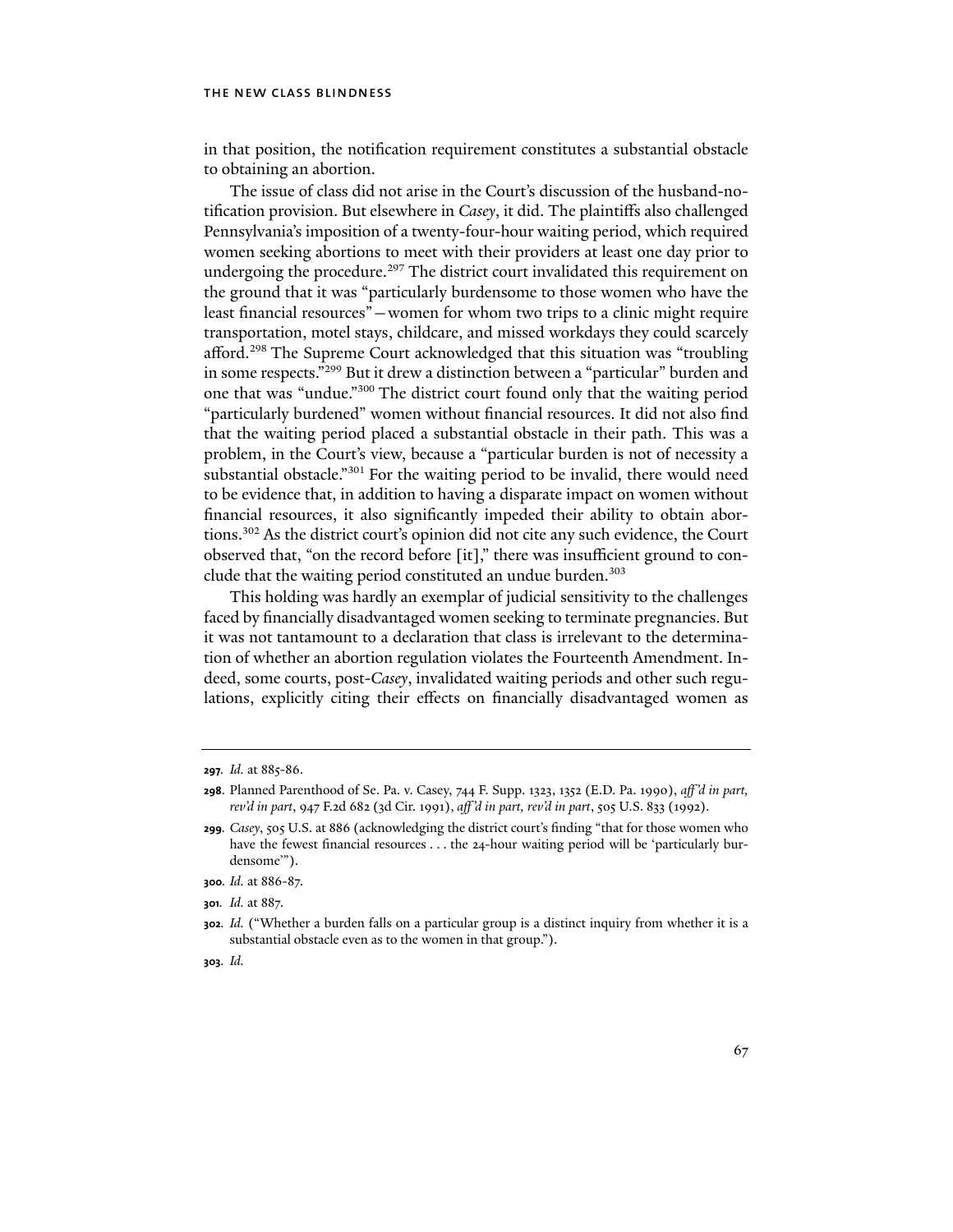evidence of their unconstitutionality.<sup>304</sup> Other courts have been more permissive toward laws restricting abortion.<sup>305</sup> The trend over time has been toward greater permissiveness—certainly relative to what courts permitted in the way of abortion regulation prior to *Casey*.

In that sense, *Casey* represented another shift to the right, in line with the funding decisions fifteen years earlier. But just as the funding decisions preserved space in abortion doctrine for taking class into account, so too did *Casey*. The decision supported the basic proposition that when the state substantially burdens women's right to decide whether or not to carry a pregnancy to term, it deprives them of the liberty and equal citizenship the Fourteenth Amendment

- **304***. See, e.g.*, Planned Parenthood Minn., N.D., S.D. v. Daugaard, 799 F. Supp. 2d 1048, 1065 (D.S.D. 2011) (enjoining numerous provisions of a South Dakota law, including a seventytwo-hour waiting period, after finding that the vast majority of state residents who obtain abortions are poor and that "[t]he effective doubling of the financial burden" caused by the waiting period "constitute[d] a substantial obstacle for a large fraction of the relevant cases"); Reprod. Servs. v. Keating, 35 F. Supp. 2d 1332, 1335 (N.D. Okla. 1998) (issuing a temporary restraining order against an Oklahoma law requiring second-trimester abortions to be performed in hospitals after noting plaintiff 's claim "that the increased burdens of which it complains will fall most heavily upon the poor, the young, and the uneducated"); Planned Parenthood of S. Ariz., Inc. v. Woods, 982 F. Supp. 1369, 1373 (D. Ariz. 1997) (invalidating a law banning "partial birth abortions" after observing that women who obtain later abortions often do so because they are "indigent," "homeless," or "poverty stricken," and thus do not receive timely abortion care); *see also* Tucson Woman's Clinic v. Eden, 379 F.3d 531, 541 (9th Cir. 2004) (asserting that "[a] significant increase in the cost of abortion or the supply of abortion providers and clinics can, at some point, constitute a substantial obstacle to a significant number of women choosing an abortion"); *cf.* A Woman's Choice–E. Side Women's Clinic v. Newman, 904 F. Supp. 1434, 1460 (S.D. Ind. 1995) (enjoining an Indiana law requiring women to receive certain information in the presence of a medical professional at least eighteen hours before obtaining an abortion after finding that it constituted an undue burden—and distinguishing *Casey* on the ground that the Court in *Casey* "did not have available to it evidence showing that such a law had in fact caused a significant drop in the incidence of abortion"), *rev'd* 305 F.3d 684 (7th Cir. 2002).
- **305***. See, e.g.*, Cincinnati Women's Servs., Inc. v. Taft, 468 F.3d 361 (6th Cir. 2006) (upholding an Ohio law requiring a woman to attend an in-person meeting with a physician for informed consent purposes at least twenty-four hours prior to obtaining an abortion); A Woman's Choice–E. Side Women's Clinic v. Newman, 305 F.3d 684 (7th Cir. 2002) (reversing the injunction of an Indiana law requiring women to receive certain information in the presence of a medical professional at least eighteen hours before obtaining an abortion); Greenville Women's Clinic v. Bryant, 222 F.3d 157 (4th Cir. 2000) (upholding a law imposing licensure and operational requirements on abortion clinics); Karlin v. Foust, 188 F.3d 446 (7th Cir. 1999) (upholding various provisions of a Wisconsin abortion law, including a twenty-fourhour waiting period); Fargo Women's Health Org. v. Schafer, 18 F.3d 526 (8th Cir. 1994) (upholding North Dakota's twenty-four-hour waiting period); Utah Women's Clinic, Inc. v. Leavitt, 844 F. Supp. 1482 (D. Utah 1994) (upholding a Utah abortion law imposing a twentyfour-hour waiting period and informed consent requirements).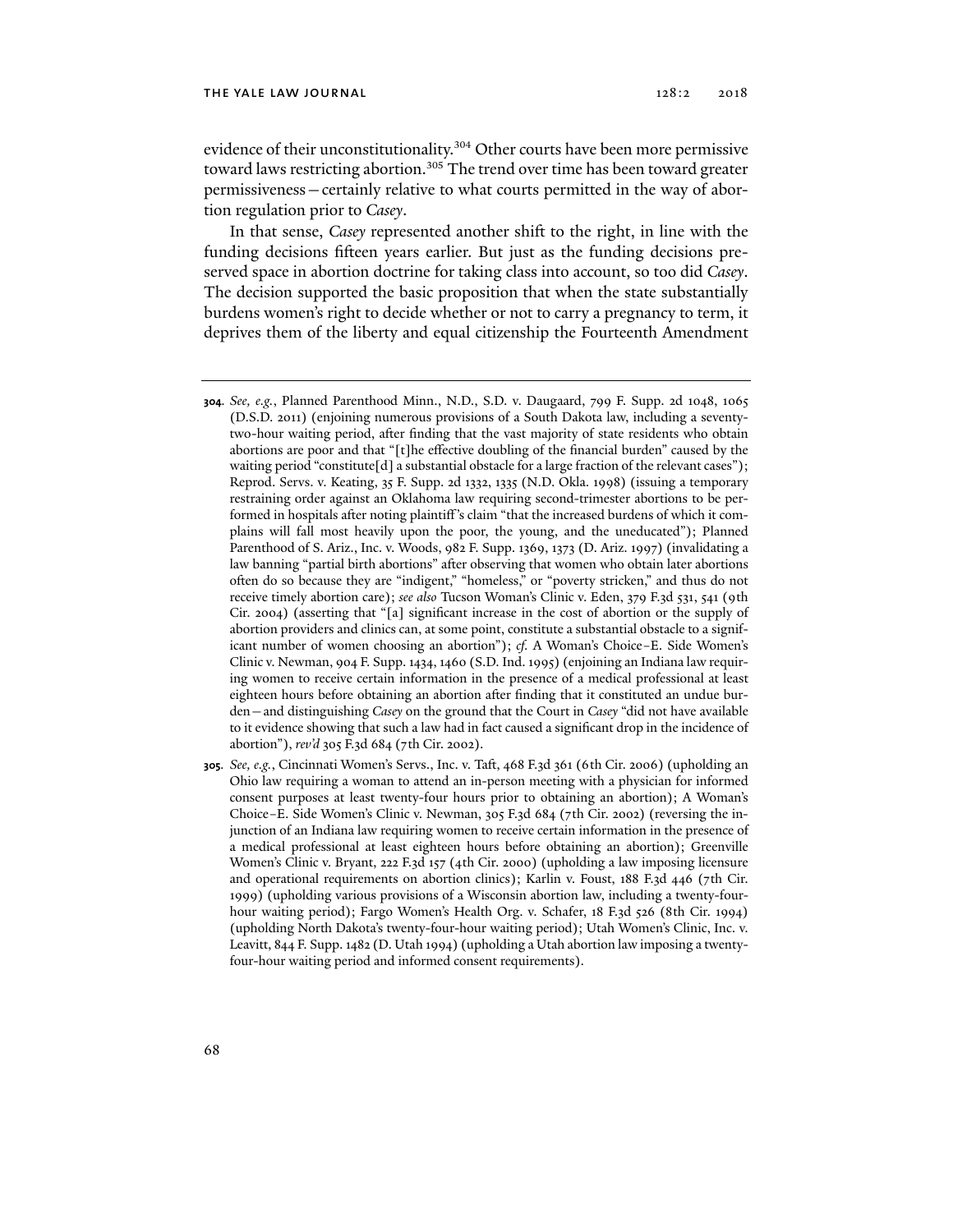was designed to protect.<sup>306</sup> And it reaffirmed that it was appropriate - in fact, sometimes necessary—for courts assessing the constitutionality of abortion regulations to consider the particular, compounding forms of disadvantage experienced by the women subject to those regulations.<sup>307</sup>

In the 1970s, the constitutional question with respect to financial disadvantage was whether the state was constitutionally obligated to fund abortions through welfare programs that funded childbirth. By the time of *Casey*, the scope of constitutional protection under the Fourteenth Amendment had narrowed, and the question with respect to financial disadvantage was different. The question now was whether courts could legitimately consider the experiences of particular subgroups of disadvantaged women when determining whether the state had substantially burdened the right to abortion. On this narrower question, the Court answered in the affirmative. It developed a doctrinal framework that in certain circumstances mandated special consideration of the real-world challenges facing particular subsets of women seeking abortions. Although less protective of financially disadvantaged women than *Roe*'s trimester framework, *Casey*'s undue burden test reflected the Court's recognition that abortion regulations that do not necessarily prevent every woman, or even most women, from exercising their constitutional rights may nonetheless infringe the rights of *some* women—most often, less privileged women. *Casey* reaffirmed the basic principle that burdening the rights of disadvantaged women in this way was a constitutional problem. In this sense, *Casey* preserved the law's ability to respond to class-related deprivations of the fundamental right to abortion.

**<sup>306</sup>**. Indeed, *Casey* made the sex-equality dimensions of the abortion right more visible than they had been in previous Supreme Court decisions. *See* Reva B. Siegel, *Dignity and the Politics of Protection: Abortion Restrictions Under* Casey*/*Carhart, 117 YALE L.J. 1694, 1753-66 (2008); *id.* at 1766 ("*Casey* . . . interprets the Due Process Clause in ways that are deeply informed by modern understandings of the Equal Protection Clause . . . . *Casey* appreciates that for women, a crucial dimension of freedom is freedom from legally imposed family roles . . . . At multiple junctures . . . the Court explains that there are equality values secured by the decisional autonomy *Casey* protects.").

**<sup>307</sup>***. See Casey*, 505 U.S. at 887-98 (engaging in a lengthy and detailed analysis of the way Pennsylvania's husband-notification provision affected the ability of married women who suffered domestic violence to obtain abortions); *id.* at 894 (explaining that the constitutional analysis of this provision focuses on the provision's effects not on all abortion-seekers, but on abortionseekers who experience domestic violence, as "[l]egislation is measured for consistency with the Constitution by its impact on those whose conduct it affects").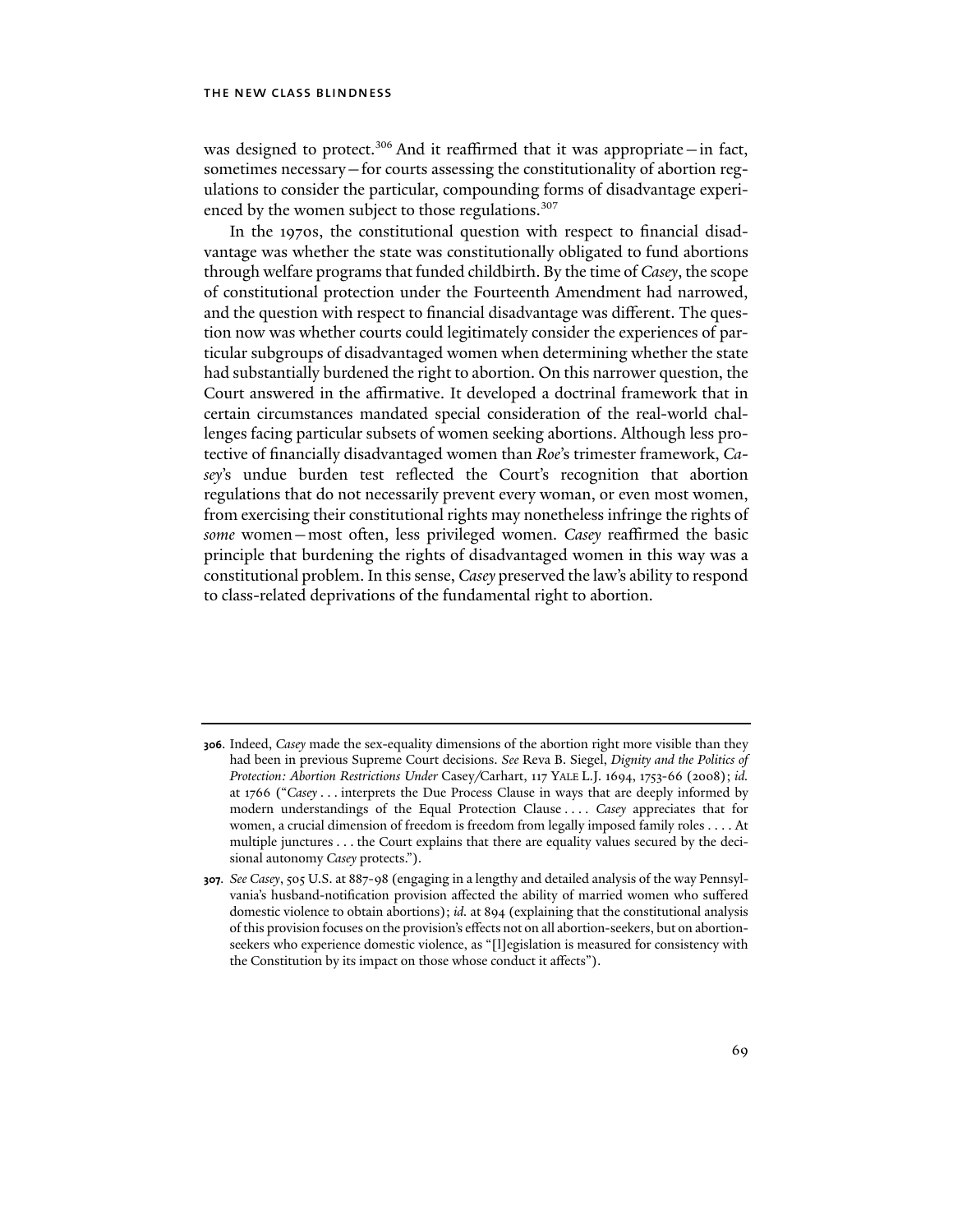# **iii. the emergence of the new class blindness**

Not too long ago, a prominent constitutional scholar called for "de-constitutionalizing" the right to abortion.308 What made this call for jettisoning *Roe*  atypical is that it came from a progressive scholar who believes women ought to be able to obtain abortions.<sup>309</sup> The logic behind the argument was this: when the Court determined in the funding cases that the state bears no constitutional obligation to pay for abortion, it drained constitutional law of any ability to help financially disadvantaged women. "To be a meaningful support for women's equality or liberty," the argument went, "a right to legal abortion must mean much more than a right to be free . . . to purchase one. It must guarantee access to one."310 Thus, given that "[i]t is so unlikely as to be a certainty that neither this Court nor likely any Court will commence a jurisprudence of positive constitutional rights[] by beginning in the contested terrain of mandating public funds for abortions,"<sup>311</sup> there is no point in reproductive-justice advocates continuing to waste their energies on constitutional battles.<sup>312</sup> The vast majority of women who seek abortions lack financial resources, and constitutional law simply has nothing to offer them. $313$ 

- **310**. West, *supra* note 308, at 1403 ("To be a meaningful support for women's equality or liberty, a right to legal abortion must mean much more than a right to be free of moralistic legislation that interferes with a contractual right to purchase one. It must guarantee access to one. And, for a right to legal abortion to guarantee that a woman who needs an abortion will have access to one, whether or not she can pay for it, the state must be required to provide considerable support."). In fact, West locates the blame for what she views as constitutional law's abandonment of low-income women even earlier than the funding cases, in *Roe* itself. She argues that *Roe* created only "a negative right against the criminalization of abortion in some circumstances" and that the funding decisions logically followed from that paltry conception of what was necessary genuinely to protect women's liberty and equality in this domain. *Id*.
- **311***. Id*.
- **312***. Id.* at 1431 (arguing that "a shift in focus away from courts to more democratic fora might open the door to moral and political opportunities to which we have been blinded by the light of the promises of a living Constitution"); *id.* at 1432 ("The reproductive justice that might be achieved through [pro-life and pro-choice] coalitions—that is, achieved through ordinary modes of political persuasion—might prove more enduring than what we have garnered to date from the Court.").
- **313***. Id*. at 1425 ("It is not possible . . . to read *Roe* as a part of an adjudicative, narrative movement toward a robust conception of reproductive justice. That is ruled out by the right's negativity.

**<sup>308</sup>**. Robin West, *From Choice to Reproductive Justice: De-Constitutionalizing Abortion Rights*, 118 YALE L.J. 1394, 1394 (2009).

**<sup>309</sup>***. Id.* at 1431 (arguing that "[w]omen need legal abortion . . . in order to live better and more integrated lives in their families and workplaces both"). For discussion of a different kind of call from the left for jettisoning *Roe*, based on the idea that the decision is too politically costly to defend, see Cary Franklin, Roe *as We Know It*, 114 MICH. L. REV. 867, 886 (2016).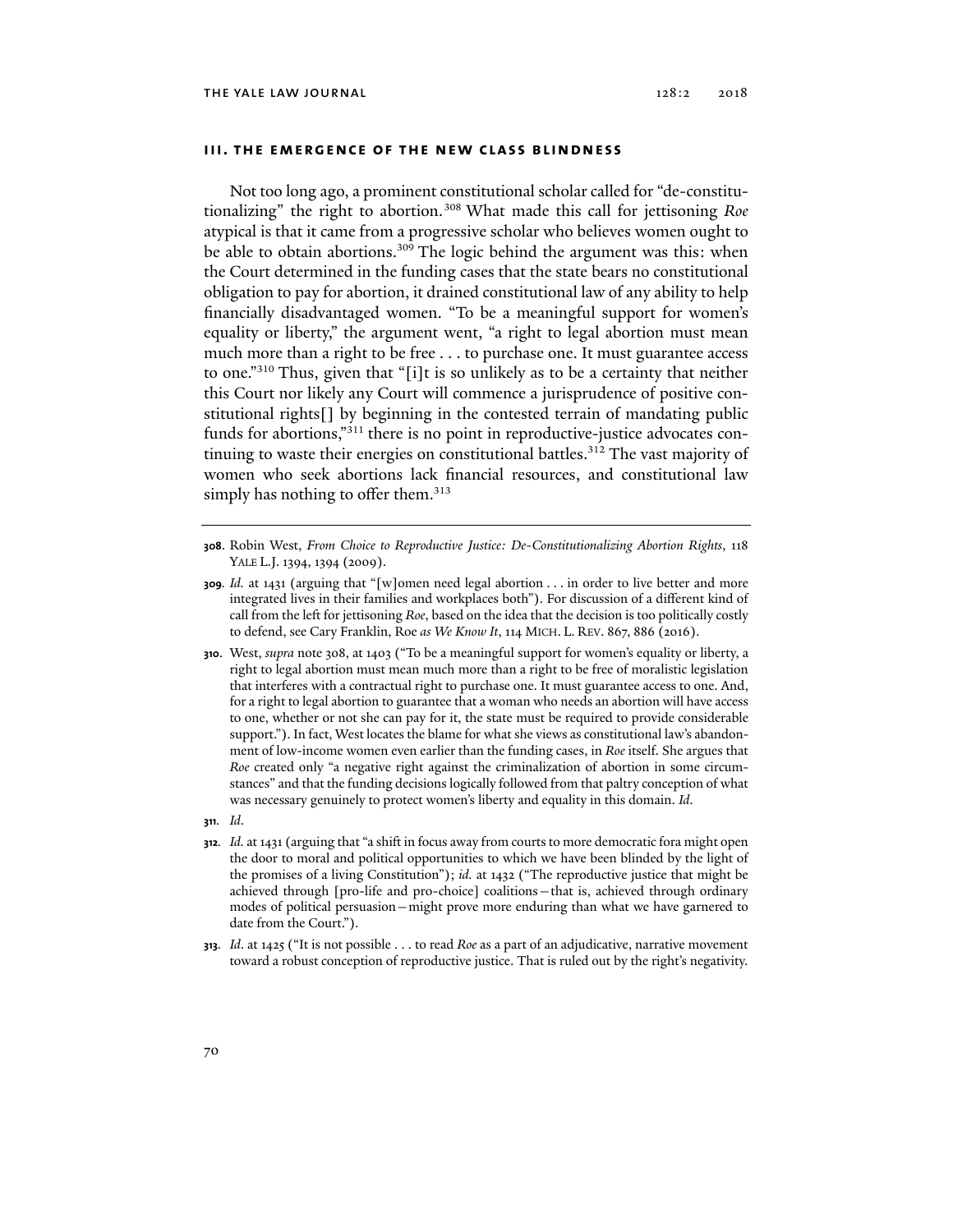This scholarly, feminist complaint that constitutional law offers no protection to financially disadvantaged women seeking abortions overlaps—in the way that claims from opposite ends of the political spectrum sometimes do—with a recent push by some conservative judges to suggest that the challenges facing such women fall outside the scope of constitutional concern. These judges too cite the funding decisions as evidence that the particular struggles low-income women encounter when seeking abortions are irrelevant under the Fourteenth Amendment and that constitutional law offers such women no special protection.

Whatever the motivation behind this claim, this Part argues against it. It shows how an overly broad, and in some instances just plain wrong, interpretation of the funding decisions has obscured extant constitutional protections for women of limited financial means. Abortion doctrine today still contains a mechanism for taking financial disadvantage into account and for ratcheting up constitutional protection when the state regulates in ways that substantially burden the rights of those on the lower rungs of the economic ladder.

This is an important form of constitutional protection. It was not so long ago that there was no protection for abortion under the Fourteenth Amendment, even as a so-called negative right. Those were not great days as far as women's health was concerned—particularly the health of poor women and women of color.314 In the period before *Roe*, "[e]very large municipal or county hospital had a 'septic abortion ward,' and infected induced abortion was the most common reason for admission to gynecology services nationwide."315 A study conducted in New York City in the mid-1960s revealed the truly ghastly assortment of chemicals and instruments women used to perform abortions on themselves in the years before the Court extended constitutional protection to the abortion right.316 Today, rates of abortion-related injuries and death remain quite high in countries with the most restrictive abortion laws and are much lower in countries

- **314***. See supra* notes 68-76, 221-225 and accompanying text.
- **315**. GRIMES & BRANDON, *supra* note 72, at 8.
- **316***. Id.* at 10-14.

Reproductive justice requires a state that provides a network of support for the processes of reproduction . . . . The Court is not equipped to mandate [such support] . . . . The negative right that it *has* recognized suggests something very different: it suggests at best a right to nonreproductive sex, and at worst, a right to end a pregnancy by killing the fetus so as to free oneself of the burden of impossible parental obligations in an unjust world. Either way, it is not all that clear that women, parents, or children are the beneficiaries.").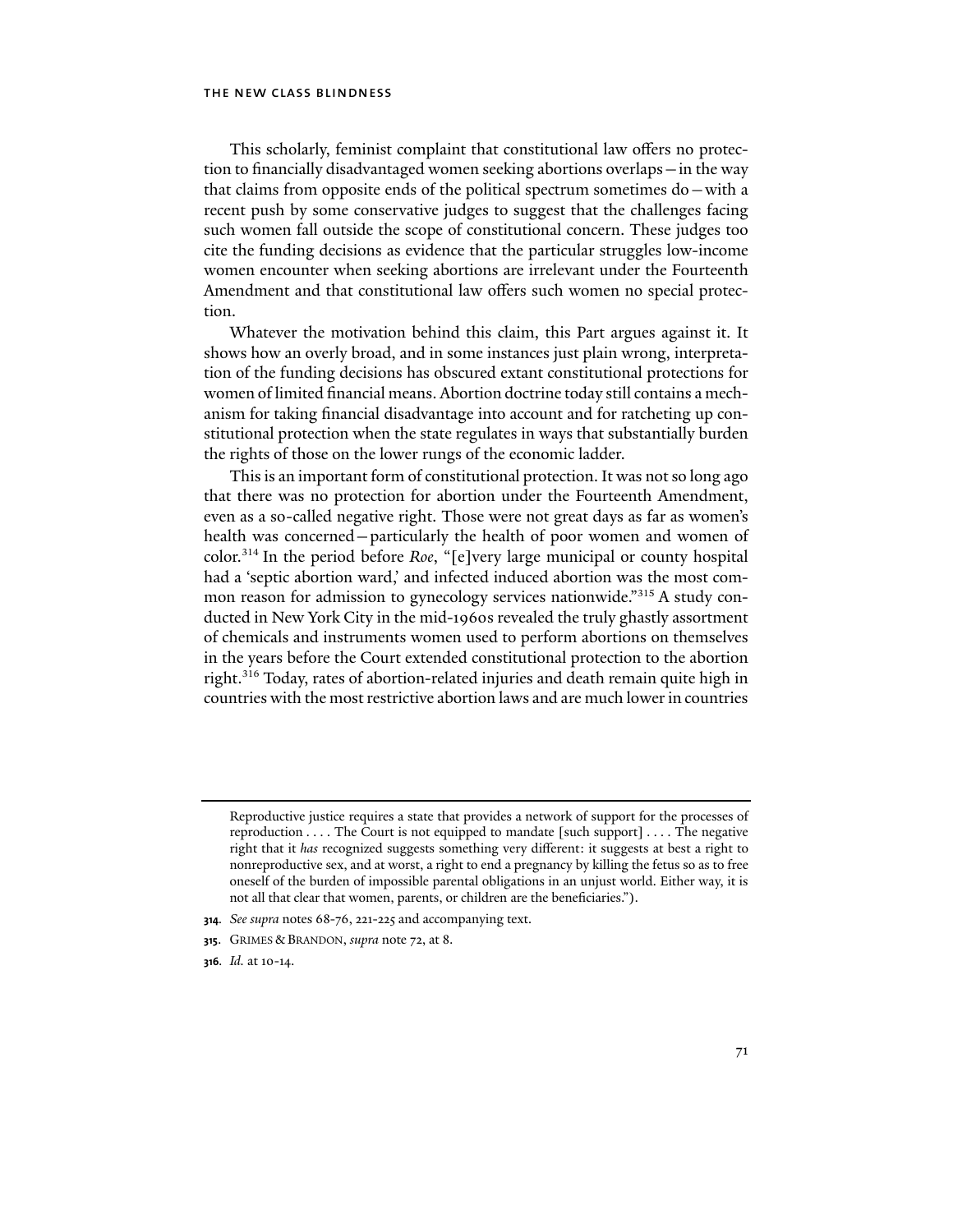that permit abortion.<sup>317</sup> There is no disputing that the Burger Court's determination that the government was not constitutionally obligated to pay for abortion, even where it paid for childbirth, has resulted in substantial hardship for poor women seeking abortions. But it makes an enormous difference in those women's lives that American law limits how far states may go in restricting access to abortion—and that it sometimes requires courts to consider how abortion restrictions impede their access in particular. The more restrictive abortion laws passed in recent years often force poor women to delay their abortions<sup>318</sup> and to forgo paying rent and utility bills or buying food for themselves and their children.319 But the fact that abortion is still constitutionally protected in the United States means that currently—even in the face of ever-tightening regulation— "most low-income women who want an abortion manage to obtain one."<sup>320</sup>

Recently, however, some judges have attempted radically to curtail this remaining protection by holding that class-based considerations can play no role in the adjudication of abortion-rights claims under the Fourteenth Amendment. A few years ago, the Fifth Circuit embraced what this Article calls the "new class

- **318**. Rachel K. Jones et al., *At What Cost? Payment for Abortion Care by U.S. Women*, 23 WOMEN'S HEALTH ISSUES e173, e174 (2013) (noting that patients seeking second-trimester abortions cite travel and procedure costs—which have been driven up by abortion regulation—as among the most common reasons for delays in seeking care); Sarah C.M. Roberts et al., *Out-of-Pocket Costs and Insurance Coverage for Abortion in the United States*, 24 WOMEN'S HEALTH ISSUES e211, e215 (2014) (finding, in a study of women seeking abortions at thirty clinics throughout the country, that fifty-four percent of respondents reported that raising money for an abortion delayed obtaining care); *see also* Heather D. Boonstra, *Abortion in the Lives of Women Struggling Financially: Why Insurance Coverage Matters*, 19 GUTTMACHER POL'Y REV. 49 (2016) (reporting that low-income women seeking abortions can "get caught in a cruel cycle, in which the delays associated with raising the funds to pay for the abortion can lead to additional costs and delays," because "[a]bortion in the second trimester can cost 2-3 times as much as abortion in the first trimester").
- **319**. Jones et al., *supra* note 318, at e176.
- **320**. Boonstra, *supra* note 318, at 49. That said, it is important to note that a substantial minority of low-income women who want abortions do not manage to obtain them and are forced to bear children against their wishes. *See* Stanley K. Henshaw et al., *Restrictions on Medicaid Funding for Abortions: A Literature Review*, GUTTMACHER INST. 27 (2009), https://www .guttmacher.org/sites/default/files/report\_pdf/medicaidlitreview.pdf [https://perma.cc /L2PZ-XUM5] ("[A] reasonable estimate is that lack of funding influences about a quarter of Medicaid-eligible women to continue unwanted pregnancies.").

**<sup>317</sup>**. Lisa B. Haddad & Nawal M. Nour, *Unsafe Abortion: Unnecessary Maternal Mortality*, 2 REVIEWS OBSTETRICS & GYNECOLOGY 122, 124 (2009) ("Data indicate an association between unsafe abortion and restrictive abortion laws. The median rate of unsafe abortions in the 82 countries with the most restrictive abortion laws is up to 23 of 1000 women compared with 2 of 1000 in nations that allow abortions. Abortion-related deaths are more frequent in countries with more restrictive abortion laws (34 deaths per 100,000 childbirths) than in countries with less restrictive laws (1 or fewer per 100,000 childbirths).").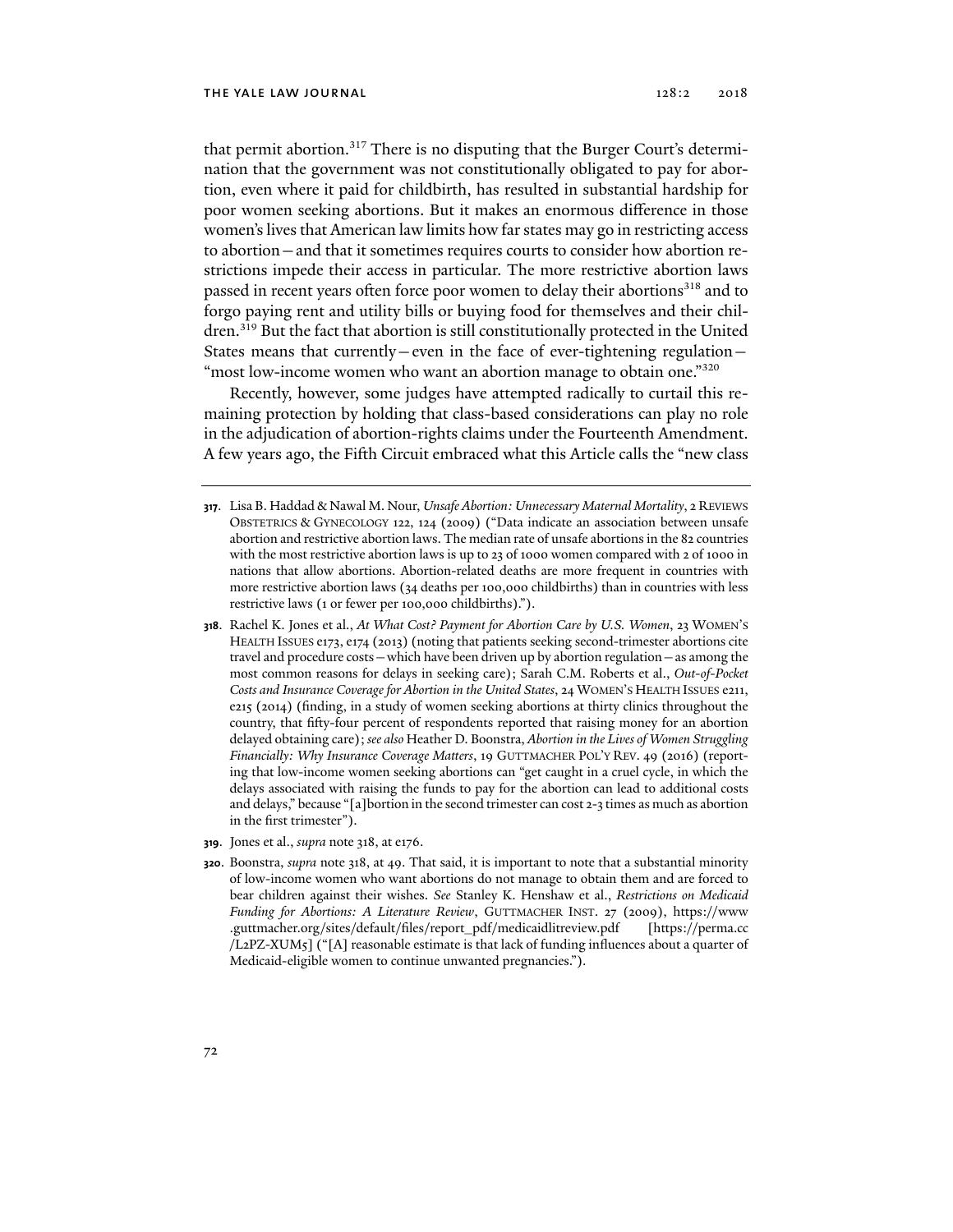blindness," holding that class-related concerns have no purchase in constitutional abortion doctrine. Although the Supreme Court ultimately rejected that proposition,<sup>321</sup> this new class blindness appeared to garner support among some of the Justices. This Part shows how these recent efforts to exclude class-related considerations from the analysis of abortion regulation threaten to rewrite history and reformulate Fourteenth Amendment doctrine in unprecedented ways.

In fact, the new class blindness is not limited to the context of reproductive rights. It is part of a transcontextual effort to restrict judicial consideration of class in the realm of fundamental rights. Thus, the second Section of this Part turns from the context of abortion to the contexts of voting and criminal procedure. In voting, the new class blindness has arisen in ways strikingly parallel to the ways it has arisen in the context of reproductive rights. In the context of criminal procedure, a number of Supreme Court Justices have argued that the Burger Court effectively overruled some of its predecessor's landmark class-related decisions—decisions such as *Griffin* and *Douglas*, which to this day provide important protections for indigent criminal defendants.

Thus far, the Court has rejected these efforts to expunge class-related concerns from fundamental rights law. But it has devoted very little space in its opinions to explaining the reasons behind its rejection of these efforts. This Part aims to show how the new class blindness misreads constitutional precedent and why the recent push to strike class-related concerns from Fourteenth Amendment jurisprudence is inconsistent with due process and equal protection as those concepts have been understood for the past half century.

# *A. Efforts Toward a New Class Blindness in Abortion Law*

In 2013, the state of Texas enacted a new law regulating abortion. The law, known as H.B. 2, required that abortion providers obtain admitting privileges at

**<sup>321</sup>***. See* Whole Woman's Health v. Hellerstedt, 136 S. Ct. 2292 (2016).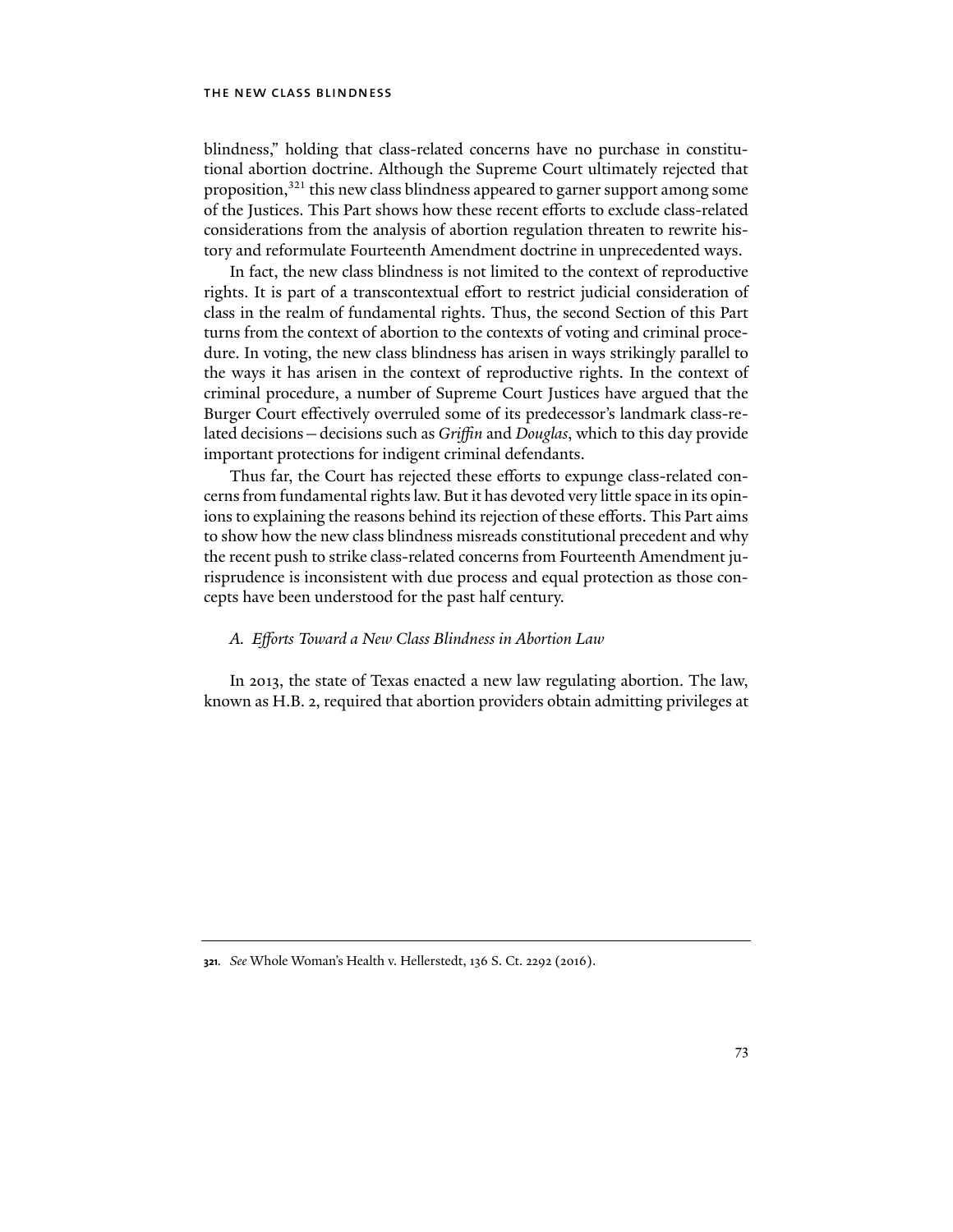nearby hospitals and that abortion clinics outfit themselves as ambulatory surgical centers.322 H.B. 2 was one of hundreds of similar abortion restrictions enacted in the wake of the 2010 midterm elections.<sup>323</sup> Those elections swept into office a host of Tea Party and other conservative candidates for whom outlawing abortion was a top priority.<sup>324</sup> Indeed, state legislators passed more laws regulating abortion in 2011 than in any other year in American history.<sup>325</sup> More than

**322***. See* H.B. 2, 2013 Tex. Gen. Laws 5013 (codified at TEX. HEALTH & SAFETY CODE ANN. §§ 171.0031, 171.041-048, 171.061-064, 245.010-011 (West 2015) and TEX. OCC. CODE ANN. §§ 164.052, 164.055 (West 2015)). For more on the ambulatory surgical center requirement, see *Whole Woman's Health v. Lakey*, 46 F. Supp. 3d 673, 682 (W.D. Tex. 2014), *aff 'd in part, modified in part, vacated in part, and rev'd in part sub nom.* Whole Women's Health v. Cole, 790 F.3d 563 (5th Cir. 2015), *rev'd sub nom.* Whole Women's Health v. Hellerstedt, 1363 S. Ct. 2292 (2016), which notes:

> The requirement applies equally to abortion clinics that only provide medication abortion, even though no surgery or physical intrusion into a woman's body occurs during this procedure. The standards prescribe electrical, heating, ventilation, air conditioning, plumbing, and other physical plant requirements as well as staffing mandates, space utilization, minimum square footage, and parking design. Notably, grandfathering of existing facilities and the granting of waivers from specific requirements is prohibited for abortion providers, although other types of ambulatory-surgical facilities are frequently granted waivers or are grandfathered due to construction dates that predate the newer construction requirements.

For more on the admitting privileges requirement, see *Planned Parenthood of Greater Texas Surgical Health Services v. Abbott*, 951 F. Supp. 2d 891, 897-98 (W.D. Tex. 2013), *aff 'd in part and rev'd in part*, 748 F.3d 583 (5th Cir. 2014), which explains that the law assesses a criminal penalty against any physician who performs an abortion without having admitting privileges at a hospital within thirty miles of where the abortion is performed. For more on the legislative history of H.B. 2, see Cary Franklin, Whole Woman's Health v. Hellerstedt *and What It Means to Protect Women*, *in* REPRODUCTIVE RIGHTS AND JUSTICE LAW STORIES, *supra* note 84 (manuscript at 3-11) (on file with author).

- **323***. See* Linda Greenhouse & Reva B. Siegel, Casey *and the Clinic Closings: When "Protecting Health" Obstructs Choice*, 125 YALE L.J.1428, 1449-54 (2016) (describing the concerted passage of similar types of antiabortion legislation around the country in the wake of the 2010 elections).
- **324***. See* Elizabeth Nash & Rachel Benson Gold, *In Just the Last Four Years, States Have Enacted 231 Abortion Restrictions*, GUTTMACHER INST. (Jan. 5, 2015), https://www.guttmacher.org/article /2015/01/just-last-four-years-states-have-enacted-231-abortion-restrictions [https://perma .cc/8FNX-QGKX] (noting that the new wave of abortion laws were enacted after "the 2010 midterm elections swept abortion opponents into power in state capitals across the country"); Robert Pear, *Push for Stricter Abortion Limits Is Expected in House*, N.Y. TIMES (Dec. 11, 2010), https://www.nytimes.com/2010/12/12/health/policy/12abortion.html [https://perma.cc /4WTZ-EA7K] (reporting that, in the U.S. House of Representatives, "[o]pponents of abortion gained about 45 seats in the midterm elections").
- **325***. See* Alastair Gee, *Anti-Abortion Laws Gain More Ground in the USA*, 377 LANCET 1992,1992-93 (2011); Sarah Kliff, *2011: The Year of the Abortion Restrictions*, WASH. POST (Dec. 29, 2011), https://www.washingtonpost.com/blogs/wonkblog/post/2011-the-year-of-the-abortion -restrictions/2011/12/29/gIQAbJqjOP\_blog.html [https://perma.cc/J6UP-XJGY].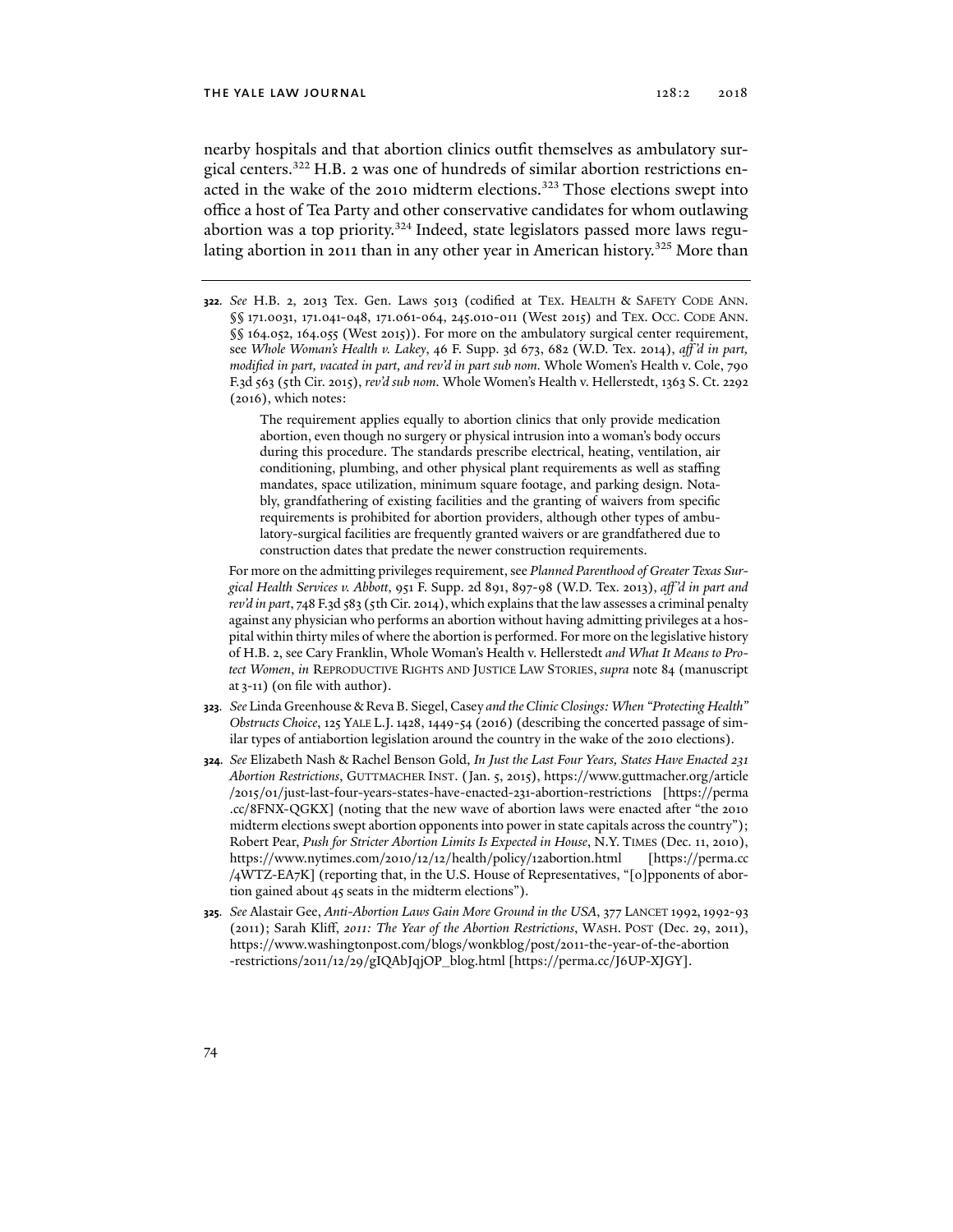a quarter of *all* abortion regulations passed since *Roe* were passed in the five years after those legislators took office.<sup>326</sup> The effect of much of this new regulation was to block women's access to abortion, often by forcing the closure of clinics that provided it.<sup>327</sup> H.B. 2's admitting-privileges requirement closed roughly half of Texas's forty-one abortion clinics. The surgical-center requirement threatened to halve the remaining number, leaving Texas—a state with a population of twenty-five million—with only seven or eight clinics.<sup>328</sup>

Whole Woman's Health, which operates a number of women's health clinics that provide abortions, challenged the law's constitutionality and prevailed in the district court.329 The district court found that Texas had no legitimate health interest in requiring abortion providers to meet these new requirements, as there was no evidence in this context that admitting privileges enable doctors to provide better care<sup>330</sup> or that outfitting clinics as ambulatory surgical centers would further reduce the already very low complication rates associated with abortion.<sup>331</sup> Moreover, while the health benefits of the law were negligible, the effects

- **326***. Last Five Years Account for More than One-Quarter of All Abortion Restrictions Enacted Since* Roe, GUTTMACHER INST. (Jan. 13, 2016), https://www.guttmacher.org/article/2016/01/last-five -years-account-more-one-quarter-all-abortion-restrictions-enacted-roe [https://perma.cc /BFC5-BMEN].
- **327**. Esmé E. Deprez, *Abortion Clinics Are Closing at a Record Pace*, BLOOMBERG (Feb. 24, 2016), https://www.bloomberg.com/news/articles/2016-02-24/abortion-clinics-are-closing-at-a -record-pace [https://perma.cc/VT4M-JJBE] (reporting that "[a]bortion access in the U.S. has been vanishing at the fastest annual pace on record, propelled by Republican state lawmakers' push to legislate the industry out of existence," and that "[s]ince 2011, at least 162 abortion providers have shut or stopped offering the procedure, while just 21 opened").
- **328***. See* Whole Woman's Health v. Lakey, 46 F. Supp. 3d 673, 682 (W.D. Tex. 2014), *aff 'd in part, modified in part, vacated in part, and rev'd in part sub nom.* Whole Women's Health v. Cole, 790 F.3d 563 (5th Cir. 2015), *rev'd sub nom.* Whole Women's Health v. Hellerstedt, 1363 S. Ct. 2292 (2016); *see also* Alexa Ura et al., *Here Are the Abortion Clinics that Have Closed Since 2016*, TEX. TRIB. (June 28, 2016), https://www.texastribune.org/2016/06/28/texas-abortion-clinics -have-closed-hb2-passed-2013 [https://perma.cc/G7CT-TBDW] (listing the names and locations of the Texas clinics that closed in the wake of H.B. 2).
- **329***. See Lakey*, 46 F. Supp. 3d 673.
- **330**. Planned Parenthood of Greater Tex. Surgical Health Servs. v. Abbott, 951 F. Supp. 2d 891, 899-901 (W.D. Tex. 2013) (finding that abortion is so safe that abortion providers rarely treat patients in hospitals and thus rarely qualify for admitting privileges and that whether or not a provider has such privileges has no impact on the quality of care patients receive in the rare instances when they are treated in hospitals), *aff 'd in part and rev'd in part*, 748 F.3d 583 (5th Cir. 2014).
- **331***. Lakey*, 46 F. Supp. 3d at 684 ("The great weight of the evidence demonstrates that, before the act's passage, abortion in Texas was extremely safe with particularly low rates of serious complications and virtually no deaths occurring on account of the procedure . . . . [R]isks are not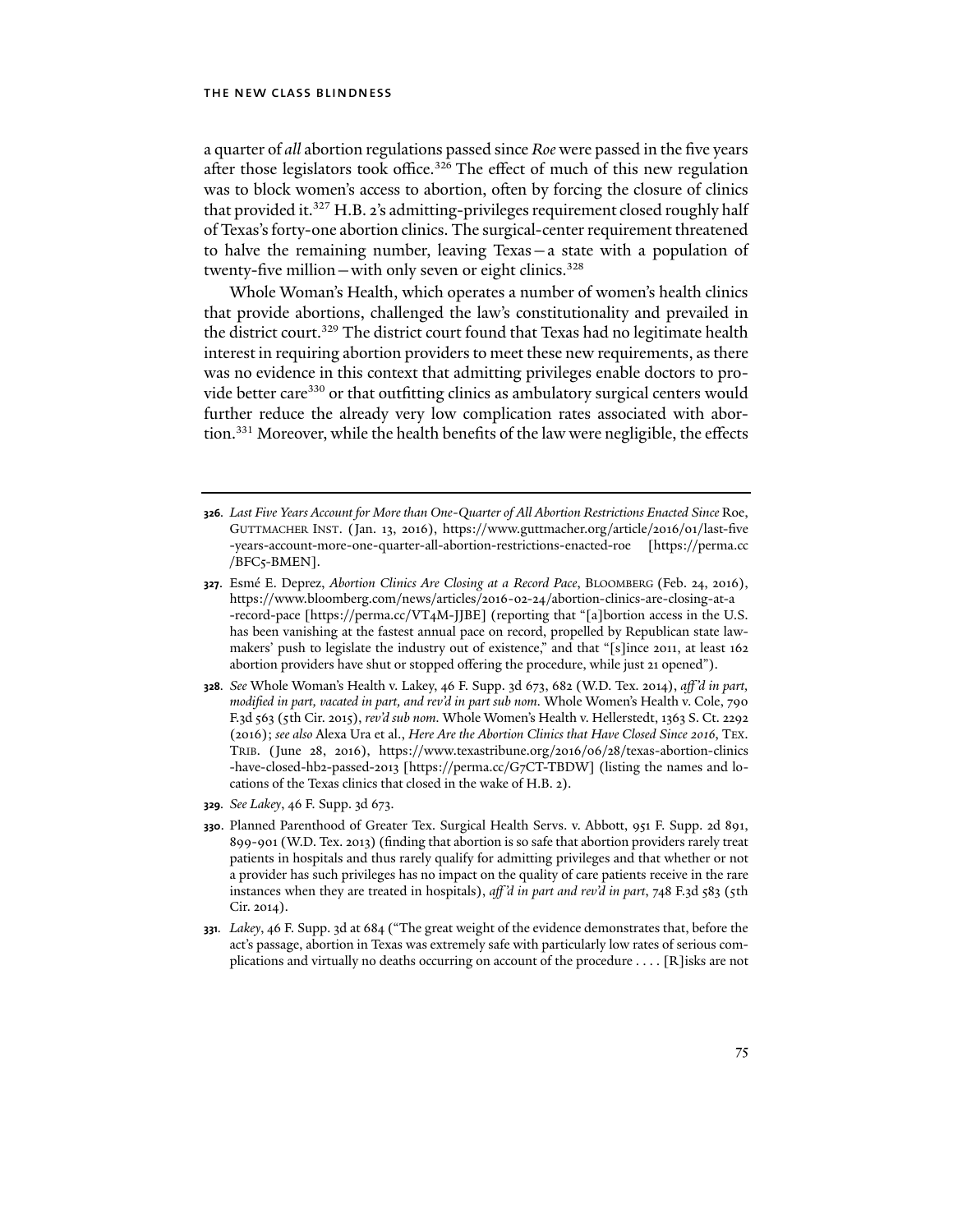on women's access to abortion were enormous. The court found that if both provisions of H.B. 2 were allowed to take effect, approximately 2 million women would live in a county further than 50 miles from an abortion provider, 1.3 million would live further than 100 miles from a provider, 900,000 would live further than 150 miles from a provider, and 750,000 would live further than 200 miles from a provider.332 The problem was not just distance, the court found. It was the way these distances interacted with other "practical concerns," such as "lack of availability of child care, unreliability of transportation, unavailability of appointments at abortion facilities, unavailability of time off from work, immigration status and inability to pass border checkpoints, poverty level, the time and expense involved in traveling long distances, and other, inarticulable psychological obstacles" to render abortion inaccessible, particularly to "poor, rural, or disadvantaged women."333 The court acknowledged that many middle-class women would still be able to access abortion in the wake of H.B. 2.<sup>334</sup> But, the court asserted, "*Roe*'s essential holding guarantees to all women, not just those of means, the right to a previability abortion."335

On appeal, the Fifth Circuit rejected this reasoning. It held that a state is entitled to near-total deference on the question of whether a law advances its interest in protecting women's health.<sup>336</sup> The Fifth Circuit also rejected the district court's reasoning about the interplay between travel distance and financial disadvantage. It held that obstacles that arise from women's own lack of funds are irrelevant to determining whether a regulation qualifies as a substantial obstacle under *Casey*. 337 That, the court reasoned, was the lesson of the abortion funding

**335***. Id.*

appreciably lowered for patients who undergo abortions at ambulatory surgical centers as compared to nonsurgical-center facilities.").

**<sup>332</sup>***. Id.* at 681.

**<sup>333</sup>***. Id.* at 683.

**<sup>334</sup>***. Id.*

**<sup>336</sup>***. See* Whole Woman's Health v. Cole, 790 F.3d 563, 587 (5th Cir. 2015) (holding that, if "any conceivable rationale exists for an enactment," the state has satisfied its burden, and that it is "not required to prove that the objective of the law would be fulfilled" (quoting Planned Parenthood of Greater Tex. Surgical Health Servs. v. Abbott, 748 F.3d 583, 594 (5th Cir. 2014), *rev'd sub nom.* Whole Women's Health v. Hellerstedt, 136 S. Ct. 2292)).

**<sup>337</sup>***. See id.* at 589 ("We do not doubt that women in poverty face greater difficulties. However, to sustain a facial challenge, the Supreme Court and this circuit require Plaintiffs to establish that the law itself imposes an undue burden on at least a large fraction of women." (quoting Whole Woman's Health v. Lakey, 769 F.3d 285, 299 (5th Cir.), *vacated in part*, 135 S. Ct. 399  $(2014)$ .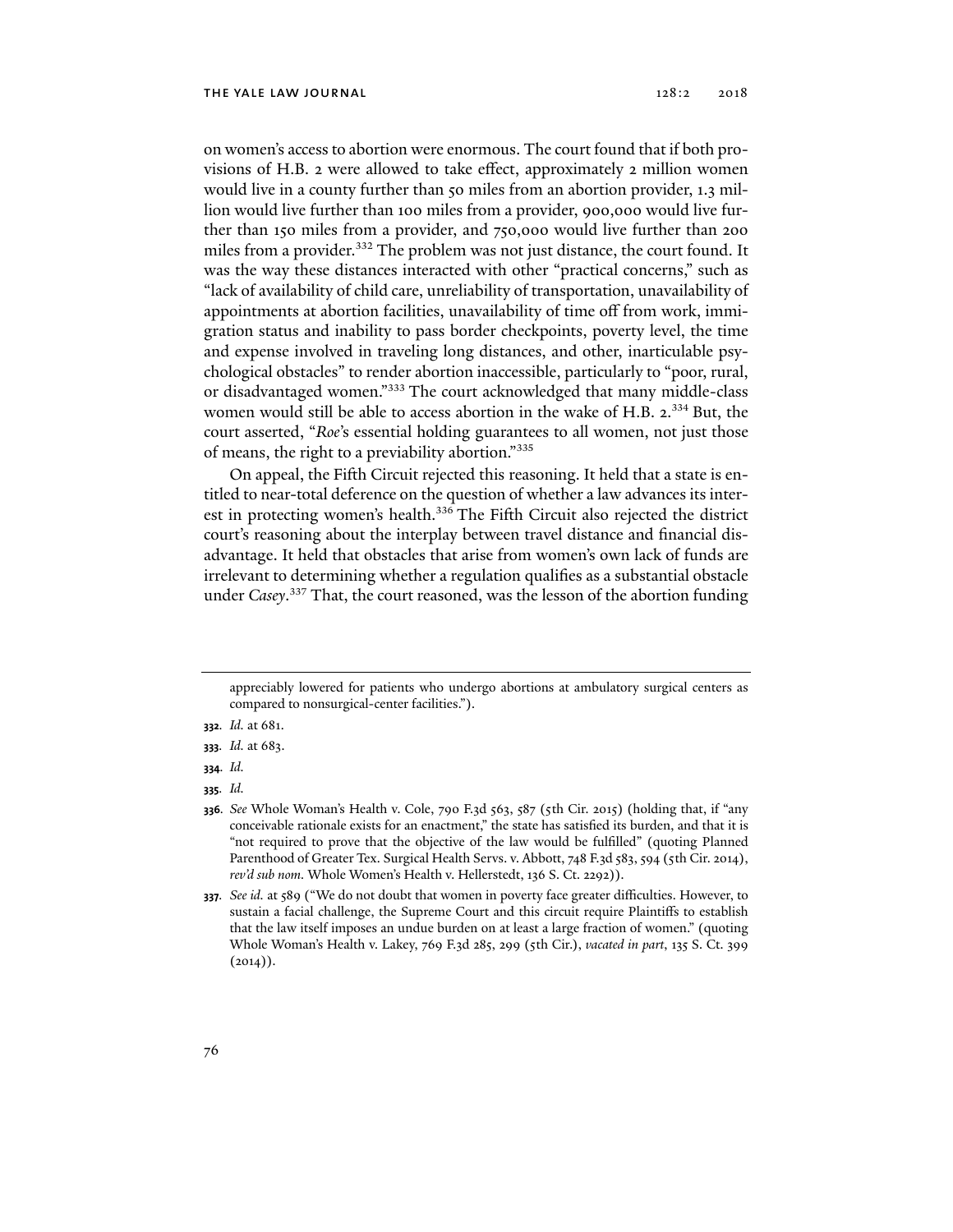decisions: the state is not responsible under the Fourteenth Amendment for burdens it did not create.<sup>338</sup> The only burdens courts ought to take into account are those created by "the law itself."339 Difficulties that arise out of women's own straitened financial circumstances—such as lack of transportation, childcare, days off work, and money for travel—are not part of the constitutional calculus when determining the size of the burden an abortion regulation imposes.<sup>340</sup> With all those considerations pushed to one side, the court determined that H.B. 2 did not constitute a substantial obstacle to abortion.<sup>341</sup>

There was some support for this reasoning at the Supreme Court. Justice Alito, joined by Chief Justice Roberts and Justice Thomas, rejected the idea that courts should focus on the struggles of particular subgroups of women when applying the undue burden test.<sup>342</sup> Justice Alito argued that Whole Woman's Health "must show, at a minimum, that [the controverted provisions of H.B. 2] have an unconstitutional impact on at least a 'large fraction' of Texas women of reproductive age."343 Indeed, Justice Alito went so far as to suggest that it is never appropriate to narrow the scope of the undue burden inquiry to particular subgroups of women in the context of a facial challenge to an abortion law. For one thing, he argued, doing so would predetermine the outcome. If courts examine a law's effects only on women who are burdened by the law, the fraction of women burdened will "always [be] '1,'" he reasoned, "which is pretty large as fractions go."344

- **339***. Cole*, 790 F.3d at 589.
- **340***. See id*.

**342***. See* Whole Woman's Health v. Hellerstedt, 136 S. Ct. 2292, 2343 (2016) (Alito, J., dissenting).

**<sup>338</sup>***. See id.* (citing the Court's observation in *Maher v. Roe* that "[t]he indigency that may make it difficult—and in some cases, perhaps, impossible—for some women to have abortions is neither created nor in any way affected by the state's regulation" (alteration in original) (internal quotation marks omitted) (quoting 432 U.S. 464, 474 (1977))). The Court in *Maher*, however, made this observation in the course of explaining why the state was not constitutionally obligated to fund abortion. The Fifth Circuit cited this observation (out of context) to suggest that the difficulties financially disadvantaged women face when the state restricts abortion are not properly considered when assessing the magnitude of the obstacles such restrictions generate—a proposition for which *Maher* provides no support. *See supra* note 272 and accompanying text.

**<sup>341</sup>***. Id*. at 591 (holding that the ambulatory surgical center requirement did not constitute a substantial obstacle to abortion); Planned Parenthood of Greater Tex. Surgical Health Servs. v. Abbott, 748 F.3d 583, 600 (5th Cir. 2014) (holding that the admitting privileges requirement did not constitute a substantial obstacle).

**<sup>343</sup>***. Id.*

**<sup>344</sup>***. Id.* at 2343 n.11.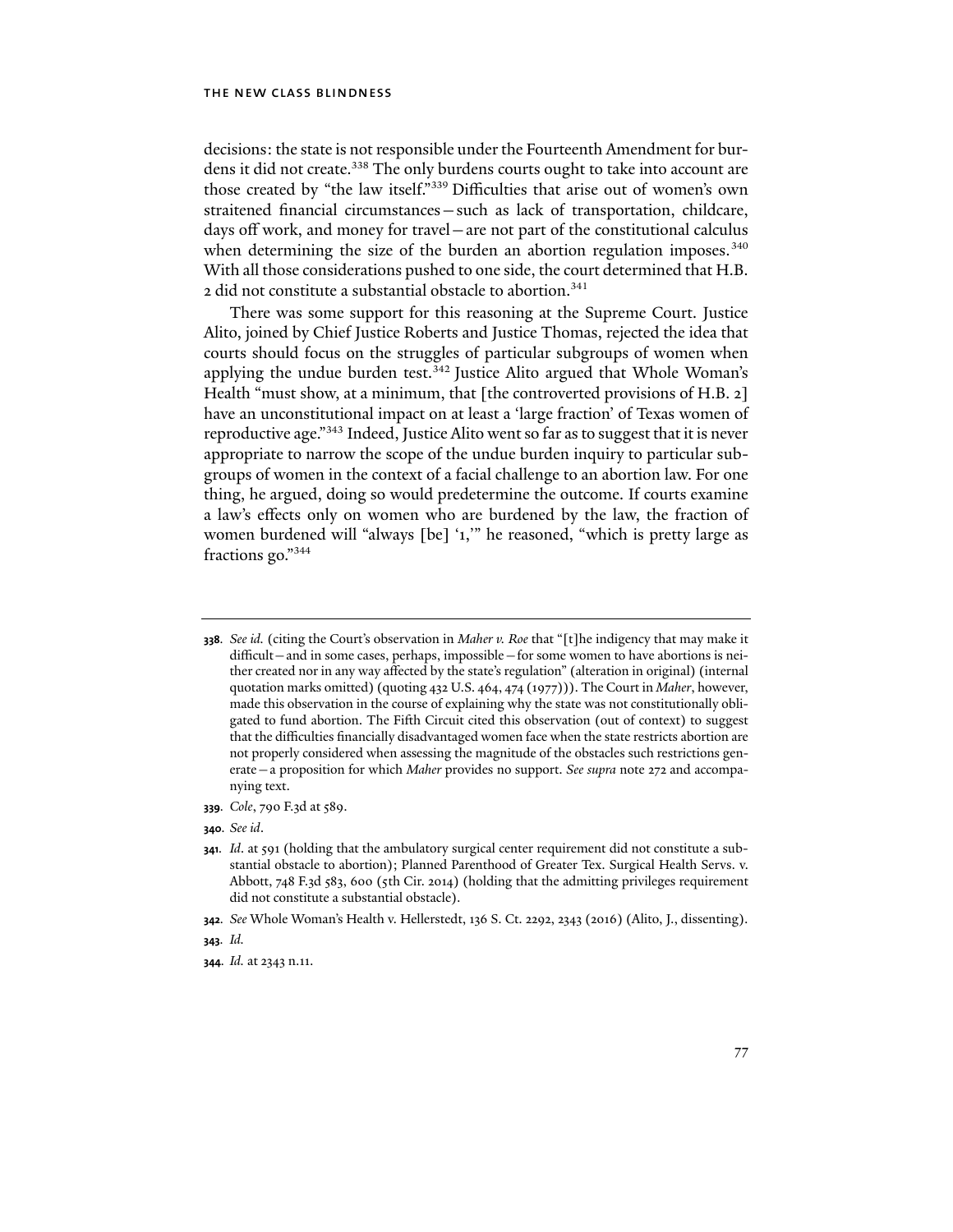This is a misreading of the doctrine. *Casey* held that courts must begin with the subset of women actually burdened by a regulation and then ask whether that regulation constitutes a substantial obstacle for a large fraction of those women. Not all burdens constitute substantial obstacles, as the Court's analysis of the twenty-four-hour waiting period in *Casey* demonstrated. Had Justice Alito's interpretation prevailed, the central doctrinal mechanism for protecting the rights of financially disadvantaged women in the context of abortion would have been eviscerated.<sup>345</sup>

The Court, however, declined to follow that path. It did not devote significant attention in *Whole Woman's Health* to class-related questions because H.B. 2 was so sweeping in its effects, and so baseless as a purported regulation of health, that no particularized inquiry was necessary.<sup>346</sup> But the Court went out of its way to reaffirm that abortion doctrine not only permits, but in some cases requires, such an inquiry. The Court observed that "*Casey* used the language 'large fraction' to refer to 'a large fraction of cases in which [the contested provision] is relevant,' a class narrower than 'all women,' 'pregnant women,' or even 'the class of women seeking abortions.'"347 "Here, as in *Casey*," the Court wrote, "the relevant denominator is 'those [women] for whom [the provision] is an actual rather than an irrelevant restriction.'"348 If a regulation impedes access to abortion for "poor, rural, or disadvantaged women,"<sup>349</sup> then those are the subgroups on which the constitutional inquiry must focus—regardless of whether the state is responsible for the difficult life circumstances faced by many women in these groups.

- **345**. In fact, Justice Alito objected not only to the way the Court deployed the "large fraction" test, but also to the fact that it deployed that "more plaintiff-friendly" test at all. *Id.* He argued contrary to the assumptions of the majority in *Whole Woman's Health*—that "[t]he proper standard for facial challenges is unsettled in the abortion context" and that a litigant bringing a facial challenge to an abortion regulation might be required to "show that no set of circumstances exists under which the [regulation] would be valid." *Id.* (quoting Gonzales v. Carhart, 550 U.S. 124, 167 (2007) (internal quotation marks omitted)). This standard would bar facial challenges to laws that burden the rights of some, but not all, women. It would mean that any particular burdens a law places on financially disadvantaged women would be irrelevant in the context of a facial challenge.
- **346***. See id.* at 2319 (majority opinion) (observing that the challenged provisions of H.B. 2 "vastly increase the obstacles confronting women seeking abortions in Texas without providing any benefit to women's health capable of withstanding any meaningful scrutiny").
- **347***. Id.* at 2320 (quoting Planned Parenthood of Se. Pa. v. Casey, 505 U.S. 833, 894-95 (1992)).
- **348***. Id.* (quoting *Casey*, 505 U.S. at 895 (alterations in original)).
- **349***. Id.* at 2302 (quoting *Whole Woman's Health v. Lakey*, 46 F. Supp. 3d 673, 683 (W.D. Tex. 2014), which found that H.B. 2's requirements "erect a particularly high barrier" for such women).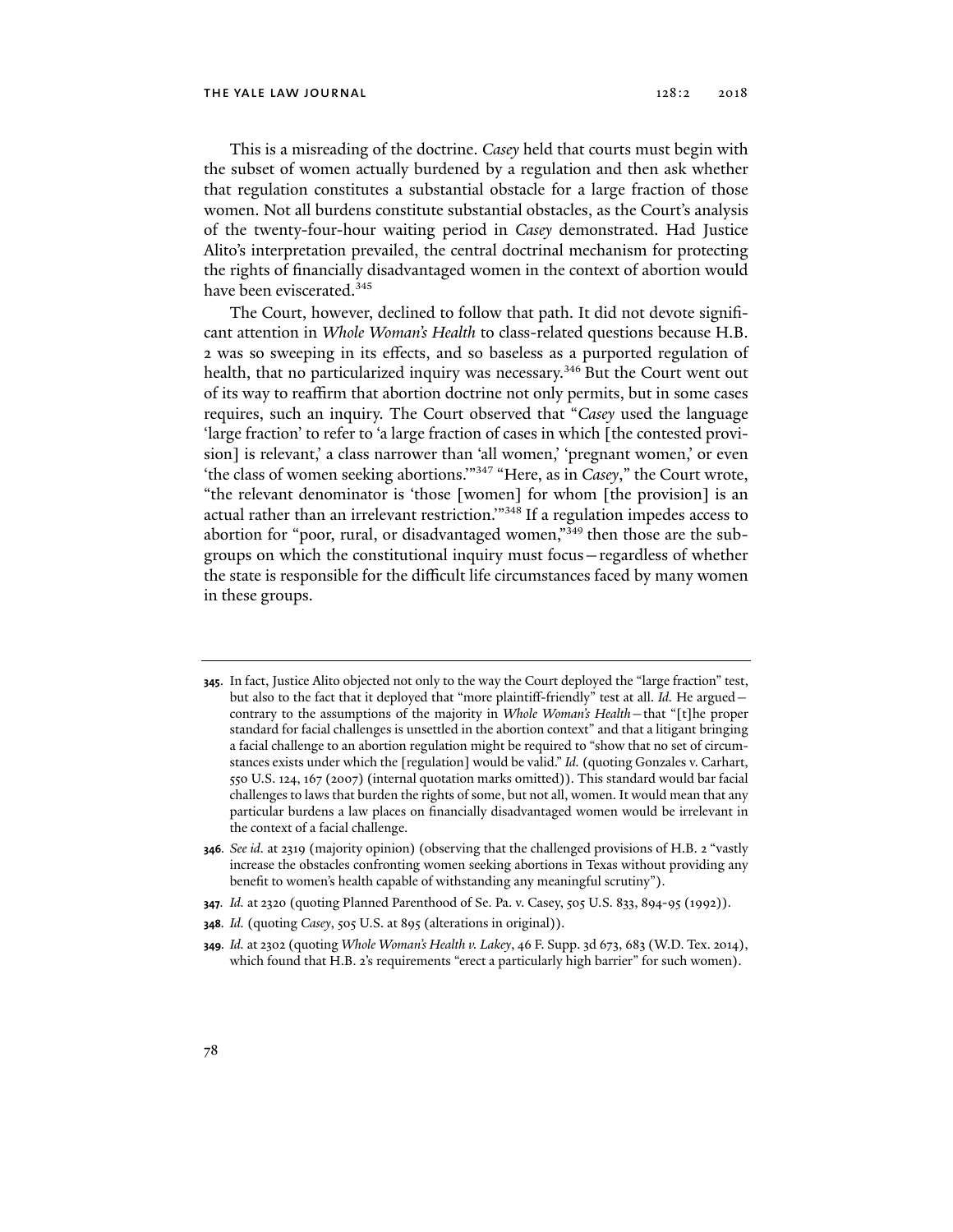This facet of *Whole Woman's Health* had immediate and significant consequences for abortion law, particularly for women without financial resources. In the years leading up to *Whole Woman's Health*, courts assessing the constitutionality of post-2010 abortion regulations frequently invoked *Casey*'s teachings with regard to subgroup analysis under the undue burden test. They began to hold that some of these laws were unconstitutional in part because they placed a substantial obstacle in the path of financially disadvantaged women seeking abortions. Judges in these cases engaged in lengthy analysis of the class-related effects of the new laws. They observed that a "woman who does not own her own car may need to buy two inter-city bus tickets (one for the woman procuring the abortion, and one for a companion) in order to travel to another city."350 They noted that "[w]ithout regular internet access, it is more difficult to locate an abortion clinic in another city or find an affordable hotel room."351 They pointed out that "many low-income women have never left the cities in which they live," and that "[t]he idea of going to a city where they know no one and have never visited, in order to undergo a procedure that can be frightening in itself, can present a significant psychological hurdle."<sup>352</sup> They explained that the fact "that a woman has some conceivable opportunity to exercise her right does not mean that a substantial obstacle to the exercise of that right is not imposed."353 Nor,

- **350**. Planned Parenthood Se., Inc. v. Strange, 33 F. Supp. 3d 1330, 1357 (M.D. Ala. 2014); *see also* Planned Parenthood of Wis., Inc. v. Schimel, 806 F.3d 908, 919 (7th Cir. 2015) (noting that an admitting privileges law could force women to make a ninety-mile trip by bus or train, which could make the process of obtaining an abortion "prohibitively expensive"); Planned Parenthood Se., Inc. v. Bentley, 951 F. Supp. 2d 1280, 1286 (M.D. Ala. 2013) (noting that for women without a car, the increased distances between providers "would be no mere encumbrance, but an insurmountable barrier to obtaining an abortion").
- **351***. Strange*, 33 F. Supp. 3d at 1357; *see also Schimel*, 806 F.3d at 919 (observing that "more than 50 percent of Wisconsin women seeking abortions have incomes below the federal poverty line" and that "[f]or them a round trip to Chicago, and finding a place to stay overnight in Chicago" is a serious, and potentially impossible, undertaking); McCormack v. Hiedeman, 694 F.3d 1004, 1017 (9th Cir. 2012) (noting that travel, which sometimes necessitates making arrangements for an overnight stay, "has been shown to be a significant factor when a woman delays an abortion, and low-income women are more likely to have this problem").
- **352***. Strange*, 33 F. Supp. 3d at 1357; *see also* McCormack v. Hiedeman, 900 F. Supp. 2d 1128, 1145 (D. Idaho 2013) (observing that "low-income women living in rural areas . . . often must travel long distances to the closest abortion provider, requiring an already financially strapped pregnant woman to miss work, find childcare, make arrangements for travel and for an overnight stay to satisfy the 24-hour requirement," and finding that "[t]hese obstacles, coupled with the threat of criminal prosecution based on an abortion provider's purported failure to comply with state abortion regulations, are simply too much").
- **353***. Bentley*, 951 F. Supp. 2d at 1286; *see also* Planned Parenthood of Wis, Inc. v. Van Hollen, 963 F. Supp. 2d 858, 867 (W.D. Wis. 2013) (citing this language in *Bentley*); Jackson Women's Health Org. v. Currier, 940 F. Supp. 2d 416, 422 n.4 (S.D. Miss. 2013) ("A significant increase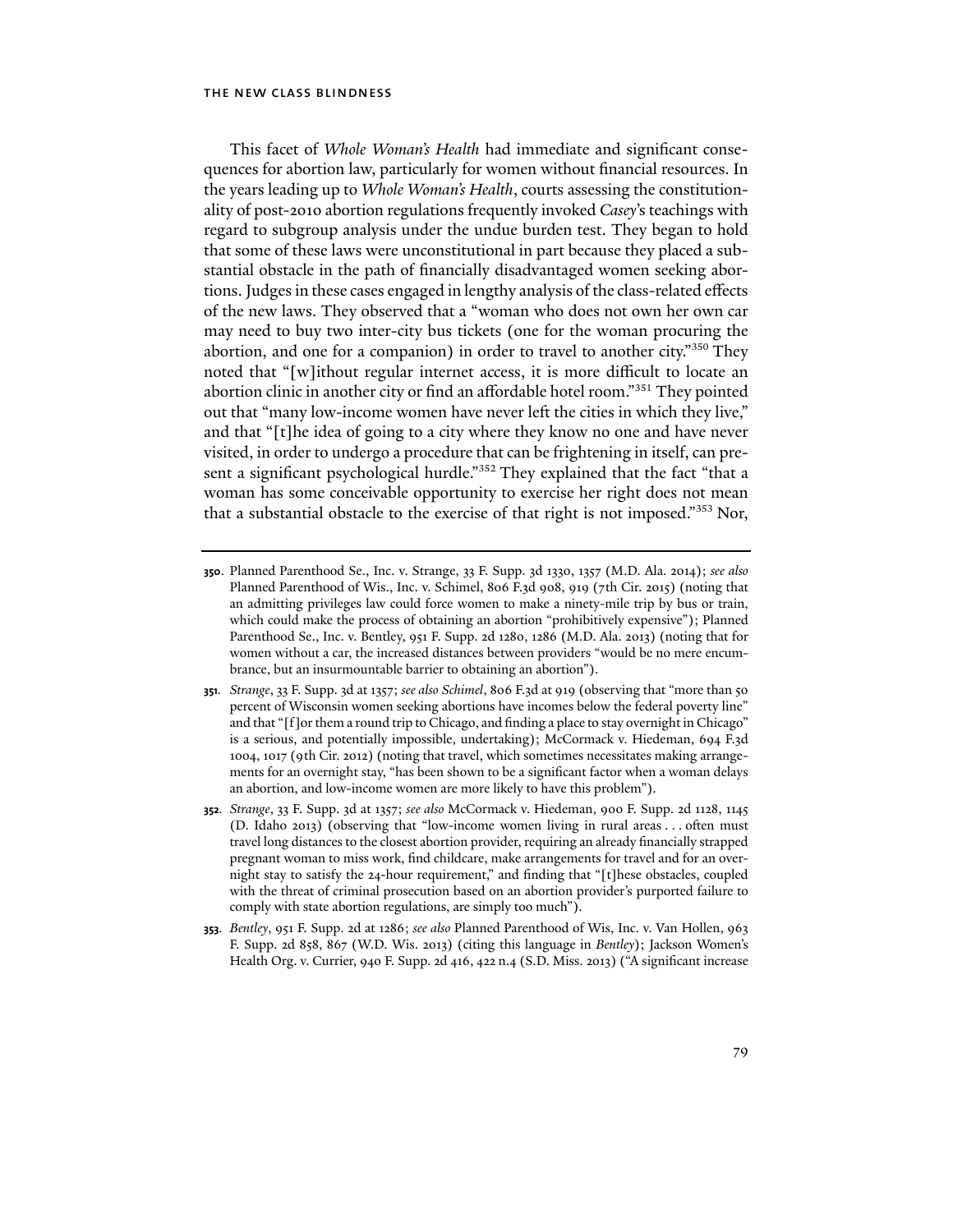these judges held, "can a serious burden be ignored because some women of means may be able to surmount [an] obstacle while poorer women . . . cannot."354

The Fifth Circuit's decision in *Whole Woman's Health*—which deemed constraints attributable to women's own financial circumstances constitutionally irrelevant—raised serious questions about the legitimacy of this analysis. Indeed, after the Fifth Circuit issued its decision, courts in that circuit began to excise all consideration of class from their abortion rulings. A Louisiana district court deciding whether to grant a preliminary injunction against that state's admitting privileges law observed that "[t]he vast majority of women who undergo abortions in Louisiana are poor" and that "[a]s a result of that poverty, the burden of traveling farther to obtain an abortion would be significant, fall harder on these women than those who are not poor and cause a large number of these women to either not get an abortion, perform the abortions themselves, or have someone who is not properly trained and licensed perform it."<sup>355</sup> But, the court concluded, it was barred by the Fifth Circuit's decision in *Whole Woman's Health* from taking such "'real-world' factors" into account when assessing the law's constitutionality. $356$ 

When the plaintiffs in the Louisiana case returned to court the following year in pursuit of a permanent injunction against the admitting privileges law, the court's analysis looked very different.<sup>357</sup> Now-as a result of the Supreme Court's decision in *Whole Woman's Health*—the class-related evidence the Louisiana court had previously refused to consider formed the centerpiece of its analysis. The court wrote extensively about the hardships that closing clinics would impose on low-income Louisianans, noting among other things that "[w]omen

in the cost of abortion or the supply of abortion providers and clinics can, at some point, constitute a substantial obstacle to a significant number of women choosing an abortion." (quoting Tucson Woman's Clinic v. Eden, 379 F.3d 531, 541 (9th Cir. 2004))).

- **354***. Bentley*, 951 F. Supp. 2d at 1286; *see also Schimel*, 806 F.3d at 919 (observing that "a 90-mile trip is no big deal for persons who own a car or can afford an Amtrak or Greyhound ticket," but that evidence showed that "18 to 24 percent of [Wisconsin] women who would need to travel to Chicago or the surrounding area for an abortion would be unable to make the trip"); *McCormack*, 694 F.3d at 1017 ("Because they do not have the financial wherewithal to confirm suspected pregnancies, low-income women are often forced to wait until later in their pregnancies to obtain an abortion . . . . Delayed confirmation compounds the financial difficulties, as the cost of abortion services increases throughout the gestational period.").
- **355**. June Med. Servs. v. Kliebert, 158 F. Supp. 3d 473, 505-06 (M.D. La. 2016).
- **356***. Id*. at 525.
- **357***. See* June Med. Servs. v. Kliebert, 250 F. Supp. 3d 27 (M.D. La. 2017), *rev'd sub nom.* June Med. Servs. v. Gee, No. 17-30397, 2018 WL 4611031 (5th Cir. Sept. 26, 2018). For more on this reversal, see *infra* note 360.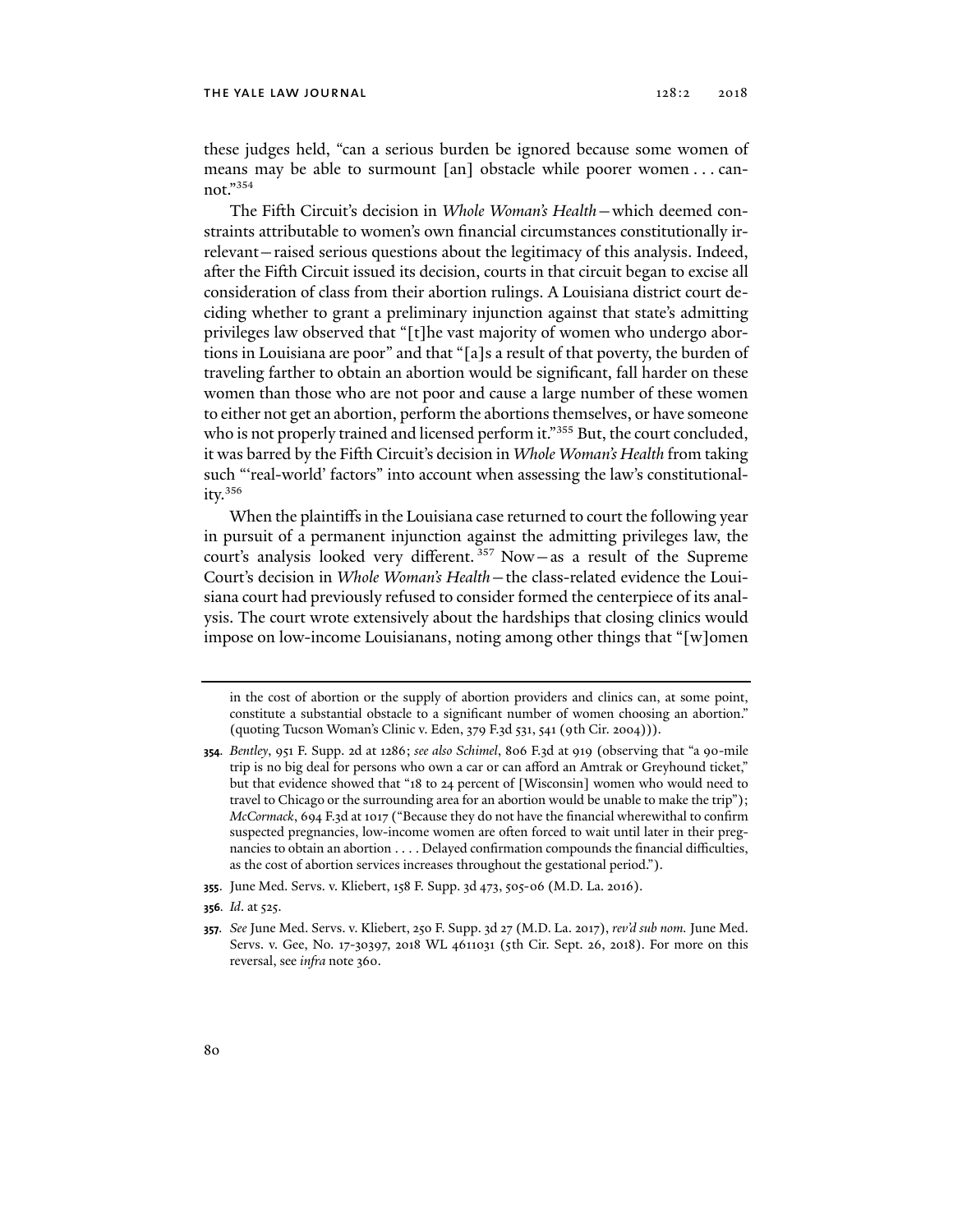who cannot afford to pay the costs associated with travel, childcare, and time off from work may have to make sacrifices in other areas like food or rent expenses, rely on predatory lenders, or borrow money from family members of abusive partners or ex-partners, sacrificing their financial and personal security."358 The Louisiana court granted the injunction $359$  - joining a number of other courts that have engaged in similar forms of analysis and reached similar conclusions about the constitutionality of abortion regulation in the wake of *Whole Woman's Health*. 360

**360***. See, e.g.*, Whole Woman's Health v. Paxton, 280 F. Supp. 3d 938, 953 (W.D. Tex. 2017) (invalidating a statute effectively banning the standard dilation and evacuation (D&E) procedure because, by lengthening the number of days required for an abortion, it would increase costs associated with "travel, lodging, time away from work, and child care," and that "delay and extra cost would be particularly burdensome for low-income women"); W. Ala. Women's Ctr. v. Miller, 299 F. Supp. 3d 1244, 1261 (M.D. Ala. 2017) (invalidating statutes effectively banning the D&E procedure and limiting provider proximity to schools, in part because the need to travel longer distances would be "particularly devastating for low-income women who represent the majority of women seeking abortions in Alabama"); Hopkins v. Jegley, 267 F. Supp. 3d 1024, 1061 (E.D. Ark. 2017) (invalidating a regulation that would effectively end standard D&E practice in part because abortion "would become time and cost-prohibitive for some women," and faced with new "financial and logistical burden[s], some low income women may delay obtaining an abortion or not have an abortion at all"); Planned Parenthood of Ind. & Ky. v. Comm'r, Ind. State Dep't of Health, 273 F. Supp. 3d 1013, 1022-26 (S.D. Ind. 2017) (invalidating a law requiring an ultrasound eighteen hours prior to an abortion after finding that "the burdened group is low-income women who do not live near one of [Planned Parenthood's] six health centers at which ultrasounds are available" and that the regulation substantially burdens a large fraction of women in this group, who often lack "access to a car," "do not have employment that pays them for days during which they do not work," and may "delay scheduling an appointment because they cannot arrange childcare, which they now must do on two occasions rather than one"); Planned Parenthood of the Heartland v. Reynolds *ex. rel*. Iowa, 915 N.W.2d 206, 232 (Iowa 2018) (observing that "it is axiomatic that a right that is only accessible to the wealthy or privileged is no right at all," and invalidating Iowa's seventy-two-hour waiting period after hearing from poverty experts, considering the challenges the waiting period presented to low-income women, and "measur[ing] its constitutionality by its impact on those whose conduct it affects" (internal quotation marks omitted)).

Just as this Article was going to print, however, two federal circuit courts pushed back against this trend, emboldened in the wake of Justice Kennedy's retirement to press once again toward class blindness. In late September 2018, the Fifth Circuit reversed the Louisiana district court's 2017 ruling in *June Medical Services*, dismissing the challenge to Louisiana's admitting privileges law. *Gee*, 2018 WL 4611031. In this recent decision, the Fifth Circuit characterized *Whole Woman's Health* as "highly fact-bound," *id.* at \*22, and once again applied the undue burden test in a manner blind to the particular burdens faced by financially disadvantaged women, *see id*. at \*31-33 (Higginbotham, J., dissenting) (criticizing the majority's rejection of the district court's finding that the law would significantly burden the rights of large numbers of women seeking abortions, particularly "low-income women in the state, one of the poorest

**<sup>358</sup>***. Id.* at 83.

**<sup>359</sup>***. Id.* at 89.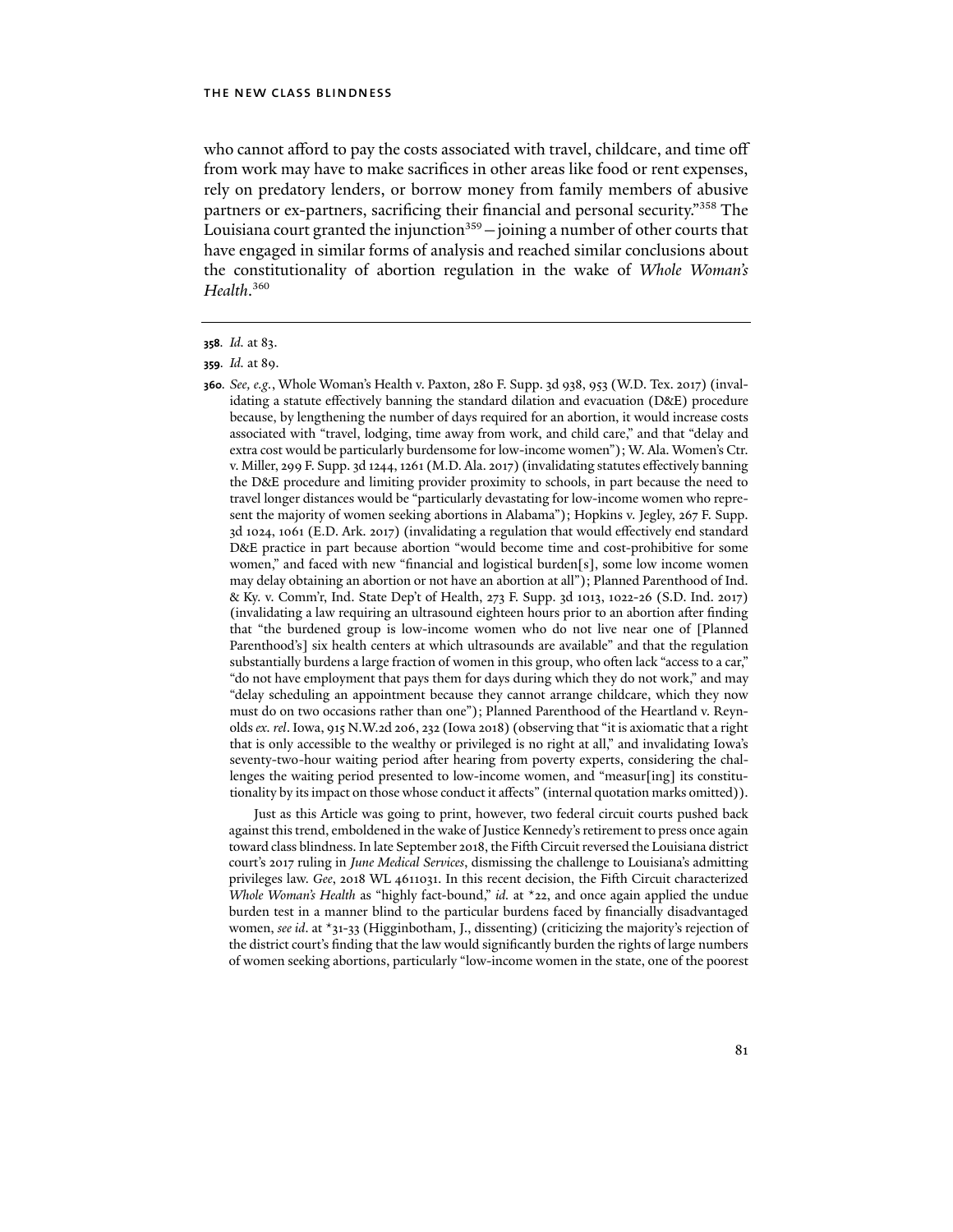Early commentary on *Whole Woman's Health* focused on its preservation of the intermediate scrutiny standard.<sup>361</sup> The Fifth Circuit had applied rational basis review, holding that courts should defer to the government when it regulates abortion in the name of protecting women's health. Had the Supreme Court adopted the Fifth Circuit's approach, there would be little left in the way of constitutional protection for the abortion right. All the government would have to do to justify an abortion regulation (in many jurisdictions) would be to cite an ostensibly health-related and not aggressively irrational reason for the regulation. But intermediate scrutiny was not the only important feature of *Casey* that *Whole Woman's Health* preserved. By reaffirming *Casey*'s holding that courts must consider the real-world effects of abortion regulation on the (sub)groups of women actually burdened by it, *Whole Woman's Health* averted a very significant attempt to expunge class-related considerations from the law. By a majority of five votes to three, the Court preserved the law's ability to protect the rights of financially disadvantaged women—its ability to recognize that an obstacle that may be a surmountable nuisance to some can deprive others of their most fundamental liberties.

# *B. The New Class Blindness Across Fourteenth Amendment Law*

This Article challenges the idea that the Court's rightward turn in the 1970s spelled the end of Fourteenth Amendment concerns about class. As we have seen, the Burger Court rejected a number of doctrinal mechanisms the Warren Court developed to protect the rights of people without financial resources. But this Article reveals what the simple story about the Burger Court's treatment of class obscures. Decisions like *Rodriguez* and *McRae* did not completely expunge classrelated concerns from Fourteenth Amendment doctrine. Such concerns lived on, in more circumscribed ways, in the Court's fundamental rights jurisprudence in

in the country"); *see also* Comprehensive Health of Planned Parenthood Great Plains v. Hawley, No. 17-1996, 2018 WL 4288362, at \*5-6 (8th Cir. Sept. 10, 2018) (vacating a district court decision enjoining Missouri's admitting privileges and "physical plant" requirements and remanding the case to the lower court to engage in further fact-finding on questions such as whether abortion really was safe in Missouri: *Whole Woman's Health* had held only that it was safe in Texas).

**<sup>361</sup>***. See, e.g.*, Comment, Whole Woman's Health v. Hellerstedt, 130 HARV. L. REV. 397 (2016); David Gans, *No More Rubber-Stamping State Regulation of Abortion*, SCOTUSBLOG (June 27, 2016, 5:15 PM), http://www.scotusblog.com/2016/06/symposium-no-more-rubber -stamping-state-regulation-of-abortion [https://perma.cc/69ZH-W9YA]; Jane S. Schacter, *SCOTUS* Whole Woman's Health *Decision:* Casey *Endures*, STAN. LAW. (June 27, 2016), https://law.stanford.edu/2016/06/27/scotus-whole-womans-health-decision-casey-endures [https://perma.cc/Z63W-GDXS].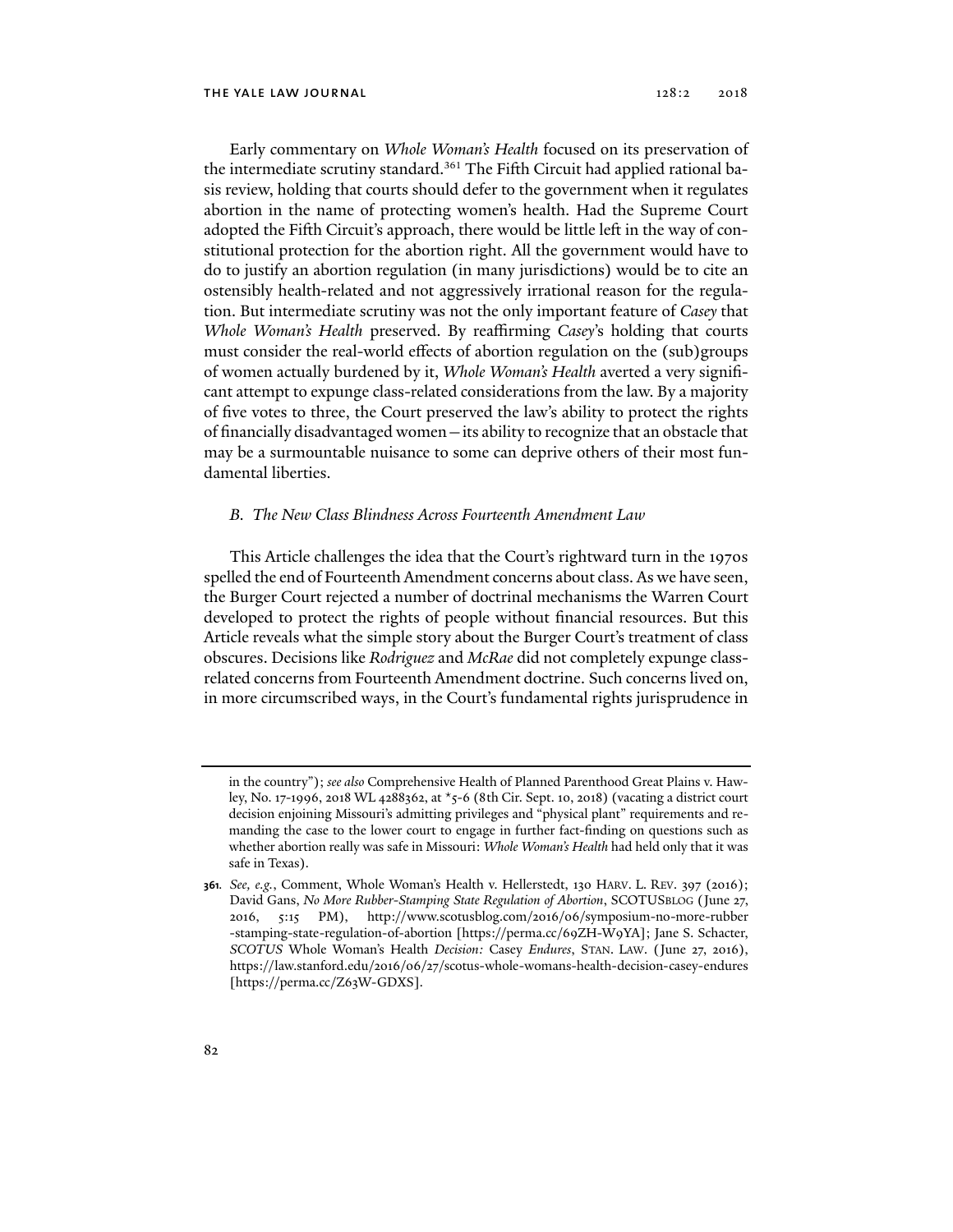the area of reproductive rights. Indeed, by curtailing other class-sensitive doctrinal mechanisms, cases such as *Rodriguez* and *McRae* underscored the important role of fundamental rights law in limiting how substantially the state may interfere with the ability of financially disadvantaged people to exercise their constitutional rights.

This Article does not claim that class-related concerns motivated the recognition of all fundamental rights or that all strains of fundamental rights doctrine protect people without financial resources. More historical work must be done in order to understand what role, if any, class has played in various fundamental rights contexts outside the sphere of reproductive rights, which has been the primary focus of this Article. But this Section focuses on two additional constitutional contexts—voting and criminal procedure—in which there is no question that class-related concerns have shaped fundamental rights doctrine in significant and lasting ways.

This Section focuses on these additional contexts in order to show that the new class blindness that has recently emerged in abortion law is part of a broader effort to delegitimize judicial consideration of class. In both election law and criminal procedure, some judges have begun to argue that it is illegitimate for courts to take class into account when adjudicating Fourteenth Amendment claims—not only in the context of equal protection, but also where fundamental rights are concerned. These judges have begun to argue, as they have in the area of abortion, that Burger Court precedent compels courts to adopt a permissive approach toward regulation that particularly burdens the fundamental rights of people without financial resources. Thus far, the Supreme Court has resisted this argument, as it has in the context of abortion. But advocates of the new class blindness have nonetheless continued to try to strip important and enduring class-based protections from Fourteenth Amendment law.

## *1. Class Blindness in Voting*

There are a number of striking parallels between voting rights law and reproductive rights law. The Fifteenth Amendment expanded constitutional protection for voting in the aftermath of the Civil War. But modern voting rights law, like modern reproductive rights law, arguably dates back to the mid-1960s,362 a period in which constitutional concerns about class were at their

**<sup>362</sup>***. See*, *e.g.*, Voting Rights Act of 1965, Pub. L. No. 89-110, 79 Stat. 437 (codified as amended in scattered sections of 52 U.S.C.) (creating the modern law of race discrimination in voting); Harper v. Va. Bd. of Elections, 383 U.S. 663 (1966) (invalidating the poll tax); Reynolds v. Sims, 377 U.S. 533 (1964) (revolutionizing the law of districting with the one-person, onevote rule).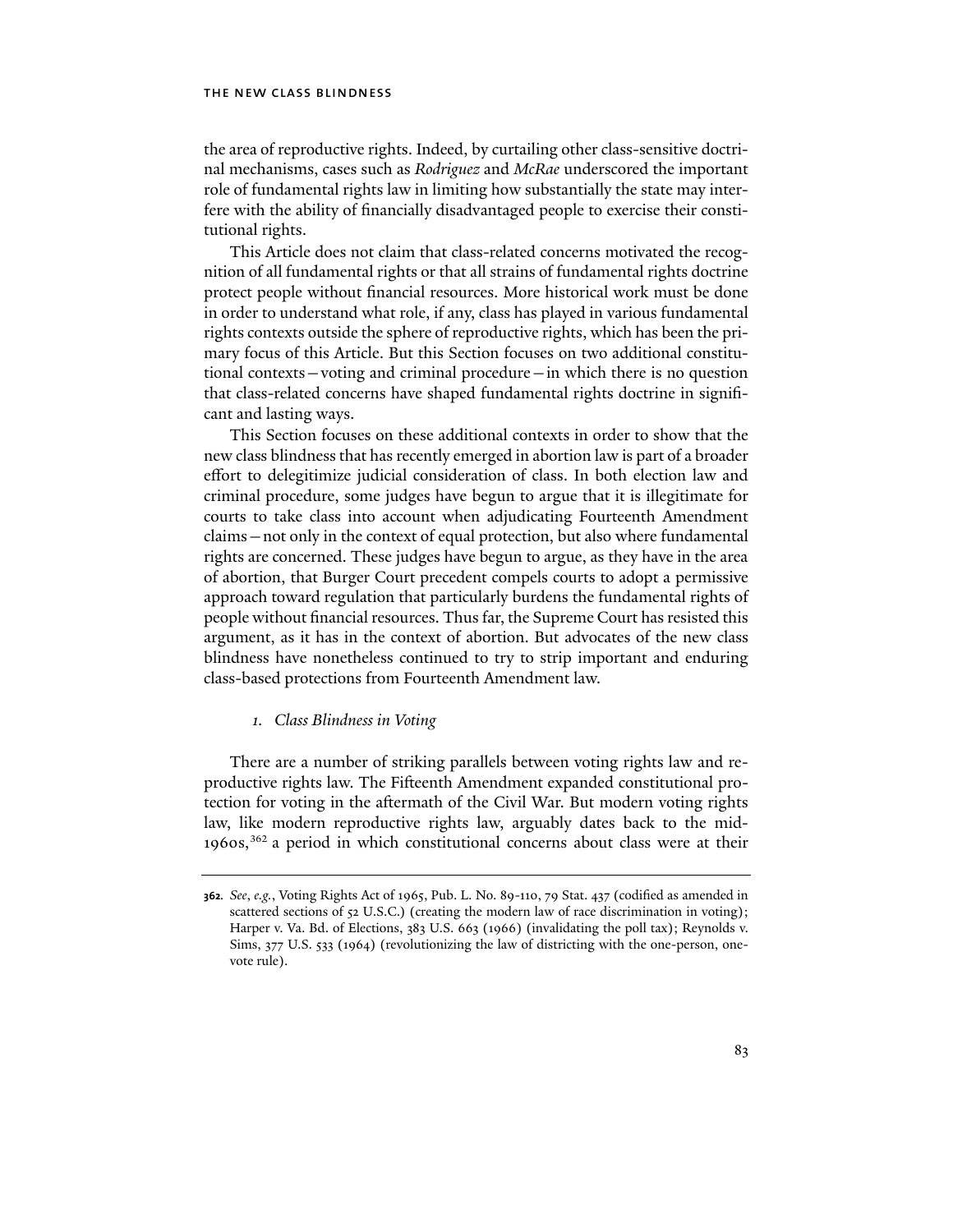apex. Such concerns were apparent in decisions like *Harper*. 363 Decided the year after *Griswold*, *Harper* invalidated Virginia's \$1.50 tax on voting. The majority opinion, written by Justice Douglas, was a perfect hybrid of due process and equal protection. It cited the burden the poll tax imposed on the right to vote as evidence of its unconstitutionality. Because "the right to exercise the franchise in a free and unimpaired manner is preservative of other basic civil and political rights," the Court declared, "any alleged infringement of the right of citizens to vote must be carefully and meticulously scrutinized."364 But the Court placed even greater emphasis on the state's "invidious discrimination" against poor voters. It likened class-based discrimination to race-based discrimination and claimed that both had traditionally been disfavored under the Fourteenth Amendment.<sup>365</sup> The (perfectly hybrid) problem with the poll tax was that it placed a significant obstacle in the path of poor Virginians seeking to exercise a "fundamental political right."366

For many years after *Harper*, the Court applied strict scrutiny to laws that infringed the right to vote. In 1992, however, in the same month it decided *Casey*, the Court adopted a more "flexible" standard of review in a case called *Burdick v. Takushi*, 367 which involved a Hawaii law that barred write-in voting. The Court had gestured in the direction of this new standard a few years earlier in a case involving early filing deadlines for political candidates.368 But *Burdick* applied the new standard in a case involving a law that arguably burdened the right to vote itself. The Court declared in *Burdick* that "[a] court considering a challenge to a state election law must weigh the character and magnitude of the asserted

- **365***. See supra* notes 19 and 161.
- **366***. Harper*, 383 U.S. at 667-68. For more on the hybrid character of *Harper*, see Karlan, *supra* note 23, at 479 (citing *Harper* as a paradigm case of a "de facto stereoscopic" approach to due process and equal protection, involving both values though formally relying only on the latter). Congress, in the text of the Voting Rights Act itself, framed the problem of the poll tax in terms of this same intersection of class and fundamental rights, plus race. Because "the payment of a poll tax as a precondition to voting . . . precludes persons of limited means from voting" and also often has a disparate racial impact, "Congress declares that the constitutional right of citizens to vote is denied or abridged" by poll taxes. Voting Rights Act of 1965 § 10 (codified as amended at 52 U.S.C. § 10306 (2018)). The statute then invokes Congress's enforcement powers under Section  $5$  of the Fourteenth Amendment and Section 2 of the Fifteenth Amendment to authorize litigation to invalidate poll taxes. *See* 3 BRUCE ACKERMAN, WE THE PEOPLE: THE CIVIL RIGHTS REVOLUTION 83-104 (2014) (situating section 10 and the struggle over the poll tax at the center of the Civil Rights Revolution).

**<sup>363</sup>**. 383 U.S. 663.

**<sup>364</sup>***. Id.* at 667.

**<sup>367</sup>**. 504 U.S. 428, 434 (1992).

**<sup>368</sup>***. See* Anderson v. Celebrezze, 460 U.S. 780 (1983).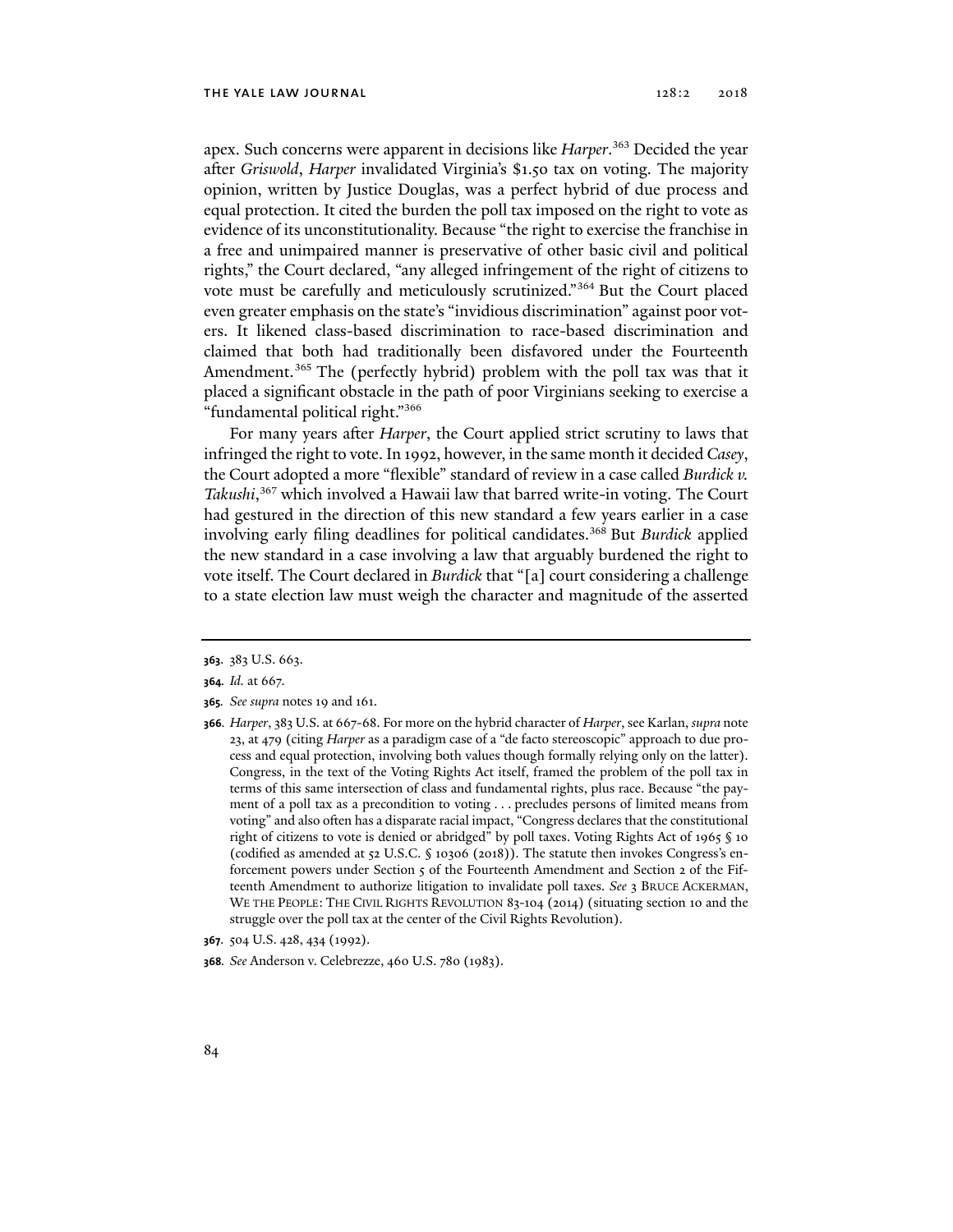injury to the rights protected by the First and Fourteenth Amendments against the precise interests put forward by the State as justifications for the burden imposed by its rule, taking into consideration the extent to which those interests make it necessary to burden the plaintiff 's rights." 369 When the restrictions placed on First and Fourteenth Amendment rights are "severe," the Court held, the state's regulation must be "narrowly drawn to advance a state interest of compelling importance."370 When those restrictions are reasonable and nondiscriminatory, a "State's important regulatory interests are generally sufficient to justify" them.<sup>371</sup>

This new test resembled the undue burden test the Court unveiled a few weeks later in *Casey* in a number of key respects. It offered less protection than strict scrutiny. Henceforth, when the state restricted the right to vote, it would most of the time face a balancing test similar to the one in *Casey*. 372 Like *Casey*'s undue burden test, the new voting test preserved some elements of the old doctrinal regime. It too functioned as a doctrinal mechanism for taking into account special circumstances, such as financial disadvantage, that the Court had long recognized as a concern in the context of voting (even though *Burdick* itself did not implicate any such concern).

Today, the United States is awash in new voting restrictions that directly implicate class-related concerns. The paradigmatic example of these new restrictions is probably the voter identification laws that have swept the nation in the past decade and that condition the right to vote (in person) on the presentation of particular forms of government-issued photo identification. In 2008, the Court heard a Fourteenth Amendment challenge to one such law in *Crawford v.* 

**370***. Id.* 

**371***. Id.*

**<sup>369</sup>***. Burdick*, 504 U.S. at 434 (internal quotation marks omitted).

**<sup>372</sup>**. Courts continue to apply strict scrutiny, rather than the *Burdick* balancing test, to laws that outright prohibit some citizens from voting. *See* Kramer v. Union Free Sch. Dist. No. 15, 395 U.S. 621 (1969) (applying strict scrutiny in striking down a rule that only parents and property owners were permitted to vote in school board elections); *see also, e.g.*, Obama for Am. v. Husted, 697 F.3d 423, 429 (6th Cir. 2012) (distinguishing vote denial claims where "strict scrutiny is the appropriate standard" from those where the *Burdick* balancing test applies); Carlson v. Wiggins, 675 F.3d 1134, 1139 (8th Cir. 2012) (observing that laws denying the right to vote for reasons other than "age, residence, and citizenship . . . are suspect and must withstand strict scrutiny to survive a constitutional attack"). Essentially, the *Burdick* balancing test applies to laws that burden or restrict, rather than flatly prohibit, the right to vote. Today, that describes most vote denial claims.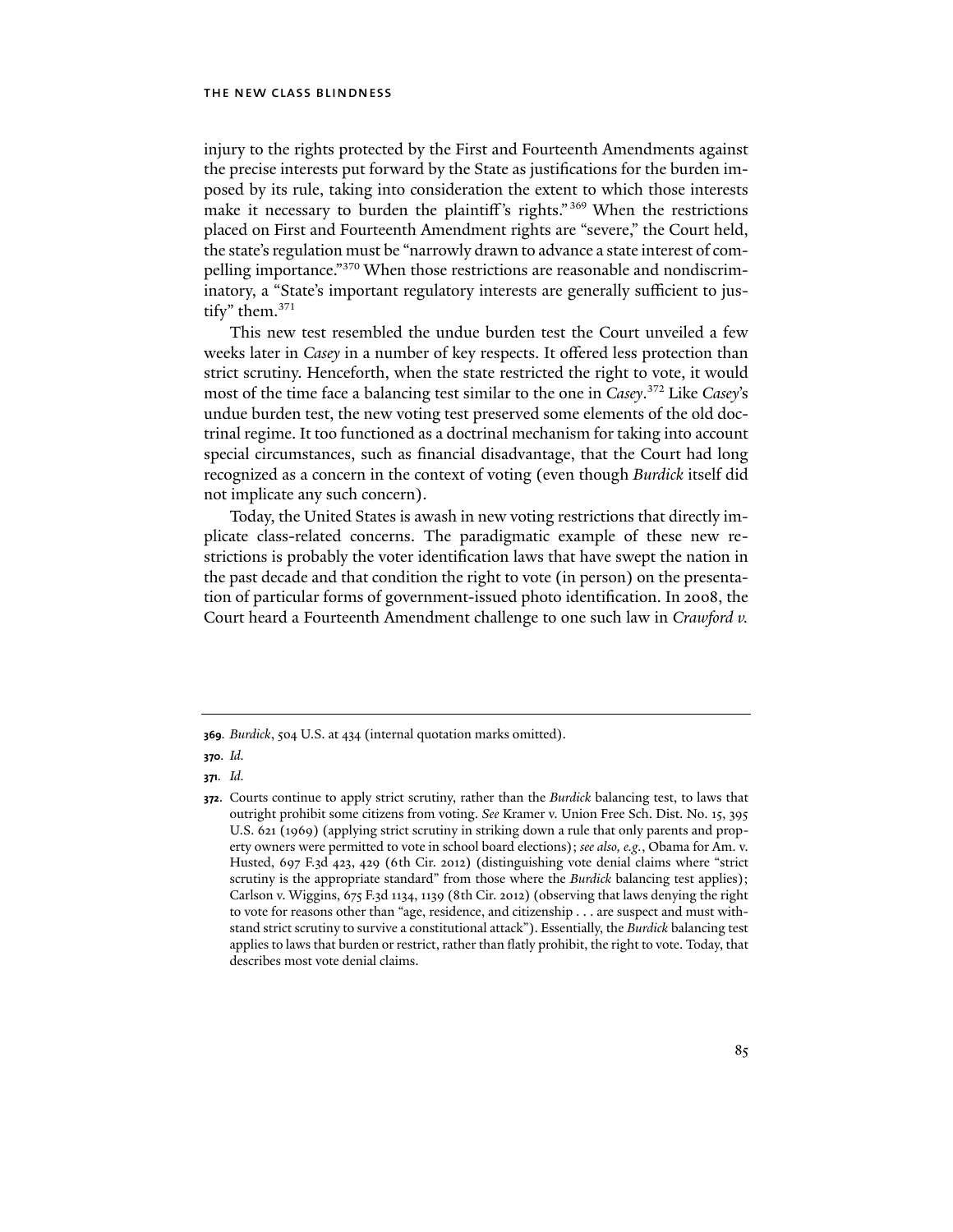*Marion County Election Board*. 373 The Court in *Crawford* applied *Burdick*'s balancing test—the first time it had done so in a case involving "vote denial."374 After weighing the burden the ID requirement imposed on voters' Fourteenth Amendment rights against the state's interests in preventing voter fraud and safeguarding voter confidence in the electoral system, the Court determined that the state had not unduly burdened the right to vote.<sup>375</sup> Although the Court acknowledged that the photo-ID requirement might make it harder for poor people and others who tend to lack government-issued ID to vote, it held that, "on the basis of the record that has been made in this litigation," it could not "conclude that the statute imposes 'excessively burdensome requirements' on any class of voters."376 There simply was not enough evidence in this case  $-$  a facial challenge  $-$  to show that the burden on poor people and other populations that tend to lack government-issued ID was of sufficient magnitude to outweigh the state's strong interests in preventing voter fraud and safeguarding voter confidence.<sup>377</sup>

In his concurring opinion in *Crawford*, Justice Scalia, joined by Justices Thomas and Alito, took issue with the fact that the Court had inquired into the law's effects on financially disadvantaged voters at all. "The lead opinion assumes petitioners' premise that the voter-identification law 'may have imposed a special burden on' some voters, but holds that petitioners have not assembled evidence

- **375***. See Crawford*, 553 U.S. at 202.
- **376***. Id.* (quoting Storer v. Brown, 415 U.S. 724, 738 (1974)).

**<sup>373</sup>**. 553 U.S. 181 (2008) (plurality opinion).

**<sup>374</sup>***. See* Daniel Tokaji, *The New Vote Denial: Where Election Reform Meets the Voting Rights Act*, 57 S.C. L. REV. 689 (2006) (arguing that a variety of new controversies surrounding who can cast a ballot, such as those surrounding voter ID laws, are best viewed as a revival of old questions of "vote denial" rather than the more familiar set of modern controversies about vote dilution).

**<sup>377</sup>***. See id.* at 200-01 (observing that "the evidence in the record does not provide us with the number of registered voters without photo identification," nor does it "provide any concrete evidence of the burden imposed on voters who currently lack photo identification"); *id*. at 201-02 ("The record says virtually nothing about the difficulties faced by . . . indigent voters. While one elderly man stated that he did not have the money to pay for a birth certificate, when asked if he did not have the money or did not wish to spend it, he replied, 'both.' From this limited evidence we do not know the magnitude of the impact [the law] will have on indigent voters in Indiana. The record does contain the affidavit of one homeless woman who has a copy of her birth certificate, but was denied a photo identification card because she did not have an address. But that single affidavit gives no indication of how common the problem is." (citations omitted)). The *Crawford* plurality, in carefully characterizing their decision as a rejection of a *facial* challenge to the law, left open the possibility of further litigation by voters for whom the law was an especially heavy burden.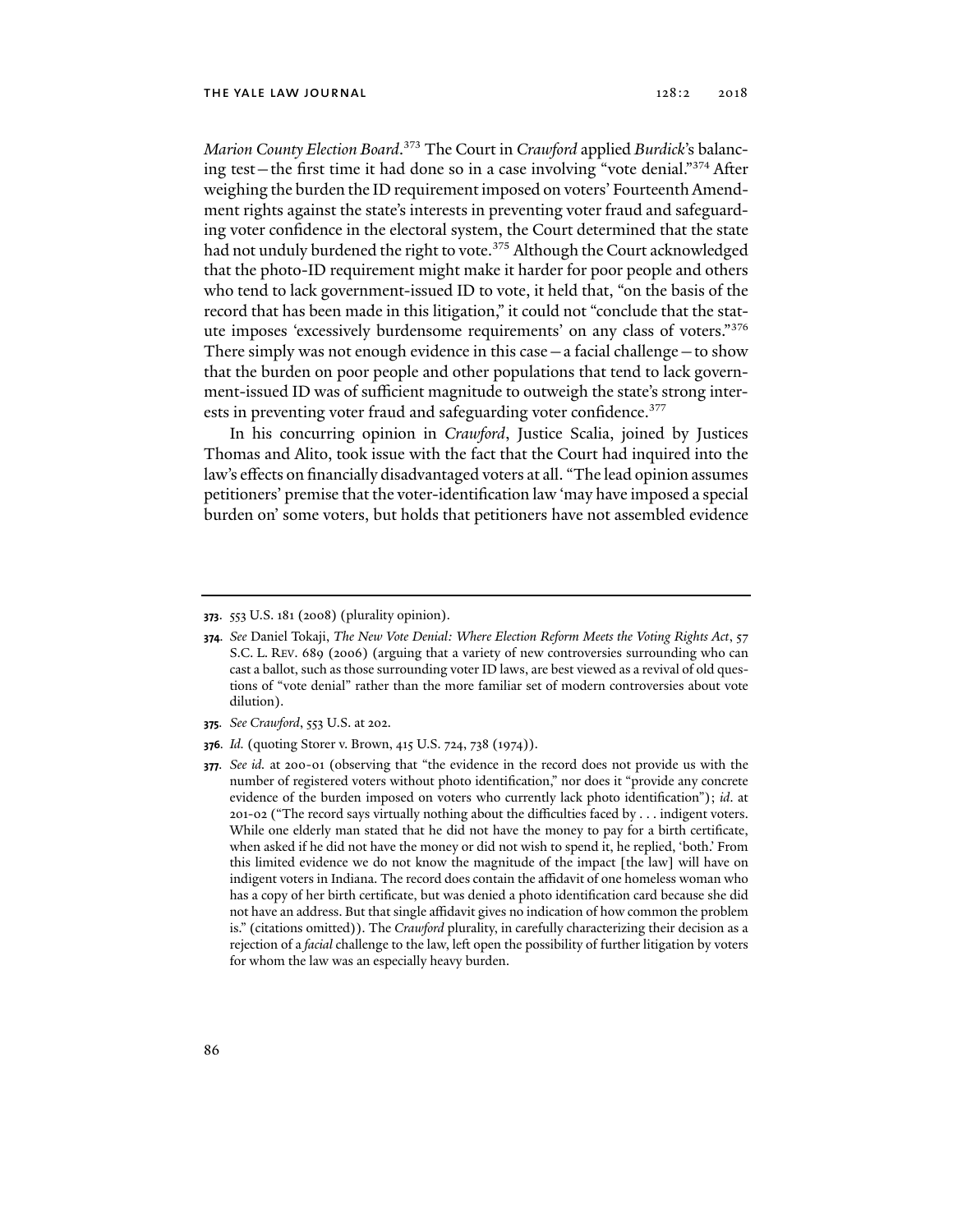to show that the special burden is severe enough to warrant strict scrutiny," Justice Scalia observed.378 "That is true enough," he asserted, but "I prefer to decide these cases on the ground[] that petitioners' premise is irrelevant."379

Why irrelevant? For one thing, Justice Scalia argued, the Burger Court determined in the abortion funding decisions that wealth is not a protected classification and triggers no special constitutional concern under the Fourteenth Amendment.<sup>380</sup> Moreover, he argued, the plaintiffs' complaint was ultimately one of disparate impact: their objection was to a facially neutral law that disproportionately burdens indigents and others who tend to lack government-issued IDs.381 Justice Scalia pointed out that, in addition to the abortion funding decisions, the Burger Court decided *Washington v. Davis*, which established that without proof of discriminatory intent, facially neutral laws with a disparate impact raise no constitutional concerns.<sup>382</sup> Thus, he concluded that the plurality in *Crawford* was wrong to inquire into the particular effects of the voter ID law on indigents. Such effects are constitutionally irrelevant, Justice Scalia asserted. The only thing that matters under the Fourteenth Amendment is the size of the burden the law imposes on "*voters generally*"383—which in this case is de minimis, as most voters already have a government-issued ID. Thus, the state should be free to pursue its "important regulatory interests."384 It would be hard to find a better encapsulation of the logic of the new class blindness.

*Crawford* undoubtedly restricted constitutional protection for voting rights. It further narrowed the category of voting rights claims to which strict scrutiny applies. It upheld a voter ID law that impeded the ability of poor and otherwise disadvantaged citizens to vote, and it enabled the spread of such laws throughout the country.385 Like *Whole Woman's Health*, however, *Crawford* also fended off a

**<sup>378</sup>***. Crawford*, 553 U.S. at 204 (Scalia, J., concurring in the judgment).

**<sup>379</sup>***. Id.*

**<sup>380</sup>***. Id.* at 207 (citing *Harris v. McRae*, 448 U.S. 297 (1980), for the proposition that the Equal Protection Clause offers no special protection against laws that burden some people because of "poverty").

**<sup>381</sup>***. See id.* at 207-08.

**<sup>382</sup>***. See* 426 U.S. 229 (1976); *see also* Pers. Adm'r v. Feeney, 442 U.S. 256, 279 (1979) (holding that discrimination claims under the Equal Protection Clause require a showing of discriminatory purpose, and defining that term to mean that the state "selected or reaffirmed a particular course of action at least in part 'because of,' not merely 'in spite of,' its adverse effects upon an identifiable group").

**<sup>383</sup>***. Crawford*, 553 U.S. at 206 (Scalia, J., concurring in the judgment).

**<sup>384</sup>***. Id.* at 204.

**<sup>385</sup>***. See generally* Richard L. Hasen, *Softening Voter ID Laws Through Litigation: Is It Enough?*, 2016 WIS. L. REV. 100, 111 (finding that *Crawford* and the challenges to other voter ID laws that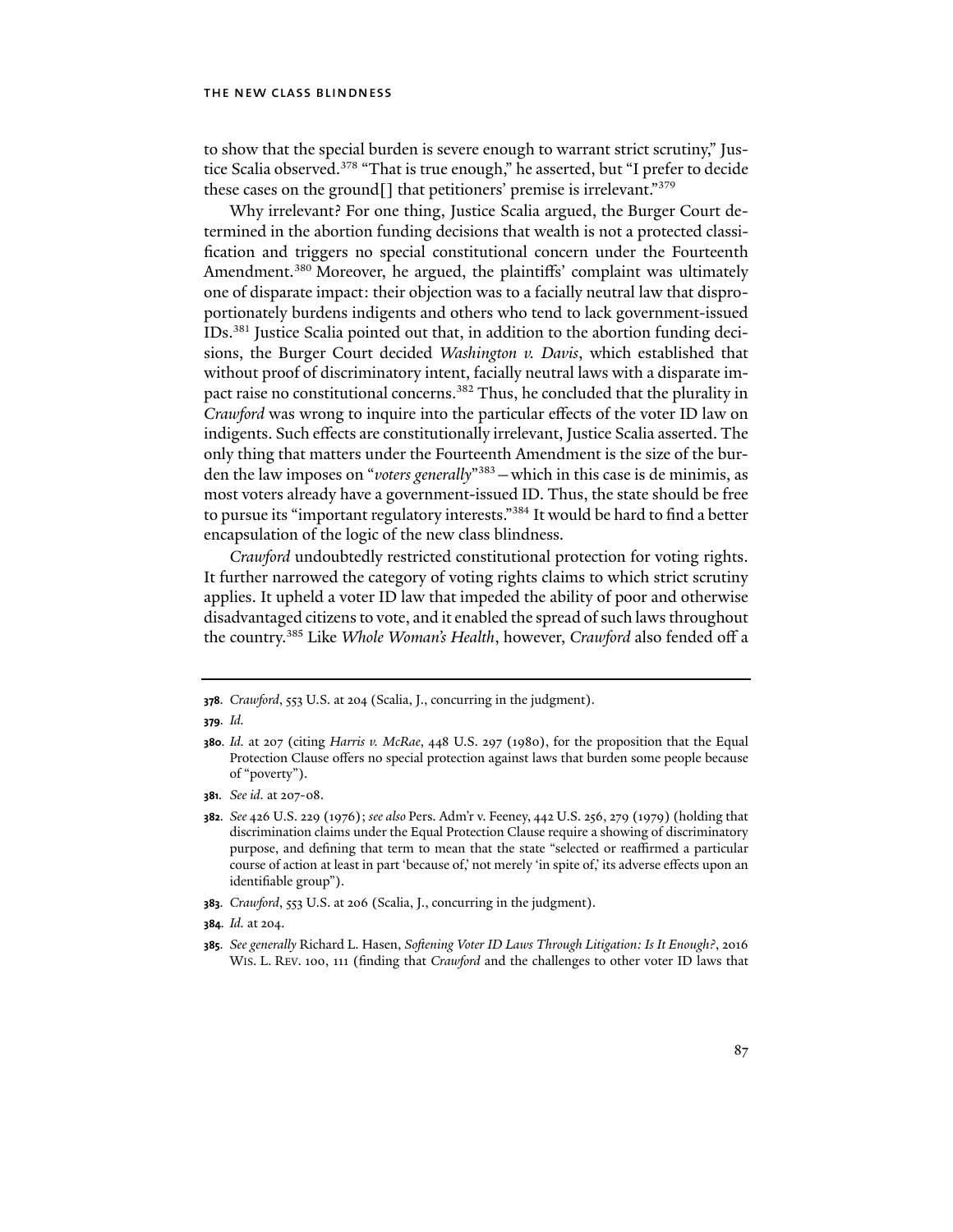significant challenge by proponents of the new class blindness. Three Justices were prepared to hold in *Crawford* that class-based effects are doctrinally irrelevant when assessing the constitutionality of voter ID laws. They were prepared to hold that courts must ignore the particular difficulties such laws impose on subgroups of disadvantaged voters and consider only the effects of such laws on voters generally.386 But the Court in *Crawford* rejected that reasoning. It refused to extend *Washington v. Davis* into the voting rights context and to hold that realworld effects do not matter absent discriminatory intent. And it rejected the suggestion that the nonsuspect status of class under equal protection means that courts are barred from paying attention to the interaction between financial disadvantage and laws restricting the right to vote. *Crawford* upheld the idea that voting, like abortion, is different. There are fundamental liberties at stake in these contexts, and that necessitates preserving a constitutional doctrine capable of recognizing when the state is preventing people without financial resources from exercising those liberties.

Preserving a doctrine that facilitates judicial consideration of class does not guarantee robust class-based protection, as *Crawford* itself demonstrates. But the Court's reaffirmation of the relevance of class in the context of voting means that class continues to shape the constitutional inquiry. It means that disparate classbased effects continue to trigger constitutional concerns, and it provides courts with a doctrinal mechanism for addressing those concerns. *Crawford* itself may have made limited use of this doctrine, evaluating the evidence of burdens on financially disadvantaged voters in a relatively stingy way. But it left space open

have followed in its wake have blunted or softened those laws, but that these effects have so far been "underwhelming"). Some of the most effective challenges to these laws have occurred at the three-way intersection of race, class, and fundamental rights. *See infra* note 387.

**<sup>386</sup>**. Like the Fifth Circuit's opinion in *Whole Woman's Health*, the circuit court opinion in *Crawford* avoided any analysis of the statute's class dimensions. The opinion, by Judge Posner, observed: "No doubt most people who don't have photo ID are low on the economic ladder." Crawford v. Marion Cty. Election Bd., 472 F.3d 949, 951 (7th Cir. 2007), *aff 'd*, 553 U.S. 181 (2008). But it found this conjecture significant only in that it might help give the Democratic Party Article III standing, since lower socioeconomic status is predictive of Democratic votes. In its actual constitutional analysis, the opinion focused on the burden the law imposed on an *average* person rather than the specific burden it might impose on a poor person. *See id.* (noting that "it is exceedingly difficult to maneuver in today's America without a photo ID (try flying, or even entering a tall building such as the courthouse in which we sit, without one), and declining to inquire into the burden the law might impose on people who lack such an ID because they are poor).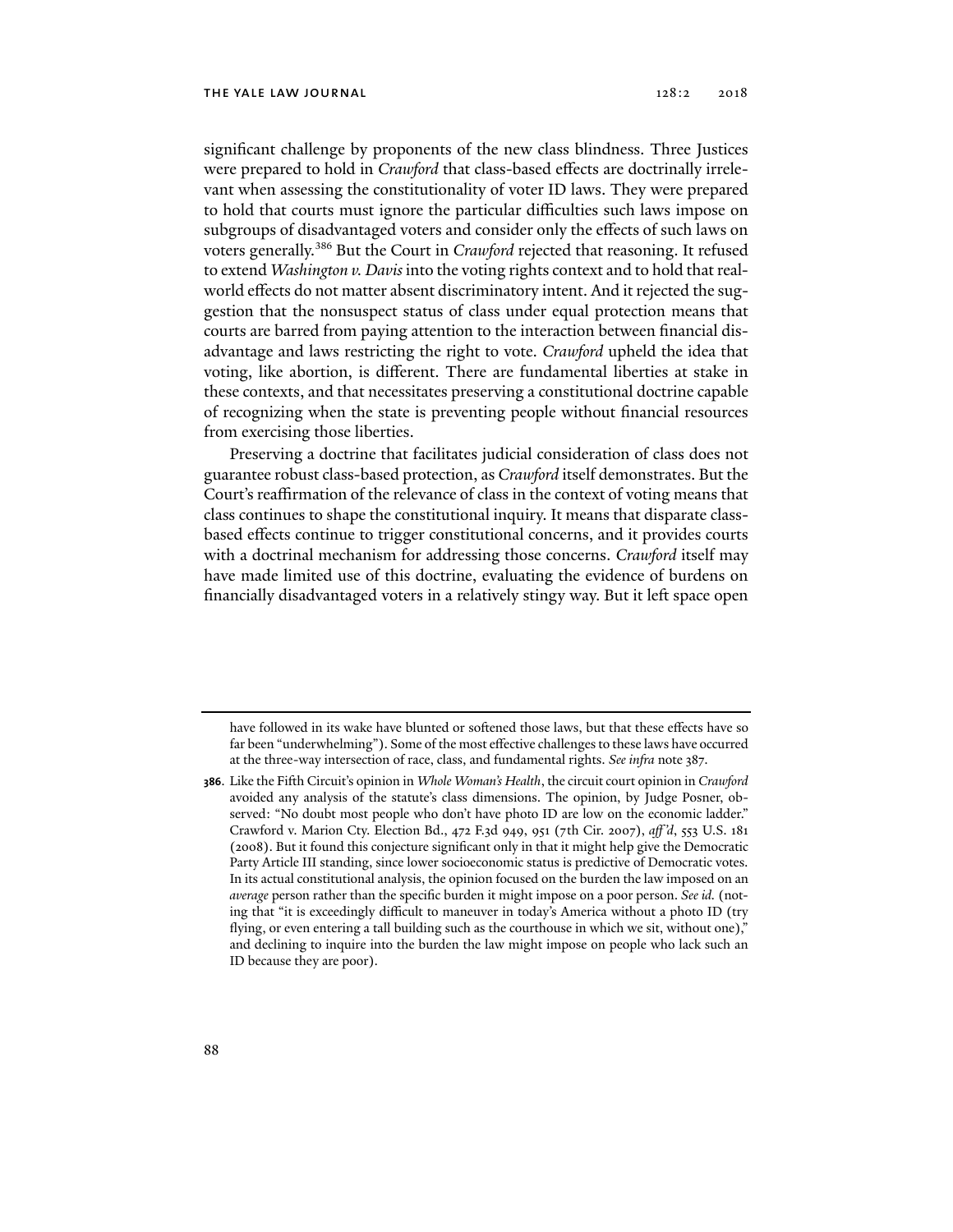to expand on that protection in the future, if evidence indicates that new regulations are screening out financially disadvantaged voters without doing much to advance the state's interest in sound elections.<sup>387</sup>

A few years after *Crawford*, Judge Richard Posner, who wrote the Seventh Circuit's opinion in the case upholding the law,<sup>388</sup> repudiated his earlier opinion. At the time of the *Crawford* litigation, Posner explained, voter ID laws were new and courts did not have enough information about them to make informed decisions about their constitutionality. "[T]here hadn't been that much activity in the way of voter identification," he asserted, and judges "weren't really given strong indications that requiring additional voter identification would actually disenfranchise people entitled to vote."389 However, he argued, by 2013 it had become clear that that is precisely what such laws were doing: blocking otherwise qualified voters—particularly financially disadvantaged voters—from casting ballots. Had he the case to decide again, Judge Posner asserted, he would declare the law unconstitutional.<sup>390</sup>

- **388***. Crawford*, 472 F.3d 949.
- **389**. John Schwartz, *Judge in Landmark Case Disavows Support for Voter ID*, N.Y. TIMES (Oct. 15, 2013), https://www.nytimes.com/2013/10/16/us/politics/judge-in-landmark-case-disavows -support-for-voter-id.html [https://perma.cc/MLX7-F33H].
- **390***. See* RICHARD A. POSNER, REFLECTIONS ON JUDGING 84-85 (2013) ("I plead guilty to having written the majority opinion" in *Crawford*.); Schwartz, *supra* note 389.

**<sup>387</sup>***. Crawford*'s balancing test is not the only doctrinal mechanism for addressing problems at the intersection of financial disadvantage and the right to vote. Courts have also applied the Voting Rights Act, which implements the Fourteenth and Fifteenth Amendments, in ways that consider damage inflicted at the intersection of race, class, and the right to vote. This occurs in at least two ways. First, courts have recognized the interrelation of race and class, and have therefore found evidence that election regulations burden the poor to be highly probative occasionally even sufficient—to prove a violation of the Voting Rights Act's prohibition on race discrimination. *See, e.g.*, Texas v. Holder, 888 F. Supp. 2d 113, 127 (D.D.C. 2012) (holding that because Texas's voter ID law "will weigh more heavily on the poor," and "racial minorities in Texas are disproportionately likely to live in poverty," it follows that the voter ID law "will likely have retrogressive effect" under section 5 of the Voting Rights Act (VRA)), *vacated*, 570 U.S. 928 (2013). Second, courts have constructed constitutional and statutory tests for determining when voting laws constitute race discrimination that incorporate concerns about poverty. *See, e.g.*, White v. Regester, 412 U.S. 755, 768-69 (1973) (introducing, in a Fourteenth Amendment case that today would be a Voting Rights Act case, the idea that "economic realities" matter, so that the "low income and high rate of unemployment" of residents of the San Antonio "Barrio," along with their race, were factors relevant to the assessment of whether current voting rules were unconstitutionally hindering this group's political participation); League of Women Voters of N.C. v. North Carolina, 769 F.3d 224, 246 (4th Cir. 2014) (treating the fact that black "citizens of North Carolina currently lag behind whites in several key socioeconomic indicators, including education, employment, income, access to transportation, and residential stability," as a reason for concluding that North Carolina's rules on sameday registration and out-of-precinct voting likely violate section 2 of the VRA).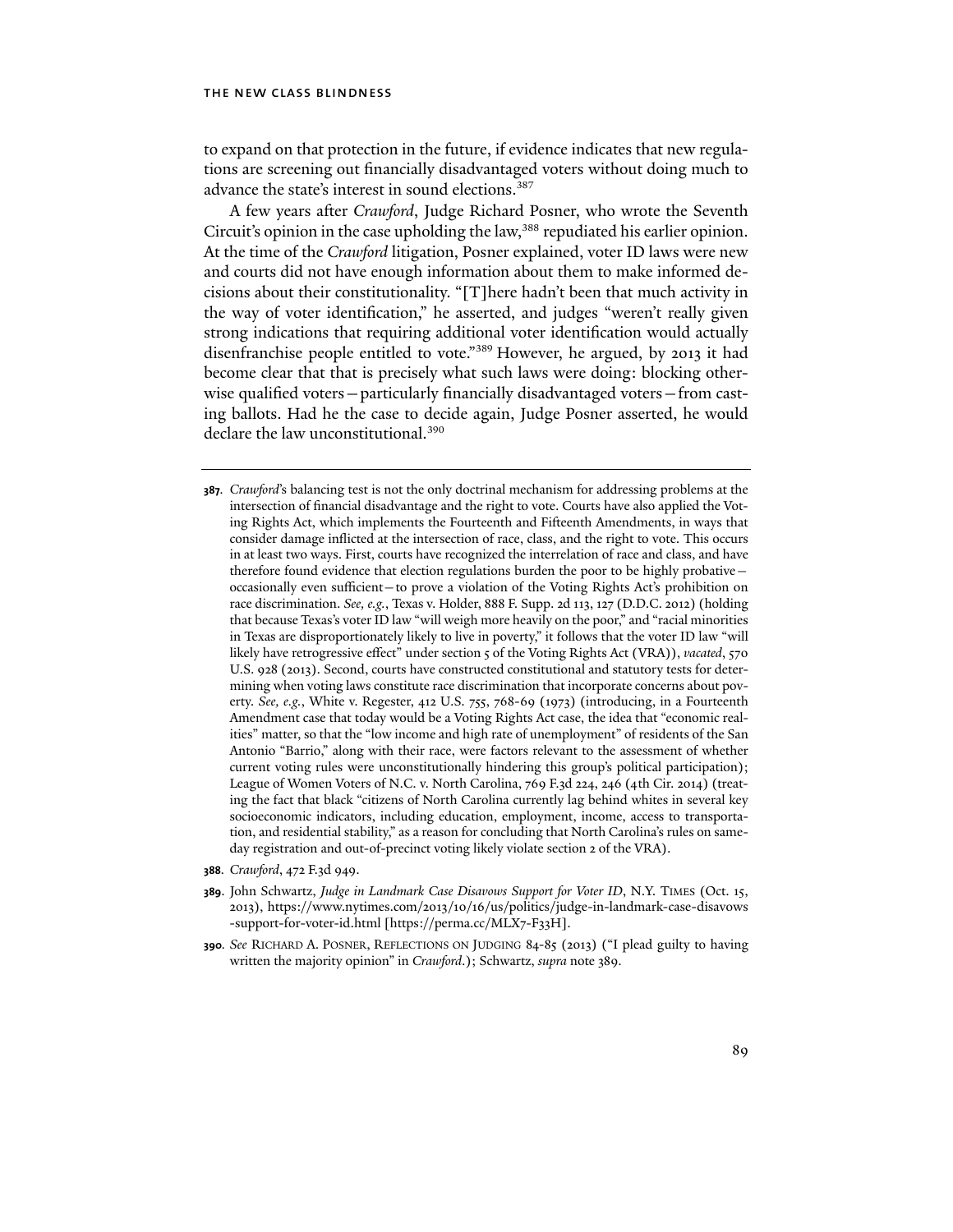Judge Posner retired in 2017 without writing another opinion in a voter ID case. But in 2013, at the same time he was repudiating his decision in *Crawford*, he was confronted with *Planned Parenthood v. Van Hollen*, a case involving a Wisconsin law requiring abortion providers to obtain admitting privileges at nearby hospitals.<sup>391</sup> In that case, Judge Posner focused on the ways in which the resulting closure of two-and-a-half of the state's four abortion clinics would affect "the financially strapped," who would "be unable to afford the longer trips they'll have to make to obtain an abortion when the clinics near them shut down."<sup>392</sup> Posner noted that most of the clinics' patients lived below the federal poverty line, and that traveling long distances was not easy for many women in that position, especially in light of the waiting period the state also imposes on abortion patients.393 "When one abortion regulation compounds the effects of another, the aggregate effects on abortion rights must be considered," he wrote.<sup>394</sup> Only then will courts have a complete picture of the challenges women face in obtaining abortions and only then will they be able to determine whether a law constitutes a substantial obstacle for a large fraction of the women it affects.

Assessing these factors, and weighing them against the state's purported interest in protecting women's health, Judge Posner and his colleagues declared Wisconsin's admitting privileges law unconstitutional.<sup>395</sup> It is tempting to read Posner's opinion in *Van Hollen* as a direct repudiation of his opinion in *Crawford*. Regardless of whether the judge himself thought in those terms, however, his two opinions illustrate what Americans without financial resources stand to lose if the new class blindness prevails: not a guarantee that courts will determine that their rights outweigh the interests of the state in any particular case, but a doctrine that at least requires courts to take account of the real-world effects on financially disadvantaged rights holders of regulations that impinge on fundamental constitutional liberties. Judge Posner's opinion invalidating Wisconsin's

**395***. Schimel*, 806 F.3d at 922 (permanently enjoining the law challenged in *Van Hollen*).

**<sup>391</sup>**. Planned Parenthood of Wis., Inc. v. Van Hollen, 738 F.3d 786 (7th Cir. 2013).

**<sup>392</sup>***. Id.* at 796. Had the law taken effect, "two of the state's four abortion clinics—one in Appleton and one in Milwaukee—would have had to shut down . . . and a third clinic would have lost the services of half its doctors." *Id.* at 789.

**<sup>393</sup>***. Id.* (appending a map illustrating the increased travel distances that would result from the new law and that would, in combination with the state's waiting period, constitute "a nontrivial burden on the financially strapped"); *see also* Planned Parenthood of Wis., Inc. v. Schimel, 806 F.3d 908, 919 (7th Cir. 2015) (Posner, J.) (observing "that a 90-mile trip is no big deal for persons who own a car or can afford an Amtrak or Greyhound ticket . . . [b]ut more than 50 percent of Wisconsin women seeking abortions have incomes below the federal poverty line," and for them, a round-trip ticket to one of the very few clinics the law would leave standing "may be prohibitively expensive").

**<sup>394</sup>***. Van Hollen*, 738 F.3d at 796 (affirming preliminary injunction).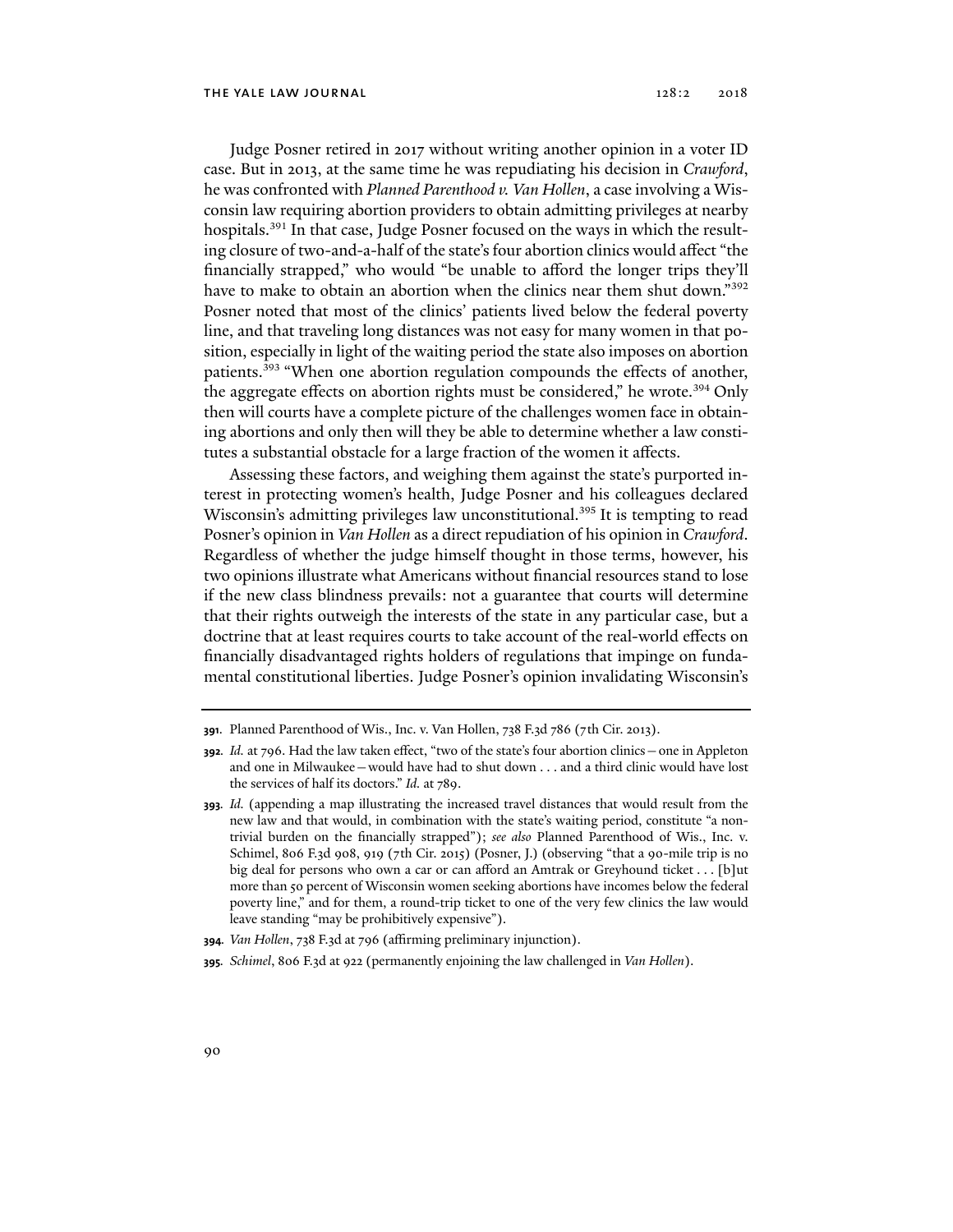admitting privileges law demonstrates the ongoing relevance of this doctrine and the kind of protection it still affords those who are especially likely to be shut out when the state erects barriers to the exercise of fundamental constitutional rights.

### *2. Class Blindness in Criminal Procedure*

The ongoing role of class in the adjudication of cases involving fundamental rights was also recently on display in a groundbreaking set of criminal procedure cases involving money bail. Early in 2018, a California Court of Appeal held that there were significant class-based constitutional problems with the way the state administered its money bail system.<sup>396</sup> The court held that requiring money bail as a condition of pretrial release at an amount that was impossible for an arrestee to pay (without first considering the arrestee's ability to pay or alternatives to money bail) violated the Fourteenth Amendment.<sup>397</sup> The court employed an explicitly hybrid form of due process-equal protection reasoning to conclude that incarcerating poor arrestees simply because they could not afford to post bail, while allowing richer ones to pay their way out of pretrial detention, violated the poor arrestees' rights.398 Shortly thereafter, the Fifth Circuit reached a similar conclusion about the use of money bail in Harris County, Texas.<sup>399</sup> The Fifth Circuit noted that, as a result of posting bail, "the wealthy arrestee is less likely to plead guilty, more likely to receive a shorter sentence or be acquitted, and less likely to bear the social costs of incarceration."<sup>400</sup> The poor arrestee, on the other hand, "must bear the brunt of all of these, simply because he has less money than his wealthy counterpart."<sup>401</sup> The court concluded that such a system violates due process and equal protection by converting bail into an "instrument of oppression."402

- **398***. Id.* at 526-31; *see also supra* note 185.
- **399**. ODonnell v. Harris Cty., 892 F.3d 147 (5th Cir. 2018).
- **400***. Id.* at 163.
- **401***. Id.*

**<sup>396</sup>***. See In re* Humphrey, 228 Cal. Rptr. 3d 513 (Ct. App. 2018).

**<sup>397</sup>***. Id.* at 526 (concluding that "a court may not order pretrial detention unless it finds either that the defendant has the financial ability but failed to pay . . . ; or that the defendant is unable to pay that amount and no less restrictive conditions of release would be sufficient to reasonably assure such appearance").

**<sup>402</sup>***. Id.* at 158 (internal quotation marks omitted); *see also id.* at 159 (observing that "[f]ar from demonstrating sensitivity to the indigent misdemeanor defendants' ability to pay, Hearing Officers and County Judges almost always set a bail amount that detains the indigent," and finding that this almost automatic imposition of bail fees deprives indigent defendants of due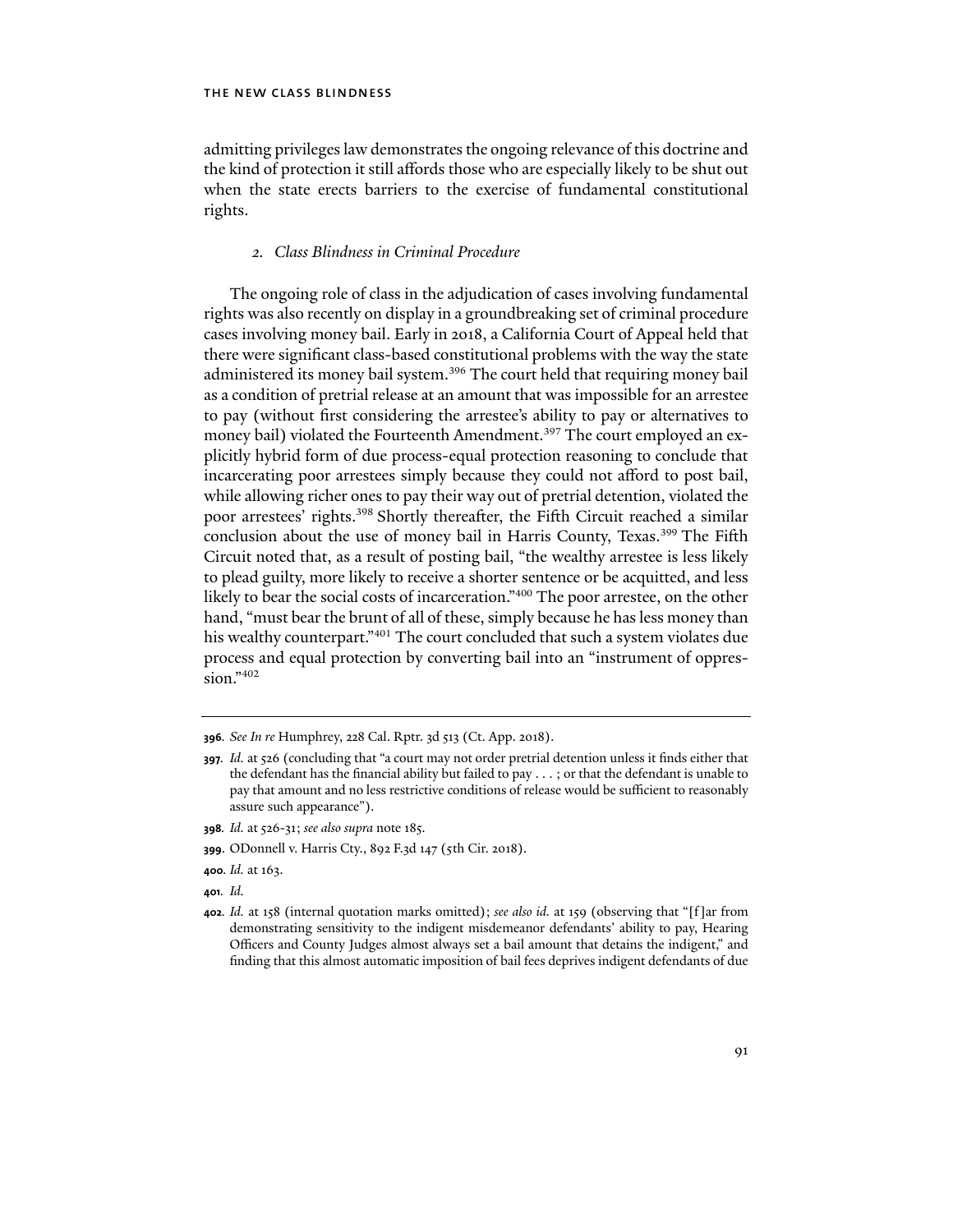Both courts in these money bail cases located their holdings in a line of hybrid due process-equal protection cases stretching back to *Griffin* and *Douglas*403*—*key decisions in the Warren Court's so-called criminal procedure revolution. As Part I showed, many of the decisions that constituted this revolution sought to secure access to justice for people without financial resources.<sup>404</sup> In *Griffin*, the Court held that the Fourteenth Amendment prohibits the state from conditioning criminal defendants' right to appeal on their ability to pay for a trial transcript.405 In *Douglas*, the Court held that when the state grants criminal defendants a statutory right to appeal, it must provide legal representation to indigent defendants who wish to exercise that right.<sup>406</sup>

These longstanding decisions and the substantial body of law to which they gave rise have now come under attack by advocates of the new class blindness. Justice Thomas, for instance, has argued that the problem alleged in *Griffin* and *Douglas* was disparate impact. He claims that the Court in *Griffin* and *Douglas* found constitutional fault with facially neutral policies—requiring defendants to pay for trial transcripts and legal representation on appeal—on the ground that those policies had a disparate impact on people without financial resources.407 Subsequent to *Griffin* and *Douglas*, however, the Court decided *Washington v. Davis*, which held that disparate impact alone is insufficient to establish an equal protection violation.408 In so holding, Justice Thomas argues, the Burger Court undermined the jurisprudential foundation of the *Griffin*-*Douglas* line of cases.409 Indeed, he argues that the Burger Court effectively overruled those cases

- **405**. Griffin v. Illinois, 351 U.S. 12 (1956).
- **406**. Douglas v. California, 372 U.S. 353 (1963).
- **407**. M.L.B. v. S.L.J., 519 U.S. 102, 133-35 (1996) (Thomas, J., dissenting).
- **408**. 426 U.S. 229 (1976).
- **409***. See, e.g.*, *M.L.B.*, 519 U.S. at 135-39 (Thomas, J., dissenting) (arguing that the *Griffin-Douglas*  line of cases is no longer viable after *Davis*); Lewis v. Casey, 518 U.S. 343, 375-77 (1996) (Thomas, J., concurring) (arguing the same); *cf.* Halbert v. Michigan, 545 U.S. 605, 629

process); *id.* at 163 ("[T]ake two . . . arrestees who are identical in every way . . . except that one is wealthy and one is indigent. Applying the County's current custom . . . with [its] lack of individualized assessment and mechanical application of the secured bail schedule, both arrestees would . . . receive identical secured bail amounts. . . . [T]his state of affairs violates . . . equal protection . . . .").

**<sup>403</sup>***. See id.* at 161 (citing *Griffin*); *In re* Humphrey, 228 Cal. Rptr. 3d 513, 527 (Ct. App. 2018) ("In imposing a judicial responsibility to inquire into the financial circumstances of an allegedly indigent defendant, the *Bearden* court relied heavily on the reasoning of its earlier opinions in *Williams v. Illinois* and *Tate v. Short*, both of which advanced the process of mitigating the disparate treatment of indigents in the criminal justice system initially set in motion by *Griffin v. Illinois* and *Douglas v. California*." (citations omitted)).

**<sup>404</sup>***. See infra* notes 155-162 and accompanying text.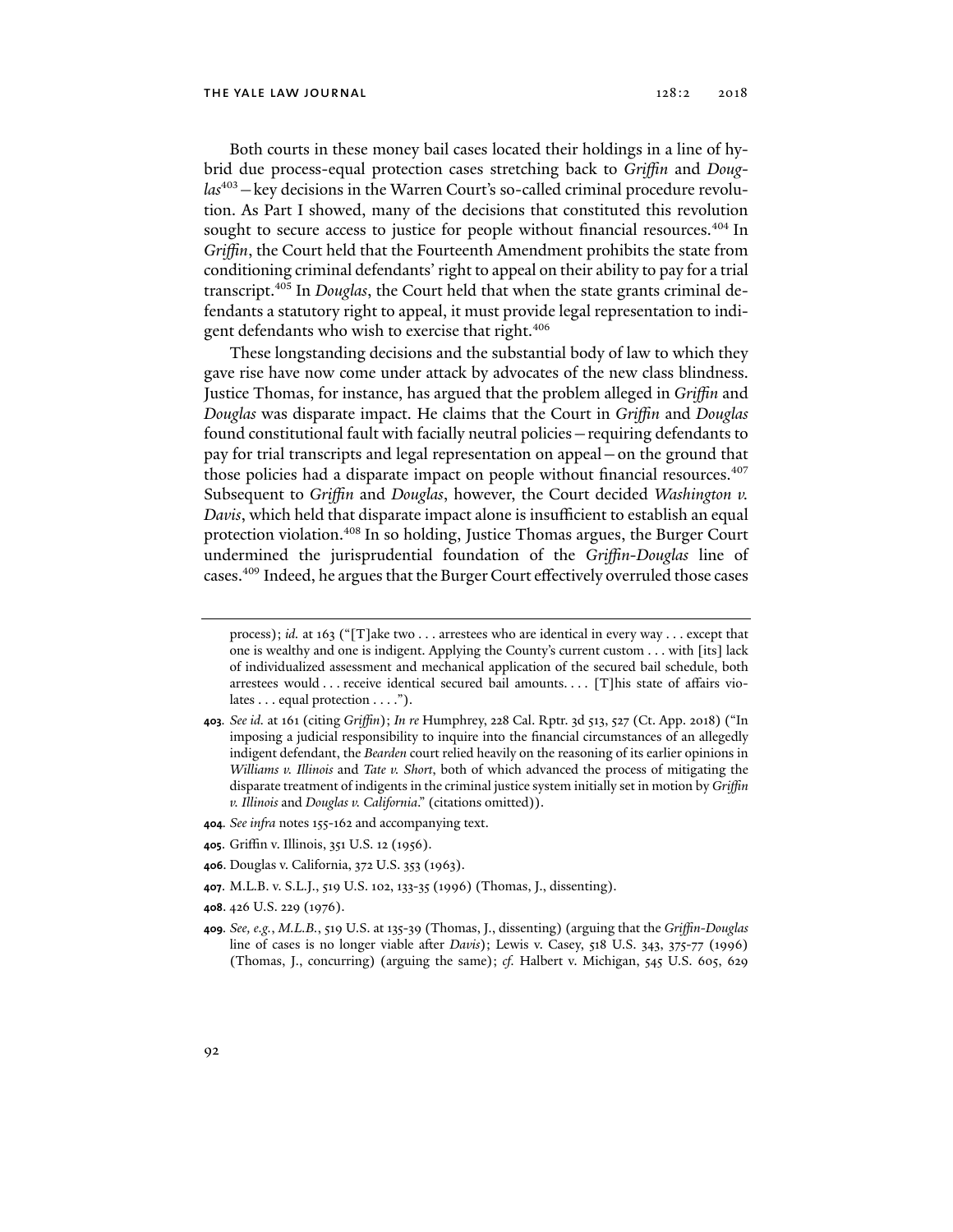and that they are inconsistent with contemporary Fourteenth Amendment law, which no longer polices disparate impact and which repudiated the Warren Court's "'fetish for indigency'" decades ago.<sup>410</sup>

Thus far, the Court has rejected this reading of Burger Court precedent. It has repeatedly held that *Washington v. Davis* "does not have the sweeping effect [Justice Thomas] attribute[s] to it."411 *Davis* held that disparate impact alone is not enough to prove discrimination for equal protection purposes. But *Davis* did not suggest that *when fundamental rights and interests are at stake*, a law's actual effects on financially disadvantaged rights holders are constitutionally irrelevant. On this point, the Court has explained that there are certain forms of state action that "work a unique kind of deprivation."412 Among the forms of state action that fall into this category are those that severely encroach on important liberty interests and cause targeted harm to people without financial resources. The Court has repeatedly made clear that *Davis* did not repudiate this hybrid due processequal protection form of reasoning. Indeed, in a few cases, the Rehnquist and Roberts Courts have not only reaffirmed the *Griffin*-*Douglas* line of cases, but actually extended it.<sup>413</sup>

To be sure, the Court has not extended that line of cases very far. It has in recent decades been relatively conservative when it comes to protecting the rights of historically subordinated groups, and it has inherited the Burger Court's wariness of recognizing anything that looks like an affirmative benefit. Fourteenth Amendment law today does not require courts to take account of class-based effects when assessing the constitutionality of most of the legislation that states and the federal government enact. But when the government legislates in areas such as abortion, voting, and criminal procedure, where fundamental constitutional liberties are involved, the law does, through a variety of doctrinal mechanisms, require courts to take class into account and to ensure that the government is not unwarrantedly depriving people without financial resources of those

- **410***. M.L.B*., 519 U.S. at 134 (Thomas, J., dissenting) (quoting *Douglas*, 372 U.S. at 359 (Clark, J., dissenting)).
- **411***. Id.* at 126 (majority opinion).
- **412***. Id.* at 127 (quoting Lassiter v. Dep't of Soc. Servs., 412 U.S. 18, 27 (1981)).
- **413***. See, e.g.*, *Halbert*, 545 U.S. at 610 (holding that due process and equal protection require the appointment of counsel for defendants convicted on guilty or nolo contendere pleas who seek first-tier review in the Michigan Court of Appeals); *M.L.B.*, 519 U.S. at 107 (holding that a state violates due process and equal protection when it "condition[s] appeals from trial court decrees terminating parental rights on the affected parent's ability to pay record preparation fees").

<sup>(2005) (</sup>Thomas, J., dissenting) (arguing that "the precise rationale for the *Griffin/Douglas*  line of cases has never been made explicit" and dissenting from the Court's extension of that line of cases in *Halbert*).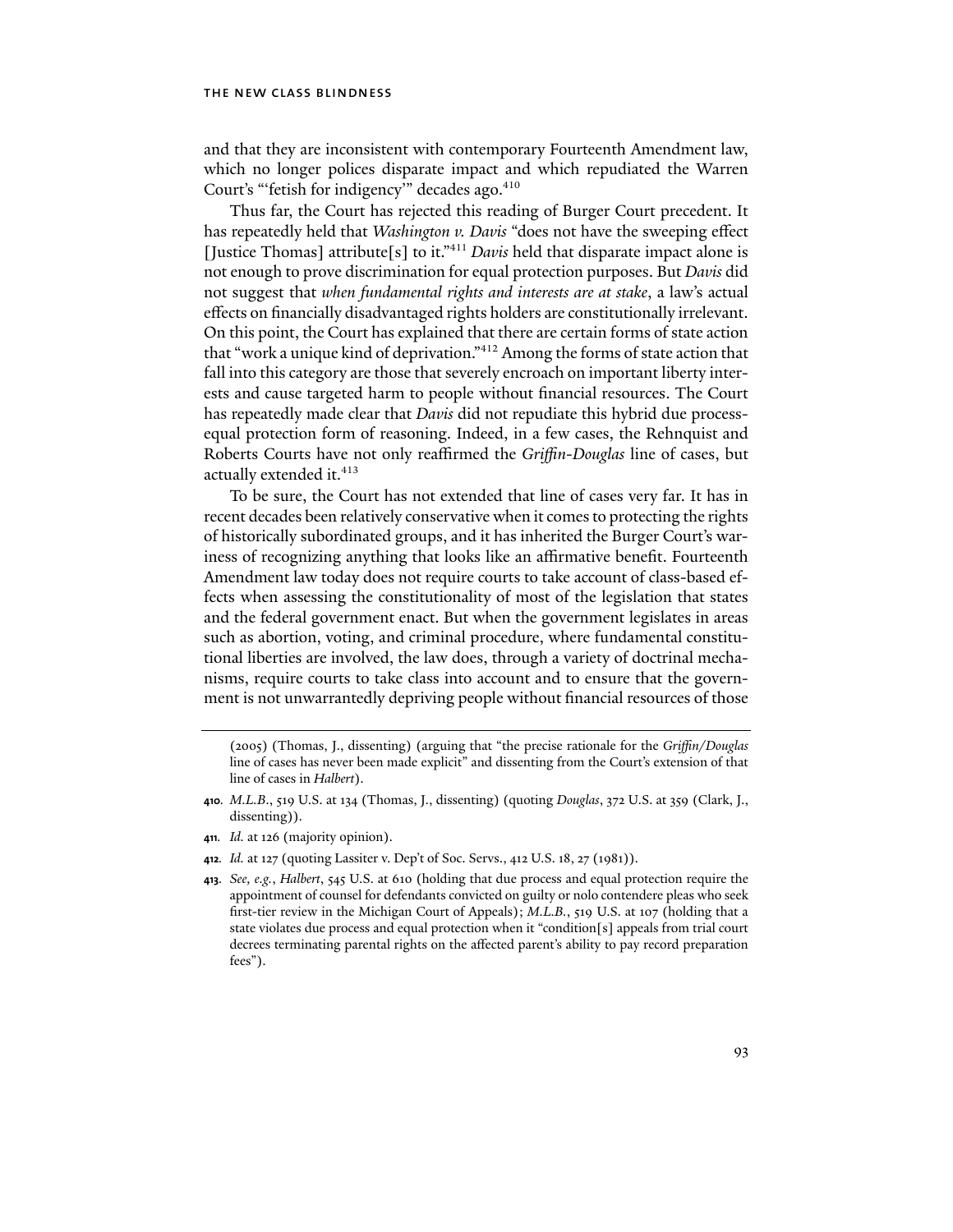liberties. To jettison the long-standing Fourteenth Amendment doctrines that require courts to consider class would imperil the equal citizenship of an already vulnerable group of Americans, those least able to rely on private funds to protect themselves. That is why, even forty years after its rightward shift, the Court has retained these basic forms of constitutional protection.

### **conclusion**

In 2016, the Texas Supreme Court overturned a trial court ruling favorable to the plaintiffs in "the most far-reaching funding challenge in Texas history"414 —a challenge to the state's school finance system. Unlike the Federal Constitution, the Texas Constitution expressly guarantees a right to education. To ensure the "general diffusion of knowledge," it requires the state "to establish and make suitable provision for the support and maintenance of an efficient system of public free schools."415 In this latest round of Texas school finance litigation, a large group of school districts alleged, among other things, that poor students were being excluded from the "general diffusion of knowledge."416 The trial court agreed.<sup>417</sup> It found that the state's school finance system, based largely on local property taxes, yielded an education system constitutionally inadequate to meet the needs of economically disadvantaged students and English language learners (ELL), a group of students that was highly overlapping with economically disadvantaged students.<sup>418</sup>

The Texas Supreme Court rejected this finding. It held that the trial court erred in considering the effects of the school finance system on a "subgroup" of the student population.419 The Court observed that it had "never squarely held

**419***. Morath*, 490 S.W.3d at 857-63.

**<sup>414</sup>**. Morath v. Tex. Taxpayer & Student Fairness Coal., 490 S.W.3d 826, 833 (Tex. 2016).

**<sup>415</sup>**. TEX. CONST. art. VII, § 1 states: "A general diffusion of knowledge being essential to the preservation of the liberties and rights of the people, it shall be the duty of the Legislature of the State to establish and make suitable provision for the support and maintenance of an efficient system of public free schools."

**<sup>416</sup>***. Morath*, 490 S.W.3d at 858. Texas courts refer to the requirement that the state achieve a "general diffusion of knowledge" as the "adequacy" requirement. *Id.* at 849 ("The school system is constitutionally adequate if it achieves a general diffusion of knowledge."). The adequacy claim on behalf of economically disadvantaged students was not the only claim in the case, but it was a central one.

**<sup>417</sup>***. See* Tex. Taxpayer & Student Fairness Coal. v. Williams, No. D-1-GN-11-003130, 2014 WL 4254969 (Tex. Dist. Ct. Aug. 28, 2014), *aff 'd in part, rev'd in part sub nom. Morath*, 490 S.W.3d 826.

**<sup>418</sup>***. Id.* at \*78, \*107.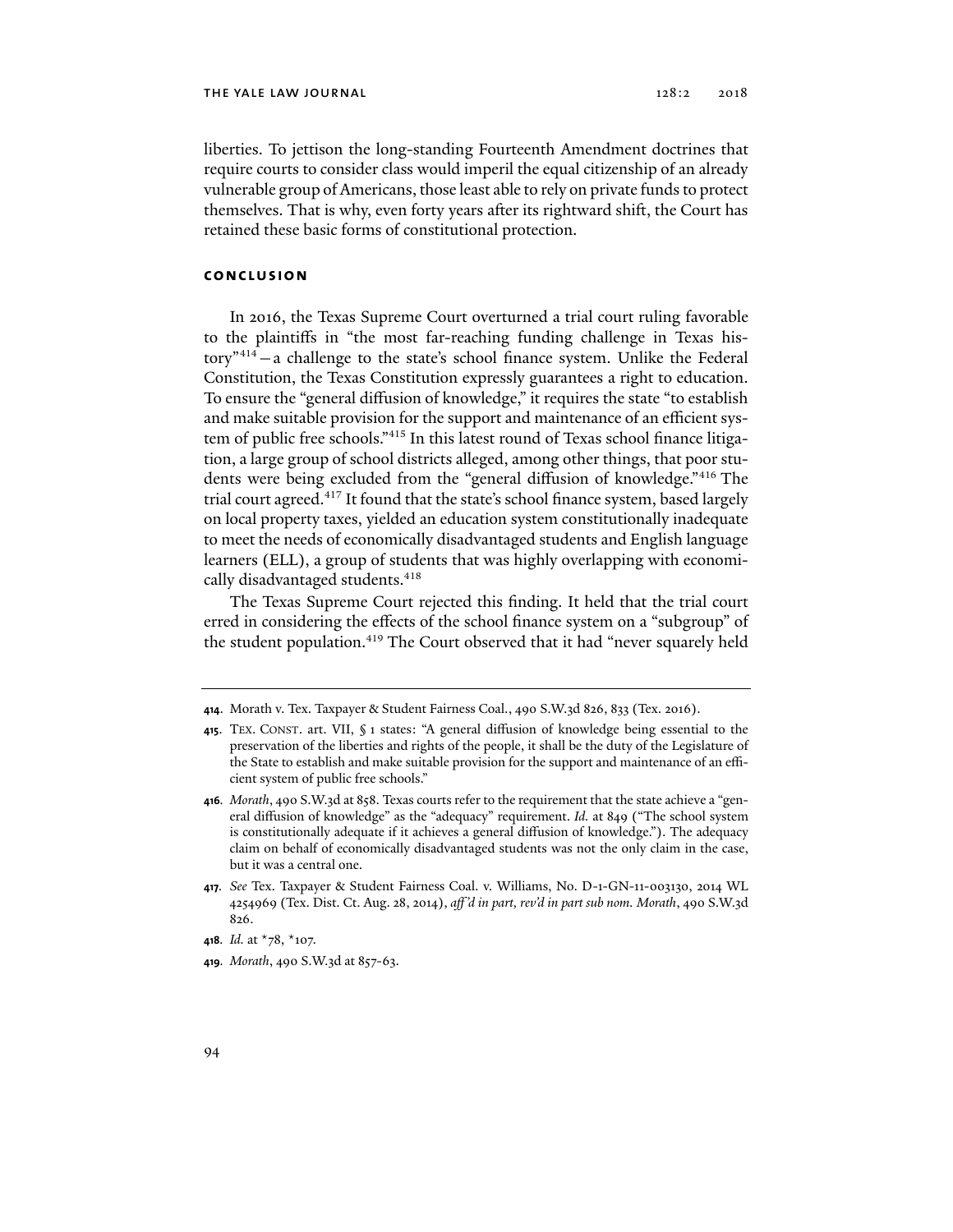that a separate, cognizable adequacy claim can be asserted by a student subpopulation such as economically disadvantaged or ELL students."420 Instead, the Court embraced the State's argument that the constitutional adequacy provision "only requires *an* efficient system of free public schools, considering *the system as a whole*, not a system with efficient components."421 In other words, the Court concluded, the Texas Constitution "only requires a *general* diffusion of knowledge, not a diffusion of knowledge to particular groups."422 Considering the system as a whole, the Court concluded that Texas was providing its students with an adequate education.<sup>423</sup>

This was not a Fourteenth Amendment case. But the Texas Supreme Court's determination that it was illegitimate to consider the school finance system's effects on economically disadvantaged students, rather than on students in general, strongly resembles the Fifth Circuit's holding two years earlier in *Whole Woman's Health* that it was illegitimate to consider H.B. 2's effects on economically disadvantaged women, rather than on women in general. This refusal to consider the effects of regulation on economically disadvantaged people, even in contexts involving fundamental constitutional rights and interests, is part of the broader rise of the new class blindness. Advocates of this approach have begun to claim that it is outside, or even anathema to, our constitutional tradition for courts to take account of economic disadvantage when determining the constitutionality of state action that burdens fundamental rights and interests. They have begun to assert that precedent requires courts to take a more general view, asking only whether laws that interfere with the exercise of fundamental rights and interests substantially burden rights holders in general, which often seems to mean focusing on the burdens imposed on the average rights holder. This more general view would in many cases make it impossible to see the distinctive, class-linked burdens some laws impose on the exercise of fundamental rights.

Contrary to what these advocates suggest, however, there is a long history in American constitutional law of taking class into account in the adjudication of at

**<sup>420</sup>***. Id.* at 858.

**<sup>421</sup>***. Id.* (quoting Neely v. W. Orange-Cove Consol. Indep. Sch. Dist., 176 S.W.3d 746, 790 (Tex. 2005)).

**<sup>422</sup>***. Id.* (internal quotation marks omitted). The Court asserted that its decision did not "foreclose completely a ruling of constitutional inadequacy as to subgroups," but it made clear "that the showing necessary for such a ruling would have to be truly exceptional." *Id.* at 859. Such a showing would have to be "truly exceptional," the Court claimed, because it seemed more legally sound to consider the system as a whole and because, if it granted this claim, other subpopulations might follow the economically disadvantaged in seeking constitutional redress of perceived education inadequacies—a situation that could become unmanageable. *Id.* ("Some resort to practical concerns is appropriate in constitutional decisionmaking, because our Constitution's framers were practical people with practical concerns and intentions.").

**<sup>423</sup>***. Id.* at 863.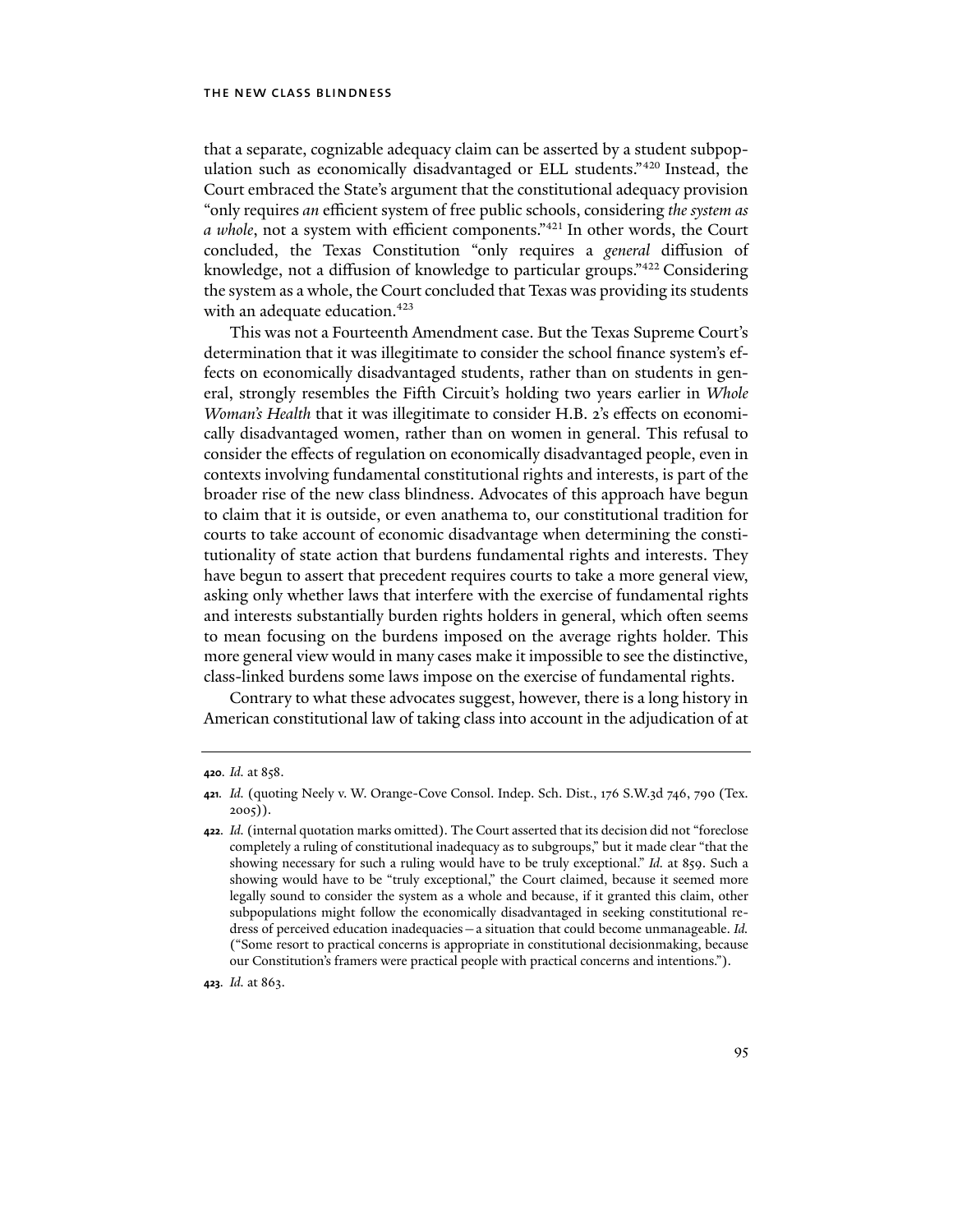least some fundamental rights claims. Indeed, this Article argues that concerns about the equal citizenship of the economically disadvantaged in some cases helped to shape what rights the Court recognized as fundamental in the first place. When the Court in the 1950s and 1960s recognized a right as fundamental, it often examined how a challenged regulation interfered with poor people's ability to exercise that right in determining whether the regulation violated the Fourteenth Amendment. If the Court in *Griffin* and *Harper* had asked whether the small fees associated with voting or obtaining a trial transcript substantially burdened the rights of the average American, those cases would probably have come out differently. It was the practice of examining the particular burdens those fees imposed on the financially disadvantaged that enabled the Court to recognize the state's actions as constitutional violations.

In 1963, Justice Tom Clark accused his colleagues of having a "fetish for indigency."424 To the extent that the word fetish implies a certain irrationality, a subconscious drive, it does not seem like the right word to describe the Warren Court's development of class-related constitutional protections. Those protections were born of an understanding that the Fourteenth Amendment emerged in the aftermath of the Civil War to protect an impoverished and disenfranchised group of people—people whose liberty and equal citizenship were especially vulnerable to infringement. If the Court failed to take economic disadvantage into account when interpreting the Fourteenth Amendment—which it in fact did in the *Lochner* era<sup>425</sup> – the risk was high that encroachments on the rights of people without financial resources might go unnoticed. Adopting a doctrine wholly insensitive to the class-based effects of state action would render the Fourteenth

**<sup>424</sup>**. Douglas v. California, 372 U.S. 353, 359 (1963) (Clark, J., dissenting).

**<sup>425</sup>**. Indeed, the Court in the *Lochner* era often interpreted the Fourteenth Amendment as a bar to assisting the economically disadvantaged. *Lochner* itself is sometimes remembered as a pure freedom-of-contract case, but that is not quite right. In a way that makes the case emblematic of the jurisprudence of its era, the Court in *Lochner* rejected what it called "a labor law, pure and simple"—a term the Court used, in a derogatory way, to describe a law "designed to alter the bargaining power between employers and employees, or more generally, the haves and the have-nots, the rich and the poor." Akhil Reed Amar, *The Constitutional Virtues and Vices of the New Deal*, 22 HARV. J.L. & PUB. POL'Y 219, 220 (1998); *see also id.* ("The essence of *Lochner* . . . [is] the illegitimacy of governmental redistribution."); Jed Rubenfeld, *The Anti-Antidiscrimination Agenda*, 111 YALE L.J. 1141, 1146-47 (2002) (showing that *Lochner* era jurisprudence was essentially "antiredistributive" at its core, across doctrinal settings); Laurence H. Tribe, *The Supreme Court, 1972 Term—Foreword: Toward a Model of Roles in the Due Process of Life and Law*, 87 HARV. L. REV. 1, 6, 12 n.69 (1973) (explaining that "[i]n the era of *Lochner v. New York*, the crucial substantive judgment [was] one denying the legitimacy of legislation designed to redress economic inequalities").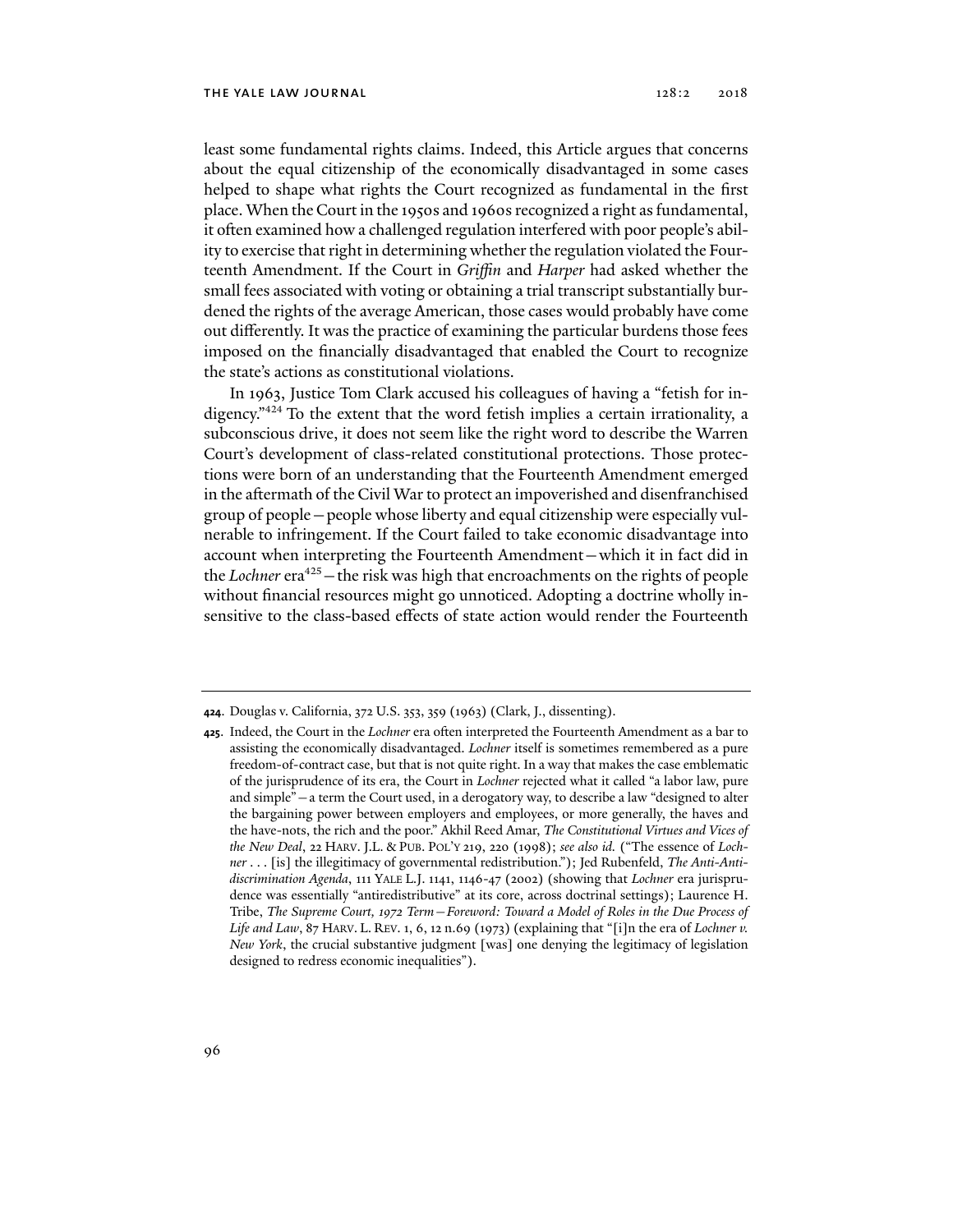Amendment powerless to protect a group of people who in many ways resembled the disenfranchised and economically disadvantaged Americans whose rights the Amendment was originally designed to secure.

Advocates of the new class blindness claim that Fourteenth Amendment doctrine has indeed been almost wholly insensitive to class since the late 1970s, when the Burger Court rejected the Warren Court's class-based jurisprudence. Thus far, the Court has resisted this characterization, preserving the law's sensitivity to class where certain fundamental rights and interests are concerned. But the Court now seems poised to shift even further to the right, as do the federal appeals courts.426 These are ideal conditions for the continued promotion of the new class blindness. There is every reason to believe that its advocates will continue to try to expunge the remaining forms of class-based protection from Fourteenth Amendment law, fundamentally altering the way courts adjudicate fundamental rights claims—all the while insisting that they are simply applying Burger Court precedent.

As this Article has shown, the Burger Court substantially limited the ability of Fourteenth Amendment law to redress class-related harms. The Court in the 1970s was concerned about the ramifications of formally extending protectedclass status to the poor; it was wary of imposing funding mandates on the state in the name of vindicating constitutional rights. But it never suggested that when confronted with claims that the state had actively infringed fundamental rights and interests—some of which gained constitutional protection in the first place because people without financial resources had been deprived of them—it was somehow constitutionally suspect to take class into account. That kind of class blindness harkens back not to the Burger Court era, but to an earlier period in American history, a period that predates the constitutional revolution that occurred in the mid-twentieth century.

In the 1950s and especially the 1960s, the Court began to interpret the Fourteenth Amendment in ways that protected, rather than harmed, economically disadvantaged people. It began to interpret the Fourteenth Amendment to protect voting rights, welfare rights, reproductive rights, and the rights of criminal defendants. It began to deploy due process and equal protection to protect people who were actually subordinated and disenfranchised. Not all of the constitutional protections that emerged in the Warren Court era survived the Court's conservative turn in the mid-to-late 1970s. Constitutional law offers less protection to people without financial resources today than it did at the start of that decade. Despite all that changed since then, however, the Court has never repudiated the idea that the Fourteenth Amendment limits the extent to which the state may deprive economically disadvantaged people of the ability to exercise

**426***. See supra* note 29.